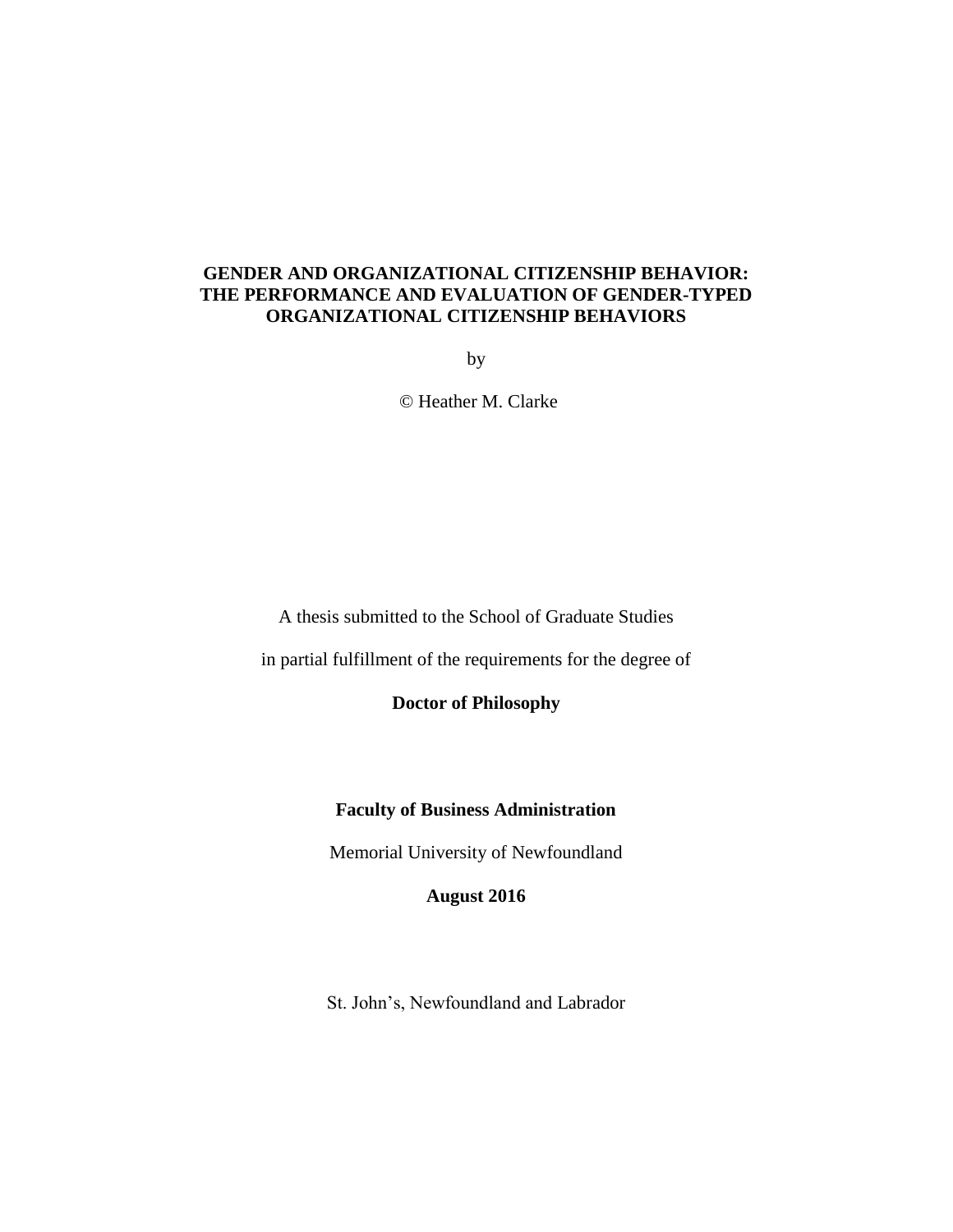## **Abstract**

A series of three studies examined the role of gender in predicting OCB performance as well as its impact on the appraisal and reward of OCB performance. Study 1 examined gender ideology as both a predictor of gender-congruent OCBs (i.e. helping for women and civic virtue for men) and a moderator of the relationships between attitudinal and dispositional antecedents and gender-congruent OCBs. Survey data from participants across a wide range of jobs and organizations revealed that men with a traditional gender ideology reported more civic virtue performance than women and men with an egalitarian ideology. Contrary to the predicted relationship, traditional women did not report more helping than egalitarian women or men. Consistent with previous research, job satisfaction, organizational justice, and conscientiousness were significantly correlated with OCBs. However, when modeled together, only conscientiousness explained additional variance in both helping and civic virtue. Contrary to predictions, a traditional gender ideology did not moderate the relationship between job attitudes and personality predictors and OCBs.

Studies 2 and 3 examined the impact of gender-congruent OCBs on perceptions of competence, overall performance ratings and reward allocation decisions. In Study 2, students viewed a video of a male or female university instructor that included a brief lecture as well as additional statements, which in the experimental conditions, manipulated OCB performance. It was predicted that the performance of gender-incongruent OCBs (i.e. helping for men and civic virtue for women) would, because it is unexpected, be more likely to be noticed by raters than the performance of gender-congruent OCBs, and therefore cause inflation in competence and overall performance ratings. The hypotheses were not supported.

ii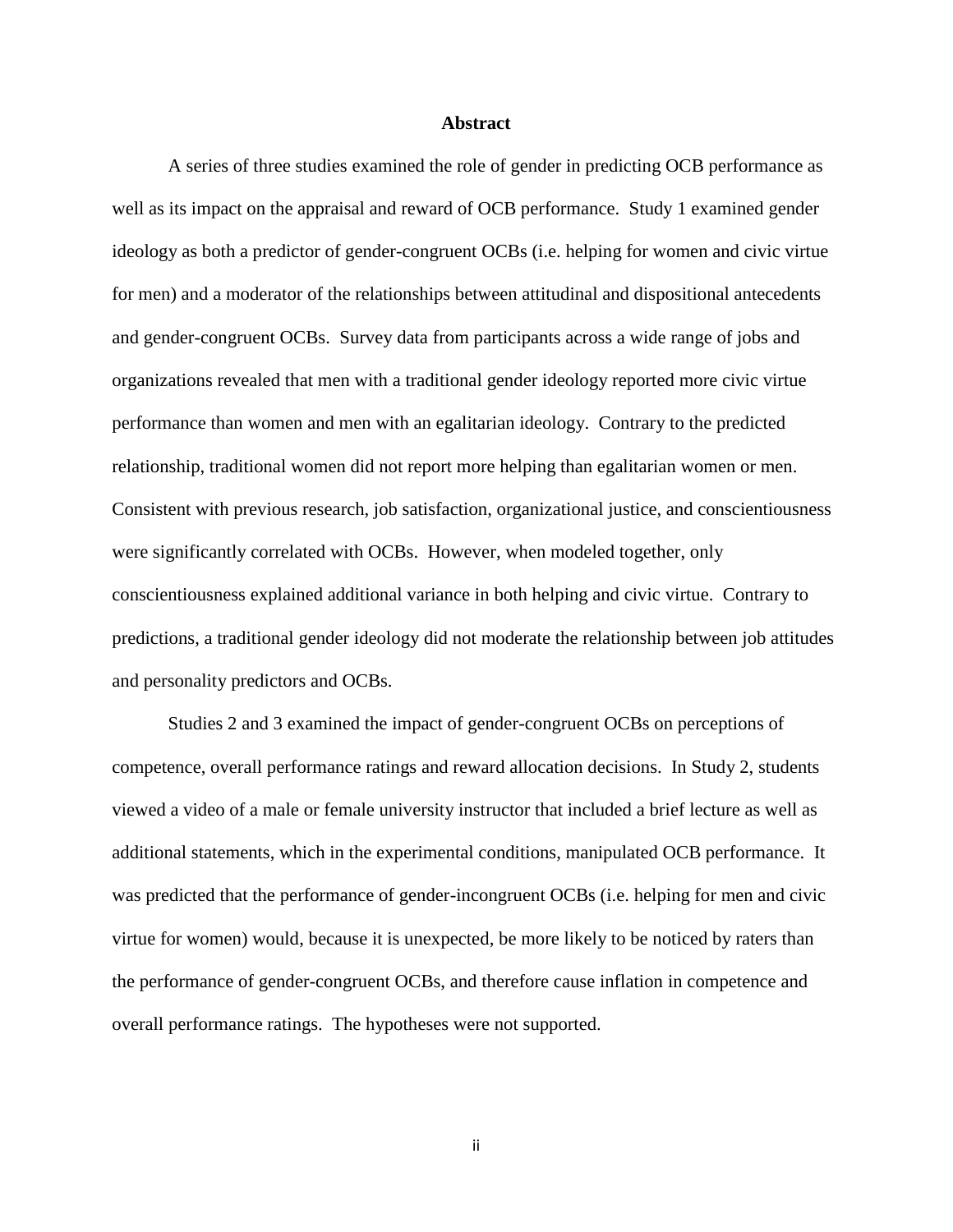Study 3 employed a modified design based upon Study 2 and results indicated that the highest competence and overall performance ratings were received when the instructor was female and performed civic virtue. OCB also explained unique variance in overall performance ratings over and above that accounted for by in-role performance. The results of the three studies are discussed along with their theoretical and applied implications, limitations of the studies, and recommendations for future research.

*Keywords*: organizational citizenship behavior, gender, gender stereotypes, gender ideology, performance appraisal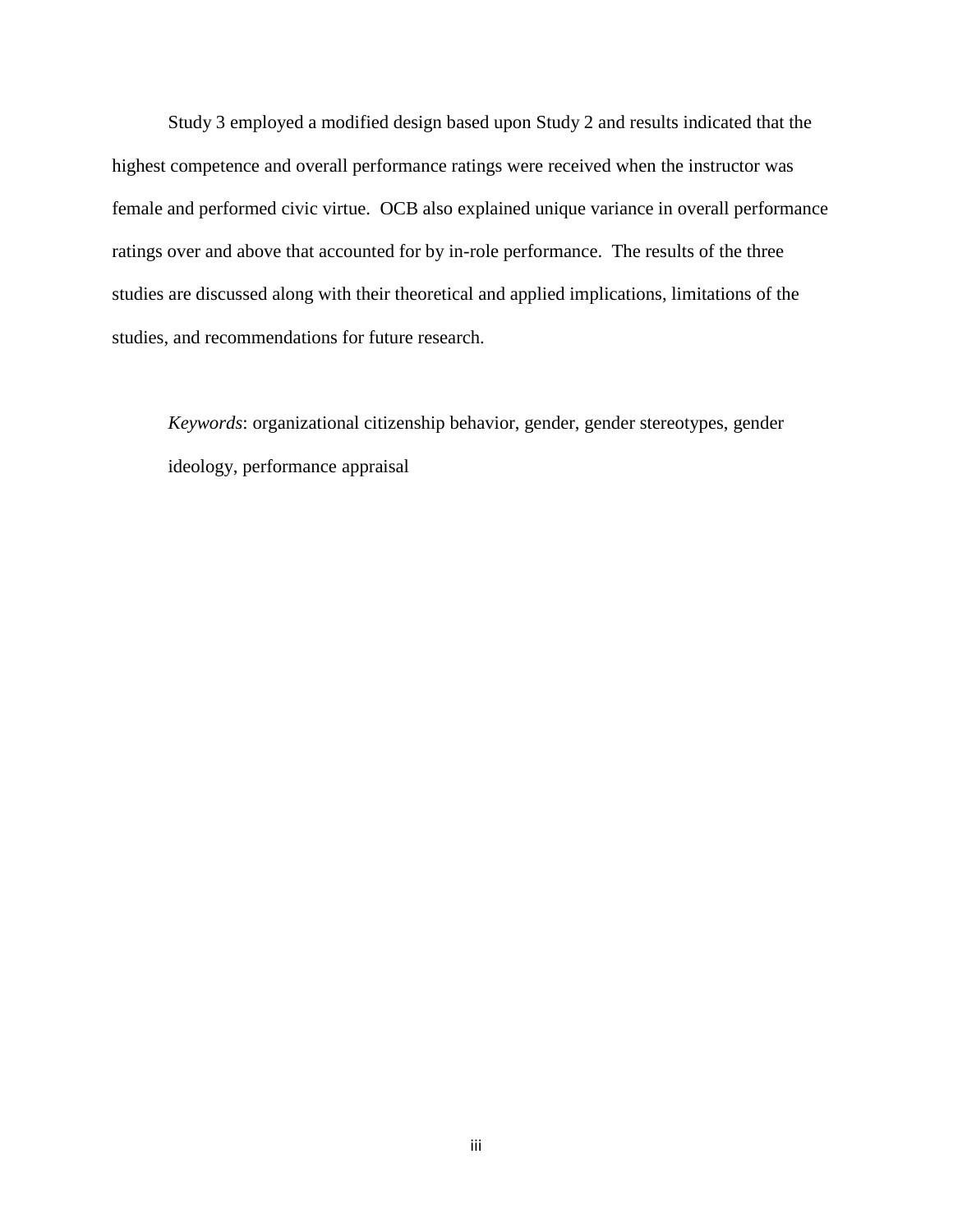# **Acknowledgements**

I would like to thank my supervisor, Dr. Lorne M. Sulsky, for his direction and guidance throughout the development and completion of my thesis. I would also like to thank my proposal committee members, Dr. Dianne Ford and Dr. Kara Arnold, for their helpful comments and suggestions.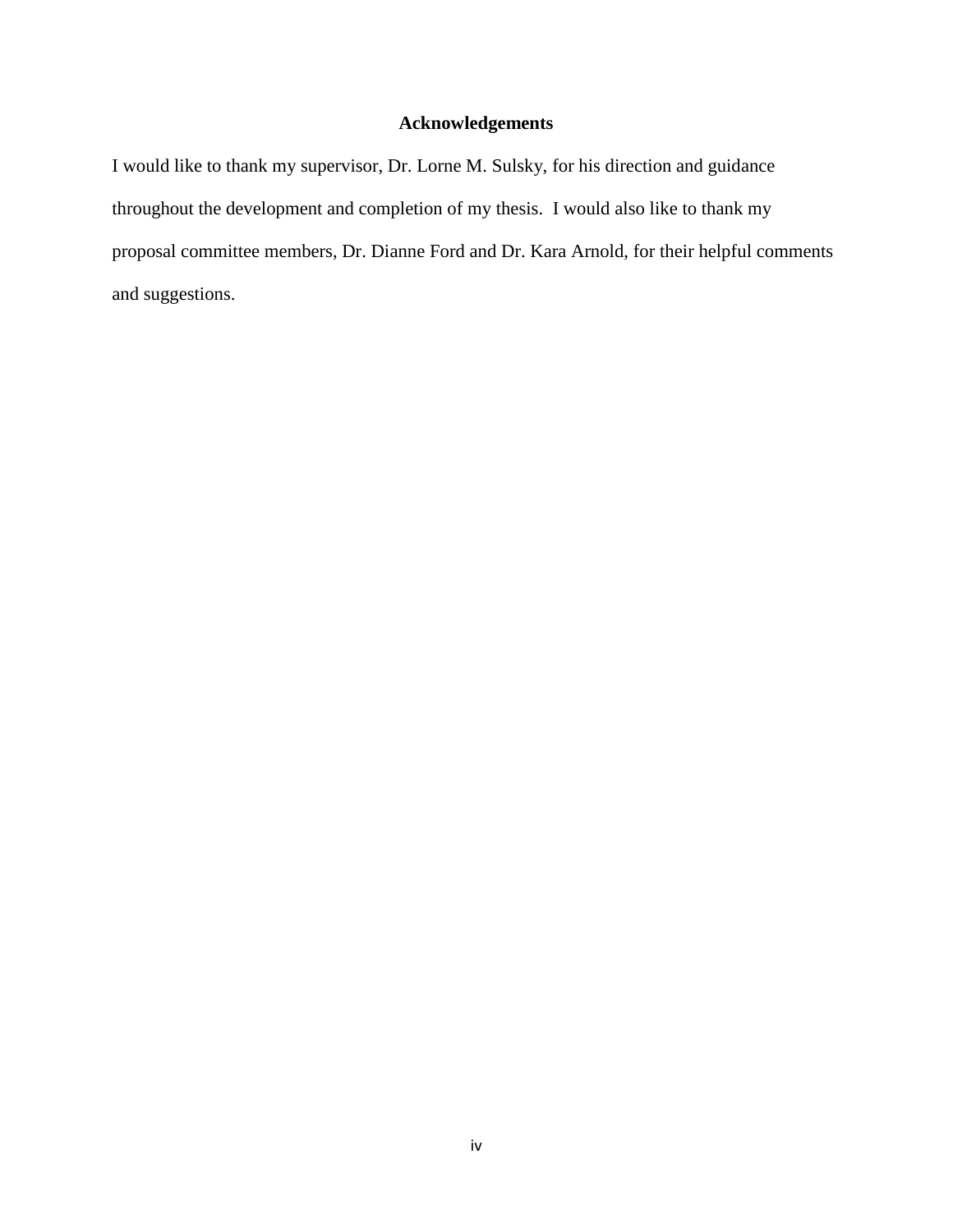# **Table of Contents**

| Abstract                                         | ii           |
|--------------------------------------------------|--------------|
| Acknowledgments                                  | iv           |
| List of Tables                                   | viii         |
| List of Figures                                  | X            |
| List of Appendices                               | xi           |
| Introduction                                     | $\mathbf{1}$ |
| Thesis Overview                                  | $\mathbf{1}$ |
| Organizational Citizenship Behavior              | 5            |
| Study 1: Performance of Gender-typed OCBs        | 10           |
| Perceived Expectation to Perform OCBs            | 10           |
| Gender Stereotypes, Ideology and OCB Performance | 12           |
| Dispositional and Attitudinal Antecedents of OCB | 19           |
| <b>Job Satisfaction</b>                          | 19           |
| Organizational Justice                           | 20           |
| Conscientiousness                                | 22           |
| Gender Ideology as a Strong Situation            | 23           |
| Study 1 Method                                   | 27           |
| Participants                                     | 27           |
| Procedure                                        | 28           |
| Measures                                         | 28           |
| <b>Study 1 Results</b>                           | 31           |
| <b>Study 1 Additional Analyses</b>               | 42           |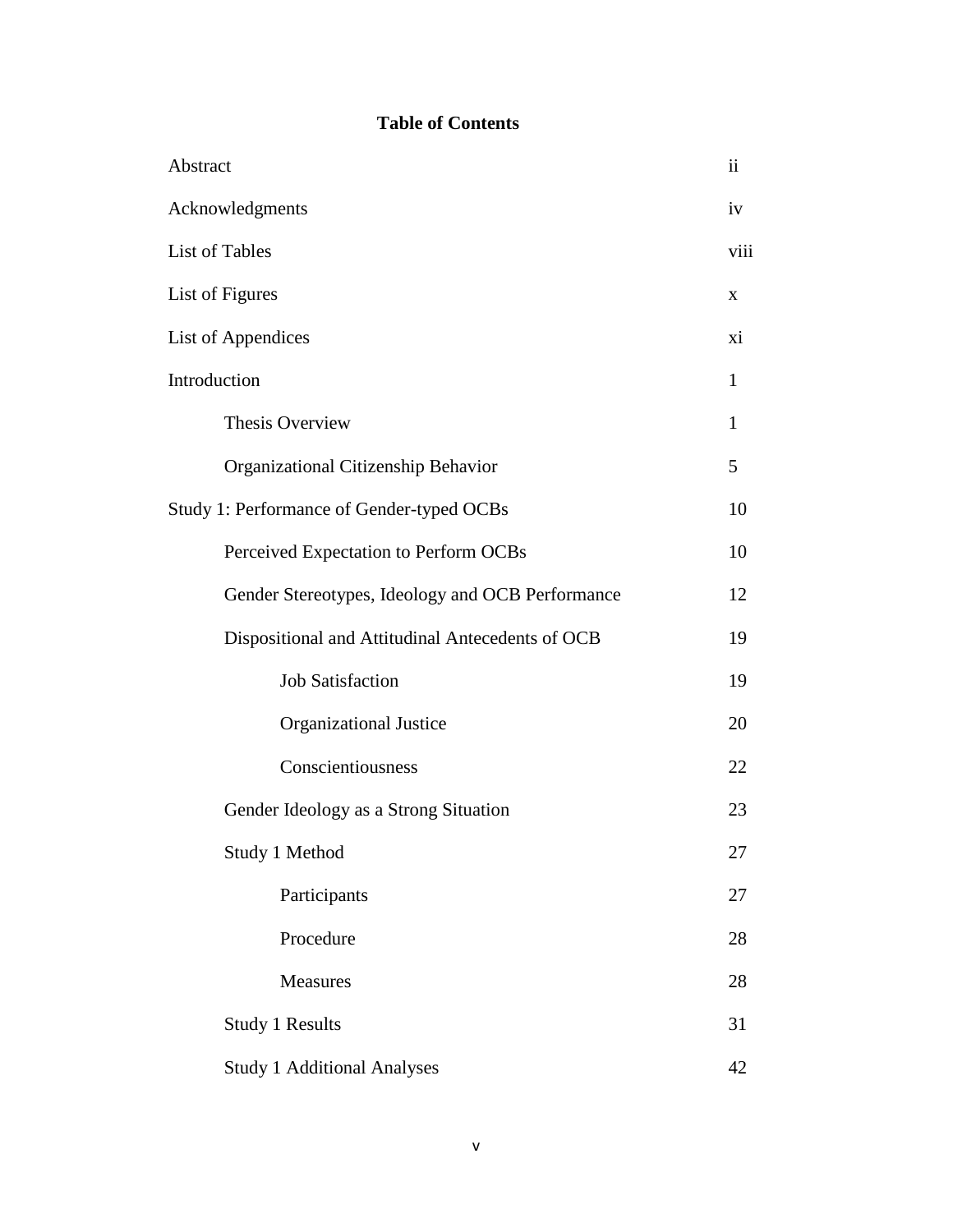| <b>Study 1 Discussion</b>                                                            | 43 |
|--------------------------------------------------------------------------------------|----|
| Contributions and Theoretical Implications                                           | 44 |
| <b>Practical Implications</b>                                                        | 46 |
| Limitations and Directions for Future Research                                       | 47 |
| Study 2: Gender-Typed OCBs and Performance Appraisal                                 | 50 |
| <b>OCB</b> Performance and Competence Ratings                                        | 51 |
| Evaluation of Men's and Women's OCB Performance                                      | 53 |
| Rater Gender Ideology                                                                | 56 |
| Study 2 Method                                                                       | 58 |
| Participants                                                                         | 59 |
| Procedure                                                                            | 58 |
| Measures                                                                             | 61 |
| <b>Study 2 Manipulation Checks</b>                                                   | 63 |
| <b>Study 2 Results</b>                                                               | 63 |
| <b>Study 2 Discussion</b>                                                            | 69 |
| Study 3: Replication and Extension of Gender-Typed OCBs and<br>Performance Appraisal | 71 |
| Gender-typed OCBs and Rewards                                                        | 73 |
| Study 3 Method                                                                       | 75 |
| Participants                                                                         | 75 |
| Procedure                                                                            | 76 |
| <b>Measures</b>                                                                      | 78 |
| <b>Study 3 Manipulation Checks</b>                                                   | 80 |
| <b>Study 3 Results</b>                                                               | 80 |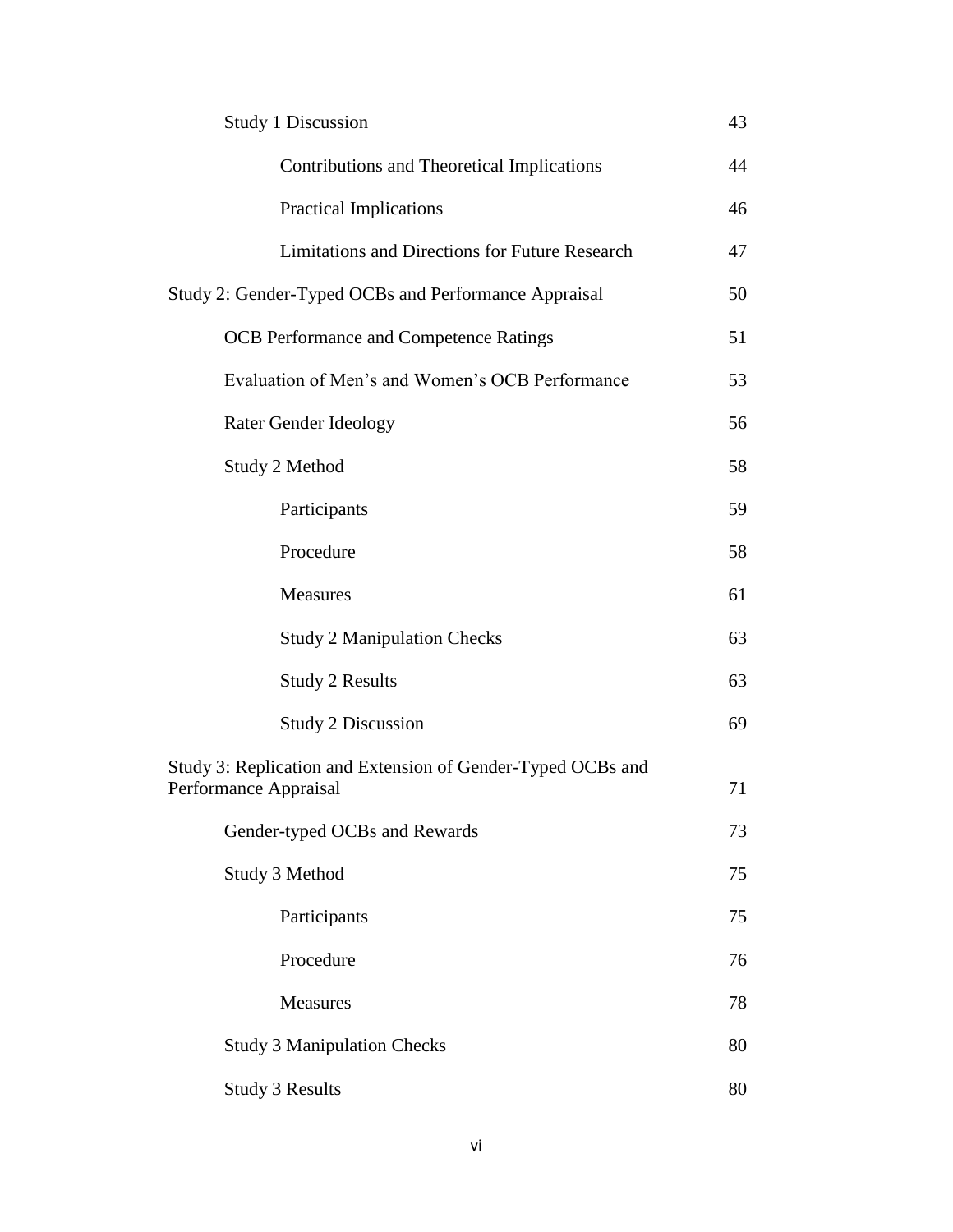| <b>Study 3 Additional Analyses</b>             |     |
|------------------------------------------------|-----|
| <b>Study 3 Discussion</b>                      | 90  |
| Contributions and Theoretical Implications     | 91  |
| <b>Practical Implications</b>                  | 94  |
| Limitations and Directions for Future Research | 96  |
| <b>General Discussion</b>                      | 98  |
| Conclusion                                     | 101 |
| References                                     | 102 |
| Appendix A                                     | 122 |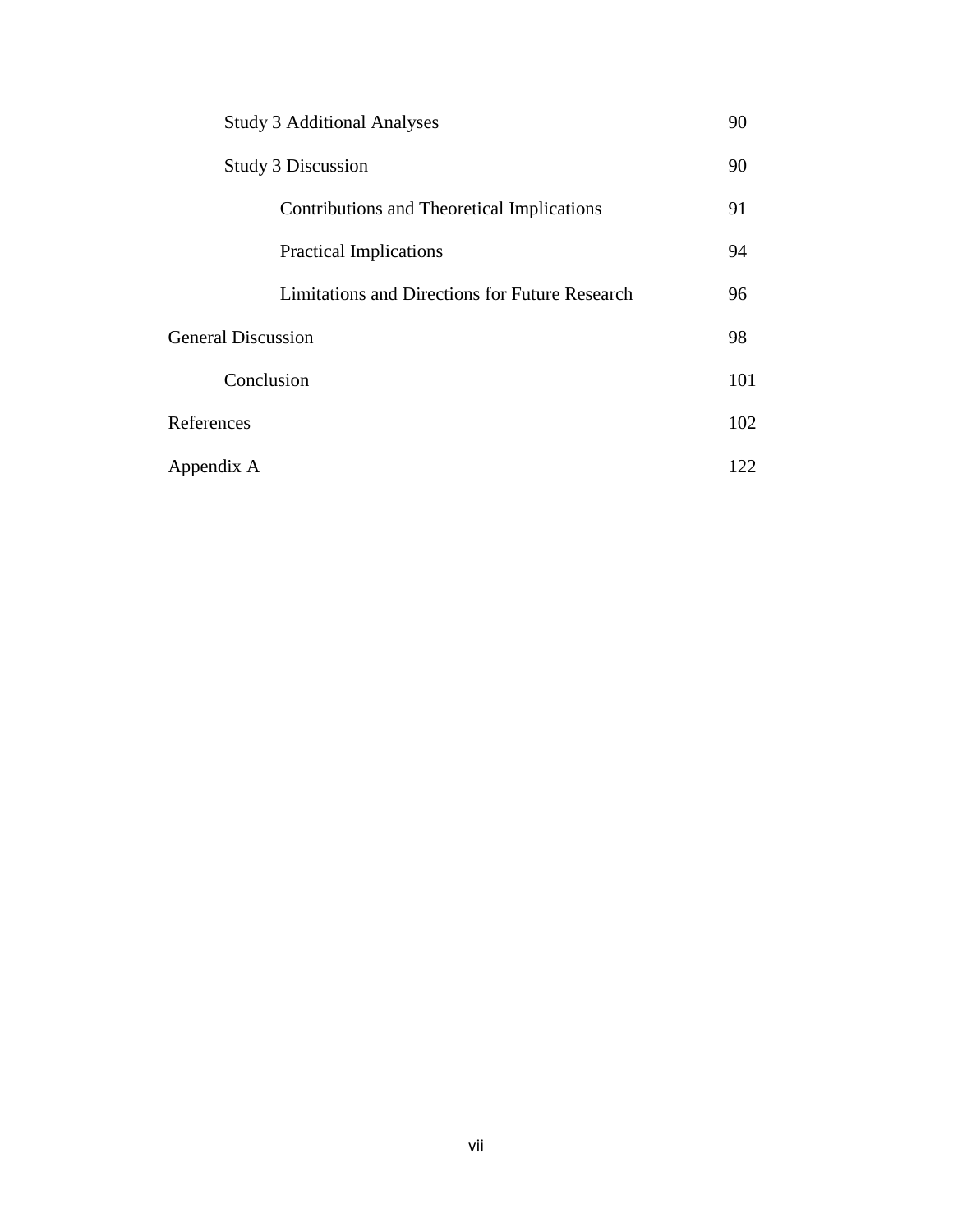# **List of Tables**

| Table 1  | Types of organizational citizenship behavior                                                                                        | $\tau$ |
|----------|-------------------------------------------------------------------------------------------------------------------------------------|--------|
| Table 2  | Means and standard deviations by participant gender                                                                                 | 32     |
| Table 3  | Means, standard deviations, and zero-order correlations                                                                             | 33     |
| Table 4  | Two-way conditional relationship moderated regression<br>results for civic virtue                                                   | 34     |
| Table 5  | Two-way conditional relationship moderated regression<br>results for helping                                                        | 36     |
| Table 6  | Multiple regression results, regressing civic virtue on<br>predictor variables                                                      | 38     |
| Table 7  | Multiple regression results, regressing helping on<br>predictor variables                                                           | 38     |
| Table 8  | Two-way conditional relationship moderated regression<br>results for job satisfaction in the prediction of civic virtue             | 39     |
| Table 9  | Two-way conditional relationship moderated regression<br>results for job satisfaction in the prediction of helping                  | 39     |
| Table 10 | Two-way conditional relationship moderated regression<br>results for perceived overall justice in the prediction of<br>civic virtue | 40     |
| Table 11 | Two-way conditional relationship moderated regression<br>results for perceived overall justice in the prediction of<br>helping      | 41     |
| Table 12 | Two-way conditional relationship moderated regression<br>results for conscientiousness in the prediction of civic virtue            | 41     |
| Table 13 | Two-way conditional relationship moderated regression<br>results for conscientiousness in the prediction of helping                 | 42     |
| Table 14 | Means and standard deviations by instructor gender                                                                                  | 64     |
| Table 15 | Means, standard deviations, and zero-order correlations                                                                             | 65     |
| Table 16 | Descriptive variances                                                                                                               | 66     |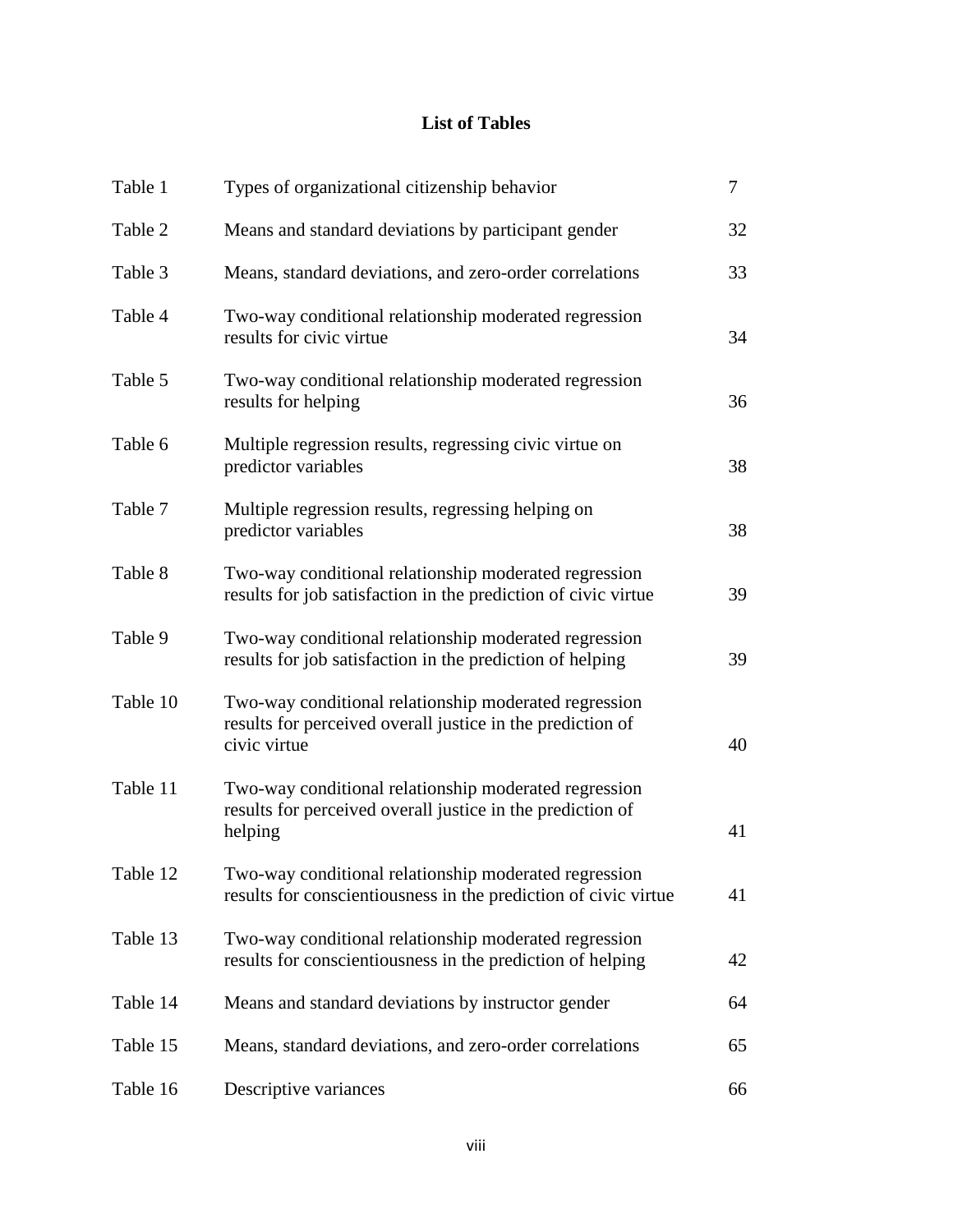| Table 17 | Two-way conditional relationship moderated regression<br>results for female civic virtue contrast in the prediction of<br>competence                | 68 |
|----------|-----------------------------------------------------------------------------------------------------------------------------------------------------|----|
| Table 18 | Two-way conditional relationship moderated regression<br>results for male helping contrast in the prediction of<br>competence                       | 68 |
| Table 19 | Two-way conditional relationship moderated regression<br>results for female civic virtue contrast in the prediction of<br>overall performance       | 69 |
| Table 20 | Two-way conditional relationship moderated regression<br>results for male helping contrast in the prediction of<br>overall performance              | 69 |
| Table 21 | Means and standard deviations by instructor gender                                                                                                  | 81 |
| Table 22 | Means, standard deviations, and zero-order correlations                                                                                             | 82 |
| Table 23 | Descriptive variances                                                                                                                               | 83 |
| Table 24 | Two-way conditional relationship moderated regression<br>results for female civic virtue contrast in the prediction of<br>competence                | 84 |
| Table 25 | Two-way conditional relationship moderated regression<br>results for male helping contrast in the prediction of<br>competence                       | 85 |
| Table 26 | Two-way conditional relationship moderated regression<br>results for female civic virtue contrast in the prediction of<br>overall performance       | 86 |
| Table 27 | Two-way conditional relationship moderated regression<br>results for male helping contrast in the prediction of<br>overall performance              | 86 |
| Table 28 | Two-way conditional relationship moderated regression<br>results for female civic virtue contrast in the prediction of<br>promotion recommendations | 88 |
| Table 29 | Two-way conditional relationship moderated regression<br>results for male helping contrast in the prediction of<br>promotion recommendations        | 88 |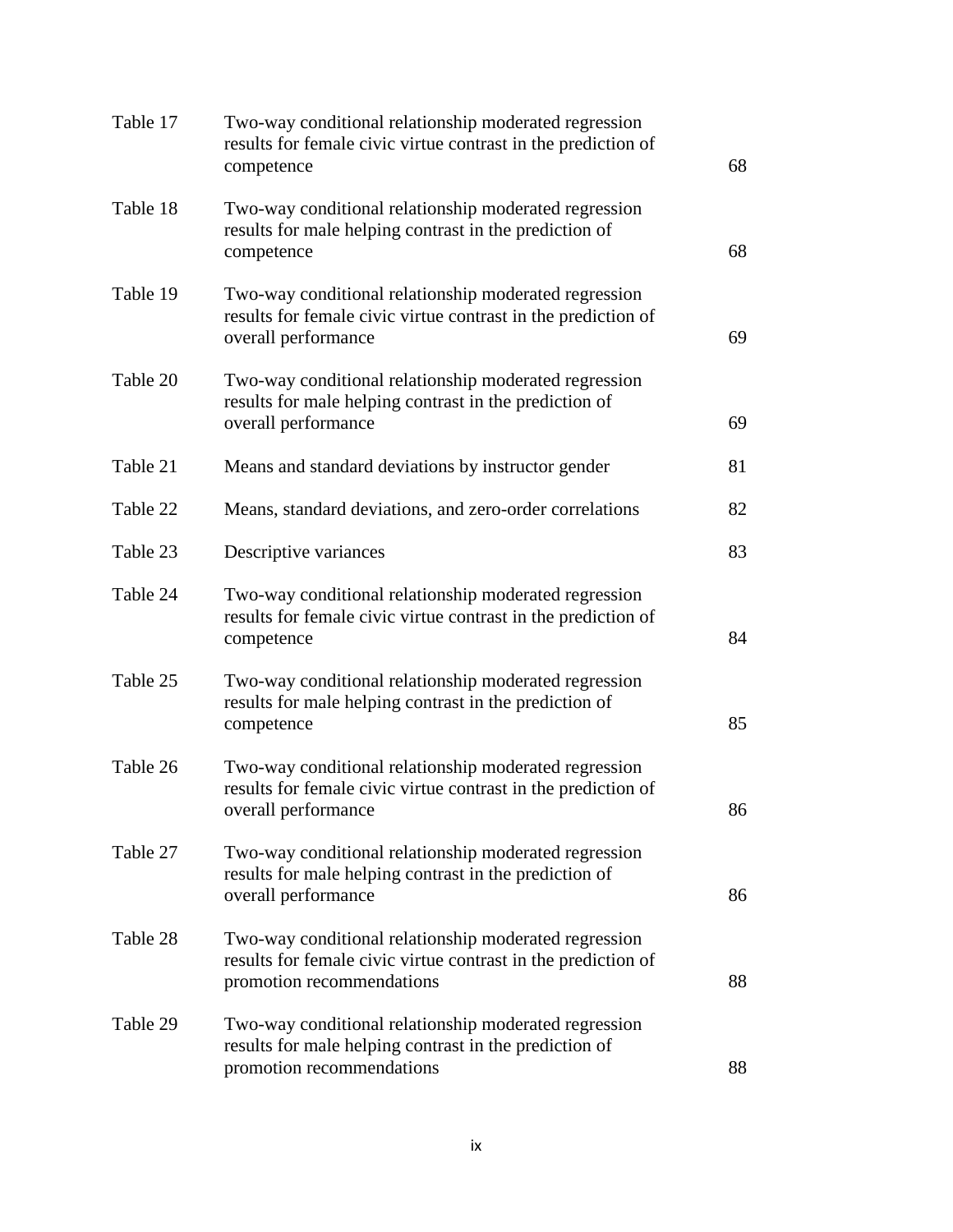# **List of Figures**

| Figure 1 | Relationship between gender and civic virtue conditional<br>upon gender ideology | 34 |
|----------|----------------------------------------------------------------------------------|----|
| Figure 2 | Relationship between gender and helping conditional upon<br>gender ideology      | 36 |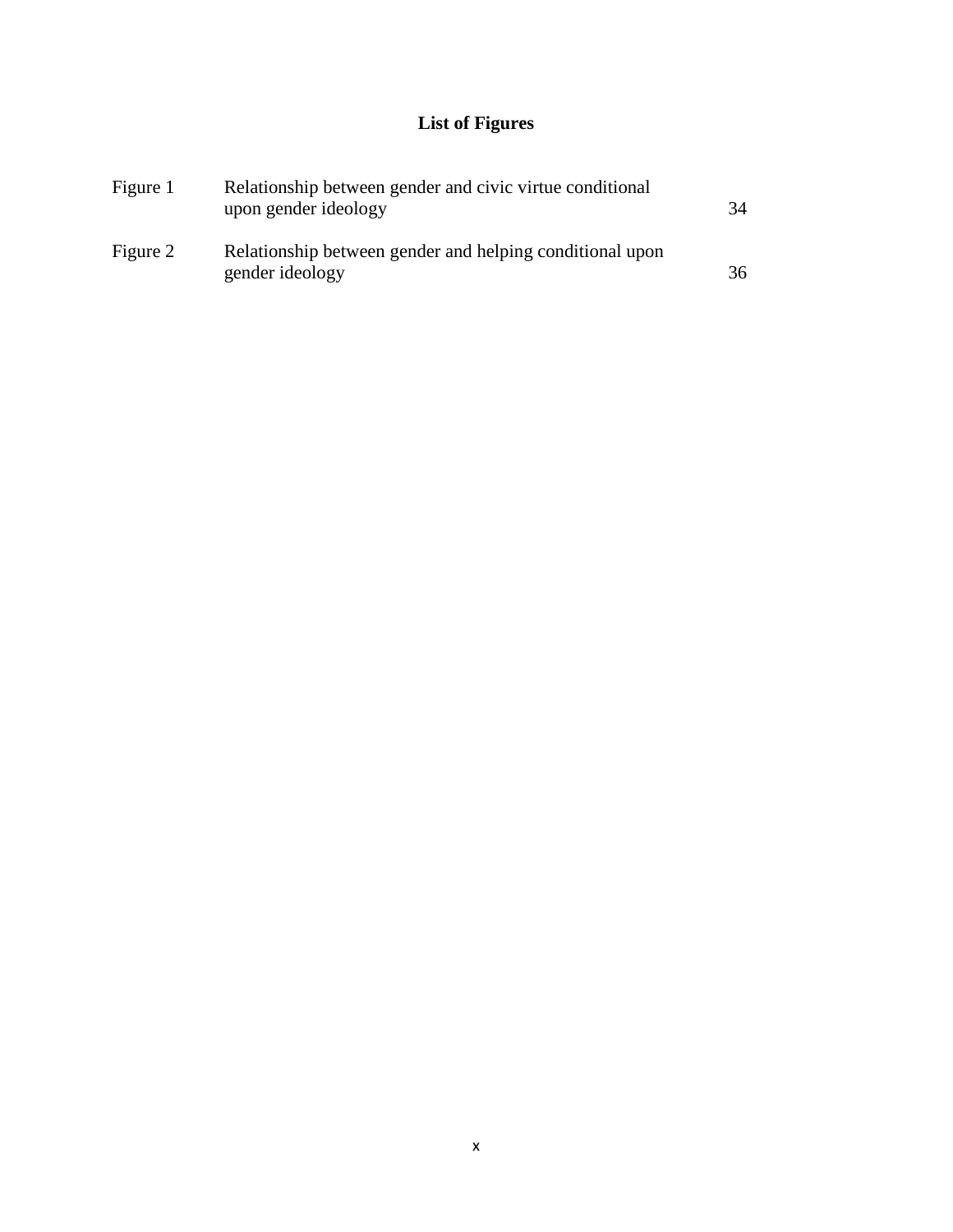Appendix A Lecture Script 122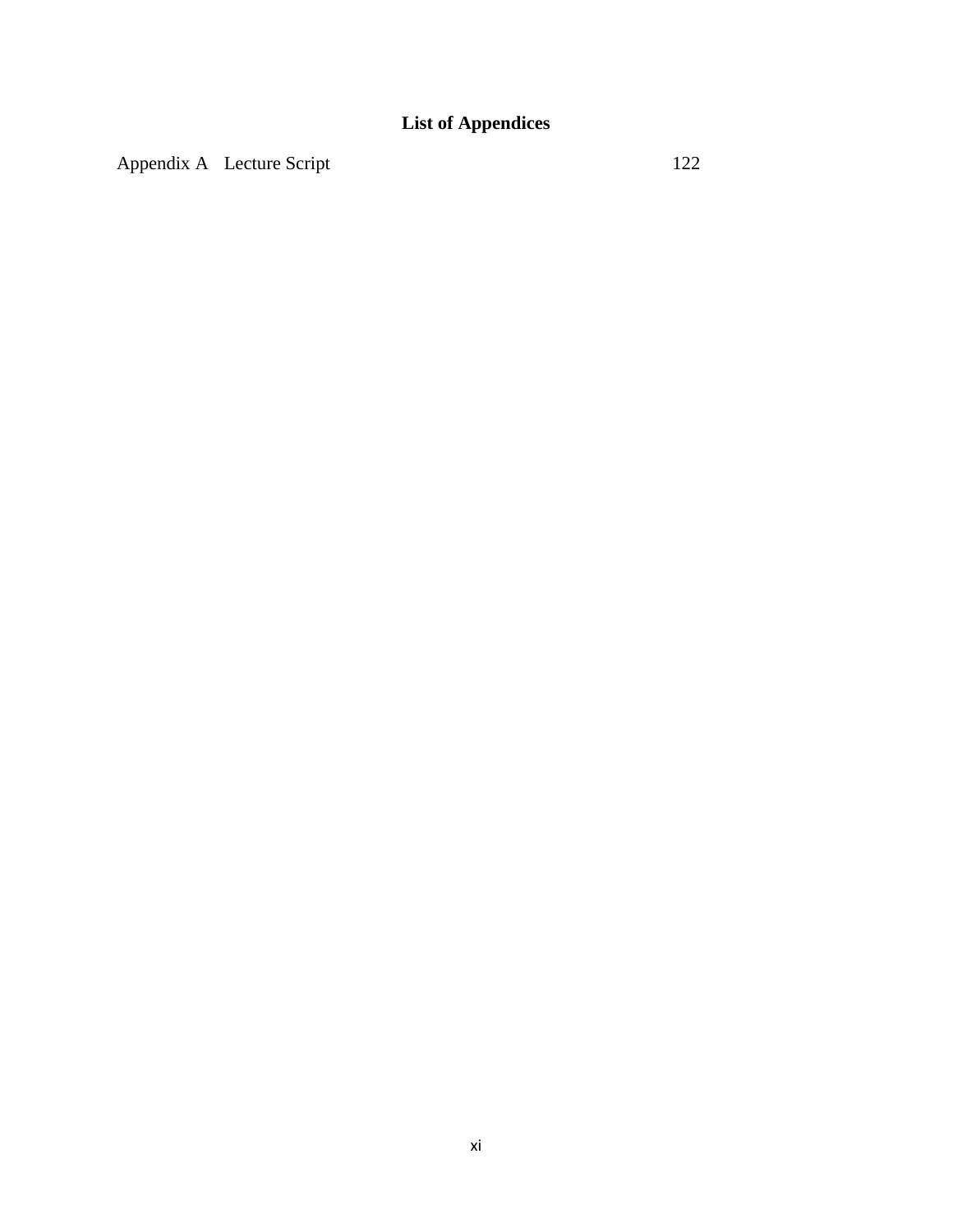*If the puzzles of gender are to be solved, the integration of male-female comparisons must be coordinated with effective theory. In its absence, variation in the direction and magnitude of these differences and similarities can appear to be random and can even give the impression that gender has little or no effect on behavior* (Eagly, 2009, p. 644)*.* 

# **Introduction**

# **Thesis Overview**

Organizational Citizenship Behavior (OCB) is "individual behavior that is discretionary, not directly or explicitly recognized by the formal reward system, and that in the aggregate promotes the effective functioning of the organization" (Organ, 1988, p. 4). Organizational citizenship behavior (OCB) is essential to organizational effectiveness (Podsakoff, MacKenzie, Paine, & Bachrach, 2000) and especially crucial in our new knowledge economy (Dekas, Bauer, Welle, Kurkosi, & Sullivan, 2013). A sizeable volume of research has demonstrated that OCB has significant benefits for employees (e.g. higher performance evaluations) and organizations (e.g. increased productivity) (Podsakoff, Whiting, Podsakoff, & Blume, 2009).

Gender differences in the performance of OCB have been theorized (Kidder, 2002) but empirical studies have provided evidence for both a presence (Lovell et al., 1999) and an absence (Bolino, Turnley, Gilstrap, & Suazo, 2010) of gender effects. Given the benefits of OCB for organizations and its impact on performance evaluations and the distribution of rewards, a better understanding of gender's role in the OCB phenomenon is valuable for the prediction of OCB enactment as well as the identification of a possible source of systemic discrimination.

Because women are stereotyped as being communal (i.e. compassionate, kind, and helpful; Eagly, 1987; Heilman, 1983), researchers have predicted that women, more frequently than men, will engage in OCB related to helping others. Men, on the other hand, are stereotyped as being agentic: strong, ambitious, and independent (Eagly, 1987; Heilman, 1983). It has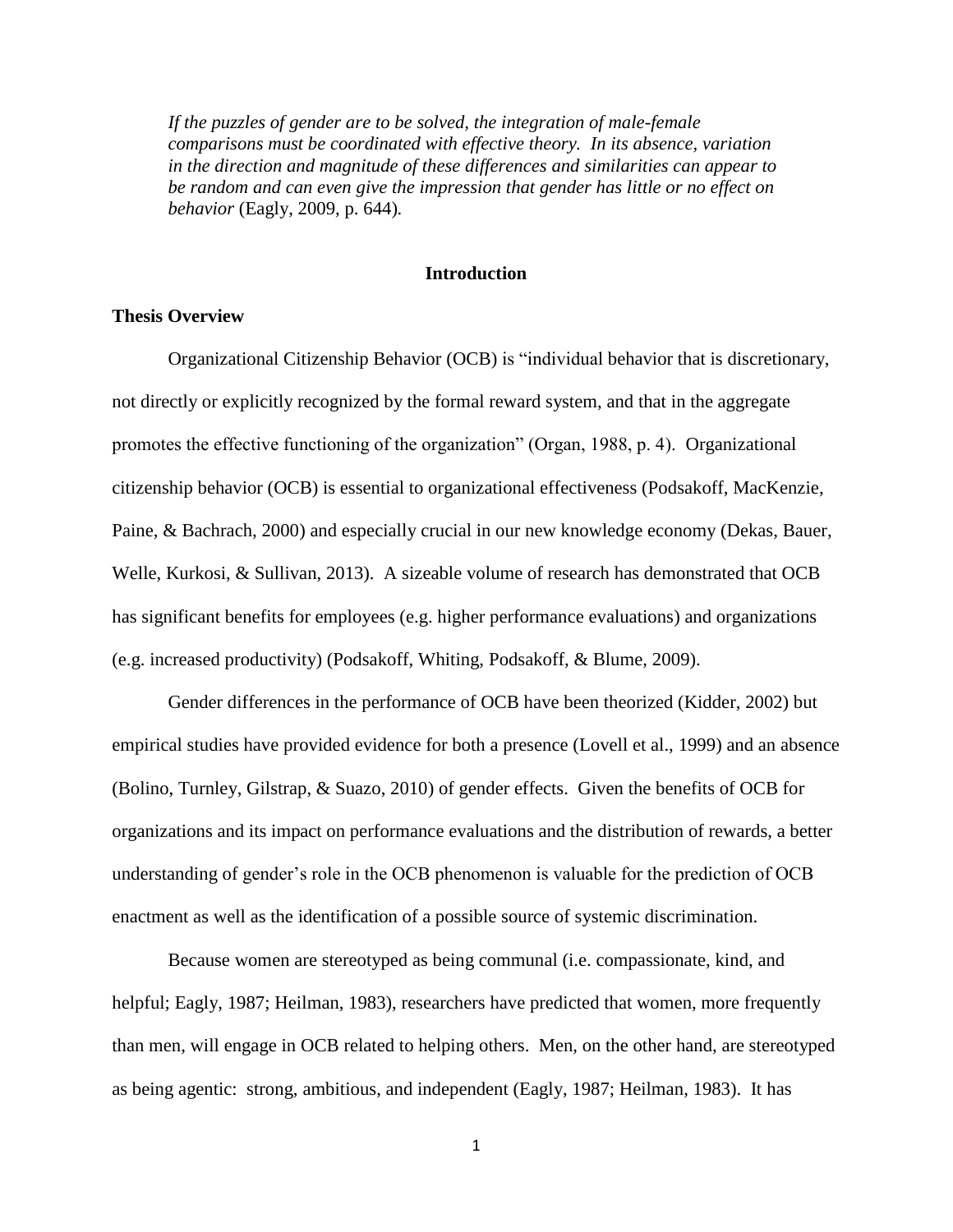therefore been suggested that men are more likely to engage in OCB's related to civic virtue active involvement in the political or governance process of the organization (Organ, Podsakoff, & MacKenzie, 2006). Despite the pervasiveness of such stereotypes, gender differences in OCB have not always been found (Allen, 2006; Beauregard, 2012; Bolino et al., 2010; Kidder, 2002; Morrison, 1994; Ng, Lam, & Feldman, 2016). In Study 1 I examine the proposition that not every individual will perceive an expectation to perform gender-congruent behaviors; that an individual's gender ideology will determine whether gender stereotypes are salient and whether there is perceived pressure to conform to them.

As noted above OCBs are extra-role behavior, not required under one's formal job description, and have therefore traditionally been presumed to be discretionary (e.g. Organ, 1988). However research demonstrates that individuals perceive pressure to engage in OCBs (Vigoda-Gadot, 2006, 2007). That is, rather than being entirely discretionary, people exhibit OCBs because they feel they are expected to do so. There are different possible sources of this perceived expectation. For instance, researchers have examined supervisors and coworkers as sources of pressure to engage in OCB (e.g. Vigoda-Gadot, 2006, 2007). In Study 1 I examined gender ideology as a source of perceived expectation to perform gender-congruent citizenship behaviors.

Gender ideology concerns the extent to which individuals endorse gender stereotypes (Brown & Gladstone, 2012; Kerr & Holden, 1996). Individuals with a traditional gender ideology view gender roles, such as woman as caregiver and man as provider, as inherent sex differences. Those possessing a non-traditional, or egalitarian, ideology, however, view these roles as socially constructed and not true differences (e.g. Kalin & Tilby, 1978). Therefore, individuals with a traditional gender ideology will be more likely to perceive that they are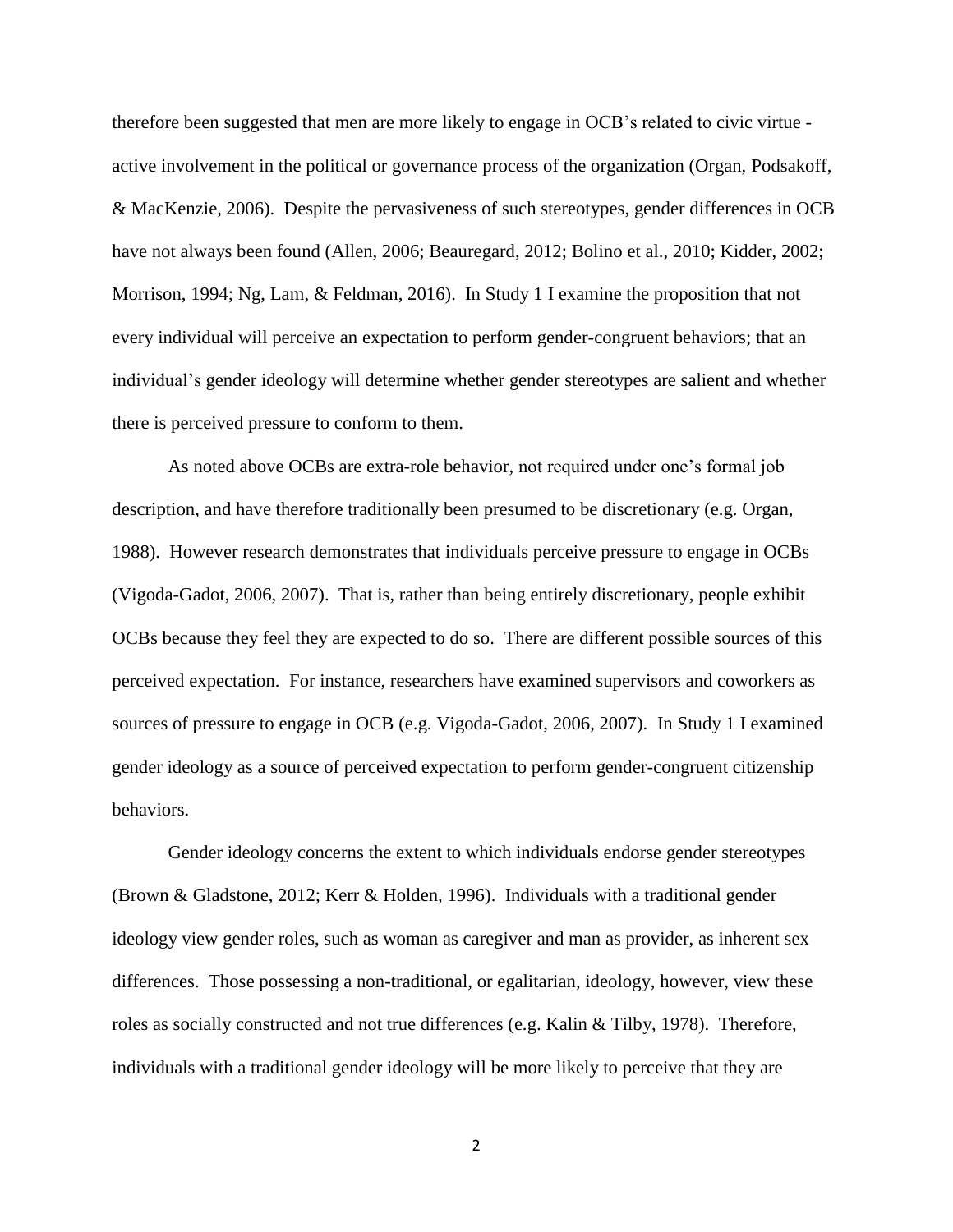expected to engage in gender-congruent OCBs (i.e. helping for women; civic virtue for men), and therefore more likely to perform those OCBs, than individuals with a non-traditional gender ideology.

Recent empirical work further suggests not only that the perceived expectation to engage in OCBs will result in greater performance of those OCBs (e.g. Bolino et al., 2010), but also that perceived expectation attenuates the predictability of job attitudes in predicting citizenship performance (Sulsky, Clarke, & MacDonald, 2016). It has been posited that this is because perceived expectation creates a strong situation, a situation in which there are strong cues as to what behavior is expected or appropriate; limiting the influence of individual differences (Sulsky et al., 2016). In Study 1 I proposed that a traditional gender ideology, in making gender stereotypes salient and creating the pressure to conform to those stereotypes, creates a strong situation that attenuates the predictability of attitudinal and dispositional antecedents of OCB. I examined whether, for individuals with a traditional gender ideology, job satisfaction, organizational justice and conscientiousness, significant antecedents of OCB (e.g. Hoffman, Blair, Meriac, & Woehr, 2007), would be weaker predictors of the performance of gendercongruent OCBs than for individuals with a non-traditional gender ideology.

The role of gender in understanding OCB also extends to the possible effect of OCB on ratings of job performance. Research demonstrates that OCBs are taken into account during the performance appraisal process (e.g. Rotundo & Sackett, 2002). A number of studies have demonstrated OCBs contribute to variance not only in overall performance evaluations but also in the distribution of rewards (e.g. Allen, 2006). Other research, however, suggests that because gender-congruent OCBs are expected behavior they are less likely to be identified as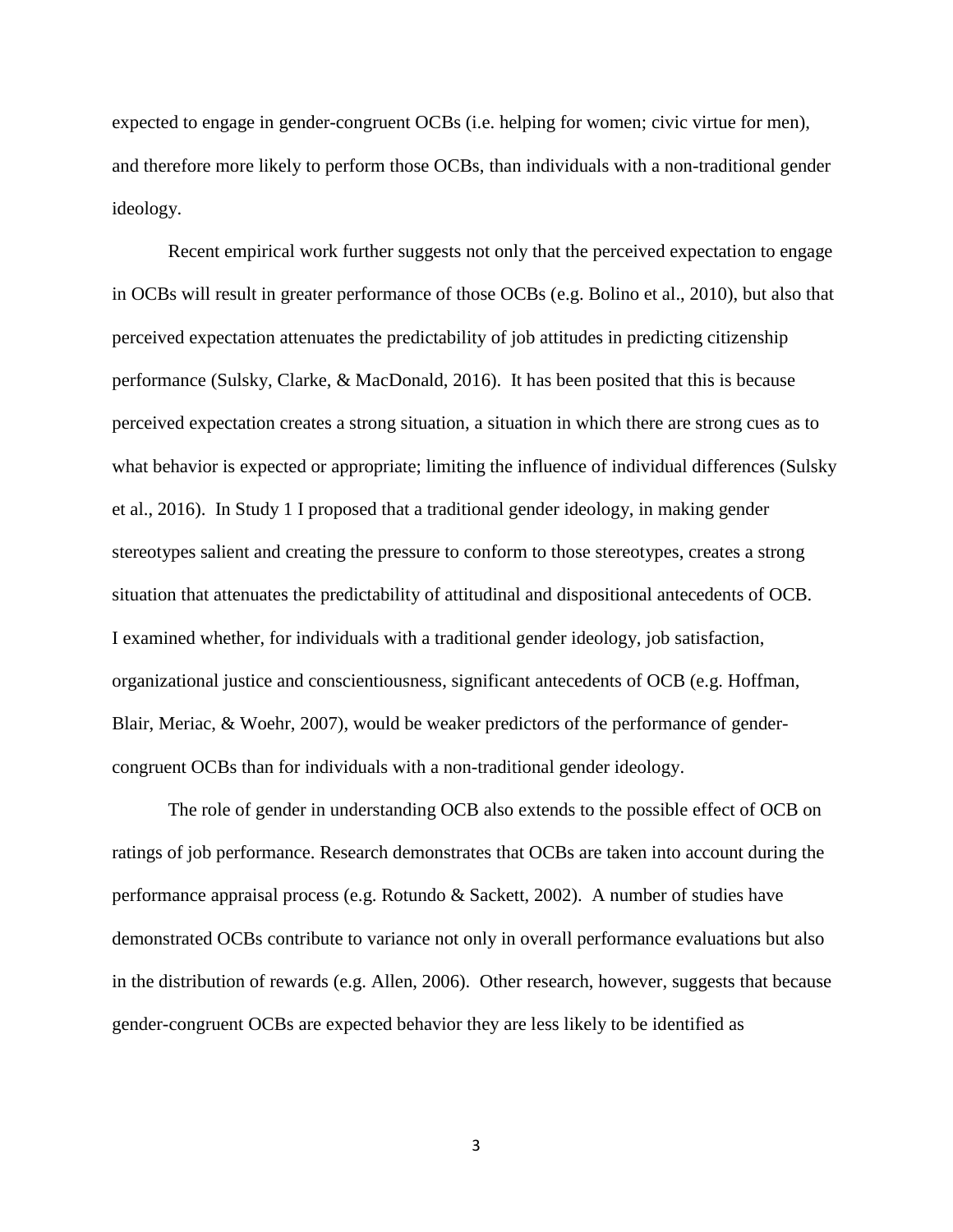discretionary and less likely to have a positive impact on performance appraisals (e.g. Heilman & Chen, 2005).

The social-cognitive orientation to performance appraisal suggests that not all information bears equal weight when a rater is recalling and evaluating performance. To reduce uncertainty raters will seek out examples of extreme performance to inform their appraisals (DeNisi, Cafferty, & Meglino, 1984; Fiske, 1980). Exemplars of unexpected behaviors will be more likely to be attended to, recalled, and impact ratings than expected behaviors (Feldman, 1981). With Studies 2 and 3, I experimentally examined whether the performance of genderincongruent OCBs (i.e. helping for men and civic virtue for women) would have a greater impact on perceptions of competence, overall performance ratings, and decisions regarding reward allocations than the performance of gender-congruent OCBs. I further investigated whether the relationships between gender-incongruent OCBs and these outcome variables would be stronger when the rater possessed a traditional gender ideology.

Taken together I designed the studies reported in this thesis to help clarify the relationship between gender and both (a) performance of OCB, and (b) the predictability of established antecedents of OCB. Additionally, I sought to demonstrate the possible impact that the type of OCB (i.e., whether it is gender-role consistent or inconsistent) has on performance appraisal evaluations, thus bringing attention to the possible role of gender stereotypes and gender ideology in perpetuating systemic workplace discrimination.

I begin with an overview of OCB before summarizing the literature on perceived expectation to perform OCBs. Turning to Study 1, I explicate how gender stereotypes and ideology create the perceived expectation for individuals to engage in gender-congruent OCBs, which predicts performance. Next, I discuss some dispositional and attitudinal antecedents of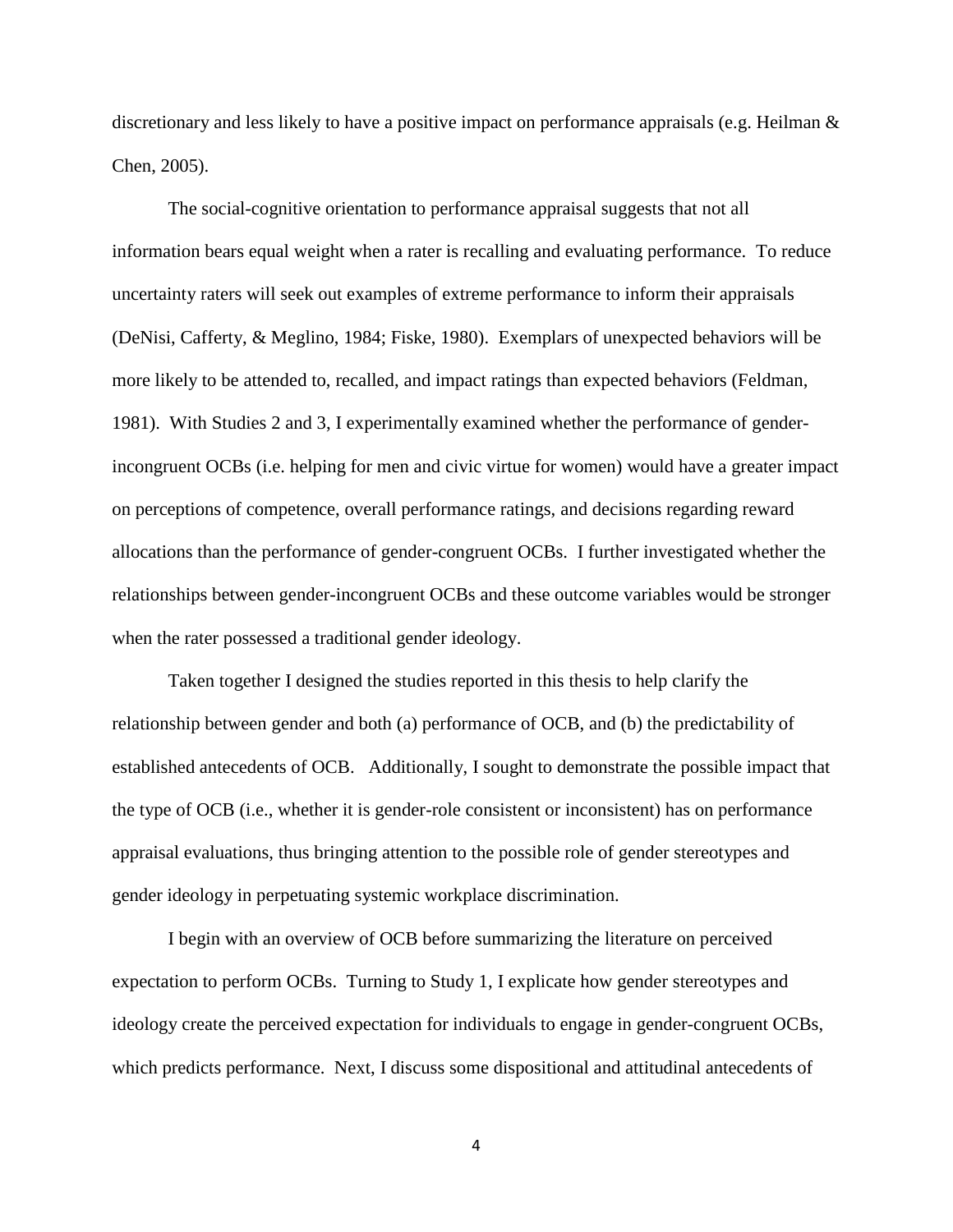OCB and, based on the strong situation hypothesis, I examine how the perceived expectation to engage in OCBs attenuates the influence of these antecedents on OCB performance. The results and a discussion of Study 1 results are presented. Then, I consider the effects of gender stereotypes on expectations regarding OCB and the presumed effects on competence and performance ratings, and present Study 2 method and results. Following this, I propose the effects of gender-typed OCBs on promotion recommendations and delineate Study 3 method and results before discussing the findings. This doctoral thesis concludes with a general discussion where I consider the overall research and applied implications of the findings presented herein and I explore potential avenues for future research.

## **Organizational Citizenship Behavior**

As defined earlier OCB is presumed to be discretionary behavior that is not formally recognized by any organizational reward system (Organ, 1988). What distinguishes OCB from in-role job performance is that it is discretionary, not enforceable pursuant to one's job description, and, therefore, its omission is not punishable.

Originally, OCB comprised two factors: altruism (now usually called helping to distinguish the behavior from its motive) and compliance (Smith, Organ, & Near, 1983). Helping refers to "helping others with, or preventing the occurrence of, work-related problems" (Podsakoff et al., 2000, p. 516). As such, helping behavior is directed at a person, such as helping a co-worker that is overloaded (Organ et al., 2006). Compliance is directed at the workgroup or organization and involves acceptance of and adherence to organizational rules and policies, such as always arriving at work on time (Organ et al., 2006; Podsakoff et al., 2000). Helping and compliance have consistently emerged as separate factors in numerous studies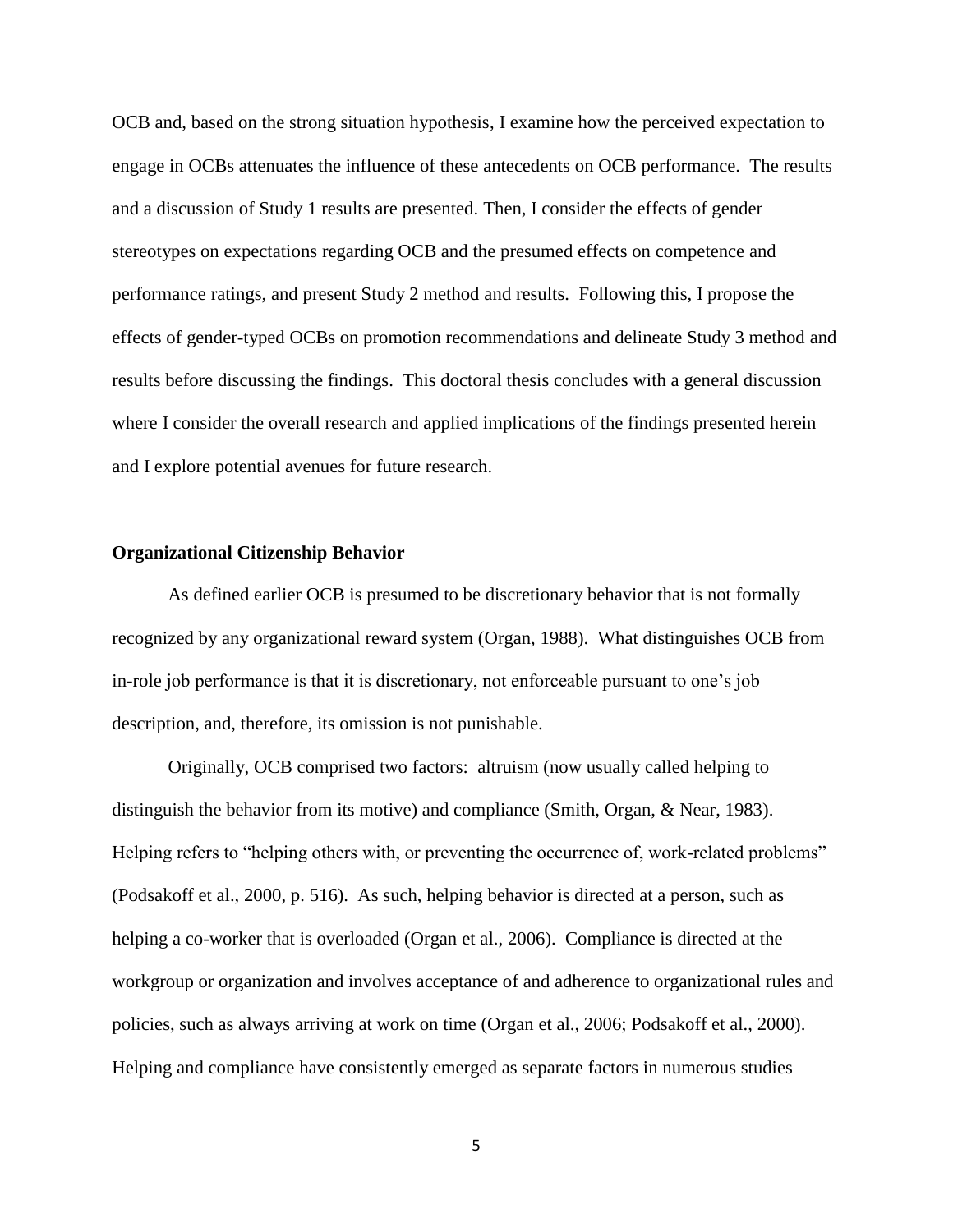(Organ et al., 2006) and have been demonstrated to be distinct from in-role job performance (e.g. Williams & Anderson, 1991).

Although numerous other forms of OCB appear in the literature, such as cheerleading, courtesy, peacemaking, and protecting the organization, analysis suggests seven factors encompass the various types of OCB: helping, compliance, sportsmanship, civic virtue, organizational loyalty, self-development, and individual initiative (Organ et al., 2006; Podsakoff et al., 2000). Sportsmanship involves accepting changes or unanticipated problems at work without complaining while civic virtue is active, constructive political involvement in the organization (e.g. Hanson  $\&$  Borman, 2006). Loyalty is promoting and protecting the organization to members and non-members (e.g. George & Brief, 1992). Self-development refers to voluntarily taking measures to further one's work-related skills and knowledge (e.g., Katz, 1964). Finally, individual initiative involves carrying out task-related behaviors in a manner that is above and beyond what is generally expected (e.g. Podsakoff et al., 2000). Table 1 lists the definitions and examples of each of the seven types of OCB behaviors,

Notwithstanding evidence supporting the seven-factor model of OCB, other categorizations of citizenship behavior have emerged. For instance, one classification divides all OCB into two categories: organizational citizenship behavior directed at individuals (OCB-I; e.g. helping) and organizational citizenship behavior directed at the organization (OCB-O; e.g. civic virtue) (Williams & Anderson, 1991). Another example is Coleman and Borman's (2000) tripartite classification of OCB: interpersonal, organizational, and job/task. Interpersonal citizenship includes helping and being conscientious toward others. Organizational citizenship involves behaviors that demonstrate loyalty to, and assist, the organization. Job/task citizenship comprises a high level of dedication to the job and maximizing performance.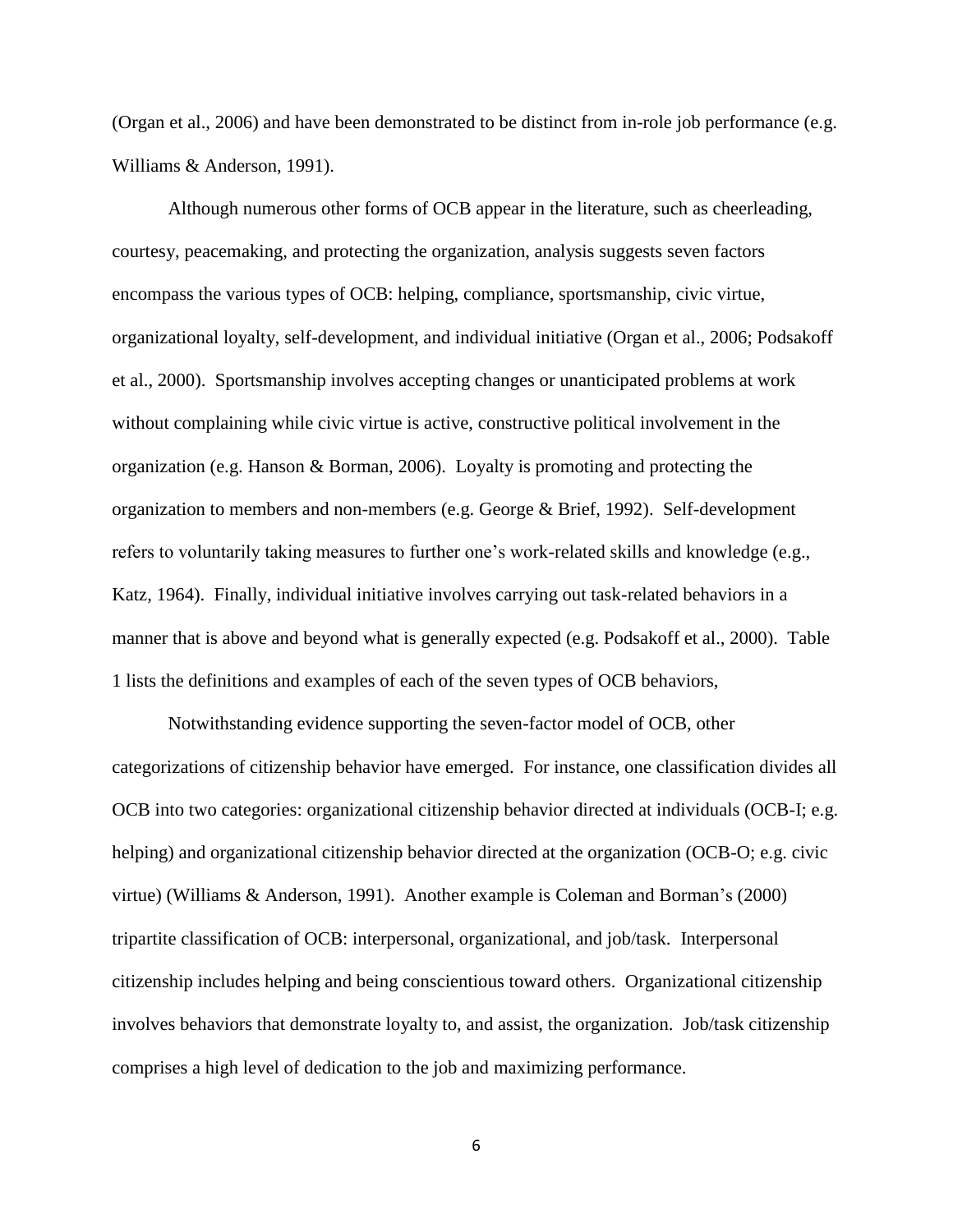| <b>Types</b>     | <b>Definition</b>                           | <b>Example Behaviors</b>                  |
|------------------|---------------------------------------------|-------------------------------------------|
| Helping          | "Helping others with, or preventing         | Helps coworkers who are overloaded        |
|                  | the occurrence of, work-related             | (Organ et al., 2006).                     |
|                  | problems" (Podsakoff et al., 2000, p. 516). | Helps orient new workers (Podsakoff,      |
|                  |                                             | MacKenzie, Moorman, & Fetter, 1990).      |
| Compliance       | "[I] nternalization and acceptance of       | Attendance at work is above the           |
|                  | the organization's rules, regulations,      | norm.                                     |
|                  | and procedures, which results in a          | Does not spend time in idle               |
|                  | scrupulous adherence to them, even          | conversation (Smith et al., 1983).        |
|                  | when no one observes or monitors            |                                           |
|                  | compliance" (Organ et al., 2006, p. 309).   |                                           |
| Sportsmanship    | "[A] willingness to tolerate the            | Avoids complaining about trivial          |
|                  | inevitable inconveniences and               | matters.                                  |
|                  | impositions of work without                 | Focuses on the positive rather than       |
|                  | complaining" (Organ, 1990, p.96).           | the negative (Podsakoff et al., 1990).    |
| Civic Virtue     | "Responsible, constructive                  | Offering suggestions for                  |
|                  | involvement in the political or             | improvements at work.                     |
|                  | governance process of the                   | Voicing one's opinions about work-        |
|                  | organization" (Organ et al., 2006, p. 24).  | related matters (Podsakoff et al., 2000). |
| Loyalty          | "[A]llegiance to an organization and        | Defending the organization against        |
|                  | promotion of its interests" (Van Dyne,      | criticism.                                |
|                  | Graham, & Dienesch, 1994, p. 780).          | Actively promoting the organization       |
|                  |                                             | (Van Dyne et al., 1994).                  |
| Self-development | Engaging in behaviors to improve            | Participating in non-required training    |
|                  | one's knowledge, skills, and abilities      | courses.                                  |
|                  | (Organ et al., 2006).                       | Staying up to date on developments        |
|                  |                                             | in one's field (George & Jones, 1997).    |
| Individual       | "[E] ngaging in task-related behaviors      | Always meets or beats deadlines for       |
| Initiative       | at a level that is far beyond               | completing work.                          |
|                  | minimally required or generally             | Encourages others to express their        |
|                  | expected levels" (Organ et al., 2006, p.    | ideas and opinions (Moorman &             |
|                  | 309).                                       | Blakely, 1995).                           |

**Table 1** *Types of organizational citizenship behavior*

OCB can be distinguished from prosocial behavior. OCB and prosocial behavior are similar in that they are constructive behaviors that have positive outcomes, and neither are limited to altruistic motives but can also be motivated by self-interest. What appears to distinguish the two is who benefits as a result of the behavior. OCB is behavior that in the aggregate benefits the organization (Organ, 1988) whereas prosocial behavior benefits the direct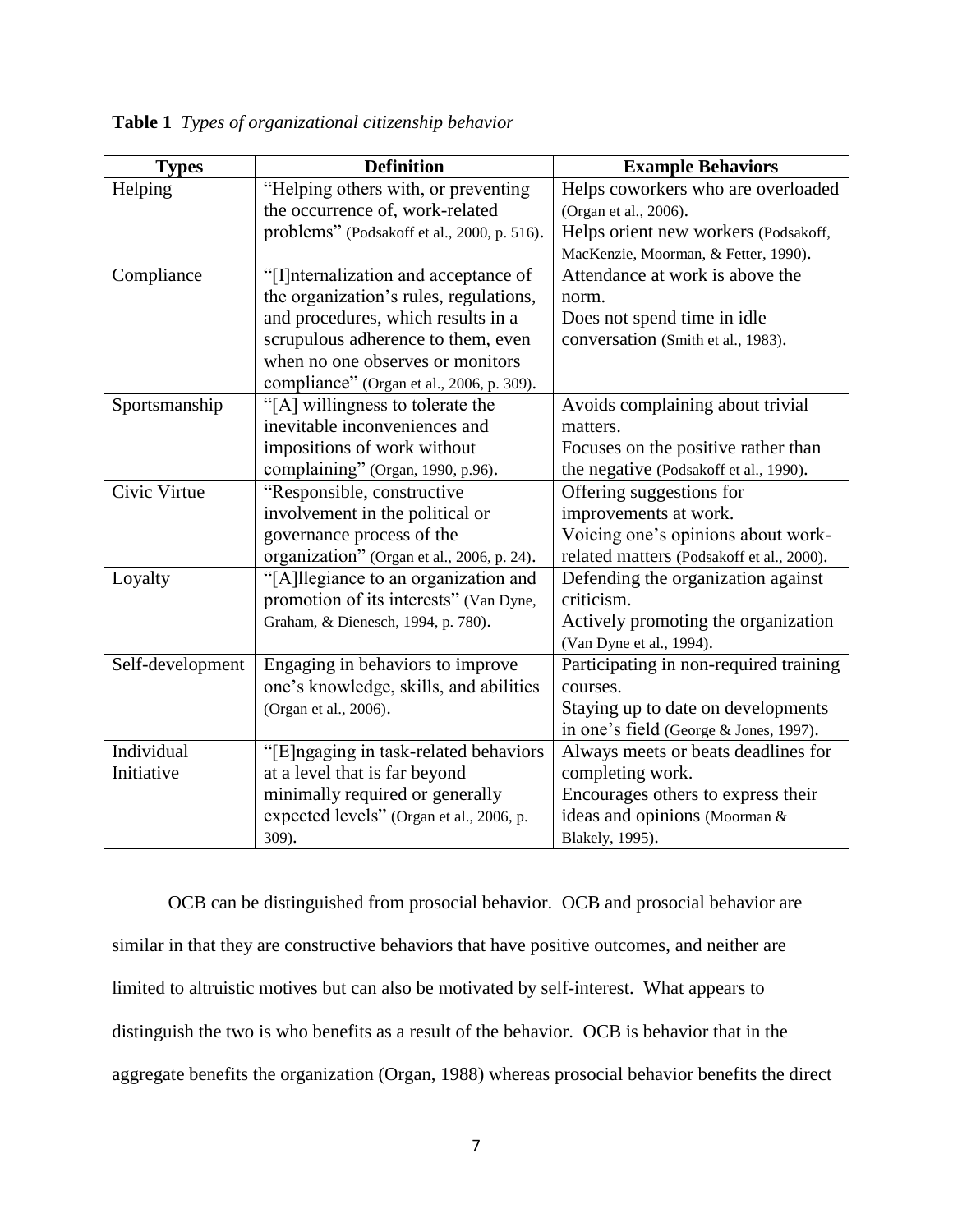target of the behavior whether that is an individual, a group, or the organization. Prosocial behavior includes such behaviors as helping, sharing, comforting, guiding, rescuing, and defending (Batson, 1998; Dovidio, Piliavin, Schroeder, & Penner, 2006). Helping one's coworker is prosocial and it will also be citizenship if it helps the organization as well. Not all prosocial behavior will be OCB as it is possible to help one's coworker in a manner that is unhelpful, or even detrimental, to the organization. Further, prosocial behavior can be either inrole or extra-role while OCB refers solely to extra-role behaviors (Borman & Motowidlo, 1997).

OCB and prosocial behavior have been conceptualized as together comprising contextual performance, or activities that "contribute to organizational effectiveness in ways that shape the organizational, social, and psychological context that serves as the catalyst for task activities and processes" (Borman & Motowidlo, 1997, p. 100).

OCB is believed to have many benefits for both individuals and organizations. For instance, Podsakoff et al.'s (2009) meta-analysis of consequences of OCB indicated that OCBs are related to a number of individual-level outcomes, including managerial ratings of employee performance, reward allocation decisions, and work and job withdrawal (i.e. turnover intentions, actual turnover, and absenteeism). OCBs were also found to be related to several organizationallevel outcomes, including productivity, efficiency, reduced costs, customer satisfaction, and unitlevel turnover. Despite possible negative outcomes such as work-family conflict (e.g. Bolino & Turnley, 2005; Halbesleben, Harvey, & Bolino, 2009), and role overload and job stress (e.g. Bolino & Turnley, 2005), extant research suggests that overall citizenship behavior is positive for the performer, other organizational members, and the organization itself.

The most commonly cited antecedents of OCB are job attitudes, with job satisfaction and organizational justice being the most prominent. In fact, job attitudes have been found to be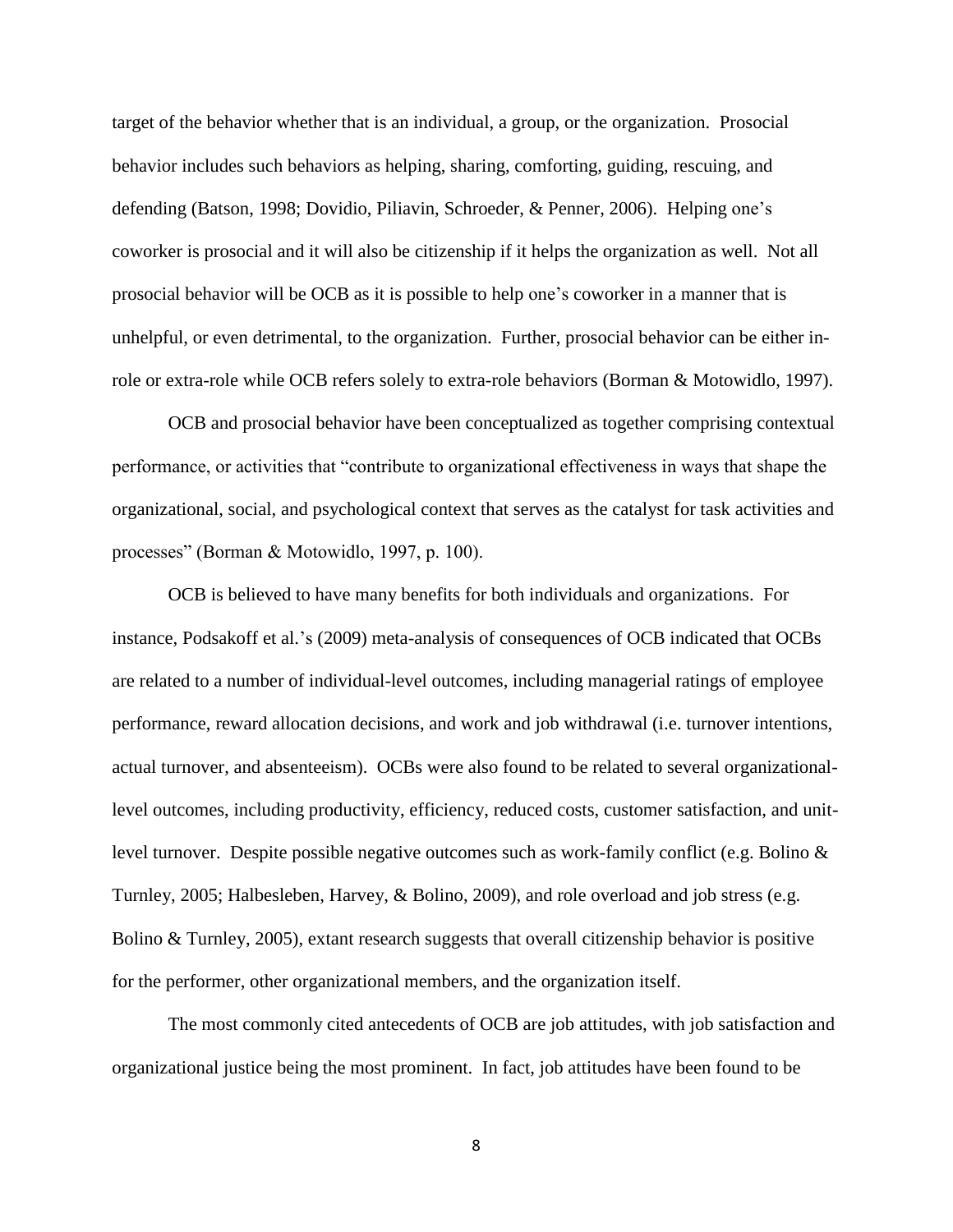more strongly related to OCB than to task performance (Hoffman et al., 2007). Generally job attitudes are assumed to have a direct effect on OCB but some research suggests that their effect is mediated by psychological states, such as trust or organizational support (e.g., Konovsky  $\&$ Pugh, 1994; Moorman, Blakely, & Niehoff, 1998).

Several of the Big Five personality traits (McCrae & Costa, 1987) are also assumed to predict citizenship behavior. Research suggests, that of the personality traits, conscientiousness is most strongly related to OCBs, followed by agreeableness and positive affectivity (e.g. Organ & Ryan, 1995; Podsakoff et al., 2000). Although Organ and Ryan's (1995) meta-analysis found personality traits to be weaker predictors than job attitudes, correlations between conscientiousness and citizenship behavior have generally been found to be significant and moderate (Hanson & Borman, 2006).

Despite the fact that job attitudes and personality traits have received the most research attention, other factors have been identified as possible antecedents of OCB, including role stressors, which have a negative relationship with OCB (Eatough, Chang, Miloslavic,  $\&$ Johnson, 2011) and task and organizational characteristics (Organ et al., 2006). Leadership, especially transformational leadership, has also been found to play a significant role in increasing citizenship behaviors (e.g. Podsakoff et al., 2000). Such research aside, investigation of the antecedents of citizenship has primarily focused on job attitudes and personality traits as predictors. Further, traits and attitudes have been examined with the underlying assumption that the OCBs being predicted are discretionary. As discussed in Study 1, there is substantial evidence that this is not always the case.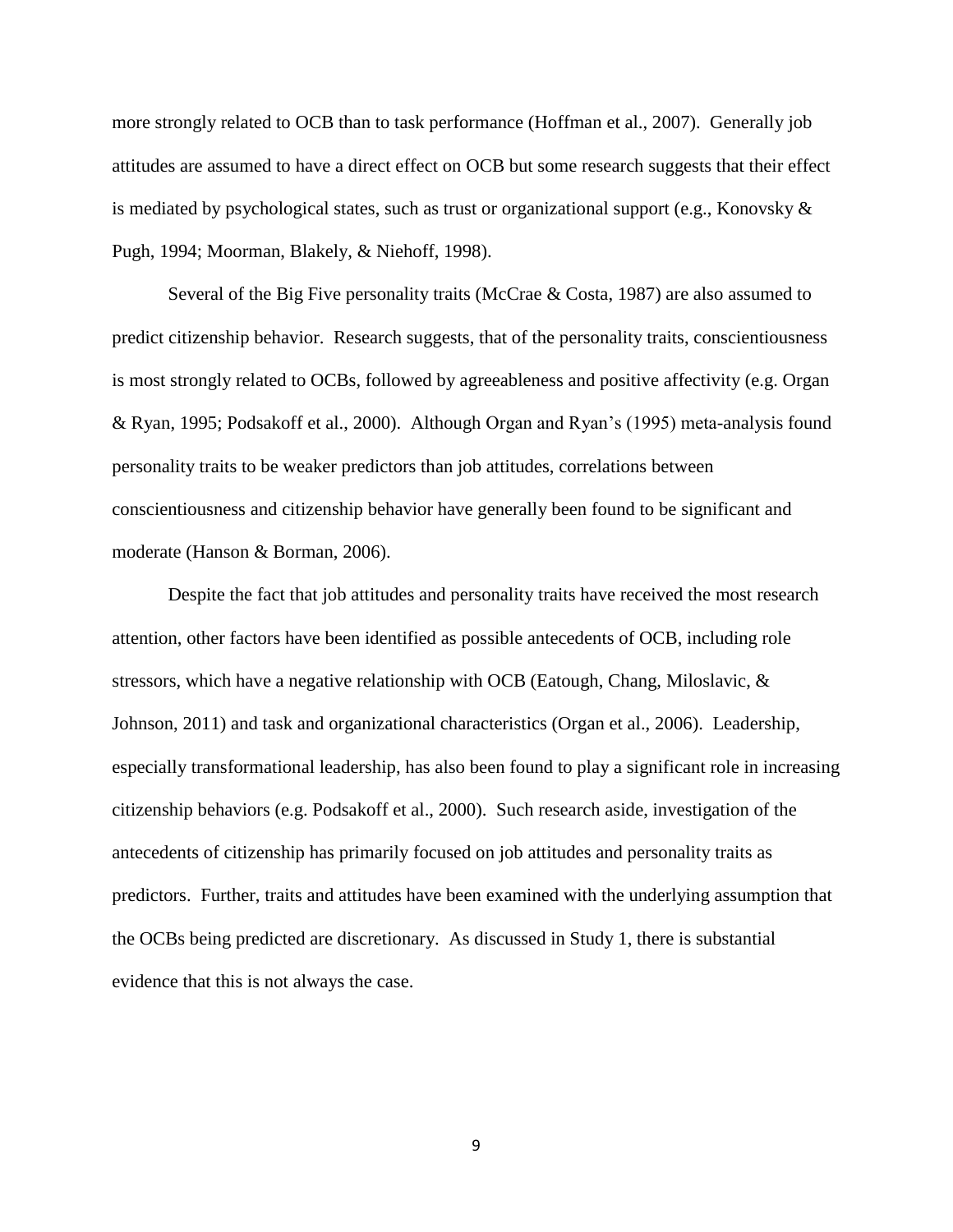## **Study 1: Performance of Gender-typed OCBs**

In Study 1 I examine gender ideology as a source of perceived expectation to perform gender-congruent OCBs that precipitates the enactment of those OBCs and attenuates the effects of attitudinal and dispositional OCB predictors.

## **Perceived Expectation to Perform OCBs**

Notwithstanding that one of the defining characteristics of citizenship behavior has traditionally been that it is volitional and not required under one's job description, research has examined the idea that OCBs are not always perceived to be discretionary or voluntary (e.g., Vigoda-Gadot, 2006, 2007). That is, in some situations, employees perceive pressure or expectations to engage in behaviors typically considered to be OCBs. This perceived expectation, then, is what precipitates the OCB performance rather than a voluntary decision.

It may be helpful to distinguish between motive and volition here. Motive is the reason why the individual performs the OCB. For instance, an individual's motive may have prosocial, impression management, or social exchange origins. OCB is not defined by its motive, but by its presumed beneficial effects (Organ, 1988).

Volition, on the other hand, concerns whether the individual had the freedom to choose to engage in the behavior. I am concerned with the effect that perceived expectation or pressure has on the volitional nature of OCB rather than on the motives underlying it. This is not to suggest that motives are not relevant. Certainly if an employee perceives little or no choice but to engage in a behavior normatively considered as OCB, there will still be a motive underpinning the enactment of that behavior. Nonetheless, it is the volitional aspect of the behaviors that is of concern in this research.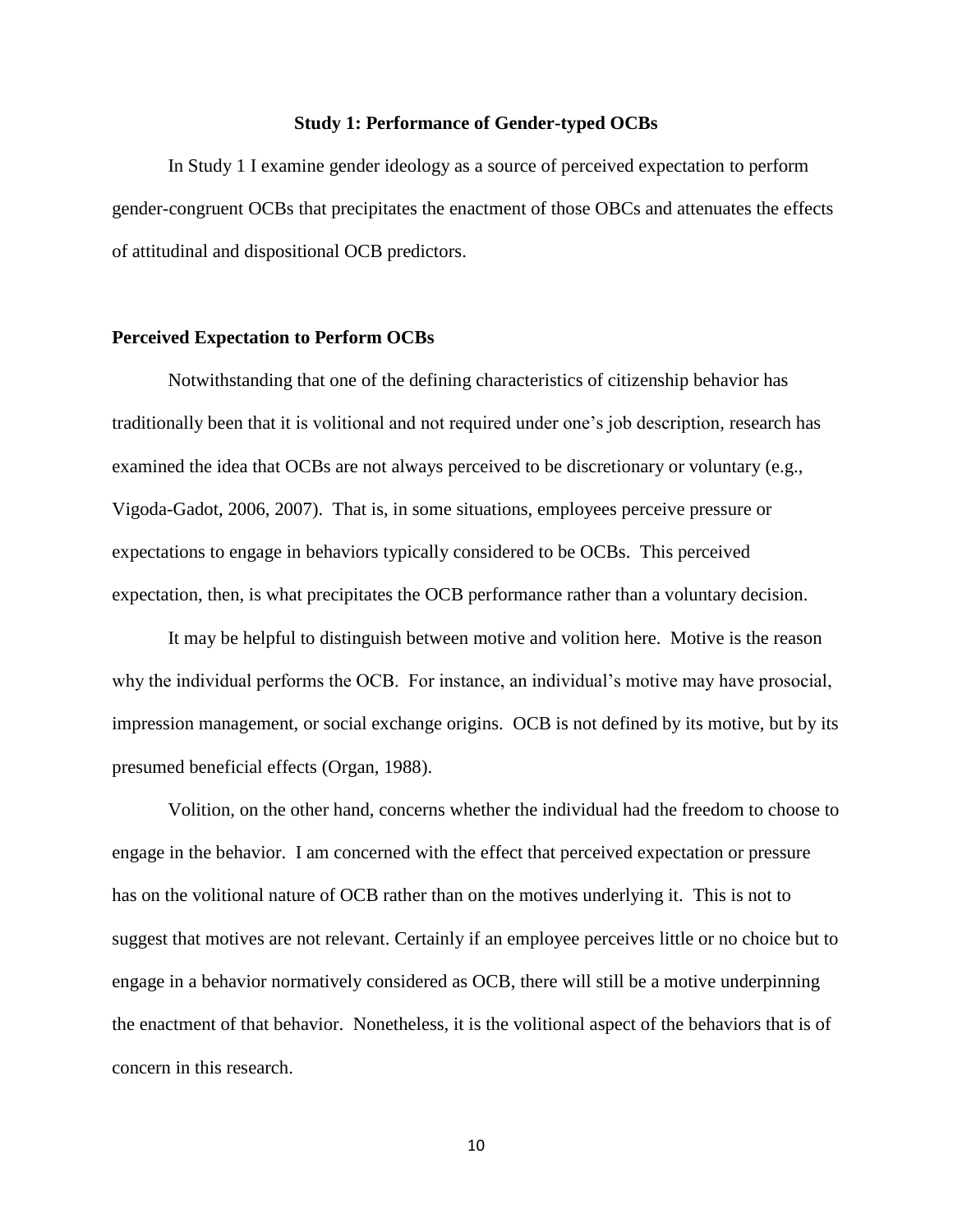In an early investigation of nondiscretionary OCBs, Morrison (1994) provided clerical workers with a list of behaviors and asked them to indicate whether they considered each behavior to be 'an expected part of their job' (in-role) or 'above and beyond what was expected for their job' (extra-role). She demonstrated that employees differed in whether they defined the same OCBs to be in-role or extra-role behavior. Vey and Campbell (2004) later demonstrated that the discretionary nature of OCBs may vary depending on the type of OCB. They asked undergraduate students to indicate which OCB behaviors they felt were expected as part of the job of a cashier. The results demonstrated that items reflective of the conscientiousness and courtesy dimensions were considered in-role more frequently than other items. Items representing helping and civic virtue, on the other hand, were considered extra-role more frequently than other items.

Vigoda-Gadot (2006) proposed the concept of compulsory OCB (CCB) to describe citizenship behavior that is enacted in response to pressure from management or coworkers to engage in this behavior. A subsequent exploratory study of CCB revealed that 75% of a sample of Israeli school teachers reported feeling pressure to engage in OCB (Vigoda-Gadot, 2007).

Research on citizenship pressure or OCBs as in-role performance suggests that individuals are more likely to perform OCBs when they believe they are expected to do so. For example, Morrison (1994) found that employees were more likely to display OCBs if they defined the behavior as in-role rather than extra-role. More recently, Bolino et al. (2010) found that citizenship pressure at time 1 was positively related to OCB performance at time 2. Sulsky et al. (2016) similarly demonstrated that both perceived supervisory pressure to engage in OCBs, and perceived negative consequences for failing to perform OCBs, were independently and positively related to actual citizenship behavior.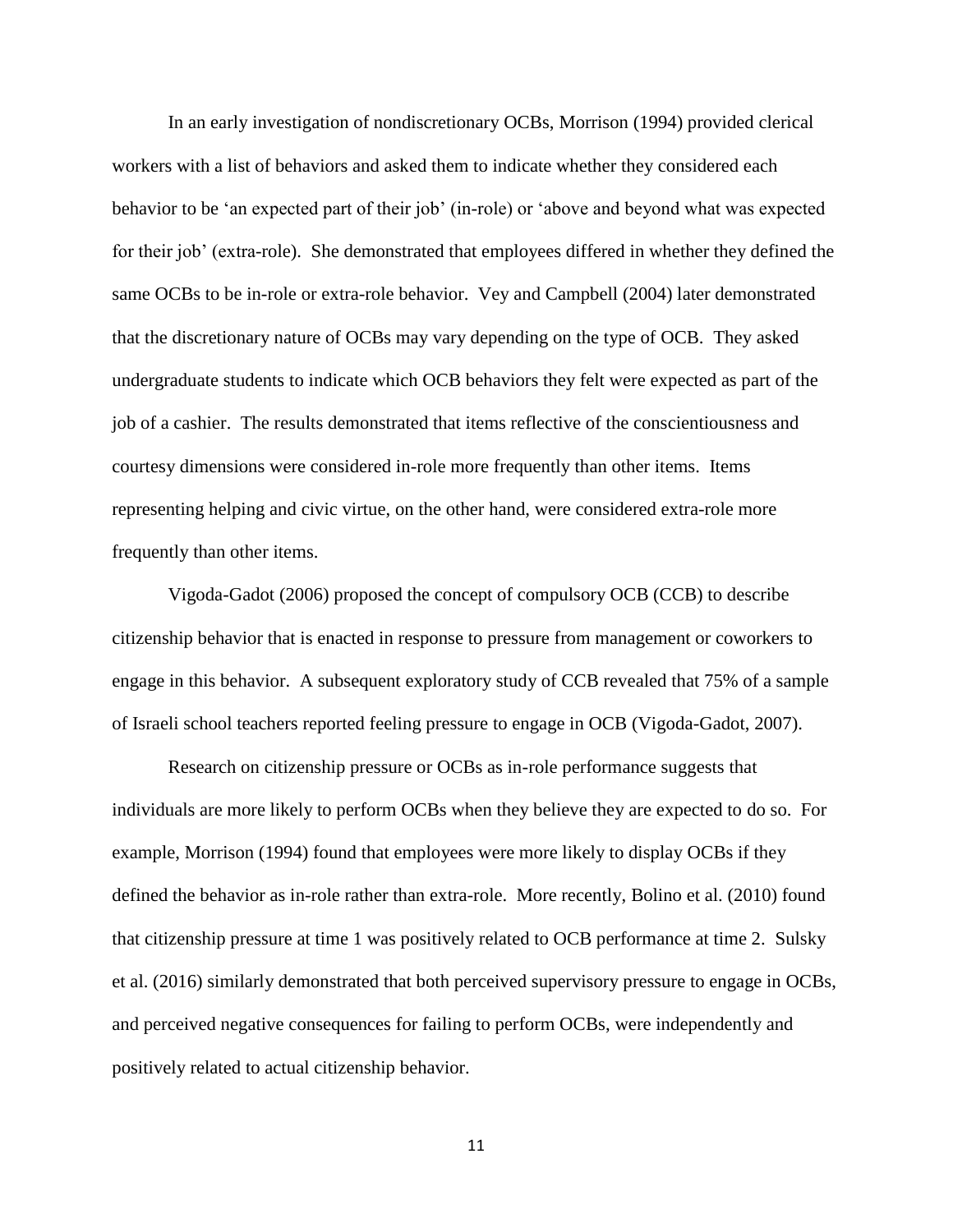The research on perceived expectation, citizenship pressure, and compulsory OCBs indicates that even where OCBs are perceived to be extra-role, there is variation in the extent to which individuals believe they are voluntary or expected. This suggests that OCB performance may not be strictly discretionary but may be elicited in response to perceived pressure or expectations. Studies in this area have either focused on supervisors and co-workers as the source of the pressure (e.g. Sulsky et al., 2016; Vigoda-Gadot, 2007), or have not sought to identify the source (e.g., Morrison, 1994; Vey & Campbell, 2004).

Researchers acknowledge that there are situations where employees engage in OCBs not because they *want* to but because they *ought* to (see, e.g., Organ et al., 2006). Several possible explanations have been suggested for employees' felt obligation to engage in OCB including "the fact that they feel it is their personal responsibility to exhibit OCB, they believe they owe it to others (their leader or coworkers), they believe they owe it to the organization, they feel they have a moral obligation, and/or they believe it is expected of them based on social norms" (Organ et al., 2006, p. 94). One pervasive and influential source of social norms is gender stereotypes. As I describe below, gender stereotypes may exert an influence on the exhibition of OCB; however, gender ideology may determine the extent to which we actually observe gender differences in OCB.

#### **Gender Stereotypes, Ideology and OCB Performance**

Research on gender stereotypes or gender roles demonstrates how certain behaviors are expected of men while others are expected of women. Gender stereotypes are "categorical beliefs regarding the traits and behavioral characteristics ascribed to individuals on the basis of their gender" (Duehr & Bono, 2006, p. 816). One's gender is comprised of several components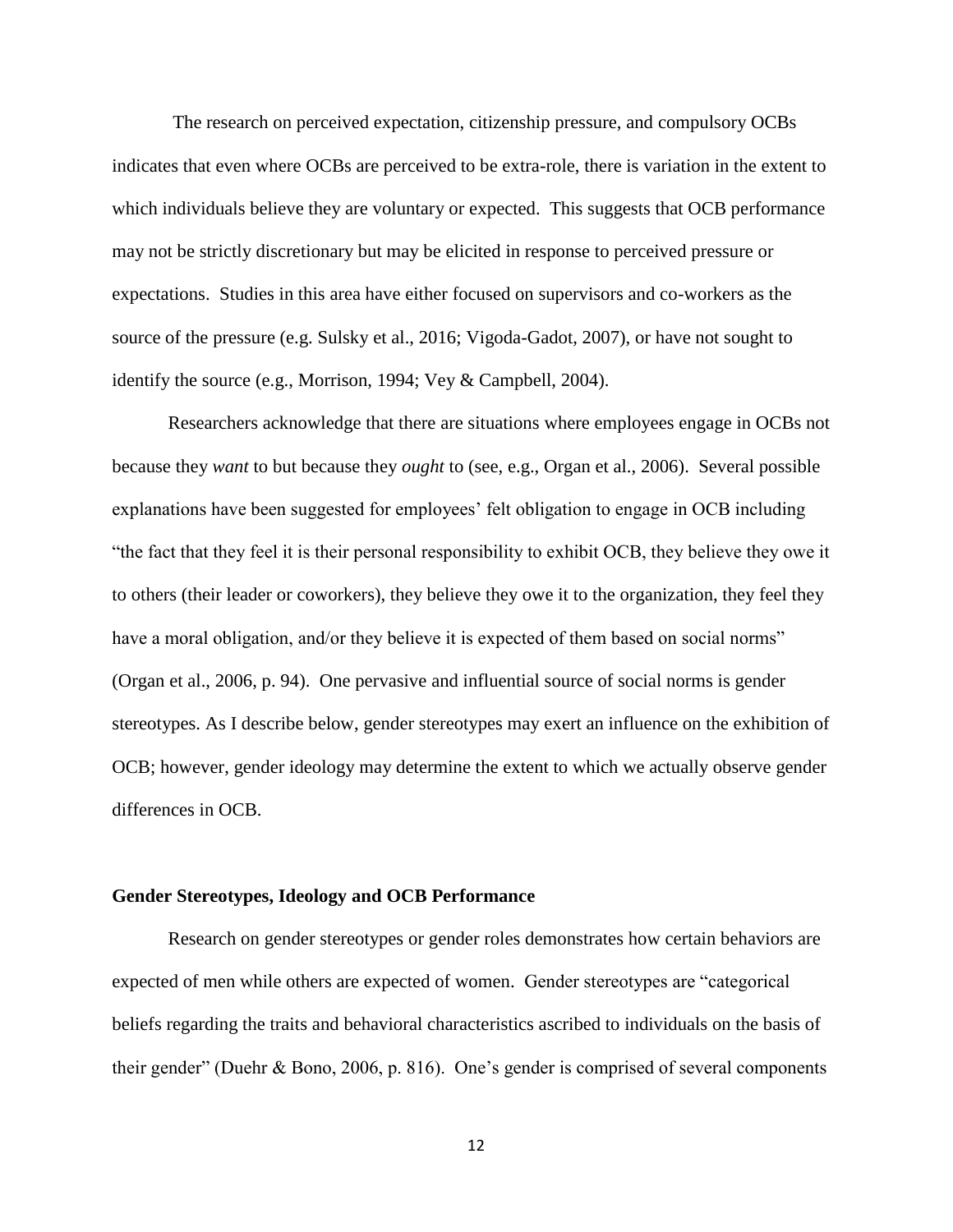including physical attributes, traits, behaviors, and interests (Biernat, 1991; Spence, 1993). When we have information about one component of an individual's gender we tend to assume that the other components are congruent (see, e.g., Deaux & Lewis, 1984). For example, seeing that a person has feminine physical attributes, will lead us to assume that person possesses feminine personality traits, engages in feminine role behaviors, and has feminine interests. That is, once assigned to the category of male or female, a number of characteristics are automatically ascribed to an individual simply based on membership in that category. Because of the structure of beliefs about masculinity and femininity, an automatic assumption also arises that the individual lacks the characteristics ascribed to the other category (i.e. a woman is assumed to lack masculine characteristics<sup>1</sup>; e.g. Biernat, 1991).

Research suggests that there are two prevailing models of femininity and masculinity: an orthogonal model and a bipolar model (Biernat, 1991). Under the orthogonal model, masculinity and femininity are viewed as separate constructs and an individual can be high or low in both (Bem, 1974; Spence, Helmreich, & Stapp, 1974). Individuals tend to employ the orthogonal model in self-descriptions. This means that a person's gender identity or gender schema may be composed of both masculine and feminine characteristics.

Gender stereotypes arise partly because individuals tend to adopt a bipolar lens when making judgments about others (Biernat, 1991; Foushee, Helmreich, & Spence, 1979). The bipolar model places masculinity and femininity at opposite ends of the same continuum, implying an inverse relationship, where, for instance, being high in masculinity necessarily implies being low in femininity. Therefore, one assumes men possess masculine personality

 $\overline{\phantom{a}}$ 

 $1$  Note, however, that once information is provided that the target is a gay male or lesbian, these gender stereotypes tend to be inverted (i.e. gay men are presumed to be feminine and lesbians are presumed to be masculine; Blashill & Powlishta, 2009).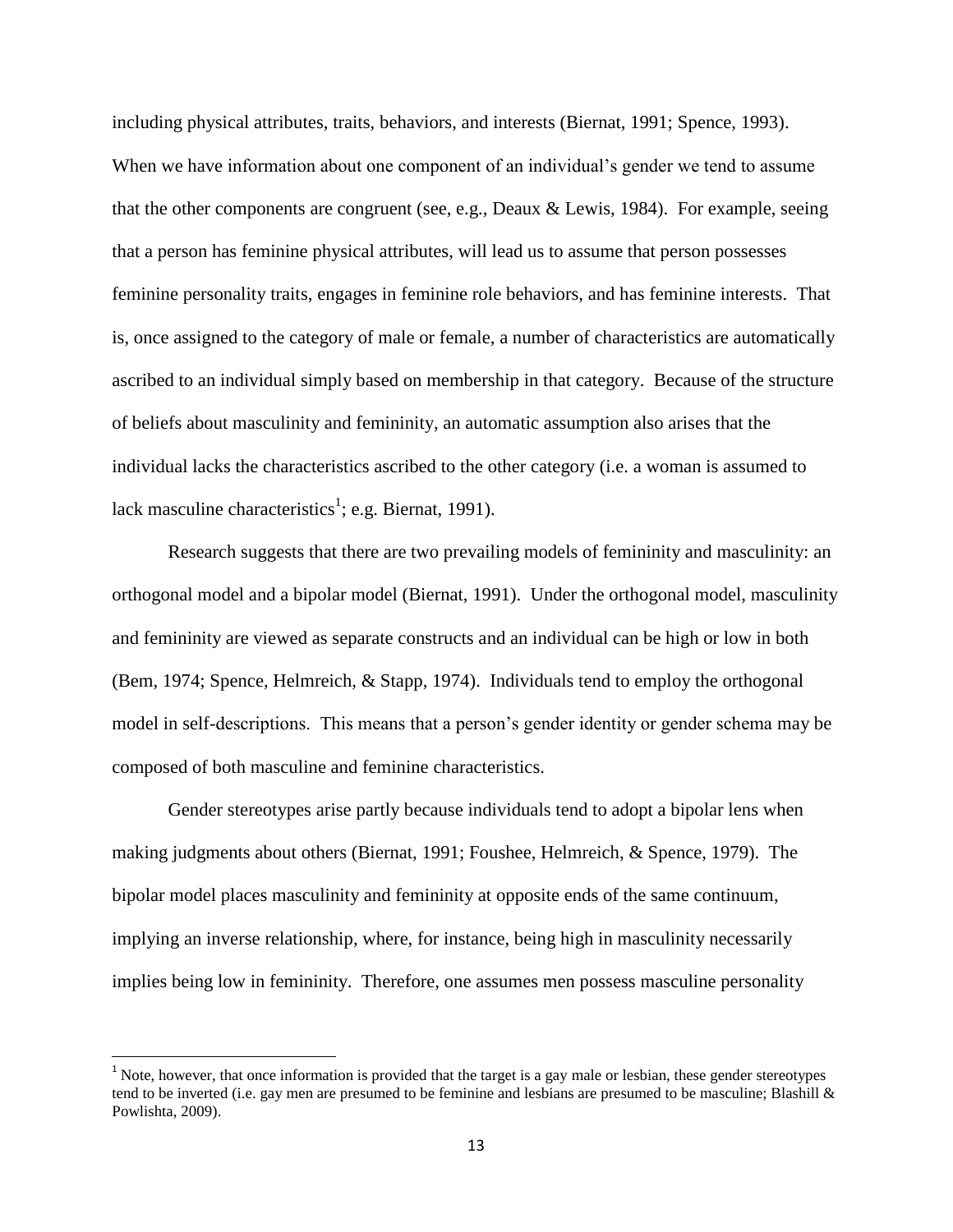traits and engage in masculine role behaviors while women possess feminine personality traits and engage in feminine role behaviors.

Women are stereotyped as possessing 'feminine' traits, such as being compassionate, kind, helpful, sensitive to needs of others, sympathetic, understanding, and warm (e.g. Bem, 1974; Eagly, 1987; Heilman, 1983). These traits have been coined communal traits, referring to communion, or connection with others (Eagly, 2009). Because is it expected that women have communal traits it is expected that women will engage in feminine, communal, helping behavior. Traits like kind and concerned for others, that women are assumed to have (Diekman & Goodfriend, 2006), are the types of traits that someone who willingly helps others would be likely to have (Podsakoff et al., 1990). Because women are believed to be relationally oriented, preferring close, dyadic relationships, it is assumed that they will engage in more interpersonal helping (Eagly, 2009). There is some research suggesting that women place greater importance on helping others as an occupational value than men (e.g. Bridges, 1989; Lyson, 1984). For women, then, helping behavior is a gender stereotype-congruent OCB (Kidder & McLean-Parks, 2001).

Gender stereotypes also lead to the assumption that men possess 'masculine' agentic traits, including being strong, ambitious, and independent (Eagly, 1987; Heilman, 1983). Agency is self-assertion (Eagly, 2009) or the ability to make and implement decisions (Dávila, Finkelstein, & Castien, 2011). Traits that are associated with masculinity are acting like a leader and having leadership skills, being ambitious and assertive, and making decisions easily (Bem, 1974). These are the types of characteristics one would expect of someone who engages in behaviors representative of civic virtue, or "responsible, constructive involvement in the political or governance process of the organization" (Organ et al., 2006, p. 24). Examples of civic virtue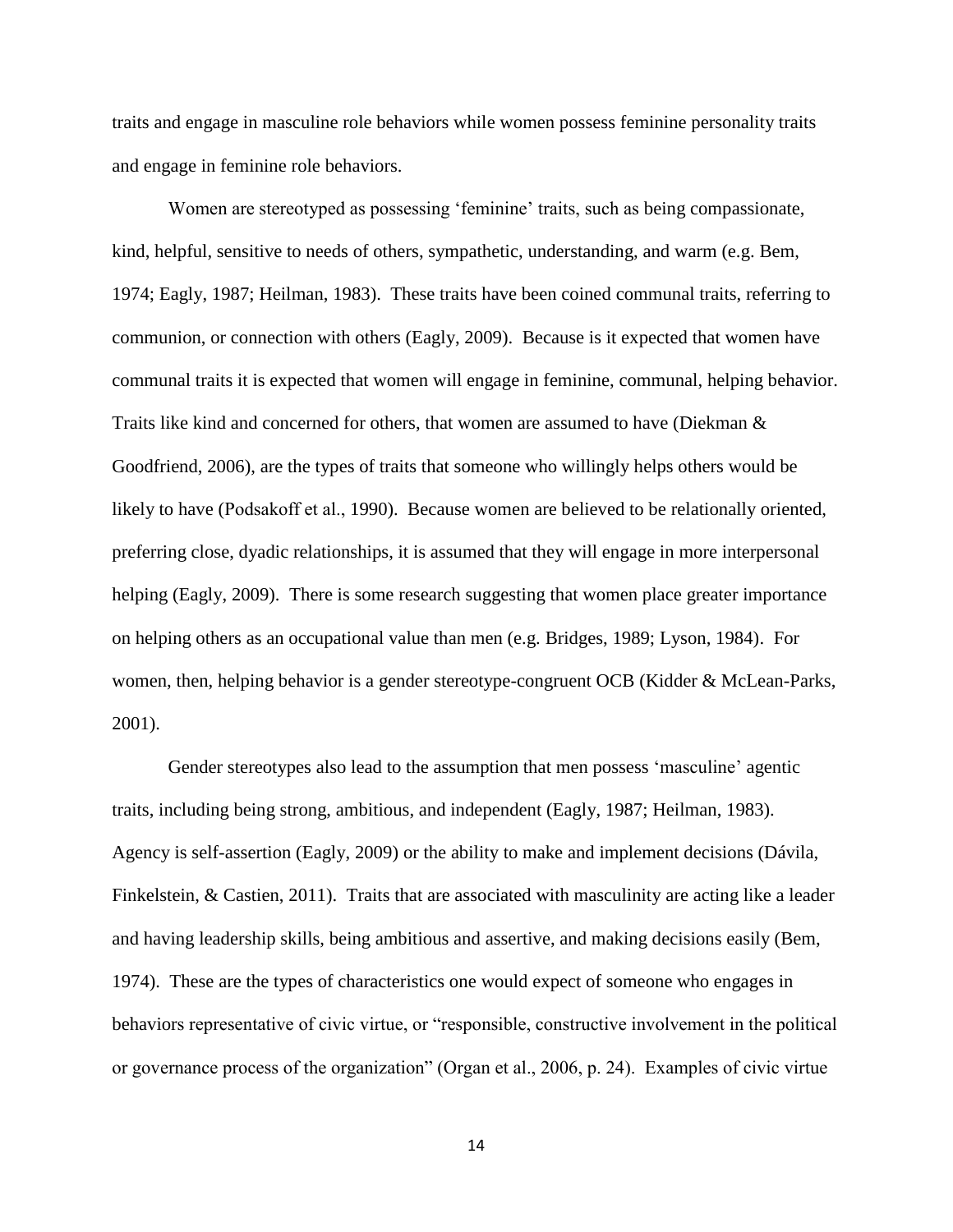include offering suggestions for improvements at work and voicing one's opinions about workrelated matters (Podsakoff et al., 2000). Such behaviors are congruent with the male stereotype. Because men are collectively oriented and aim to attain status (Gardner & Gabriel, 2004), it is assumed they will engage in more civic virtue (Eagly, 2009; Kidder & McLean Parks, 2001).

As discussed, gender stereotypes explain how expectations arise regarding the behavior of men and women, including their citizenship behavior. Heilman and Chen's (2005) experimental study demonstrated that work-related helping is thought to be less optional for women than for men. Participants read a description of a job, a jobholder, and an organization and indicated the extent to which they thought that each of a list of work behaviors was required or optional for "this individual working in this job" (p. 438). Gender of the jobholder was manipulated through the name and photograph provided. Results indicated that helping was considered to be expected of women more than men while both civic virtue and individual initiative were considered to be expected of men more than women. Ehrhart and Godfrey (2003) similarly found that helping was expected of women while civic virtue was expected of men.

There is some empirical evidence demonstrating gender differences in actual citizenship performance. Beauregard (2012) found that women were more likely to perform OCBs than men, and proposed that this was due to social and organizational norms that prescribe communal, helping behaviors from women. This explanation, however, does not account for all types of citizenship as currently conceptualized. Similarly, Dávila and colleagues (2011) found that women reported engaging in citizenship directed at individuals (including helping) with greater frequency than men, though the difference was very small. Kidder (2002) demonstrated that being male was positively associated with civic virtue performance.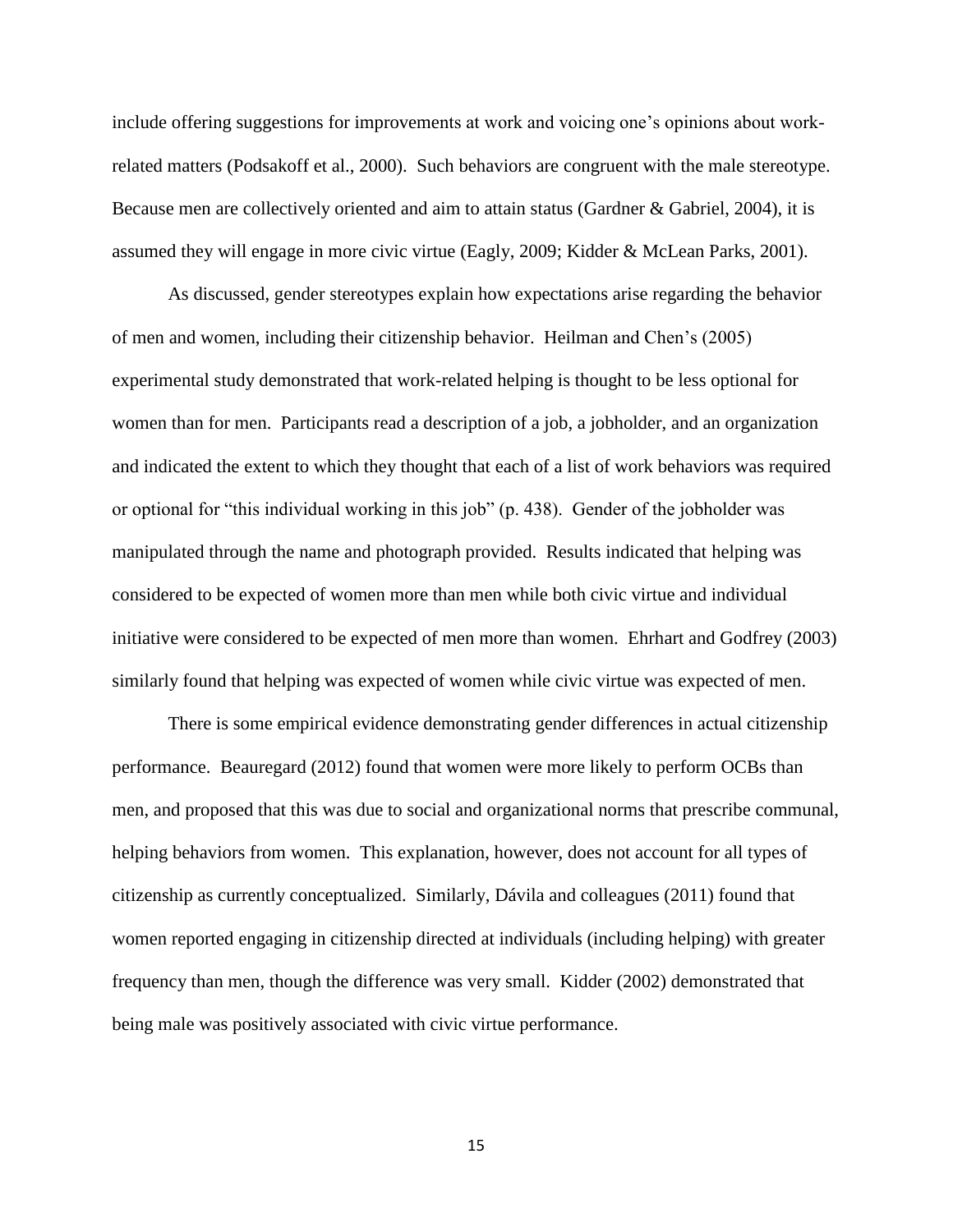Yet Kidder (2002) failed to find a significant correlation between being female and engaging in helping. Similarly, Allen (2006) found no correlation between gender and OCB directed at individuals (OCB-I) or directed at the organization (OCB-O), and Bolino et al. (2010) found no association between gender and global OCB. Further, a recent meta-analysis found no gender differences in OCB performance (Ng et al., 2016).

A perusal of this research leaves the relationship between gender and OCB performance unclear, due perhaps to unidentified boundary conditions. I posit that two of these conditions are the gender-type of the OCB and the gender ideology of the performer. Gender stereotypes create gendered expectations regarding which OCBs we expect women and men to perform but gender ideology will influence what behavior men and women *perceive* they are expected to exhibit. That is, gender stereotypes explain why men are expected to perform civic virtue and women are expected to engage helping, but gender ideology must also be considered to predict whether individual men and women in fact perceive that they are expected to engage in those OCBs.

Gender ideology concerns the extent to which individuals endorse or believe in gender stereotypes (see, e.g., Kerr & Holden, 1996). Believing that gender differences exist is not the same as believing that these differences should exist (Brown & Gladstone, 2012). A person who possesses a traditional gender ideology views gender roles, such as woman as caregiver and man as provider, as inherent sex differences. An individual with a non-traditional or egalitarian ideology views these roles as socially constructed rather than as true differences (e.g. Kalin  $\&$ Tilby, 1978). Possessing a non-traditional ideology has been found to be significantly correlated with lower levels of religiosity, positive attitudes toward gay men and lesbians, and liberal political beliefs (e.g. Brown & Gladstone, 2012).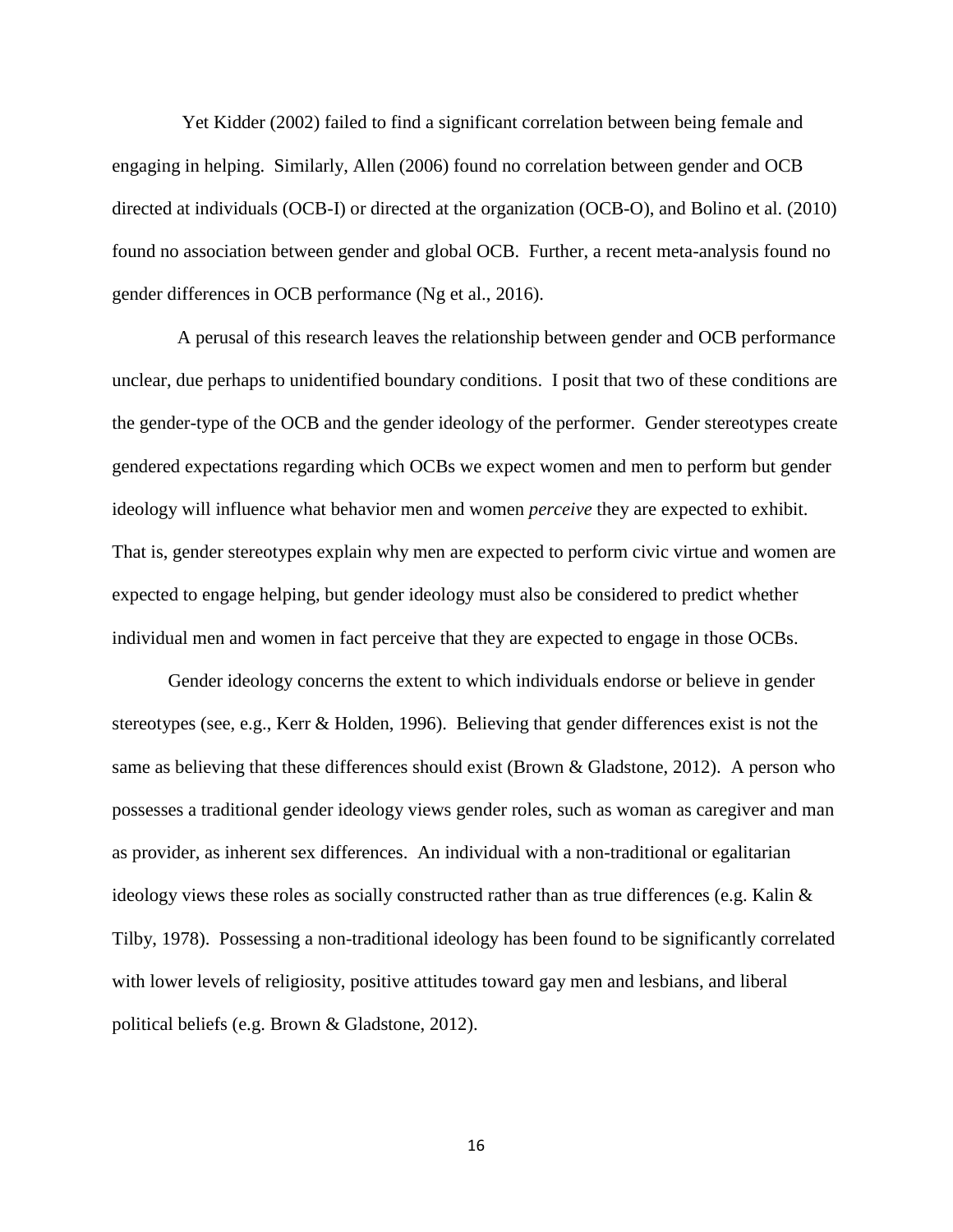Although research suggests that women tend to be more egalitarian than men, there is also within-gender variation (e.g. Kalin & Tilby, 1978; Spence & Hahn, 1997). An individual's gender ideology will likely impact the extent to which gender stereotypes are salient to that individual. That is, an individual who possesses a traditional gender ideology will believe, not only that women are helpful, but also that women should be helpful. Therefore a woman with a traditional gender ideology is more likely than a woman with an egalitarian gender ideology to perceive that she is expected to engage in helping behavior. Similarly, a man with a traditional gender ideology will be more likely than a man with an egalitarian gender ideology to perceive that he is expected to engage in civic virtue behaviors. Gender stereotypes, as social norms, will be more salient to, and are more likely to influence, individuals who hold a traditional gender ideology.

According to social role theory we internalize expectations about our gender (i.e. gender stereotypes) because of social pressure to behave in the prescribed manner (Eagly, Karau, & Makhijani, 1995). We are rewarded when we engage in behavior that is expected of us and punished when we do not. We will conform to social norms "to gain social approval or bolster [our] own esteem" (Eagly, 2009, p. 645). I posit that there is variation in the extent to which individuals internalize these expectations and this variation will be due to gender ideology.

The predictability of gender stereotypes and gender ideology on OCB performance is consistent with the theory of planned behavior, or reasoned action approach (Ajzen, 1991; Fishbein & Ajzen, 2010). According to the theory, an individual's attitude toward performing a behavior, subjective norm regarding the behavior, and perceived behavioral control over the behavior influence the intention to carry out the behavior. Intentions are in turn strong predictors of actual behavior (e.g. Ajzen, 1991; Fishbein & Ajzen, 2010). Subjective norm, or perceived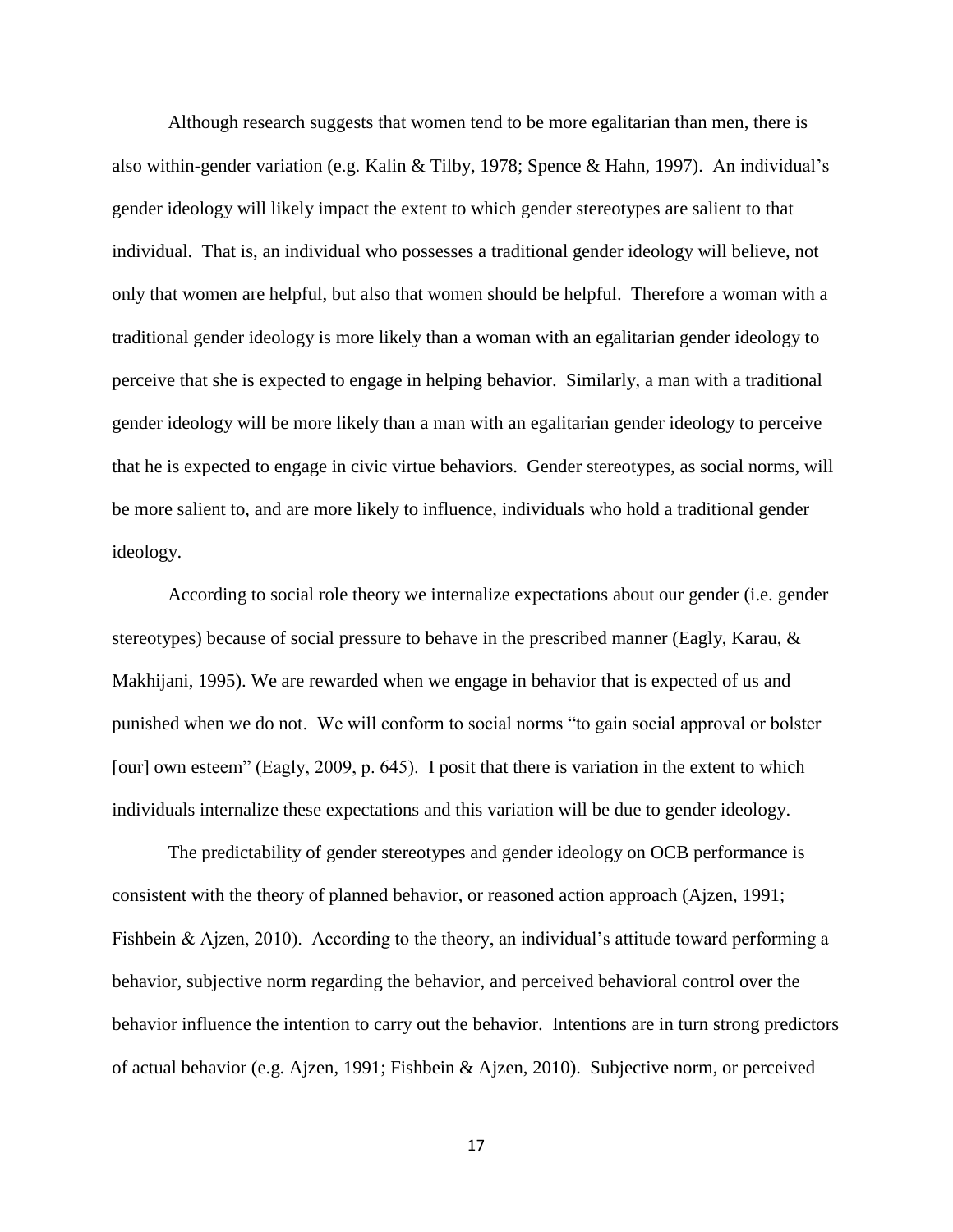social pressure, derives from two types of normative beliefs: descriptive and injunctive (Fishbein & Ajzen, 2010). Descriptive normative beliefs are perceptions of whether referent others engage in the behavior. Injunctive normative beliefs are perceptions of whether others expect us to perform or not to perform the behavior. How strong a source of social pressure a normative belief will be depends on the individual's motivation to comply with the norm (Ajzen, 1991; Fishbein & Ajzen, 1975).

Descriptive and prescriptive gender stereotypes are equivalent to descriptive and injunctive normative beliefs. Descriptive gender stereotypes are descriptive normative beliefs about what kinds of behaviors women and men actually perform (i.e. helping for women and civic virtue for men). Prescriptive gender stereotypes are our injunctive normative beliefs about what behaviors, as men or women, others expect us to engage in. These stereotypes create social pressure to behave in certain ways. However, how much social pressure we experience from these stereotypes will depend on our motivation to comply with them. Our motivation to comply with gender stereotypes will be determined by our gender ideology. Individuals with a traditional gender ideology, who endorse gender stereotypes, will likely have greater motivation to comply with these social norms than individuals with an egalitarian gender ideology.

Those with a traditional gender ideology will experience greater perceived expectation to perform gender-congruent OCBs, which will lead to greater performance of those OCBs. Based on the forgoing, I predict that gender ideology will moderate the extent to which (a) males engage in more civic virtue behaviors compared to females and (b) females engage in more helping behaviors compared to males: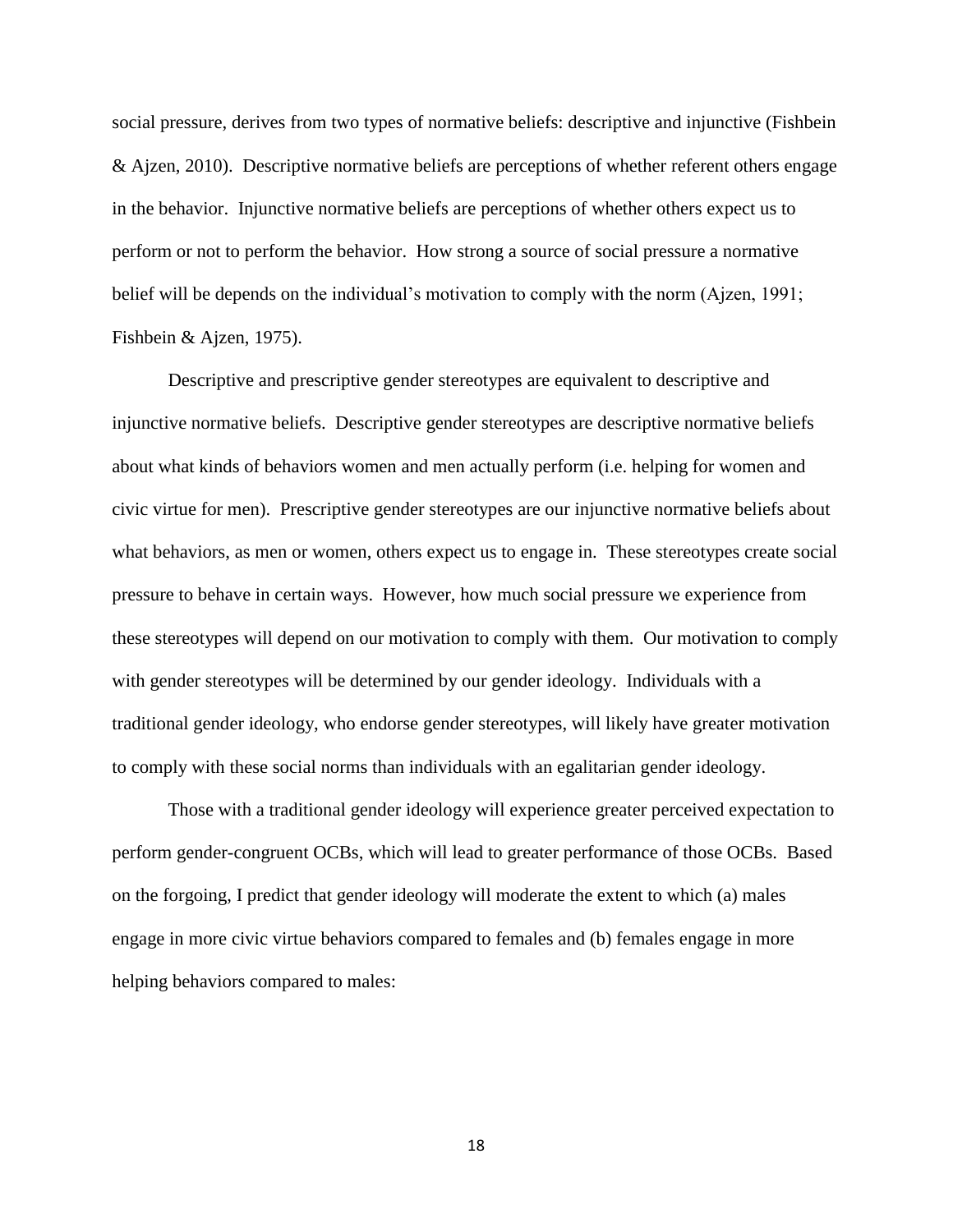*Hypothesis 1a: There will be a two-way conditional relationship between participant gender and gender ideology in the prediction of civic virtue, such that the difference between males and females in the performance of civic virtue will increase as participants increasingly hold a more traditional gender ideology.* 

*Hypothesis 1b: There will be a two-way conditional relationship between participant gender and gender ideology in the prediction of helping, such that the difference between females and males in the performance of helping will increase as participants increasingly hold a more traditional gender ideology.* 

## **Dispositional and Attitudinal Antecedents of OCB**

A great deal of attention has been paid to identifying possible predictors of OCB performance. Job-related attitudes and perceptions as well as personality traits have figured prominently in this research. Among these job satisfaction, organizational justice, and conscientiousness are among the most notable.

**Job satisfaction.** The attitude that has garnered the most attention in terms of predicting OCB is job satisfaction (Organ et al., 2006). Indeed, job satisfaction is believed to be a stronger predictor of OCB than of task performance because "OCB pertains to contributions that are not constrained by situational or ability requirements" (Organ et al., 2006, p. 70). Overall or global job satisfaction has been defined as "a pleasurable or positive emotional state resulting from the appraisal of one's job or job experiences" (Locke, 1976, p. 1304). The relationship between job satisfaction and OCB is often explained with social exchange theory (Blau, 1964). According to social exchange theory, voluntary acts are performed with some expectation of reciprocation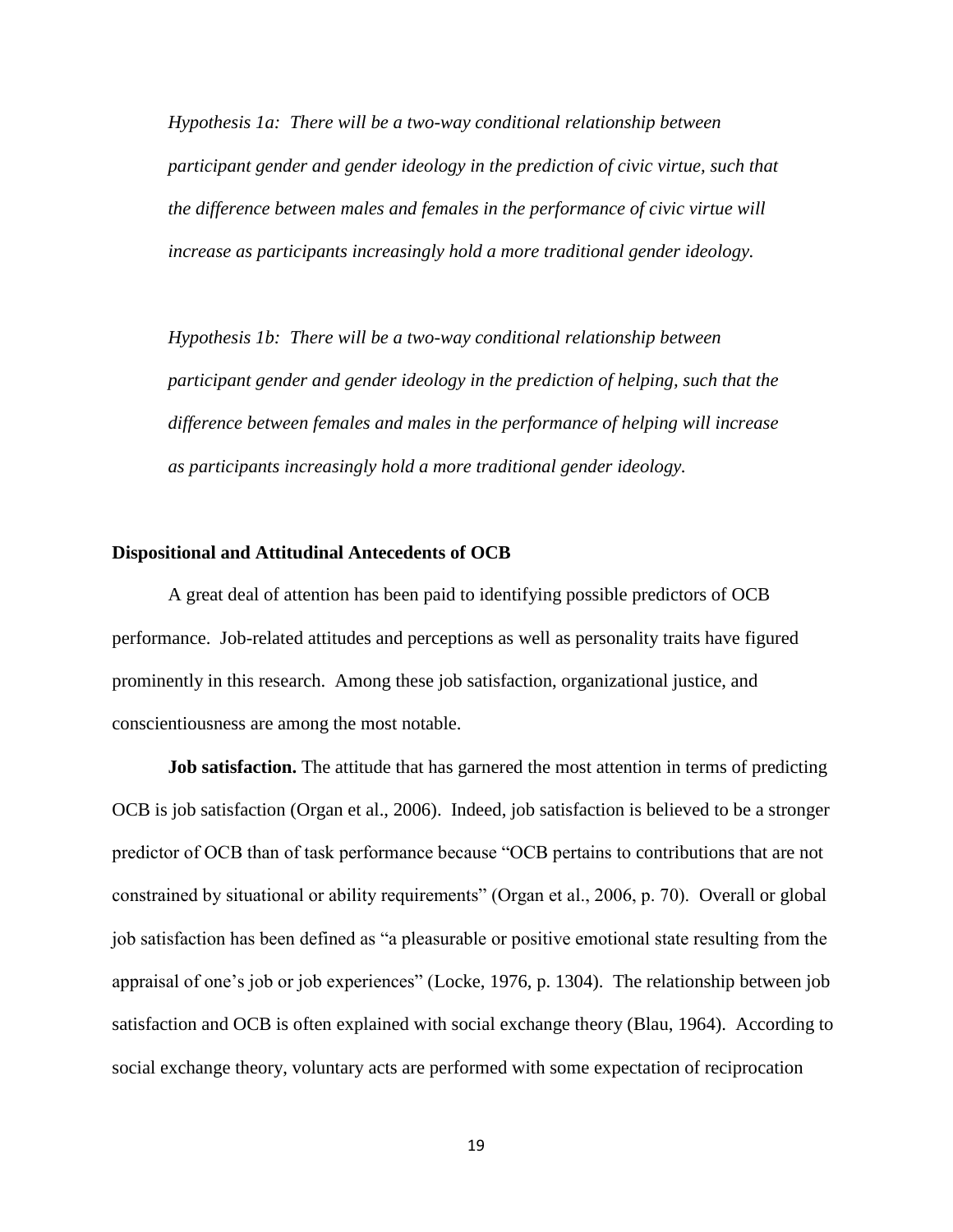both on the part of the actor and on the part of the beneficiary of the act. It may not be clear exactly when or how the beneficiary will reciprocate but there is some measure of trust on the part of the actor that the beneficiary will do so. Hence, workers who are satisfied with their jobs believe they are treated well by their organization and feel obligated to reciprocate through engaging in OCBs.

The positive relationship between job satisfaction and OCB is supported empirically (e.g. Tansky, 1993; Williams & Anderson, 1991) and has been demonstrated through meta-analysis (Hoffman et al., 2007; Organ & Ryan, 1995; Podsakoff et al., 2000). Job satisfaction has also been found to mediate the effects of other variables on OCB, including sleep (Barnes, Ghumman, & Scott, 2013) and positive emotions (Ziegler, Schlett, Casel, & Diehl, 2012).

Accordingly, consistent with previous research I predict that:

*Hypothesis 2a: Job satisfaction will be positively related to OCB performance (helping and civic virtue).* 

**Organizational Justice.** Organizational justice refers to perceptions of fairness in organizations (Greenberg, 1987) or an employee's perception of the fairness of his or her exchange with an organization (Hendrix, Robbins, Miller, & Summers, 1998). There is substantial empirical evidence of a relationship between justice perceptions and OCB (see, e.g., Podsakoff et al., 2000). For example, Bies, Martin, and Brockner (1993) surveyed workers at a manufacturing facility who had received notification of their impending layoff but were still employed. They found that self-ratings of OCB performance were related to perceptions of the fairness of the procedure for determining layoffs (procedural justice), the adequacy of the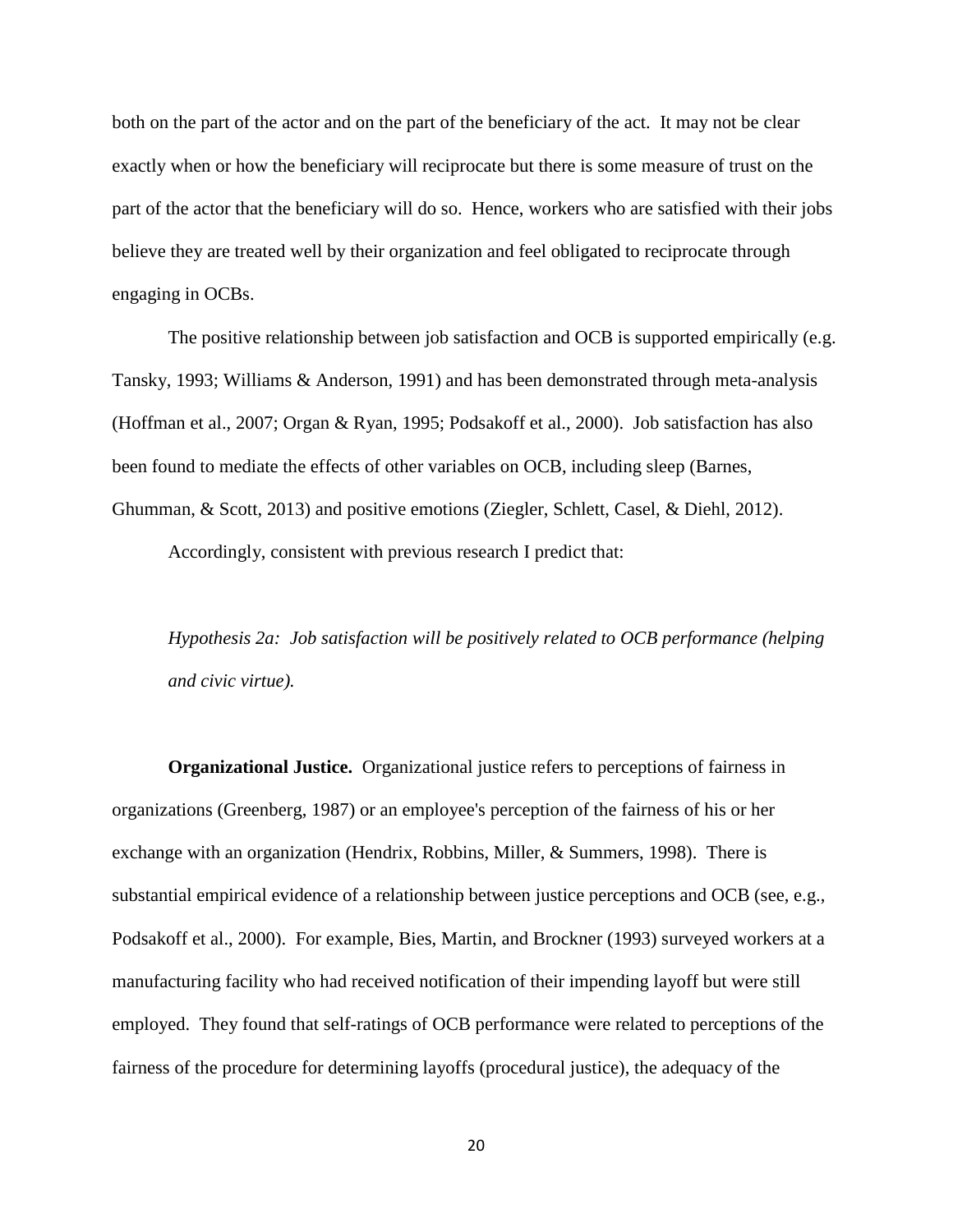explanation for the layoffs (informational justice), and whether those laid off were treated with respect and dignity (interpersonal justice).

Moorman, Niehoff, and Organ (1993) focused solely on procedural justice as a predictor of OCB performance. They posited that the group value model (Lind  $&$  Tyler, 1988; Lind, Kanfer & Early, 1990) may explain why procedural justice perceptions influence citizenship behavior. The basic premise of the group-value model is that individuals value membership in social groups and the more committed one is to the social group the more one's perception of procedural justice is informed by group-value factors (Tyler, 1989). Consistent with social exchange theory, individuals who perceive procedural fairness at work feel that they are valued as a member of the group or organization and reciprocate with OCBs.

Although most studies on justice and OCB have focused on facets (i.e. distributive, procedural, informational, or interpersonal), more attention is now being given, in the organizational justice literature, to overall justice judgments, and researchers have "suggested that a shift in focus to a consideration of overall fairness judgments may provide a more complete understanding of justice in organizational settings" (Ambrose & Schminke, 2009, p. 491).

Organizational justice researchers have for some time distinguished between event judgments and entity judgments. An event occurs within a specific segment of time and at a specific location while an entity persists over time and situations, such as an individual or an organization (Hollensbe, Khazanchi, & Masterson, 2008; Zacks & Tversky, 2001). Judgments of distributive, procedural, interpersonal, and informational justice have been conceptualized as event-based justice perceptions. Perceived overall justice, however, is an entity-based justice judgment where the individual makes a general assessment of the fairness of the entity or of their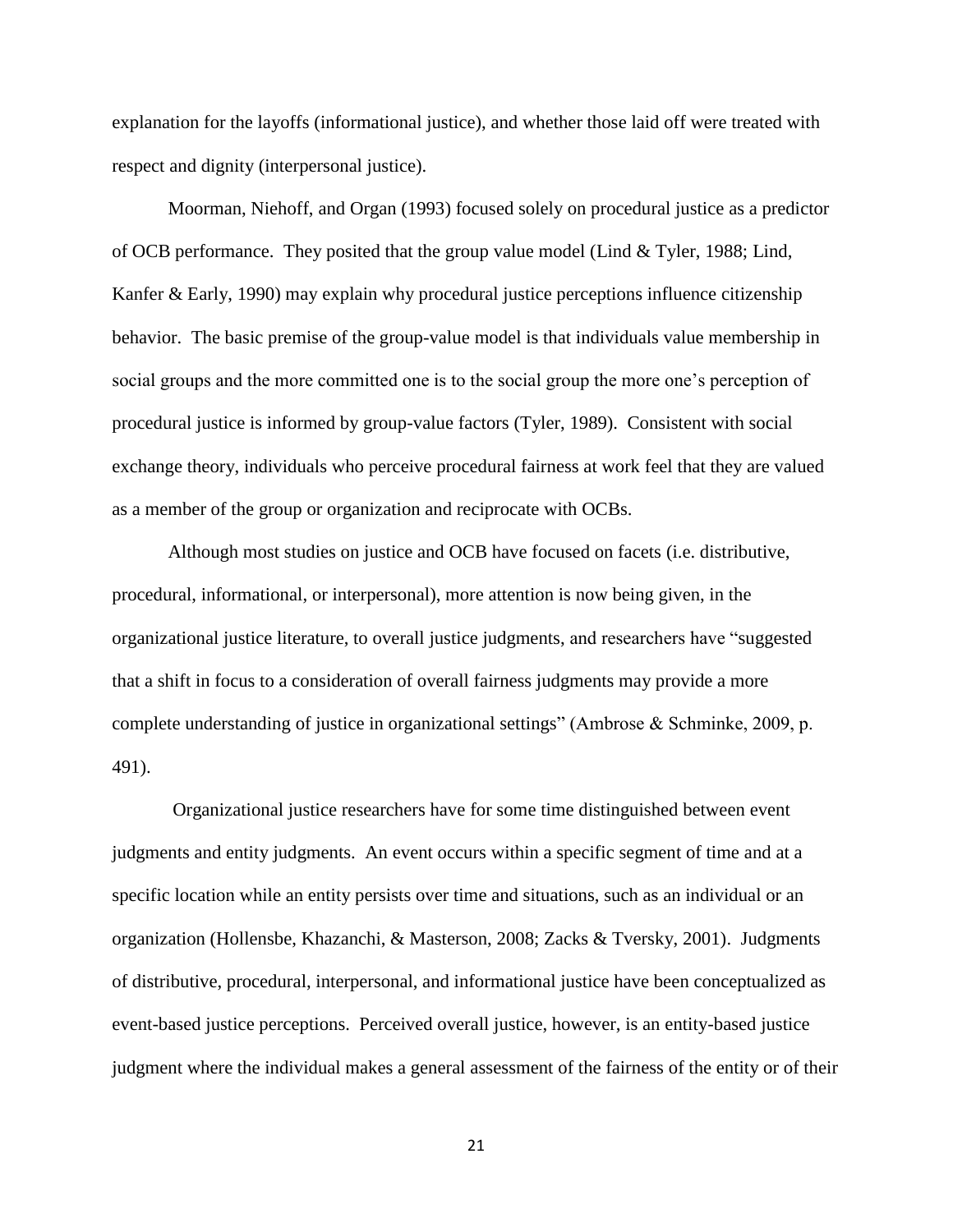personal experience with the entity (Ambrose & Schminke, 2009; Colquitt & Shaw, 2005; Cropanzano, Byrne, Bobocel, & Rupp, 2001; Lind, 2001a).

Research suggests that individuals make justice judgments in a holistic or general manner (e.g., Goldberg & Williams, 1988; Shapiro, 2001) and scholars have argued that although individuals do make more specific, event-based justice judgments, it is an overall sense of fairness that influences their behavior (Lind, 2001b). Indeed empirical work suggests that perceived overall justice mediates between facet justice perceptions and outcomes (see for example: Ambrose & Schminke, 2009; Jones & Martens, 2009).

Tansky (1993) demonstrated that perceived overall justice perceptions were positively and significantly related to OCB and explained the relationship with social exchange theory suggesting that employees who perceived their organization to be fair overall reciprocate the benefits they receive from their organization through engaging in OCB. I attempted to replicate this finding:

*Hypothesis 2b: Organizational justice will be positively related to OCB performance (helping and civic virtue).* 

**Conscientiousness.** Of the dispositional antecedents linked with OCB, conscientiousness appears to have the strongest relationship (e.g. Organ & Ryan, 1995). Conscientiousness comprises four facets: organization, diligence, perfectionism, and prudence (Lee & Ashton, 2004). Highly organized individuals tend to seek order and prefer structure and tidy physical surroundings. Diligence refers to working hard, being self-disciplined, and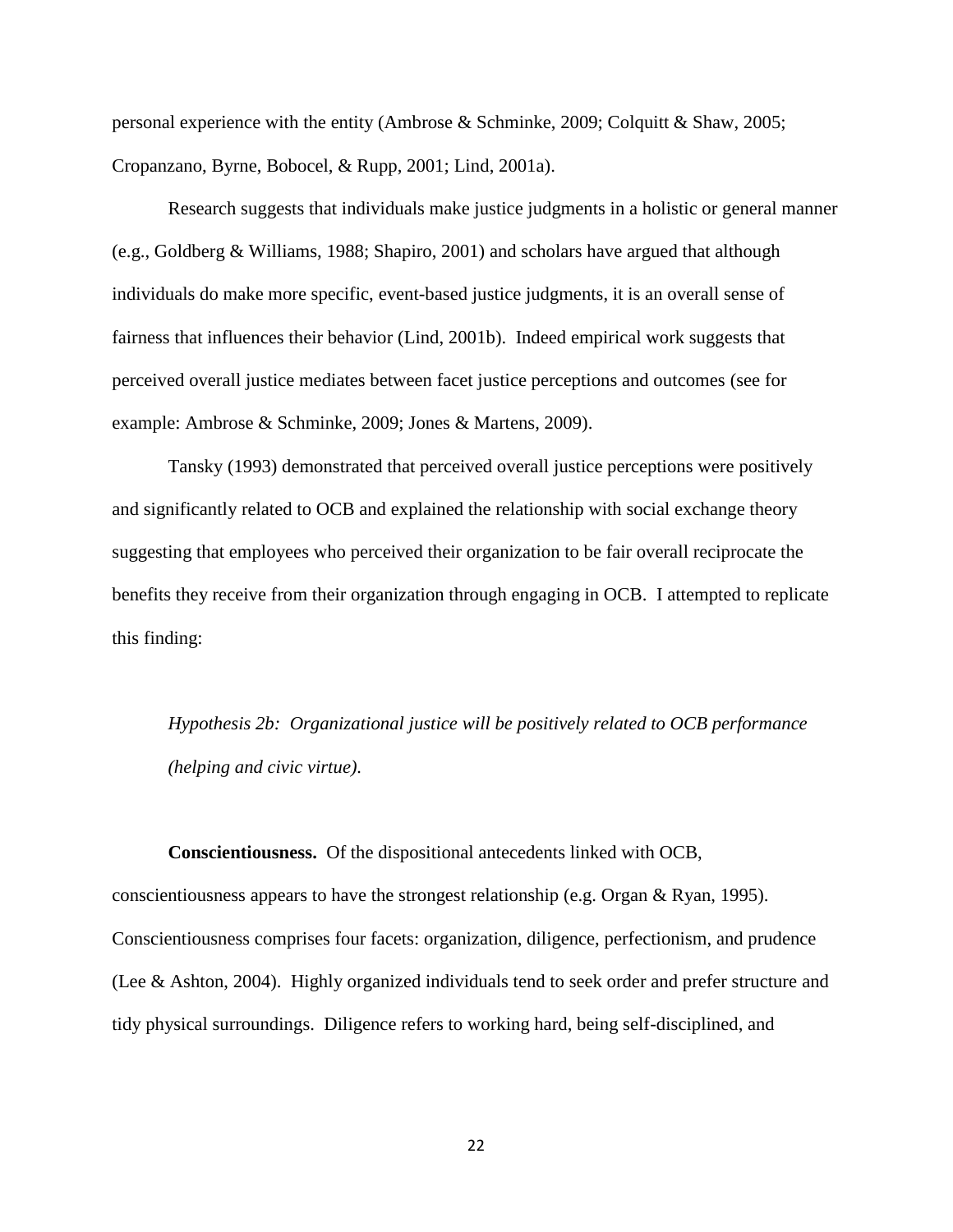intrinsically motivated to achieve. Perfectionism comprises thoroughness and concern with details. Finally, prudence involves careful deliberation and self-control.

Consistent with the social exchange premise of citizenship behavior, Organ and Ryan (1995) posited that possessing such traits would make one more likely to be treated in a manner that would engender satisfaction and perceptions of fairness. However, Organ and Ryan's (1995) meta-analysis found that conscientiousness continued to be significantly related to OCB after controlling for satisfaction and fairness.

A more recent meta-analysis, employing structural equation modelling, similarly revealed a direct relationship between conscientiousness and OCB (Lapierre & Hackett, 2007). Given that trait conscientiousness by its definition reflects motivation to achieve, Lapierre and Hackett (2007) posited that individuals high in conscientiousness will be more likely to engage in OCB in an attempt to fulfill their need for achievement and success (Digman & Takemoto-Chock, 1981).

Based on the above, and consistent with previous research, I predict as follows<sup>2</sup>:

*Hypothesis 2c: Conscientiousness will be positively related to OCB performance (helping and civic virtue).*

#### **Gender Ideology as a Strong Situation**

 $\overline{\phantom{a}}$ 

Although prior research has established meaningful relationships between attitudinal and dispositional antecedents of OCB, it may be the case that the strength of these relationships may be predicted by gender ideology. Therefore, not only will gender ideology moderate the effects

 $2^{2}$  I include these replication hypotheses to make a further contribution to the OCB literature by examining the incremental variance in OCB performance accounted for by each predictor, rather than examining mere correlations.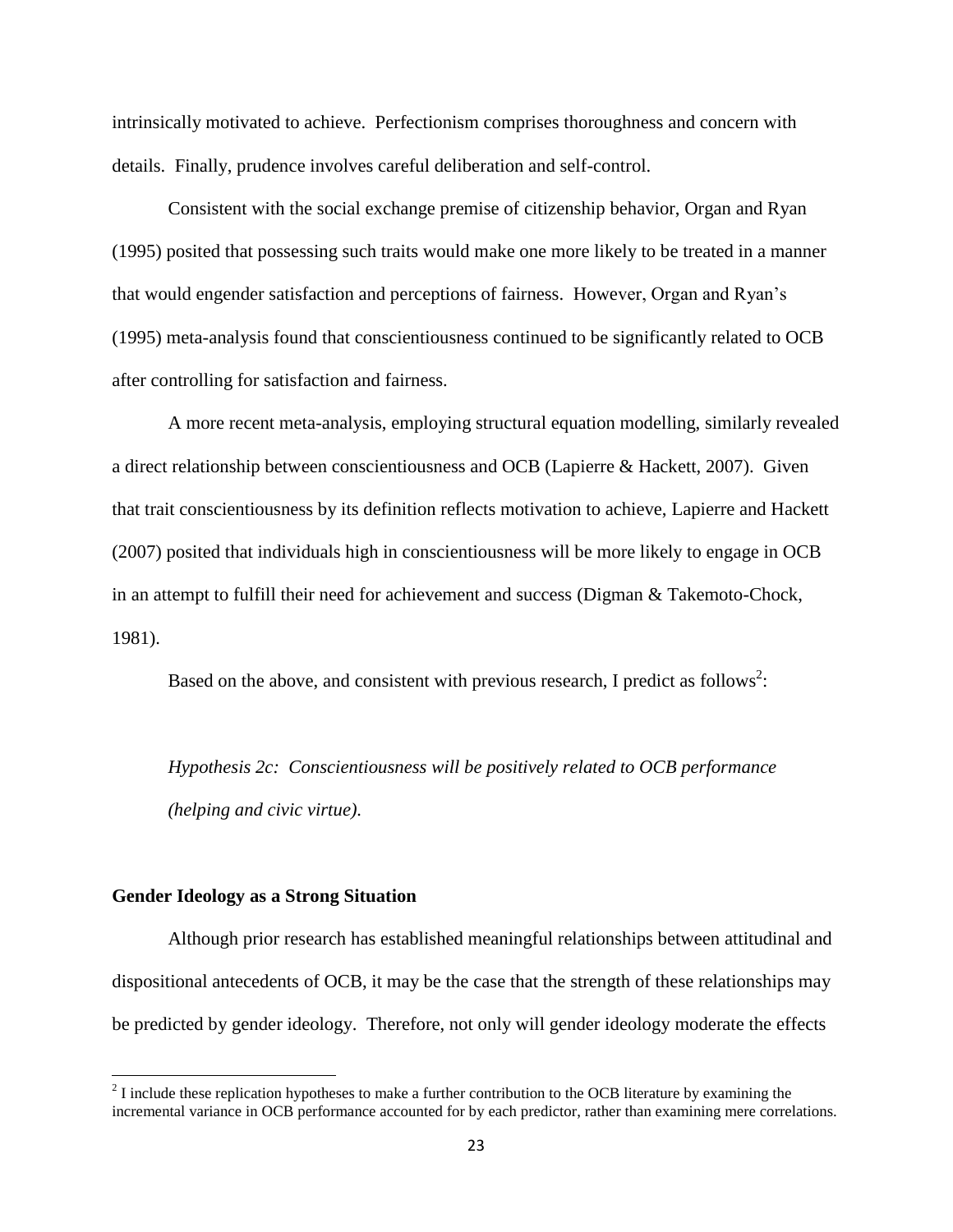of gender on gender-typed OCBs, but also the effects of conscientiousness, job satisfaction, and organizational justice. I propose that these antecedents will be weaker predictors of OCB performance for individuals with a traditional gender ideology than for individuals with an egalitarian gender ideology. This is because, for those with a traditional ideology, the perceived expectation to enact OCBs will be a stronger driver of gender-congruent OCB performance than these antecedents.

Recently, Sulsky et al. (2016) found this effect with perceived supervisory expectation. Employing a field sample of 409 working adults across a variety of occupations, Sulsky et al. (2016) found that the strength of the relationships between three antecedents: job satisfaction, affective organizational commitment, perceived organizational support, and OCB was attenuated when employees believed their supervisor expected them to perform OCBs. The attenuation effect was even stronger when this expectation was combined with the belief that failure to perform OCBs would lead to reprisal. The authors posited that this attenuation effect could be explained by the strong situation hypothesis (Cooper & Withey, 2009).

Situational strength is defined as "implicit or explicit cues provided by external entities regarding the desirability of potential behaviors" (Meyer, Dalal, & Hermida, 2010, p. 122). Strong situations are ones in which there are strong cues as to what behavior is expected or appropriate. In weak situations, on the other hand, there is greater ambiguity as to expected behavior. As a result, individual differences are more influential in determining behavior in weak rather than strong situations (e.g. Mischel, 1973).

Situational strength is most commonly posited to moderate personality-behavior relationships. For example, Beaty, Cleveland, and Murphy (2001) found, in both field and laboratory studies, that personality was more strongly related to OCB performance in weak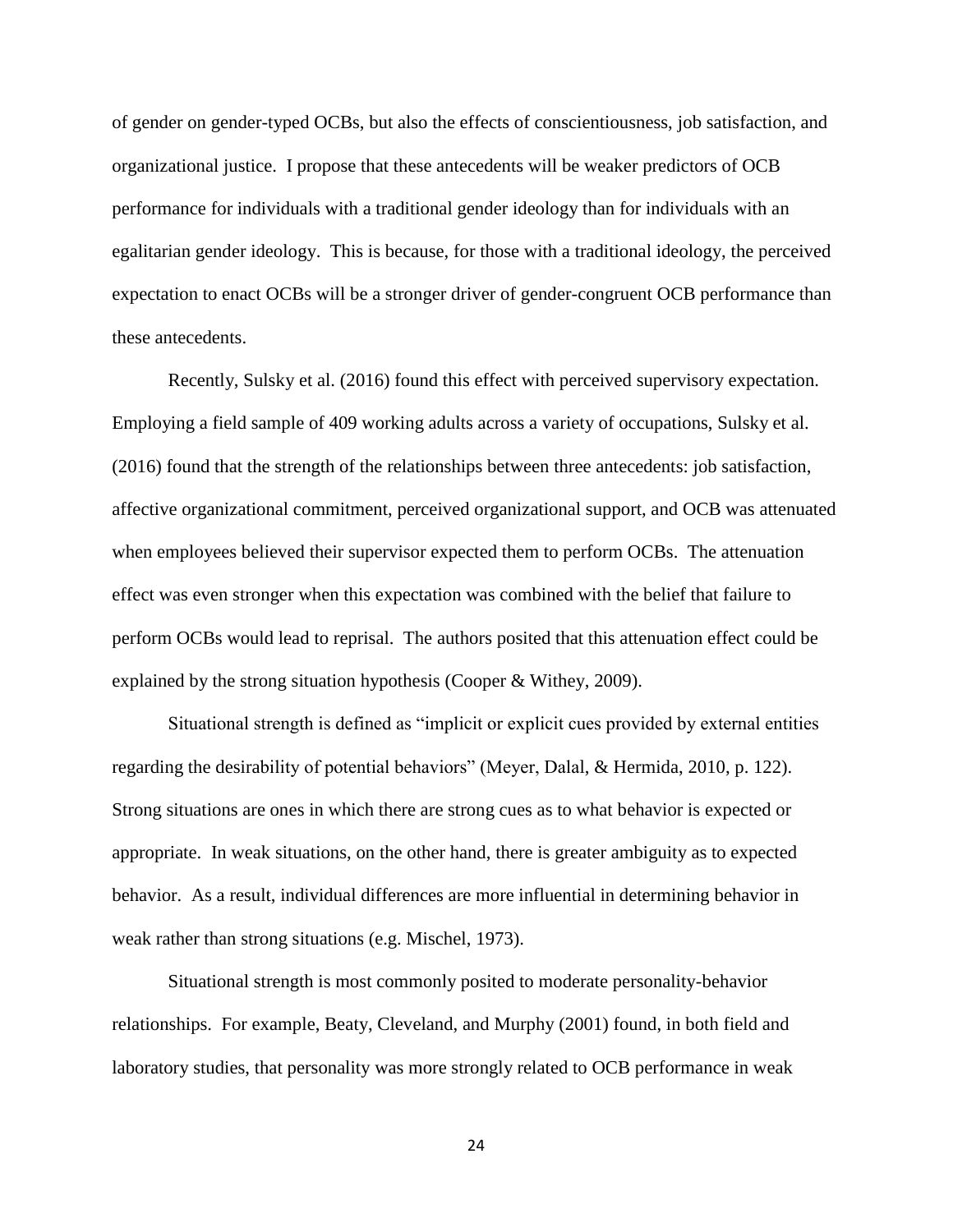situations than in strong situations. Similarly, Withey, Gellatly, and Annett (2005) found that situational strength moderated the relationship between personality and provision of effort.

Notwithstanding that empirical work on situational strength has focused on personality, conceptualizations of situational strength suggest that it can also moderate attitude-behavior relationships. According to Organ and colleagues (2006), "[n]either attitudes nor personality variables predict behavior well in situations marked by strong incentives, societal norms, or pressures to behave in a particular fashion" (p. 66). I propose that when gender stereotypes and gender ideology give rise to the perceived expectation to engage in gender-congruent OCBs, this creates a strong situation in which OCB antecedents such as job satisfaction, organizational justice, and conscientiousness will be significantly less predictive of OCB.

Researchers have acknowledged that social norms can create strong situations (e.g., Hattrup & Jackson, 1996; Organ et al., 2006). Gender stereotypes inform people of how they are supposed to act, and "[e]specially if a situation is ambiguous or confusing, people tend to enact sex-typical behaviors" (Eagly, 2009, p. 645). Gender stereotypes are in fact social norms as they do not simply describe how we think men and women are but also how we expect them to be (Heilman, 1983; Eagly, 1987). That is, gender stereotypes are prescriptive as well as descriptive (Eagly & Karau, 2002; Heilman, 2001). Violation of these social norms results in punishment by others (Cialdini & Trost, 1998). For example, research has demonstrated that women who are viewed as agentic are assumed not be communal and, because they violate the 'feminineniceness' norm, are viewed as less likable and interpersonally hostile (e.g. Heilman, Wallen, Fuchs, & Tamkins, 2004). Similarly, men who violate the agentic norm are considered to be wimpy and undeserving of respect (Heilman & Wallen, 2010). Such negative reactions to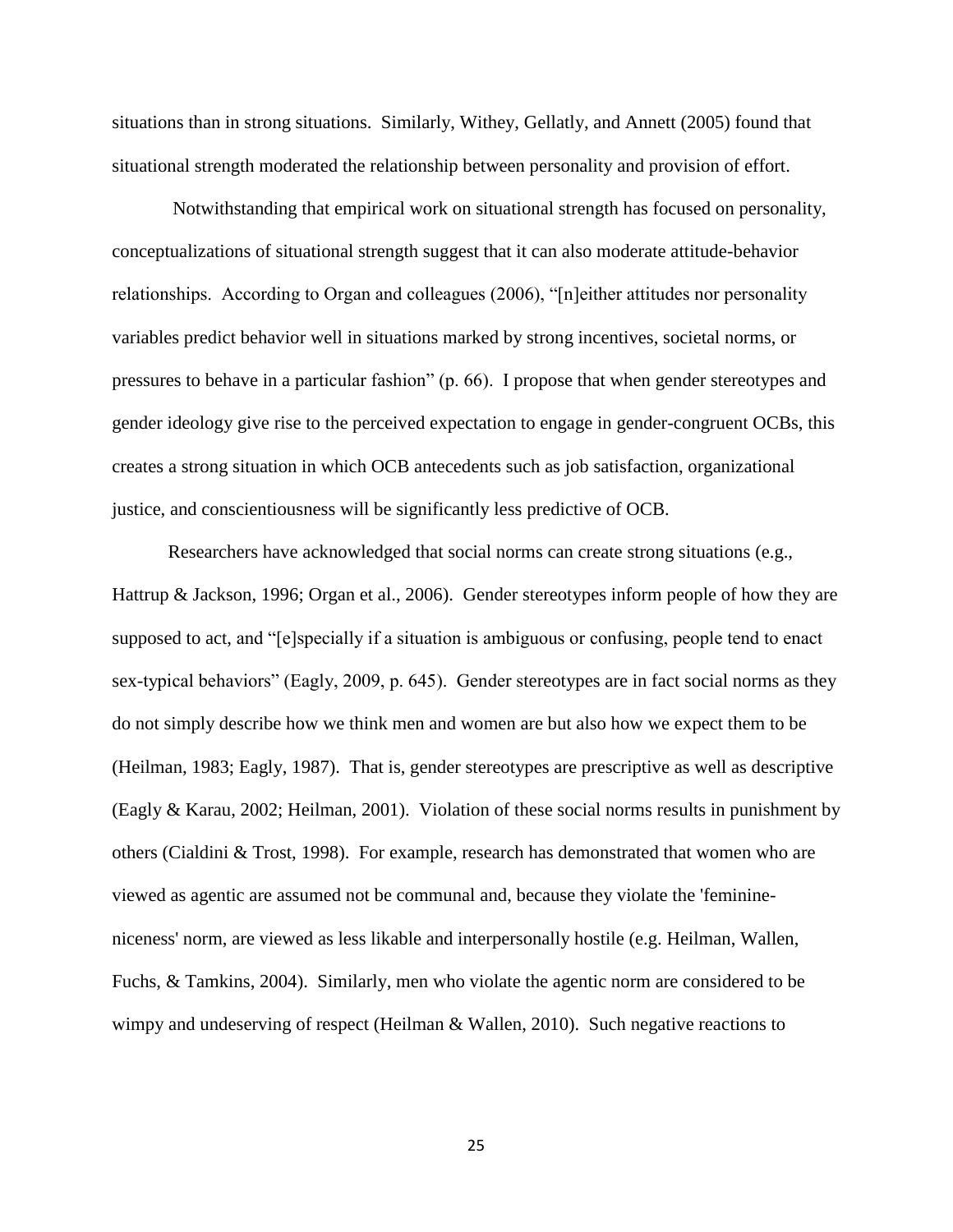individuals who violate gender stereotypes are referred to as the 'backlash effect' (Rudman, 1998) and have been shown to lead to employment discrimination (Rudman & Glick, 1999).

According to Mischel (1966, 1990), to predict a person's behavior one must account for the person's expectations about the perceived consequences or outcomes for engaging in the behavior. As social norms, prescriptive gender stereotypes can not only guide us as to what behavior is expected of us but also warn us that we will be perceived negatively if we do not behave in the prescribed manner. However, as discussed above, the salience of gender stereotypes to a given individual will be determined by their gender ideology.

A person's behavior is also dependent upon the value they place on the perceived consequences expected to result from the behavior (Mischel, 1990). Meaning that, for a situation to be a strong situation, behavioral expectations must be clear but there must also be incentives to comply with these expectations (e.g. Withey et al., 2005). Because individuals with traditional gender ideologies endorse gender stereotypes, they will perceive greater incentives to conform to those stereotypes. Thus, for individuals who endorse gender stereotypes (i.e. traditional gender ideology), gender stereotypes will create a strong situation in which OCB antecedents (job satisfaction, organizational justice, and conscientiousness) will be less influential in predicting gender-congruent OCBs. However, for individuals who do not endorse gender stereotypes (i.e. non-traditional or egalitarian gender ideology), those stereotypes will represent a weak situation in which OCB antecedents will be more influential in predicting OCBs.

*Hypothesis 3a: Gender ideology will moderate the relationship between job satisfaction and gender-congruent OCBs, such that the relationship between job satisfaction and*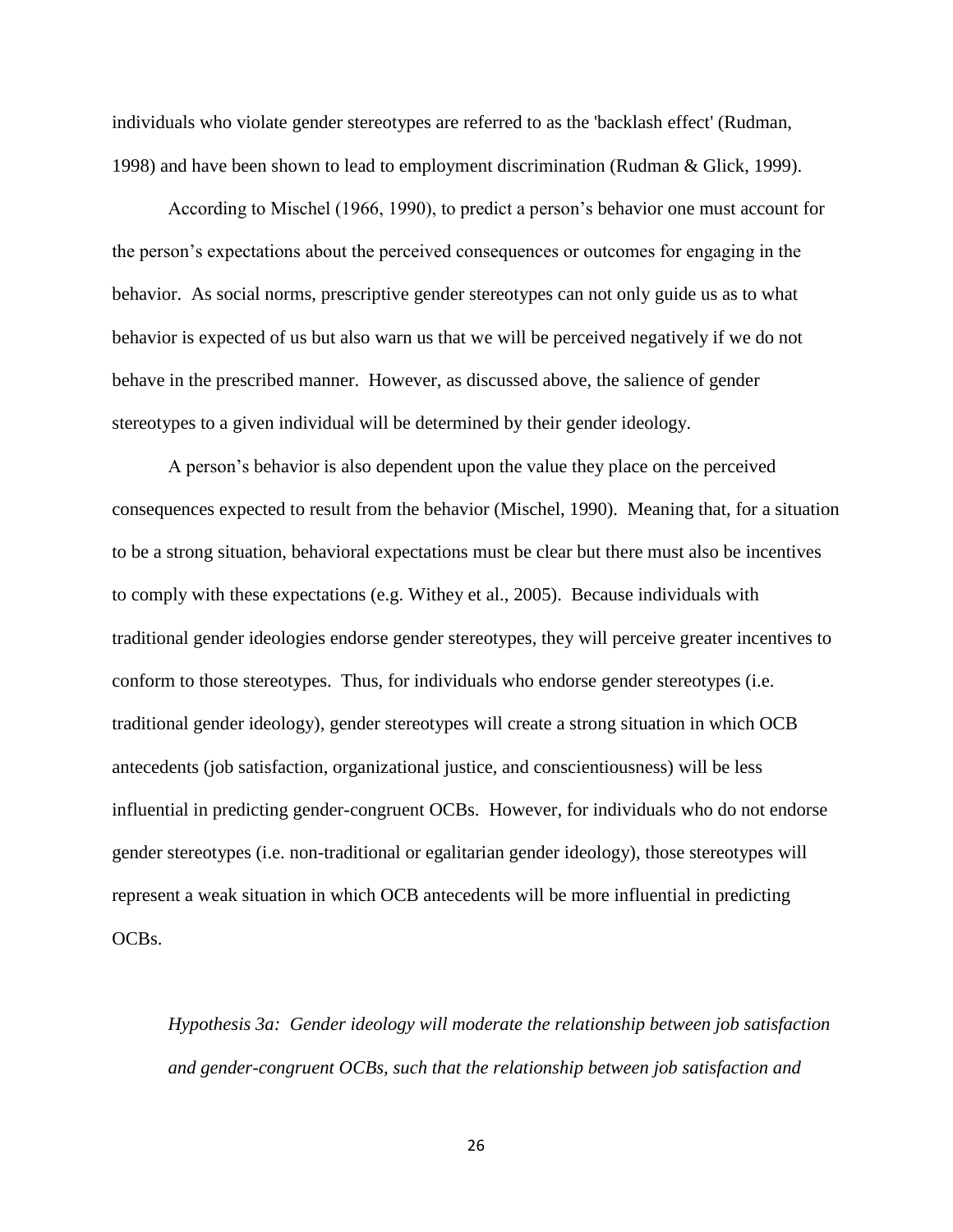*OCB will be weaker for individuals with a traditional gender ideology than individuals with an egalitarian gender ideology.* 

*Hypothesis 3b: Gender ideology will moderate the relationship between organizational justice and gender-congruent OCBs, such that the relationship between organizational justice and OCB will be weaker for individuals with a traditional gender ideology than individuals with an egalitarian gender ideology.* 

*Hypothesis 3c: Gender ideology will moderate the relationship between conscientiousness and gender-congruent OCBs, such that the relationship between conscientiousness and OCB will be weaker for individuals with a traditional gender ideology than individuals with an egalitarian gender ideology.* 

### **Study 1 Method**

**Participants.** To obtain a sample of working adults across a wide range of jobs and organizations, I recruited participants through Amazon Mechanical Turk (MTurk), a crowdsourcing internet marketplace, where 'Requesters' post tasks that they need completed and 'Workers' voluntarily complete those tasks, called 'Human Intelligence Tasks' or 'HITS', for payment by the Requesters. Today many academics use MTurk to recruit participants for online studies and published research has employed MTurk workers as participants for survey and experimental study designs (e.g. Jenkins & Skowronsk, 2016; Karim, Kaminsky, & Behrend, 2014; Lucas & Nordgren, 2015). Numerous scholars have extoled the use of MTurk in academic research because samples recruited through MTurk are more representative of the U.S.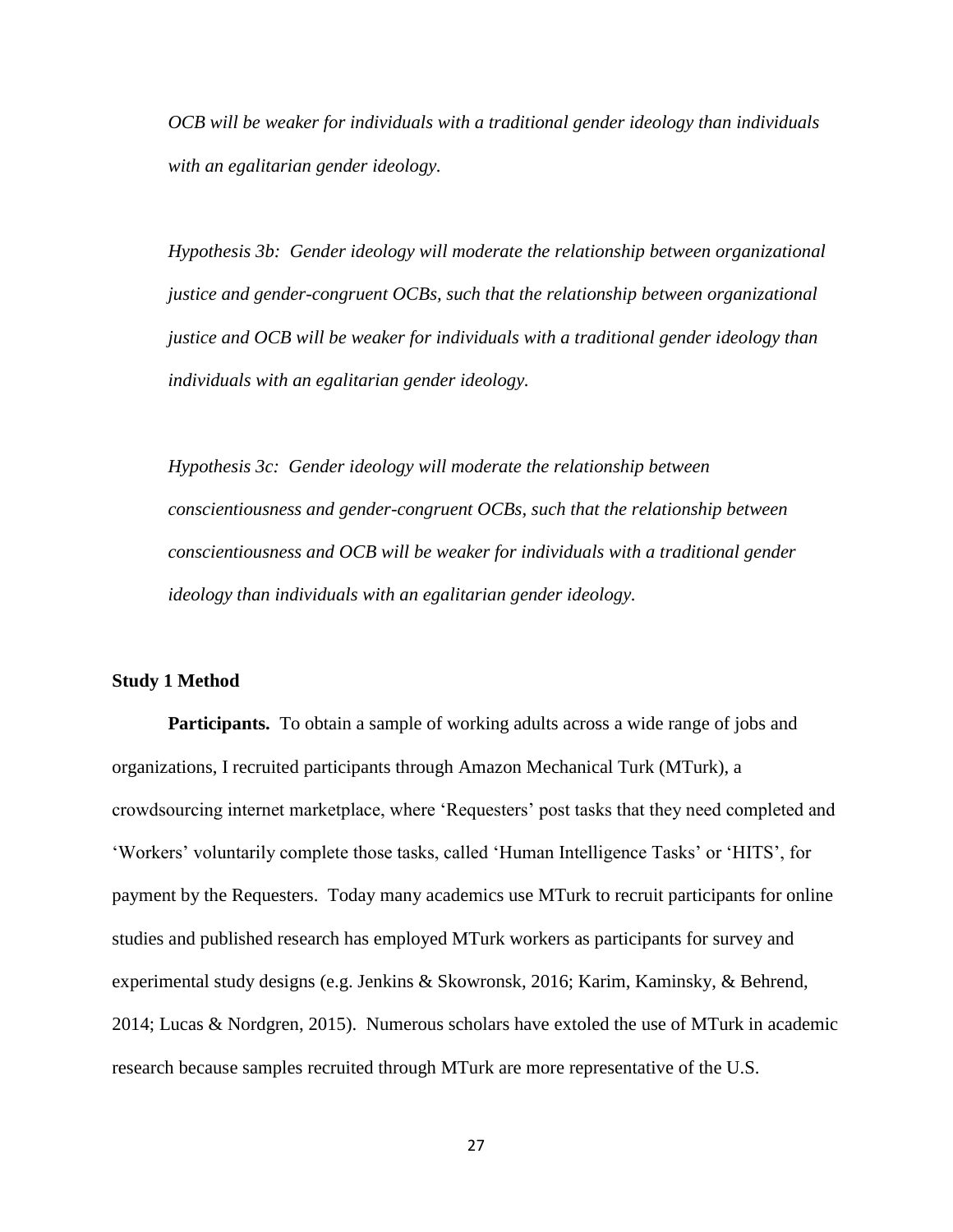population than in-person convenience samples (Berinsky, Huber, & Lenz, 2012; Buhrmester, Kwang, & Gosling, 2011) and provide more reliable data (Behrend, Sharek, Meade, & Wiebe, 2011).

I recruited 200 MTurk workers to participate in Study 1, resulting in 168 completed participant surveys for a response rate of 84%. Participants were 53% male (male  $= 89$ , female  $=$ 79). Ninety one percent indicated that their sexual orientation was heterosexual (heterosexual = 153, homosexual = 8, other = 7). Age ranged from 19 years to 61 years with a mean age of 32 years. Employee was the most common organizational status with 71% of participants being employees and 29% being supervisors or management. Job tenure ranged from 1 year to 25 years with a mean of approximately 5 years.

**Procedure**. I posted a HIT on MTurk providing basic information about Study 1, what would be required of participants, and a link to the survey on www.surveymonkey.com, an online survey platform. The recruitment posting advised prospective participants that the study was about work attitudes and behaviors. MTurk workers interested in participating in the study clicked the link to the study materials on Survey Monkey. They read the letter of information/informed consent and, if they consented to participate in the study, they completed a questionnaire containing the measures listed below. Participants were each paid 2.00 USD upon completion of the study measures.

#### **Measures.**

*Job satisfaction.* Similar to previous research examining job satisfaction as a predictor of OCB (see, e.g. Organ et al., 2006), I employed a global measure of job satisfaction, specifically a 3-item measure of overall job satisfaction (Judge, Boudreau, & Bretz, 1994; Judge & Klinger, 2007). The first item asks respondents whether or not they are satisfied with their current job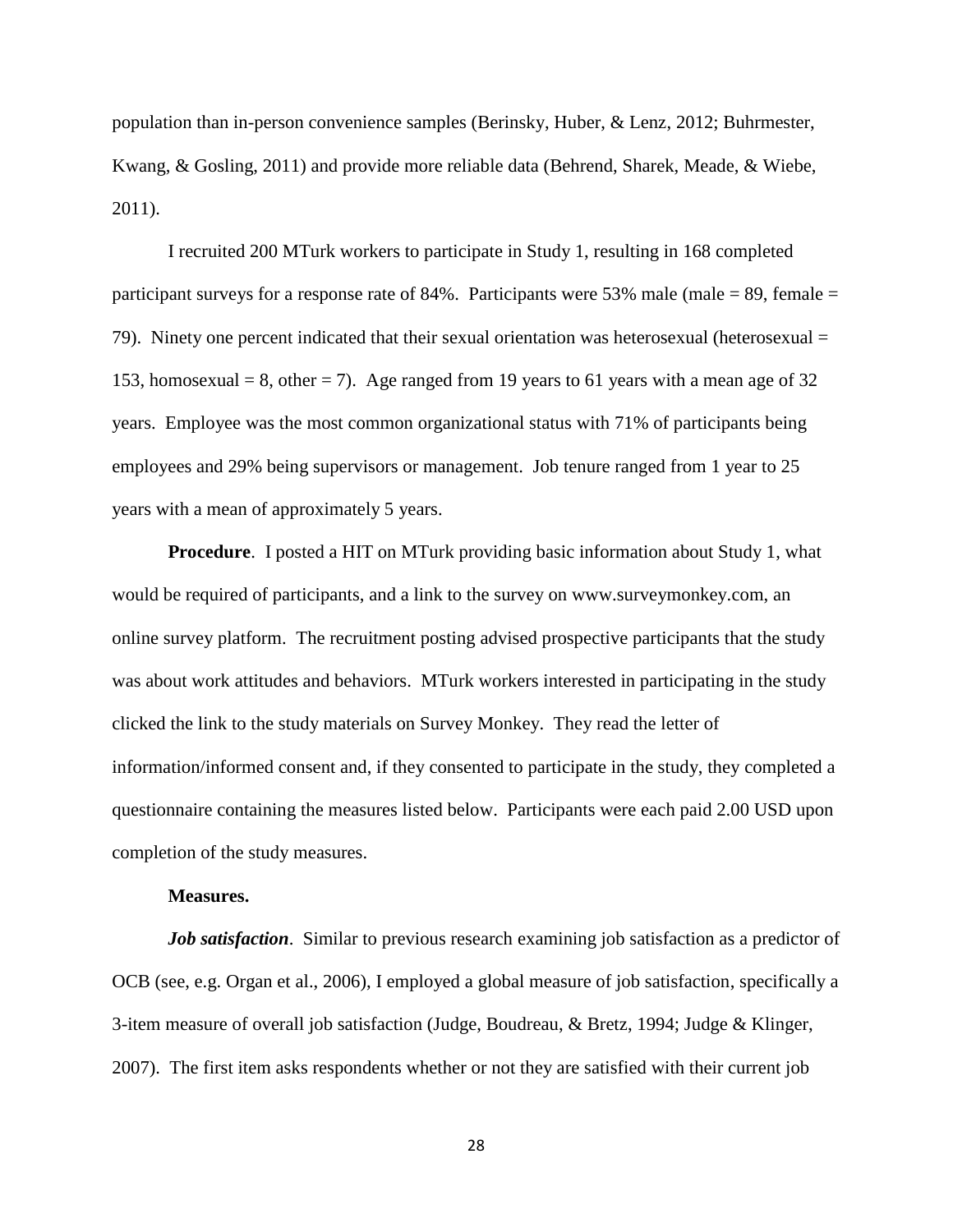(yes/no). A second, Likert-type rating item, asks for an assessment of general job satisfaction with a 5-point scale ranging from very dissatisfied to very satisfied. The third item requires respondents to indicate the percentage of time they feel satisfied, neutral, and dissatisfied with their current job. The instructions provided advise the respondents that these three percentages must total one hundred percent. I obtained a total score for each participant by standardizing the three items prior to summing them, in the same manner as Judge et al. (1994). Coefficient alpha in this study  $= .91$ .

*Organizational justice***.** Justice perceptions were measured with the Perceived Overall Justice (POJ) scale (Ambrose & Schminke, 2009). The scale is comprised of six items: "Overall, I'm treated fairly by my organization"; "In general, I can count on this organization to be fair"; "In general, the treatment I received around here is fair"; "Usually, the way things work in this organization are not fair" (reverse scored); "For the most part, this organization treats its employees fairly"; "Most of the people who work here would say they are often treated unfairly" (reverse scored). Participants responded to each item on a 7-point scale from 1 (strongly disagree) to 7 (strongly agree). Coefficient alpha = .89 for this sample.

*Conscientiousness***.** To measure conscientiousness I employed the conscientiousness scale from the 100-item HEXACO-PI-R (HEXACO; Lee & Ashton, 2004). The scale consists of 16 items rated from 1 (strongly disagree) to 5 (strongly agree) that represent all four facets of organization, diligence, perfectionism, and prudence. Sample items include: "I plan ahead and organize things, to avoid scrambling at the last minute" (organization), "I only do the minimum amount of work needed to get by" (diligence, reverse-scored); "I often check my work over repeatedly to find any mistakes" (perfectionism) and "I don't allow my impulses to govern my behavior" (prudence). Coefficient alpha in this study = .84.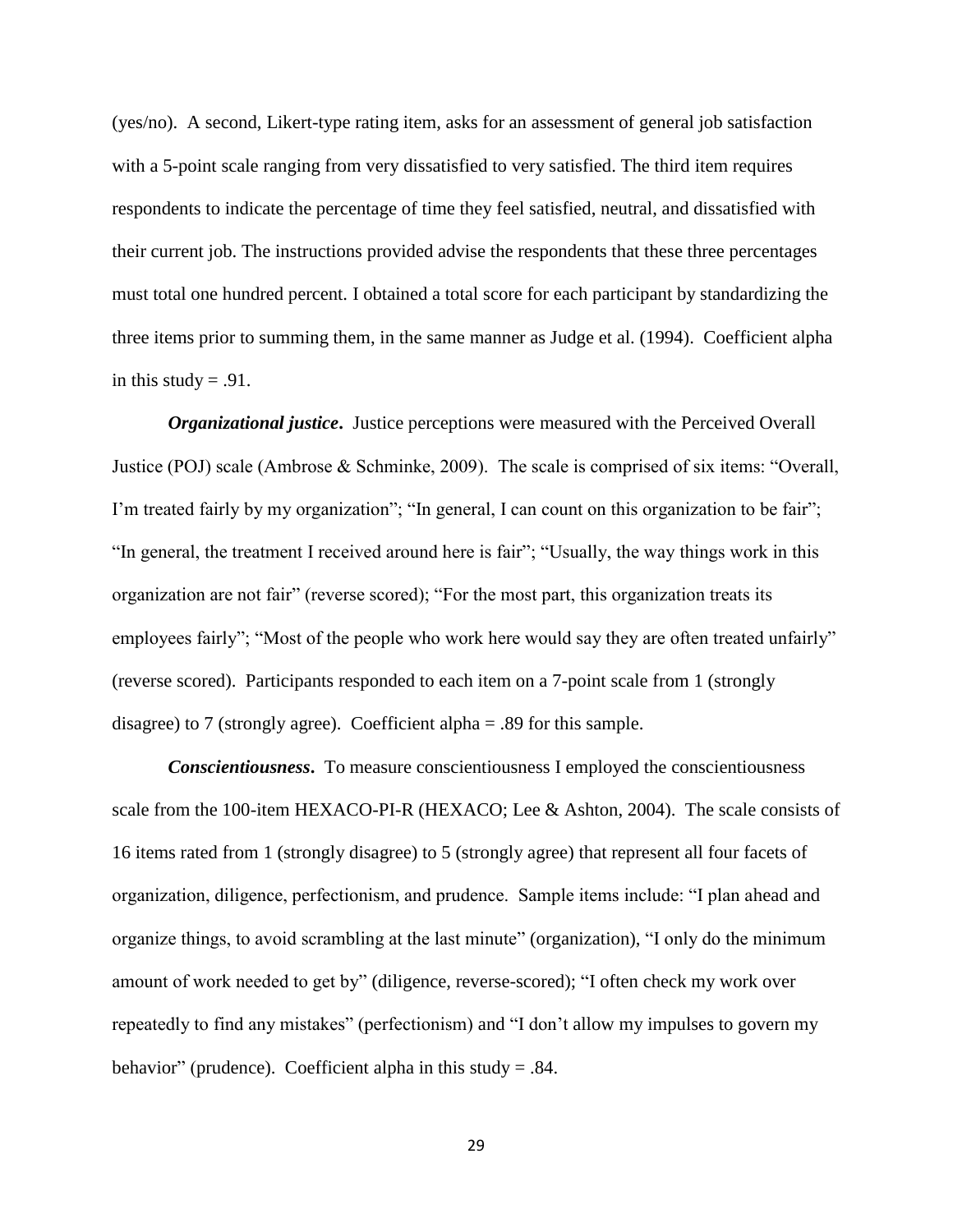*Organizational citizenship behavior*. I employed Podsakoff et al.'s (1990) subscale to measure helping. The helping subscale has five items: "I help others who have been absent"; "I help others who have heavy workloads"; "I help orient new people even though it is not required"; "I willingly help others who have work related problems"; "I am always ready to lend a helping hand to those around me".

I assessed civic virtue with four items adapted from Van Dyne and Lepine's (1998) scale: "I develop and make recommendations concerning issues that affect our work group"; "I speak up and encourage others to get involved in issues that affect the group"; "I communicate my opinions about work issues to others even if my opinion is different and others disagree with me"; and "I speak up with ideas for new projects or changes in procedures". Ratings were indicated on a 7-point scale from 1 (Strongly Disagree) to 7 (Strongly Agree) indicating the extent to which the participant engages in that behavior. In this study, alpha reliability for helping is. 85 and for civic virtue alpha  $= .83$ .

*Gender ideology***.**I assessed gender ideology with 12 items from the short version of the Attitudes toward Women Scale (AWS) developed by Spence, Helmreich, and Stapp (1973).<sup>3</sup> The items were rated on a 4-point scale (from "Agree Strongly" to "Disagree Strongly"). Lower overall scores represent a traditional gender ideology while higher overall scores represent a nontraditional or egalitarian gender ideology. Examples of items are: "Women should be given

 $\overline{\phantom{a}}$ 

<sup>&</sup>lt;sup>3</sup> The AWS - Short Version consists of 25 items. I ran an exploratory Principle Axis Factor Analysis with Varimax Rotation and uncovered 2 factors with eigenvalues greater than one. I discovered that one factor was composed of the twelve items that represented egalitarian attitudes and the second factor comprised of thirteen items reflective of traditional attitudes. The two factors were highly negatively correlated, however, the internal consistency of factor two was lower than that of factor one. Further, factor one contained more work-related items and research suggests that people can have different gender ideologies with respect to different domains (i.e. a person could have an egalitarian attitude toward the division of labor in the workplace but a traditional attitude toward the division of labor at home; Davis & Greenstein, 2009). For all of these reasons I chose to carry out the analysis with factor one rather than the entire scale.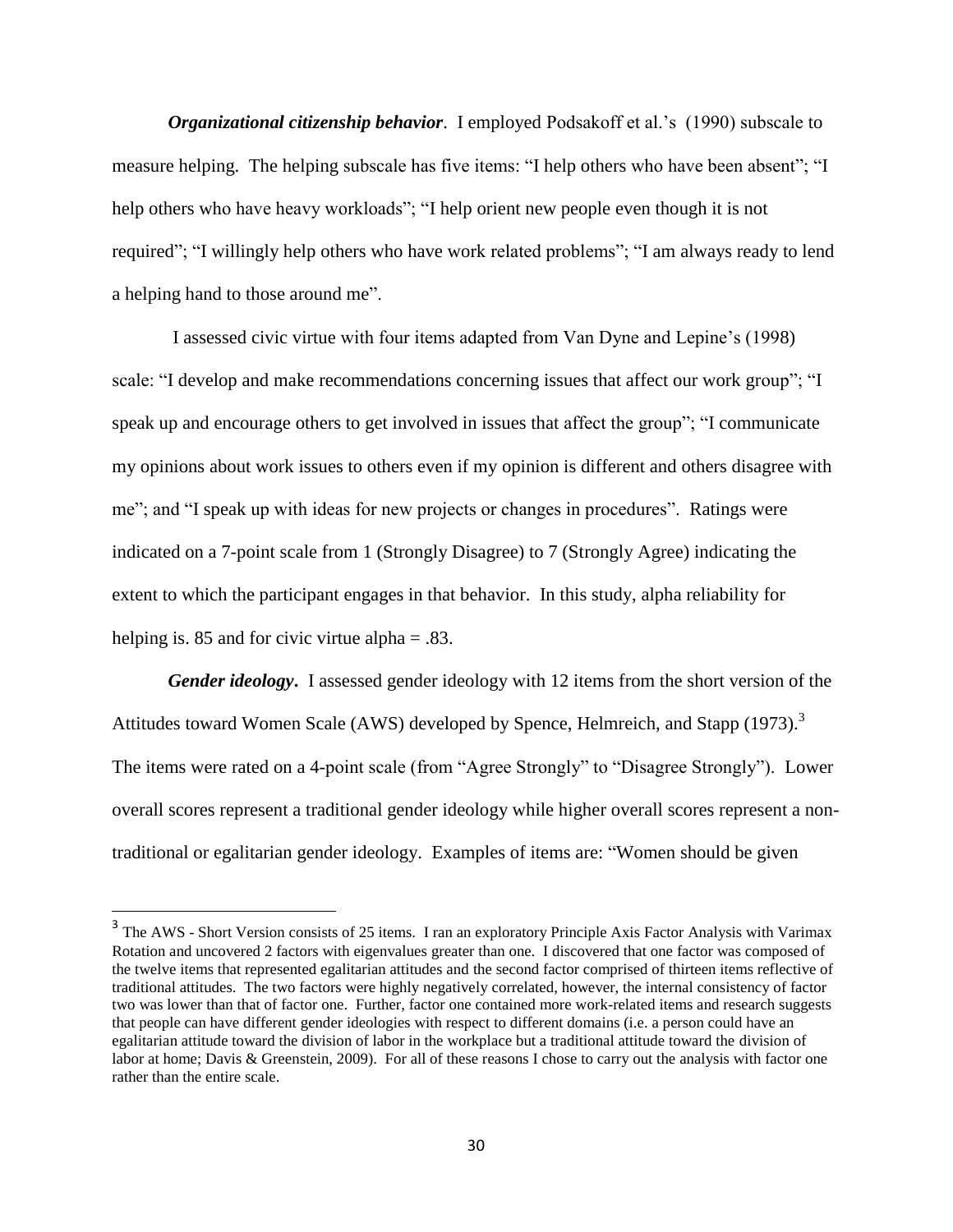equal opportunity with men for apprenticeship in the various trades"; "There should be a strict merit system in job appointment and promotion without regard to sex"; and "Women earning as much as their dates should bear equally the expense when they go out together". In this sample, coefficient alpha  $= .91$ .

*Job-gender type***.** Because the gender-type of one's job may make gender stereotypes more salient I collected information from participants regarding the gender-type of their job as a potential control variable. For example, Farrell and Finkelstein (2007) found that civic virtue was expected of men more than women but only in male-typed jobs. Kidder (2002) found being in a female-typed job (nurse) was positively related to helping and being in a male-typed job (engineer) was positively related to civic virtue. I therefore included two items to capture job gender-type: "Who would you find in your job in your current organization?" and "Who would you find in your job generally (in society)?". These items was answered on a 7-point scale:  $1 =$ Entirely men,  $2 =$  Mostly men,  $3 =$  More men than women,  $4 =$  Equally men and women,  $5 =$ More women than men,  $6 =$  Mostly women,  $7 =$  Entirely women. Alpha = .87.

*Demographics***.**Participants indicated their gender (male, female, or other), sexual orientation (heterosexual, homosexual, or other), age, organizational status (employee, supervisor, middle management, upper management, or self-employed), and how many years they have been in their current job.

### **Study 1 Results**

Means and standard deviations for the criterion variables, helping and civic virtue, are reported below in Table 2. Correlations are reported in Table 3.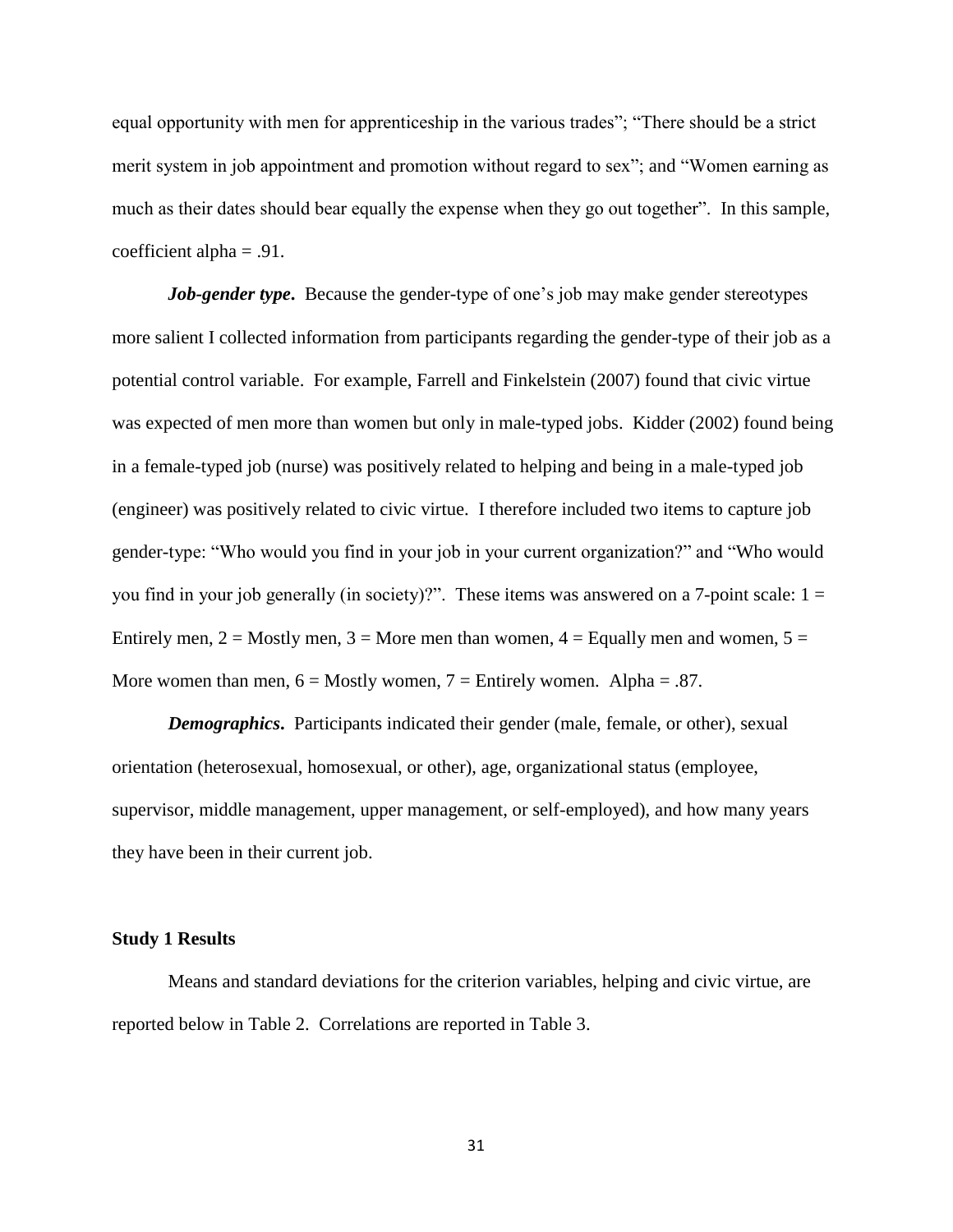|                                  | <b>Male</b> |           | <b>Female</b> |           |  |
|----------------------------------|-------------|-----------|---------------|-----------|--|
| <b>Variable</b>                  | <b>Mean</b> | <b>SD</b> | <b>Mean</b>   | <b>SD</b> |  |
| Civic Virtue                     | 5.36        | .80       | 4.84          | 1.13      |  |
| Helping                          | 5.70        | .79       | 5.44          | .97       |  |
| Gender Ideology                  | 2.91        | .64       | 3.49          | .64       |  |
| <b>Job Satisfaction</b>          | 3.72        | 1.08      | 3.78          | .94       |  |
| <b>Perceived Overall Justice</b> | 5.26        | 1.24      | 5.40          | 1.11      |  |
| Conscientiousness                | 3.77        | .53       | 3.80          | .52       |  |

Table 2 *Means and standard deviations by participant gender*

Hypothesis 1a predicts a conditional relationship between gender and gender-congruent OCBs such that the difference between civic virtue performance by males and females would grow as the performer's gender ideology becomes increasingly traditional. To test this hypothesis I performed a moderated multiple regression with civic virtue as the criterion and gender, gender ideology, and the conditional relationship as predictors.<sup>4</sup> The analysis results are reported in Table 4. In support of hypothesis 1a, there is a statistically significant conditional relationship between gender and gender ideology in the prediction of civic virtue. The conditional relationship is displayed in Figure 1.

 $\overline{a}$ 

<sup>&</sup>lt;sup>4</sup> The analysis with and without centering of the predictor variables yields identical results for significant tests of conditional relationships. The non-centered results are reported here. Potential control variables, job gender-type and demographics, were found to be insignificant individual predictors of OCB (see Table 3). Nonetheless, nonreported regression analyses were also conducted with these variables entered into the first block. Because they also did not account for significant variability as a set, they were omitted for the tests of hypotheses.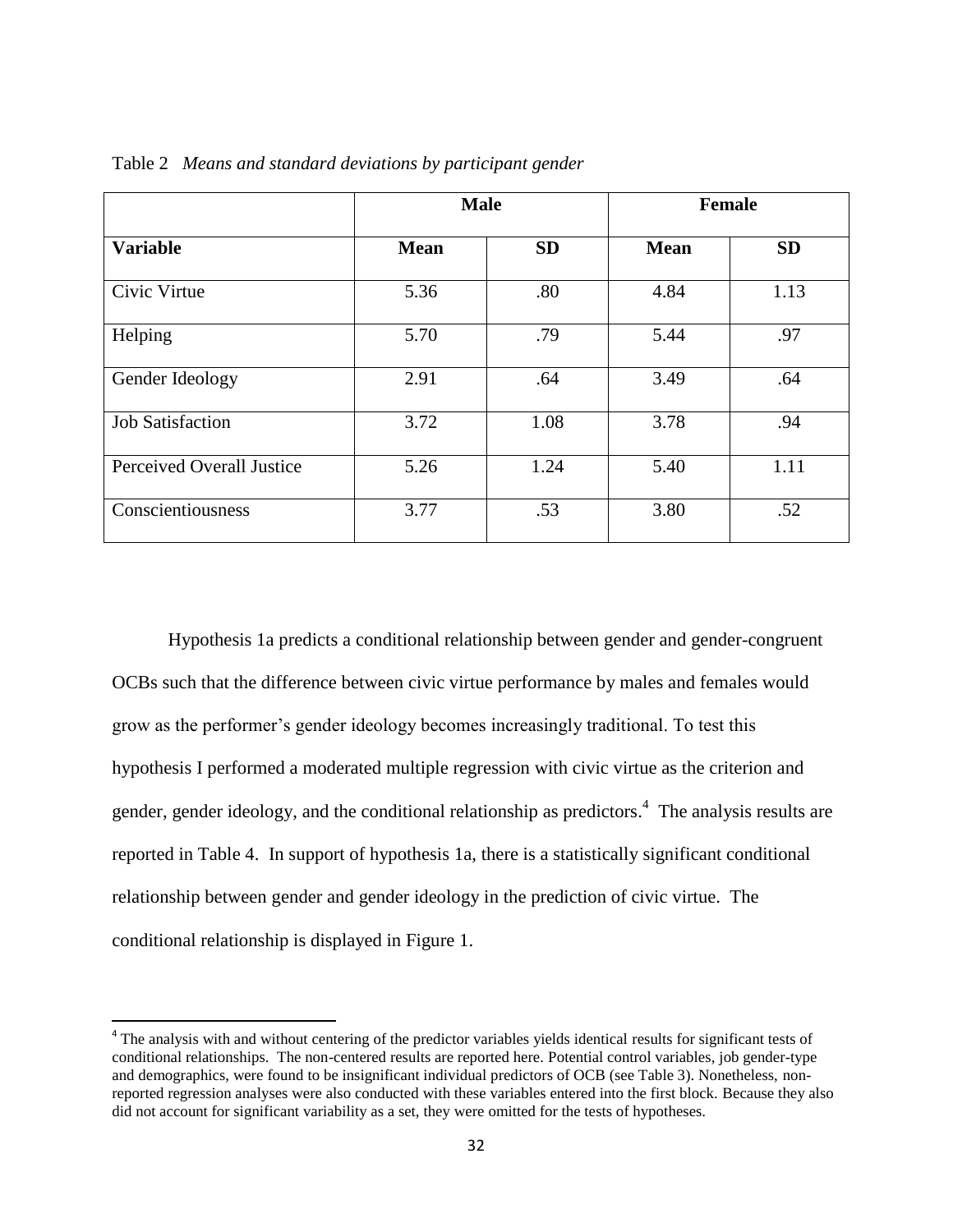|                                 | M    | ${\rm SD}$ | $\mathbf{1}$ | $\overline{2}$ | 3            | 4            | 5            | 6        | $\overline{7}$ | 8            | 9            | 10           |
|---------------------------------|------|------------|--------------|----------------|--------------|--------------|--------------|----------|----------------|--------------|--------------|--------------|
| 1. Job satisfaction             | 3.75 | 1.01       | $\mathbf{1}$ |                |              |              |              |          |                |              |              |              |
| 2. Perceived Overall<br>Justice | 5.33 | 1.18       | $.65**$      | $\mathbf{1}$   |              |              |              |          |                |              |              |              |
| 3. Conscientiousness            | 3.79 | .53        | .15          | $.30**$        | $\mathbf{1}$ |              |              |          |                |              |              |              |
| 4. Gender Ideology              | 3.18 | .66        | $-.05$       | .11            | $.20**$      | $\mathbf{1}$ |              |          |                |              |              |              |
| 5. Gender                       |      |            | .03          | .06            | .03          | $.44**$      | $\mathbf{1}$ |          |                |              |              |              |
| 6. Civic Virtue                 | 5.11 | 1.00       | .15          | .08            | $.23**$      | $-.18*$      | $-.26**$     | 1        |                |              |              |              |
| 7. Helping                      | 5.58 | .89        | .19*         | $.20**$        | $.34**$      | $-.04$       | $-.15$       | $.65***$ | $\mathbf{1}$   |              |              |              |
| 8. Age                          | 32   | 8.77       | $-.04$       | .01            | .10          | .13          | .11          | .01      | .12            | $\mathbf{1}$ |              |              |
| 9. Tenure                       | 4.72 | 4.12       | .10          | .10            | .10          | $.07$        | $-.01$       | .10      | .15            | $.38**$      | $\mathbf{1}$ |              |
| 10. Job Gender-type             | 3.74 | 1.12       | $-.06$       | .00            | $-.06$       | .09          | $.25**$      | $-.15$   | .03            | .10          | .00          | $\mathbf{1}$ |

**Table 3** *Means, standard deviations, and zero-order correlations* 

\*Correlation is significant at  $p < 0.05$  (2-tailed). \*\* Correlation is significant at  $p < 0.01$  (2-tailed).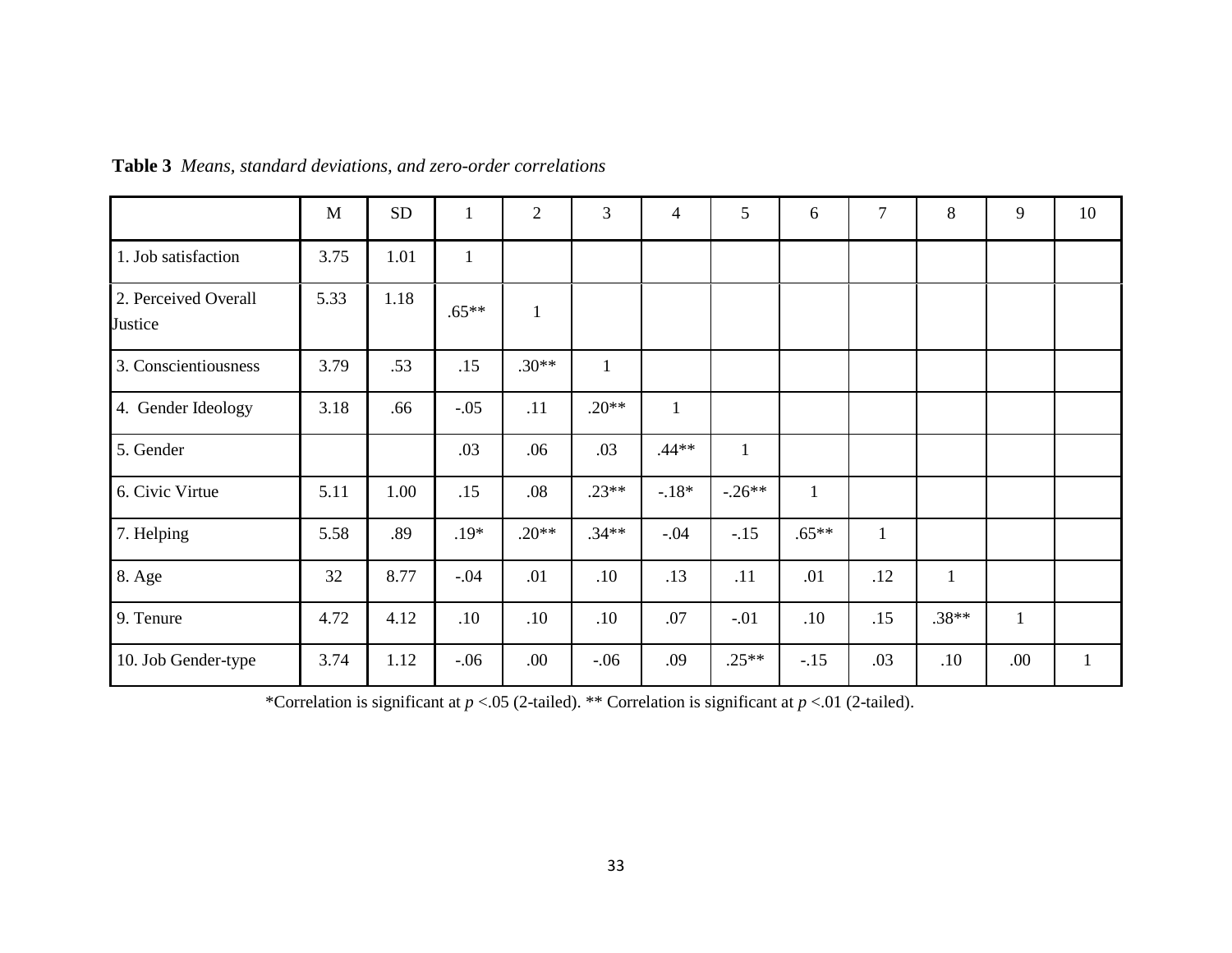|                                  | Unstandardized<br>Coefficients<br>B | Standard<br>Error<br>SE B | t                    | $\boldsymbol{p}$ | Incremental<br>$r^2$ |
|----------------------------------|-------------------------------------|---------------------------|----------------------|------------------|----------------------|
| <b>BLOCK 1</b> ( $R^2 = .07^*$ ) |                                     |                           |                      |                  |                      |
| Gender Ideology<br>Gender        | $-.128$<br>$-.441$                  | .127<br>.167              | $-1.008$<br>$-2.649$ | .315<br>.009     | .01<br>.04           |
| <b>BLOCK 2</b> $(R^2 = .09^*)$   |                                     |                           |                      |                  |                      |
| Gender Ideology X Gender         | .512                                | .261                      | 1.966                | .050             | .02                  |

**Table 4** *Two-way conditional relationship moderated regression results for civic virtue*

 $*_{p}$  < .01



**Figure 1.** *Relationship between gender and civic virtue conditional upon gender ideology*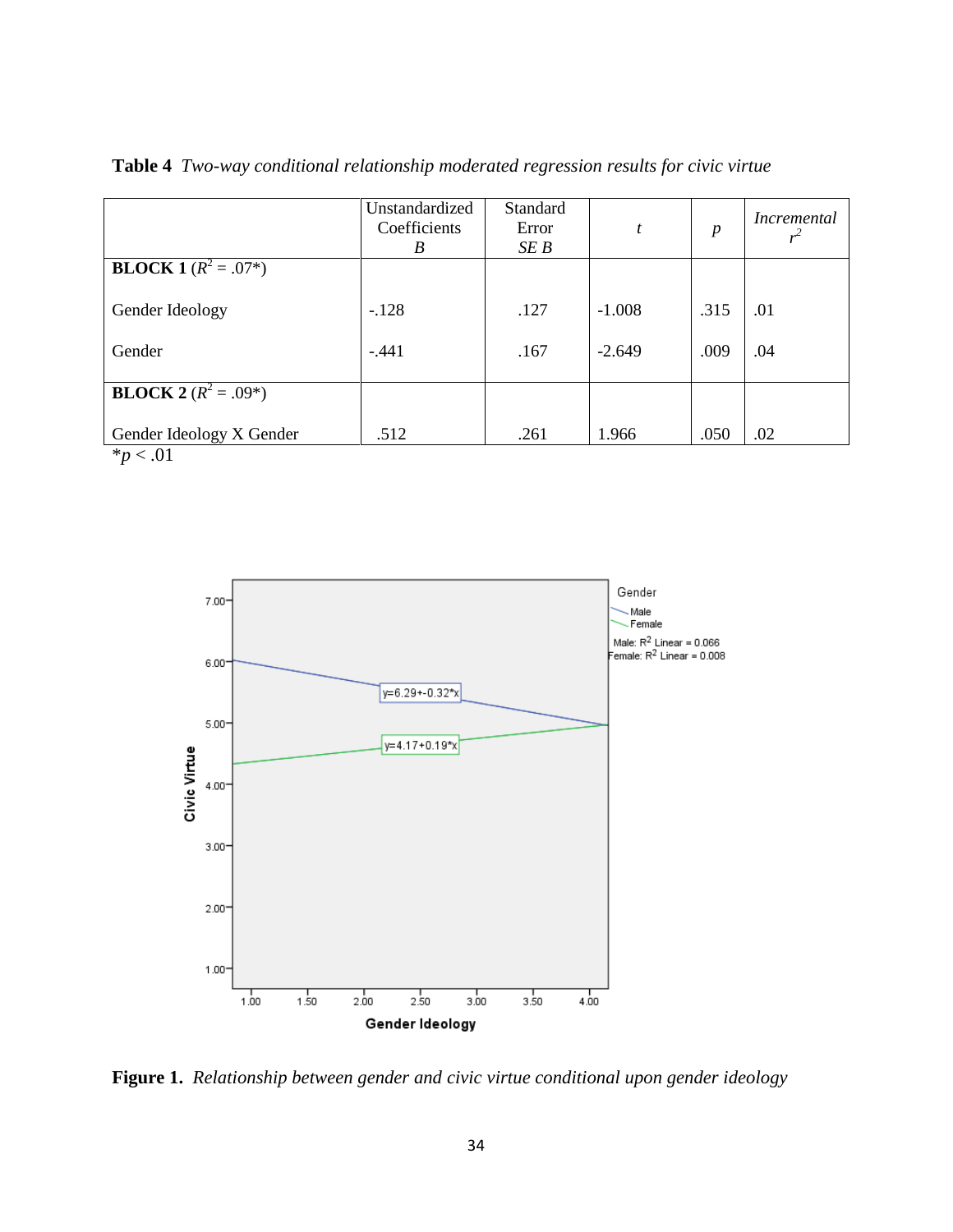Examination of Figure 1 reveals that gender differences in the performance of civic virtue lessen as gender ideology increases (i.e. becomes more egalitarian). This finding is consistent with Hypothesis 1a. To probe this conditional relationship further, I examined the simple slopes with additional linear regression analyses (employing a Bonferroni correction with error rate set at .025, 1-tailed).

For males, gender ideology is a statistically significant predictor of civic virtue  $t(87)$  = 2.5,  $p = .008$ ),  $r^2 = .07$ . Traditional males perform more civic virtue than egalitarian males. The simple regression for females, however, is not statistically significant. There is no significant relationship between gender ideology and civic virtue for females ( $p > .025$ ).

According to Hypothesis 1b, there will be a conditional relationship between gender and gender-congruent OCBs such that the difference between helping performance by females and males would grow as the performer's gender ideology becomes increasingly traditional. To test this hypothesis I performed a moderated multiple regression with helping as the criterion and gender, gender ideology, and the conditional relationship as predictors. The analysis results are summarized in Table 5. Consistent with hypothesis 1b, there is a statistically significant conditional relationship between gender and gender ideology in the prediction of helping. The conditional relationship is shown in Figure 2.

Inspection of Figure 2 indicates that gender differences in the performance of helping lessen as gender ideology increases (i.e., becomes more egalitarian). This finding is consistent with Hypothesis 1b. However, contrary to the hypothesis, female exhibition of helping behavior increases as gender ideology becomes more egalitarian. Consistent with the analytic approach undertaken for H1a, I examined the simple slopes with additional linear regression analyses (employing a Bonferroni correction with error rate set at .025, 1-tailed).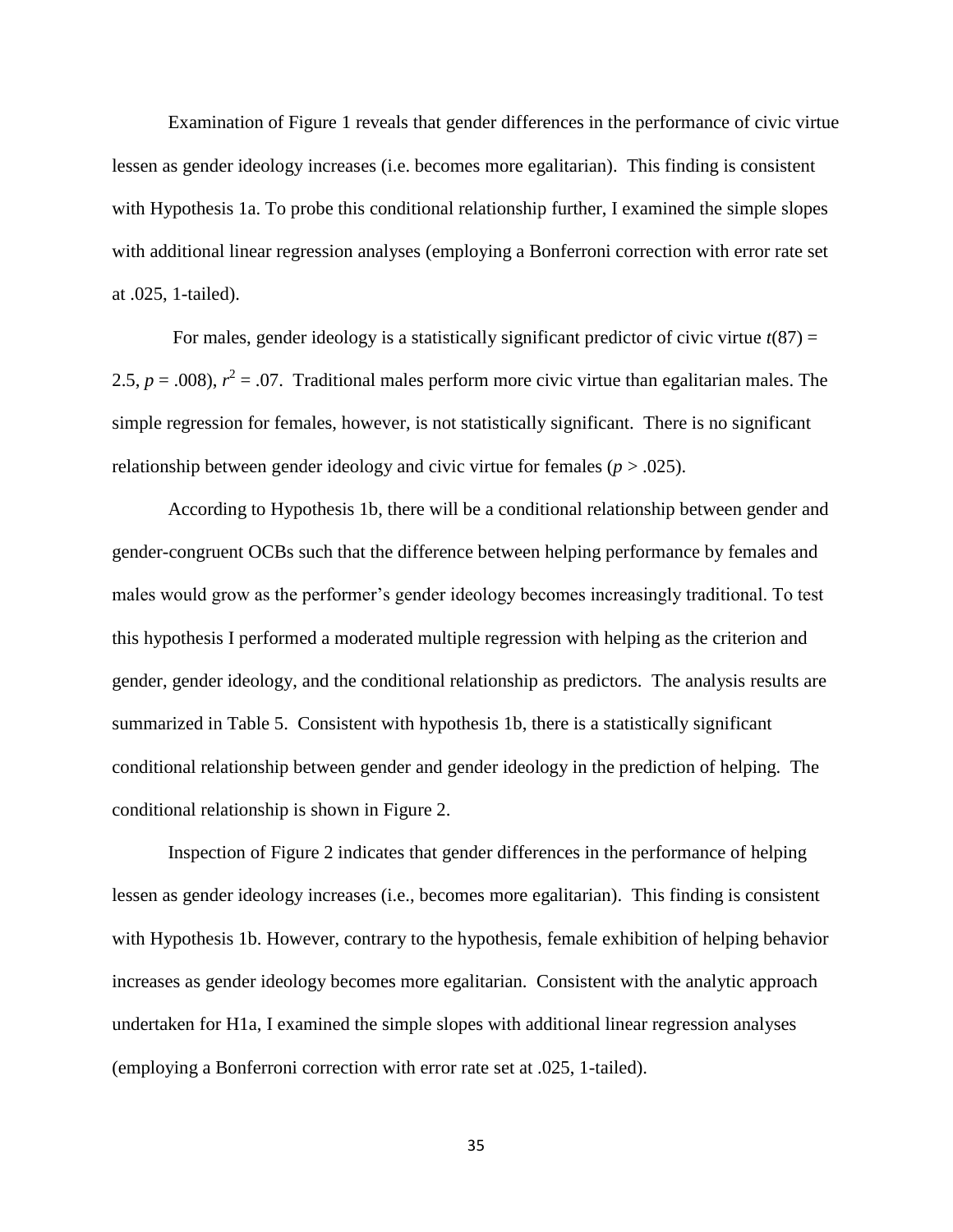|                              | Unstandardized<br>Coefficients | Standard<br>Error (SE) |          | $\boldsymbol{p}$ | Incremental |
|------------------------------|--------------------------------|------------------------|----------|------------------|-------------|
| <b>BLOCK 1</b> $(R^2 = .02)$ |                                |                        |          |                  |             |
| Gender Ideology              | .048                           | .116                   | .418     | .677             | .00         |
| Gender                       | $-.287$                        | .151                   | $-1.898$ | .059             | .02         |
| <b>BLOCK</b> $2(R^2 = .04)$  |                                |                        |          |                  |             |
| Gender Ideology X Gender     | .464                           | .237                   | 1.958    | .050             | .02         |

**Table 5** *Two-way conditional relationship moderated regression results for helping*



**Figure 2.** *Relationship between gender and helping conditional upon gender ideology*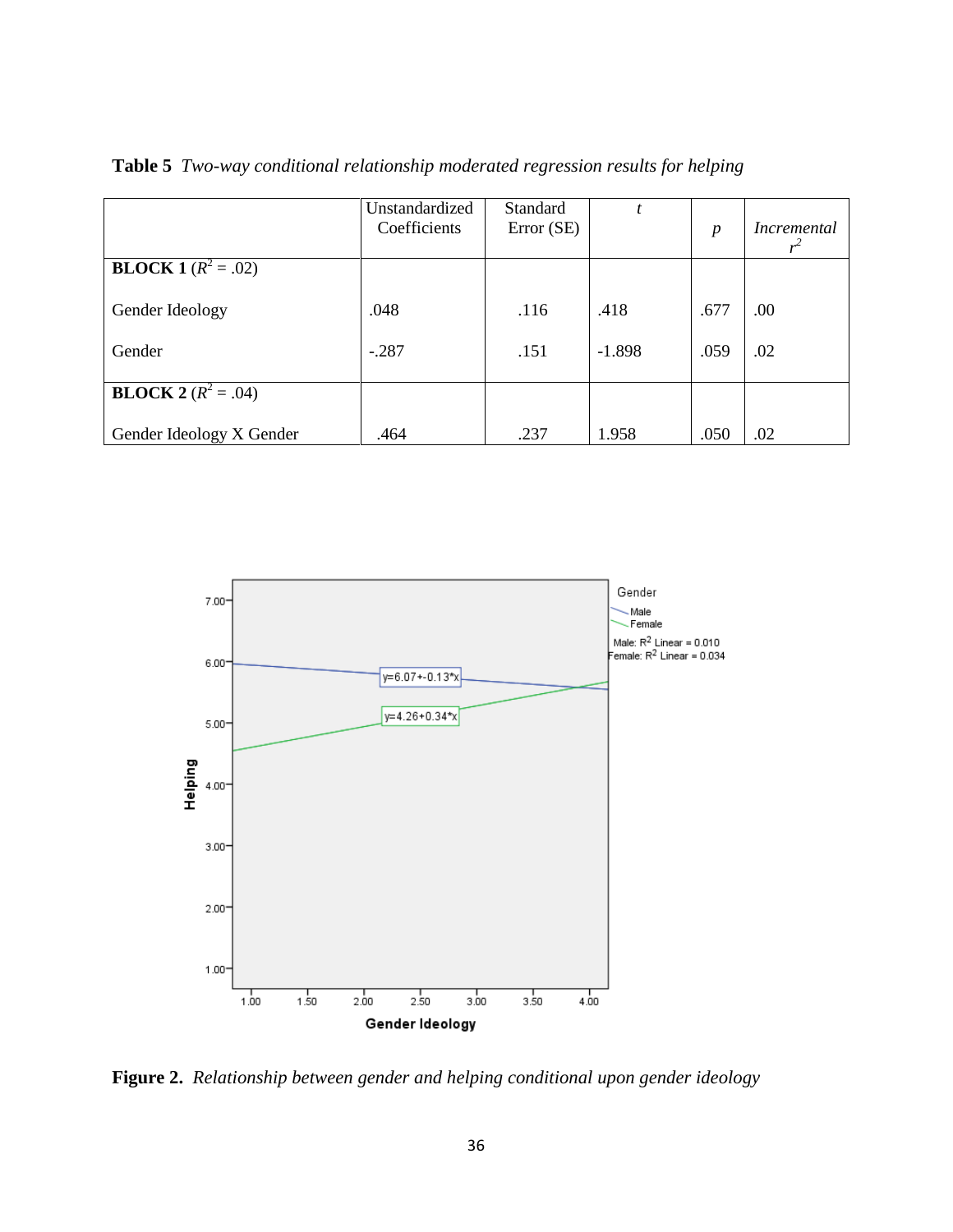For male participants, gender ideology is not a statistically significant predictor of helping  $(p > .025)$ . Likewise, the simple regression for females is not statistically significant indicating no significant relationship between gender ideology and helping for females ( $p >$ .025).

Hypotheses 2a, 2b, and 2c predicts that job satisfaction, perceived overall justice, and conscientiousness, respectively, would be significant predictors of both civic virtue and helping. Examination of the Pearson correlations reported in Table 3 above reveals job satisfaction is significantly correlated with helping  $(r = .19, p = .007)$ , but not with civic virtue. Similarly, perceived overall justice is also significantly correlated with helping ( $r = .20$ ,  $p = .004$ ) but not with civic virtue. Finally, conscientiousness is correlated with both helping  $(r = .34, p = .0001)$ and civic virtue  $(r = .23, p = .002)$ 

To perform a more rigorous test of the relationships predicted by Hypothesis 2 by examining the incremental predictability of the individual predictors, I performed two multiple regression analyses (with civic virtue and helping as the criterion variables, respectively). A summary of these analyses is reported in Tables 6 and 7. Results indicate that only job satisfaction ( $t(164) = 1.916$ ,  $p = .05$ , incremental  $\Delta r^2 = .02$ ) and conscientiousness ( $t(164) =$ 2.976,  $p = .002$ ,  $\Delta r^2 = .05$ ) are statistically significant predictors of civic virtue (see Table 6).

The regression results for helping (see Table 7) indicate that only conscientiousness accounts for statistically significant incremental variance  $(t(164) = 4.144, p = .000, \Delta r^2 = .09)$ . Overall, these results provide full support for Hypothesises 2c and partial support for Hypotheses 2a and 2b.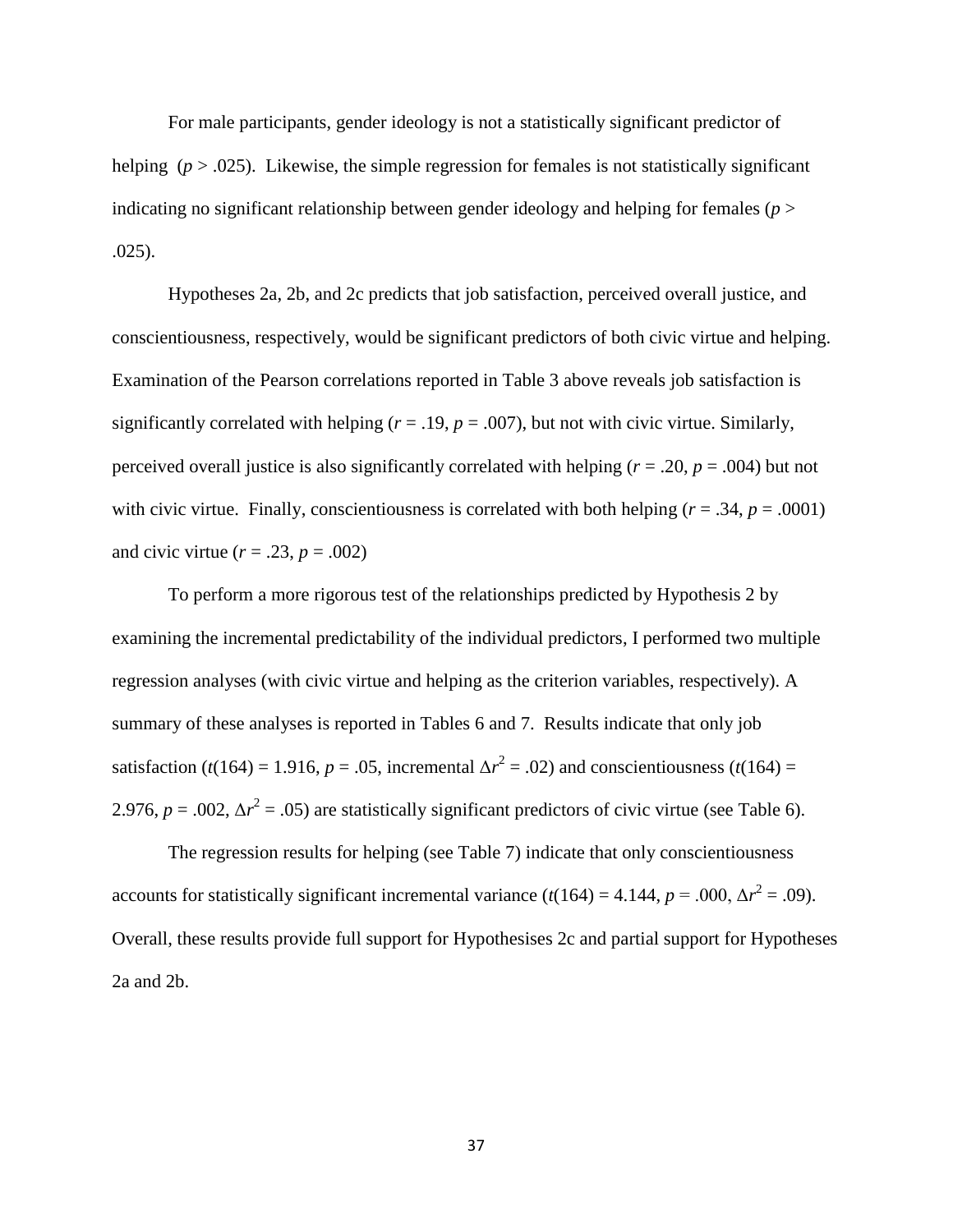|                                               | Unstandardized<br>Coefficients | Standard<br>Error (SE) | t        | $\boldsymbol{p}$ | <i>Incremental</i> |
|-----------------------------------------------|--------------------------------|------------------------|----------|------------------|--------------------|
|                                               |                                |                        |          |                  |                    |
| <b>Job Satisfaction</b>                       | .188                           | .098                   | 1.916    | .05              | .02                |
| Perceived Overall Justice                     | $-.097$                        | .087                   | $-1.114$ | .267             | .01                |
| Conscientiousness                             | .445                           | .150                   | 2.976    | .003             | .05                |
| $(R^2 = .07^*)$<br>$\mathcal{P}$ . $\Omega$ 1 |                                |                        |          |                  |                    |

**Table 6** *Multiple regression results, regressing civic virtue on predictor variables*

\**p* < .01

**Table 7** *Multiple regression results, regressing helping on predictor variables*

|                           | Unstandardized<br>Coefficients | Standard<br>Error (SE) | $\mathfrak{t}$ | $\boldsymbol{p}$ | Incremental |
|---------------------------|--------------------------------|------------------------|----------------|------------------|-------------|
|                           |                                |                        |                |                  |             |
| <b>Job Satisfaction</b>   | .110                           | .084                   | 1.318          | .189             | .01         |
| Perceived Overall Justice | .020                           | .074                   | .272           | .786             | .00         |
| Conscientiousness         | .529                           | .128                   | 4.144          | .000             | .09         |
| $=.14*)$                  |                                |                        |                |                  |             |

\**p* < .001

To test hypotheses 3a, 3b, and 3c I performed moderated multiple regression analysis. Hypothesis 3a predicts a conditional relationship between job satisfaction and gender ideology in the prediction of civic virtue (helping). Specifically it predicted that job satisfaction would be a weaker predictor of civic virtue (helping) for individuals with a traditional gender ideology than for individuals with an egalitarian gender ideology. To test this hypothesis I first performed a moderated multiple regression with civic virtue as the criterion and job satisfaction, gender ideology, and the conditional relationship as predictors. The analysis results are reported in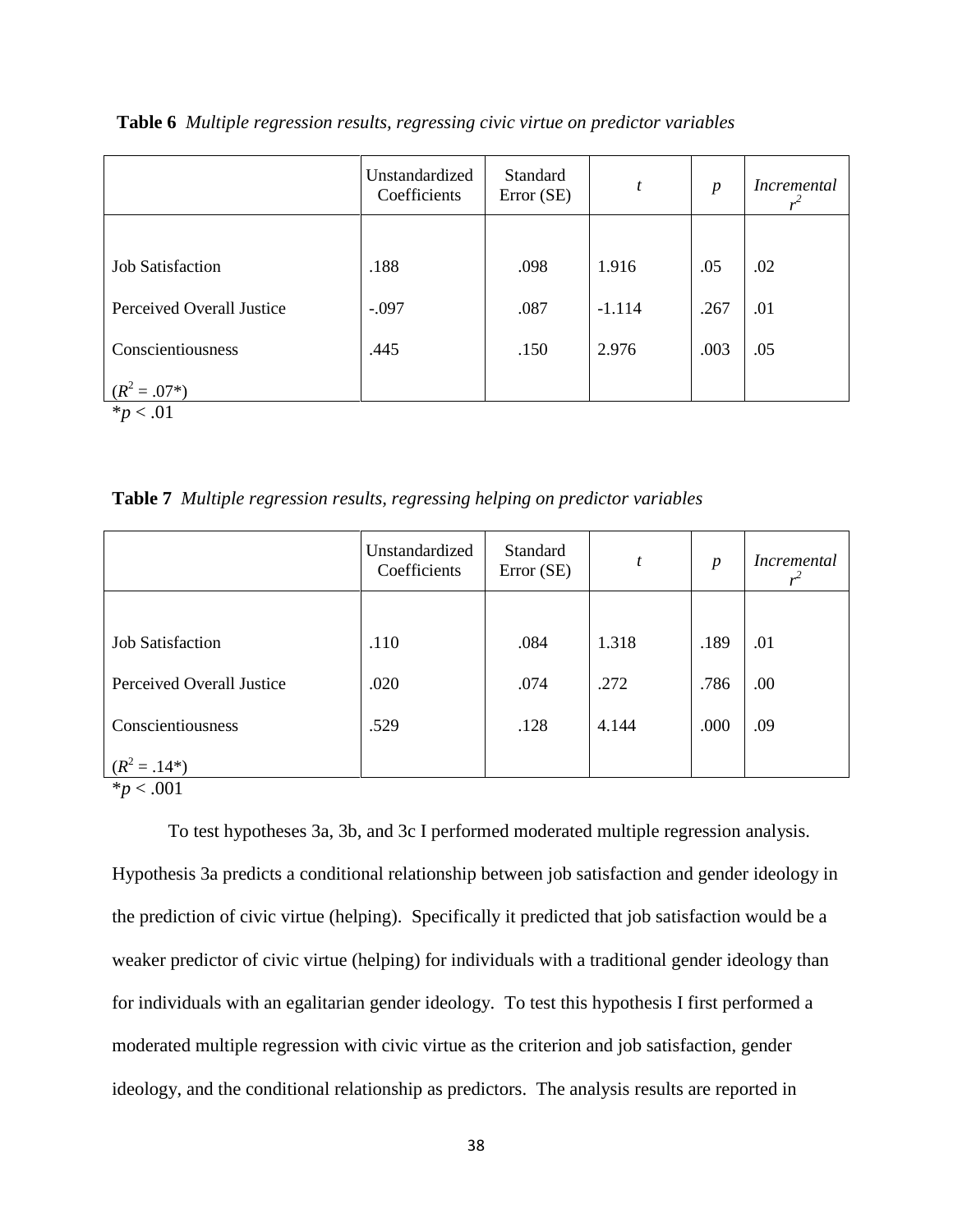Table 8. The hypothesized conditional relationship is not significant  $(p > .05)$ . Next, I performed the same analysis with helping as the criterion. Again, the hypothesized conditional relationship is not significant ( $p > .05$ ; see Table 9).

**Table 8** *Two-way conditional relationship moderated regression results for job satisfaction in the prediction of civic virtue*

|                                    | Unstandardized<br>Coefficients | Standard<br>Error (SE) | t        | $\boldsymbol{p}$ | <i>Incremental</i><br>$r^2$ |
|------------------------------------|--------------------------------|------------------------|----------|------------------|-----------------------------|
| <b>BLOCK 1</b> ( $R^2 = .05^*$ )   |                                |                        |          |                  |                             |
| Job satisfaction                   | .140                           | .075                   | 1.870    | .063             | .02                         |
| Gender ideology                    | $-.266$                        | .116                   | $-2.302$ | .023             | .03                         |
|                                    |                                |                        |          |                  |                             |
| <b>BLOCK 2</b> $(R^2 = .05^*)$     |                                |                        |          |                  |                             |
| Job satisfaction X Gender ideology | .024                           | .106                   | .225     | .822             | .00                         |
|                                    |                                |                        |          |                  |                             |

\**p* < .05

**Table 9** *Two-way conditional relationship moderated regression results for job satisfaction in the prediction of helping* 

|                                                                    | Unstandardized<br>Coefficients | Standard<br>Error (SE) | $\boldsymbol{t}$ | $\boldsymbol{p}$ | <i>Incremental</i><br>$r^2$ |
|--------------------------------------------------------------------|--------------------------------|------------------------|------------------|------------------|-----------------------------|
| <b>BLOCK 1</b> $(R^2 = .04^*)$                                     |                                |                        |                  |                  |                             |
| Job satisfaction                                                   | .165                           | .067                   | 2.463            | .015             | .04                         |
| Gender ideology                                                    | $-.037$                        | .103                   | $-.353$          | .724             | .00                         |
|                                                                    |                                |                        |                  |                  |                             |
| <b>BLOCK 2</b> $(R^2 = .04)$<br>Job satisfaction X Gender ideology | .086                           | .094                   | .910             | .364             | .00                         |
|                                                                    |                                |                        |                  |                  |                             |

 $*$ *p* < .05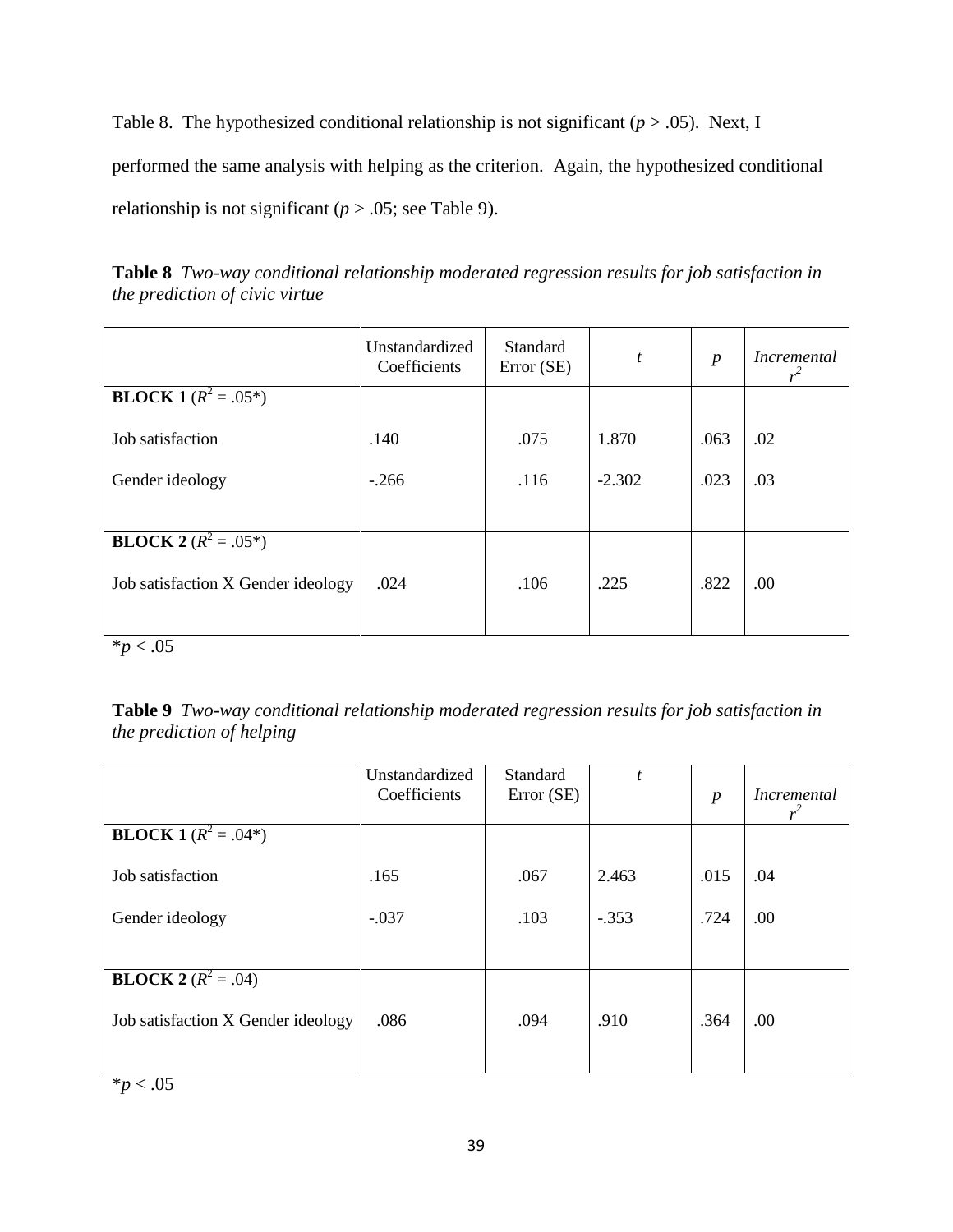To examine the same relationship but with perceived overall justice as the predictor (Hypothesis 3b), I performed a moderated multiple regression with civic virtue as the criterion and perceived overall justice, gender ideology, and the conditional relationship as predictors. The analysis results are reported in Table 10. The hypothesized conditional relationship is not significant ( $p > .05$ ). Next, I performed the same analysis with helping as the criterion. Once again, I failed to obtain support for the predicted conditional relationship (*p* >.05; see Table 11).

Finally, Hypothesis 3c predicts that gender ideology would moderate the predictability of conscientiousness for civic virtue and helping, respectively. Inspection of the results in Tables 12 and 13 show that neither of the hypothesized conditional relationships for either criterion are significant  $(p > .05)$ . In sum, hypotheses 3a-c are not supported.

|                                 | Unstandardized<br>Coefficients | <b>Standard</b><br>Error (SE) | t        | $\boldsymbol{p}$ | <i>Incremental</i> |
|---------------------------------|--------------------------------|-------------------------------|----------|------------------|--------------------|
| <b>BLOCK 1</b> $(R^2 = .04^*)$  |                                |                               |          |                  |                    |
| Perceived Overall Justice (POJ) | .084                           | .065                          | 1.302    | .195             | .01                |
| Gender ideology                 | $-.293$                        | .117                          | $-2.503$ | .013             | .04                |
| <b>BLOCK 2</b> $(R^2 = .04)$    |                                |                               |          |                  |                    |
| POJ X Gender ideology           | $-.034$                        | .103                          | $-.330$  | .742             | .00                |

**Table 10** *Two-way conditional relationship moderated regression results for perceived overall justice in the prediction of civic virtue*

\**p* < .05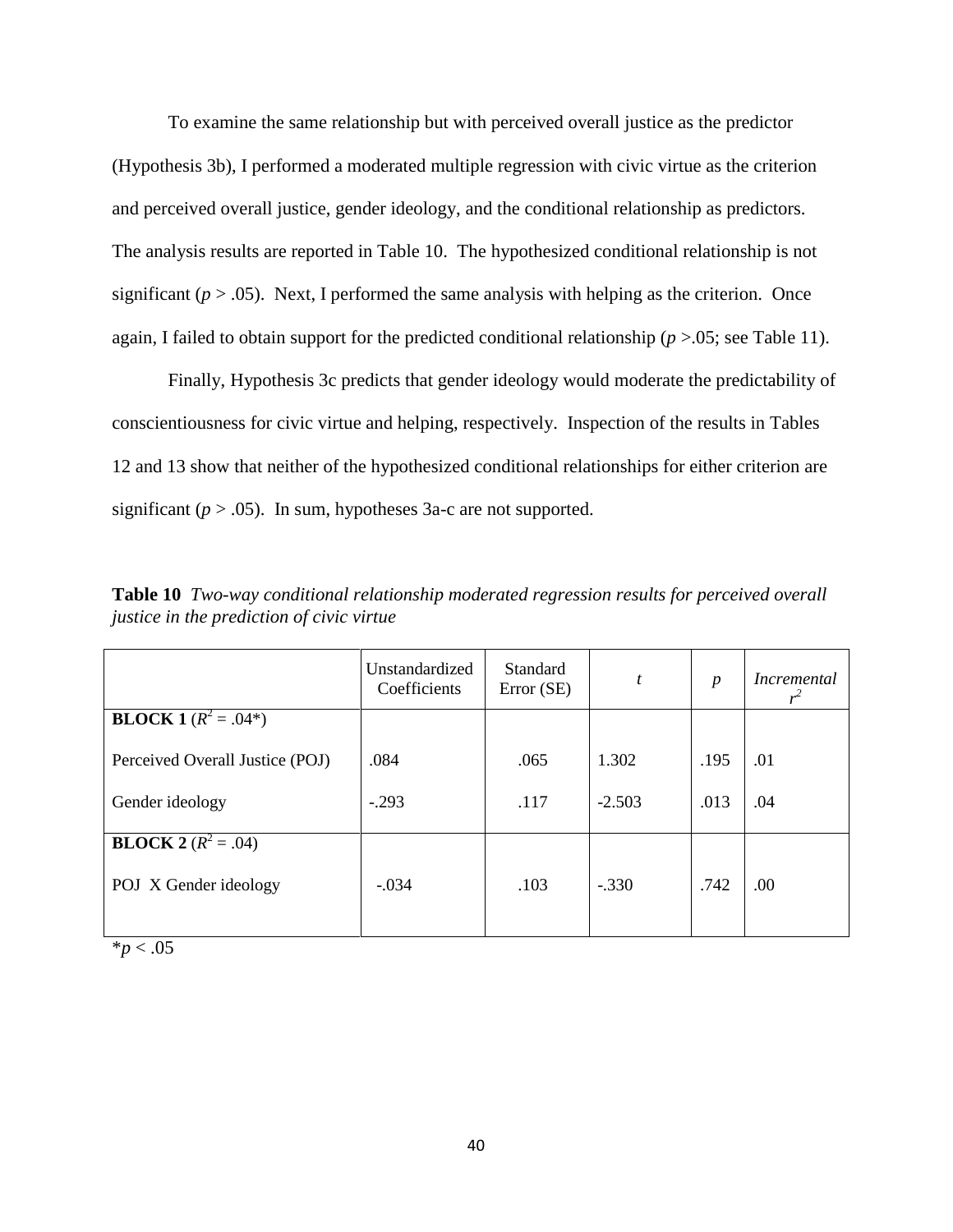**Table 11** *Two-way conditional relationship moderated regression results for perceived overall justice in the prediction of helping*

|                                           | Unstandardized<br>Coefficients | Standard<br>Error (SE) | t        | $\boldsymbol{p}$ | <i>Incremental</i> |
|-------------------------------------------|--------------------------------|------------------------|----------|------------------|--------------------|
| <b>BLOCK</b> $1 \overline{(R^2 = .04^*)}$ |                                |                        |          |                  |                    |
| Perceived Overall Justice (POJ)           | .157                           | .057                   | 2.729    | .007             | .04                |
| Gender ideology                           | $-.079$                        | .103                   | $-761$   | .448             | .00                |
| <b>BLOCK 2</b> $(R^2 = .05^*)$            |                                |                        |          |                  |                    |
| POJ X Gender ideology                     | $-.104$                        | .090                   | $-1.148$ | .252             | .01                |

 $*_{p}$  < .05

| Table 12 Two-way conditional relationship moderated regression results for conscientiousness |  |  |
|----------------------------------------------------------------------------------------------|--|--|
| in the prediction of civic virtue                                                            |  |  |

| Unstandardized<br>Coefficients | Standard<br>Error (SE) | $\boldsymbol{t}$ | $\boldsymbol{p}$ | <b>Incremental</b> |
|--------------------------------|------------------------|------------------|------------------|--------------------|
|                                |                        |                  |                  |                    |
| .525                           | .143                   | 3.681            | .000             | .07                |
| $-.362$                        | .115                   | $-3.156$         | .002             | .05                |
|                                |                        |                  |                  |                    |
|                                |                        |                  |                  |                    |
| .095                           | .199                   | .477             | .634             | .00                |
|                                |                        |                  |                  |                    |

 $*_{p}$  < .001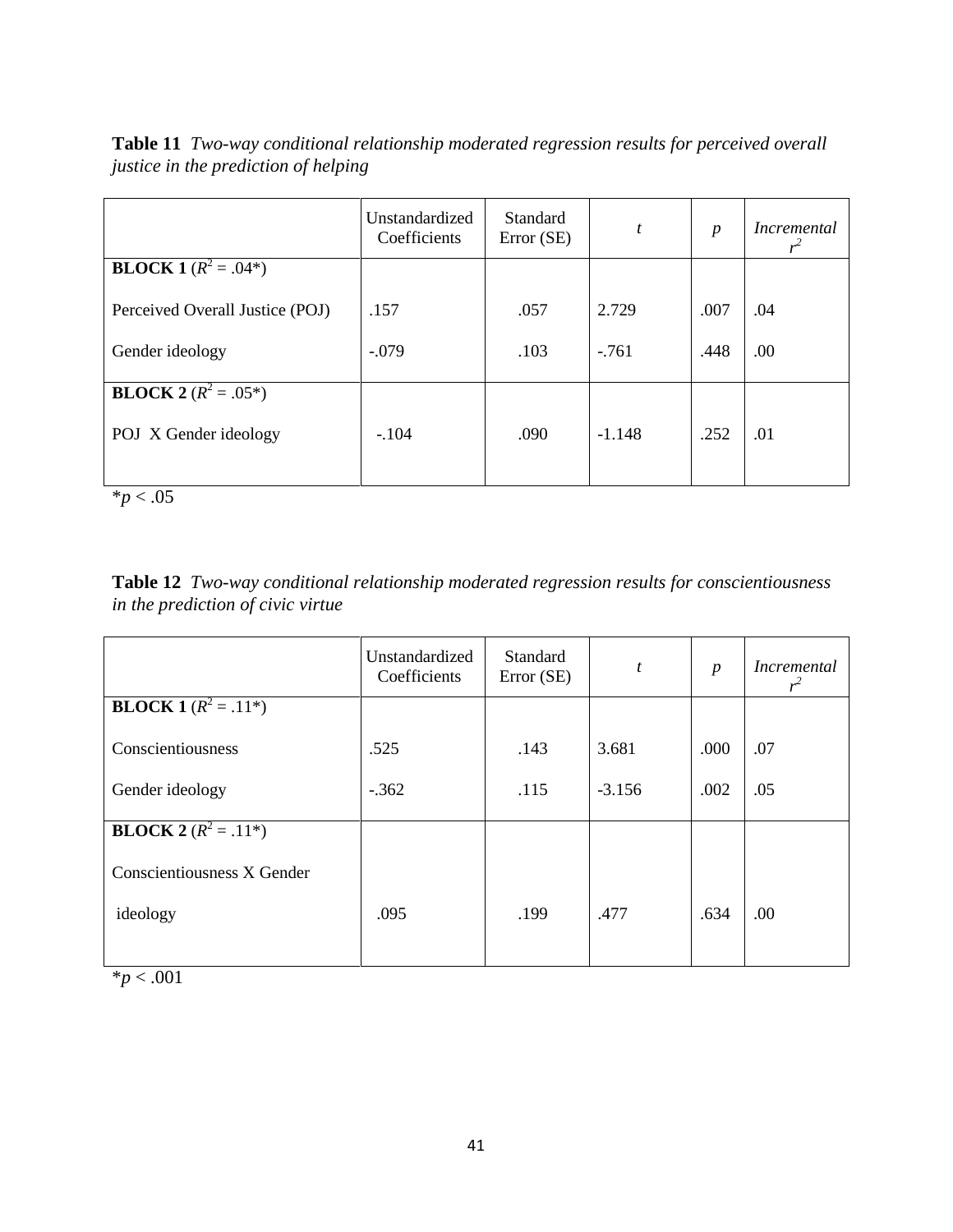|                                | Unstandardized<br>Coefficients | Standard<br>Error (SE) | t        | $\boldsymbol{p}$ | <i>Incremental</i><br>$r^2$ |
|--------------------------------|--------------------------------|------------------------|----------|------------------|-----------------------------|
| <b>BLOCK 1</b> $(R^2 = .13^*)$ |                                |                        |          |                  |                             |
| Conscientiousness              | .611                           | .125                   | 4.901    | .000             | .13                         |
| Gender ideology                | $-.148$                        | .100                   | $-1.475$ | .142             | .01                         |
| <b>BLOCK 2</b> $(R^2 = .13^*)$ |                                |                        |          |                  |                             |
| Conscientiousness X Gender     |                                |                        |          |                  |                             |
| ideology                       | $-.006$                        | .174                   | $-.032$  | .974             | .00                         |
|                                |                                |                        |          |                  |                             |

**Table 13** *Two-way conditional relationship moderated regression results for conscientiousness in the prediction of helping*

\**p* < .001

# **Study 1 Additional Analyses**

I performed some exploratory descriptive analyses of gender ideology to acquire a clearer picture of the gender ideologies of the Study 1 participants. Gender ideology was rated on a scale from 1 to 4 with a higher score representing a more non-traditional, egalitarian ideology. The mean gender ideology score was 3.18 (Table 3). Males scored a mean of 2.91 (Table 2), a median of 2.92, and a range of 1.23 to 4. Females averaged 3.49 (Table 2), a median of 3.61, and a range of 1.62 to 4. The frequency distributions of the gender ideology scores for male and female participants reveals that 11% of male participants could be called traditional (a mean score of 2 or below) while only 1% of females were traditional. On the other hand only 22% of males were highly egalitarian (mean score of 3.5 or higher) while 56% of females were highly egalitarian.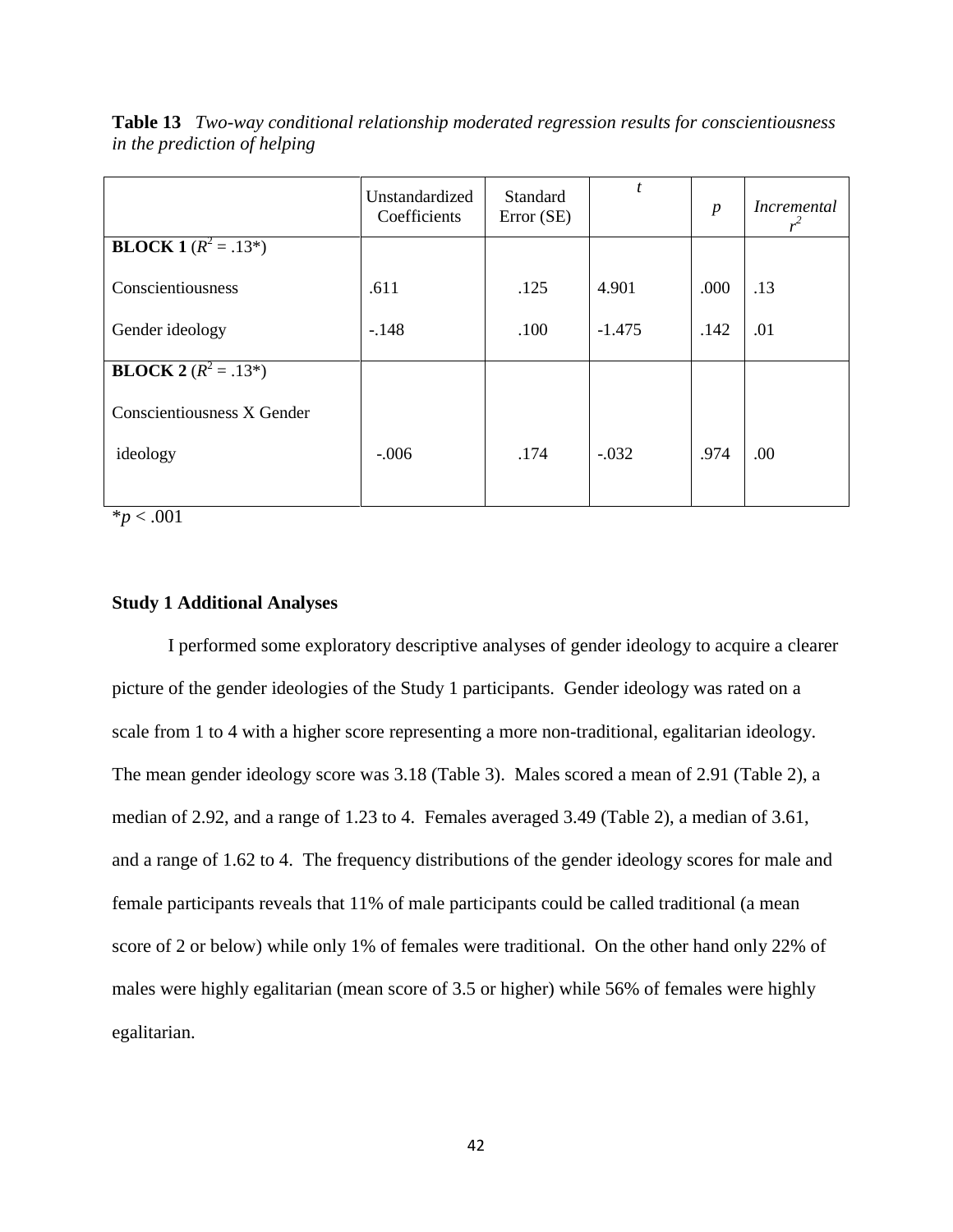I also examined job gender-type as a potential moderator of the influence of job satisfaction, organizational justice, and conscientiousness on OCB. However, none of the three conditional relationships were significant  $(p > .05)$ .

## **Study 1 Discussion**

Extant research suggests certain forms of OCB are gender-typed, including civic virtue and helping (Kidder & McLean-Parks, 2001). Consistent with this, I found gender to be a statistically significant predictor of civic virtue (see Table 4), with males reporting more civic virtue than females (see Table 2). As predicted, the difference between males and females' civic virtue performance diminished as performers' gender ideology became more egalitarian. Further, traditional males reported performing more civic virtue than egalitarian males. These findings provide partial support for my prediction that individuals with a traditional gender ideology will perform gender-congruent behaviors with higher frequency than egalitarian individuals. The support is only partial because these findings were not mirrored for helping behavior.

Interestingly, male participants also reported performing more helping behavior, however the main effect of gender was not statistically significant. As with civic virtue, this difference diminished for egalitarian participants. However, gender ideology was not a significant predictor of helping for males or females. In direct contrast to the predicted relationship, although the difference was not significant, egalitarian females actually reported more helping than traditional females.

Consistent with previous research, the attitudinal and dispositional variables were correlated with both forms of OCB. Although such variables are commonly examined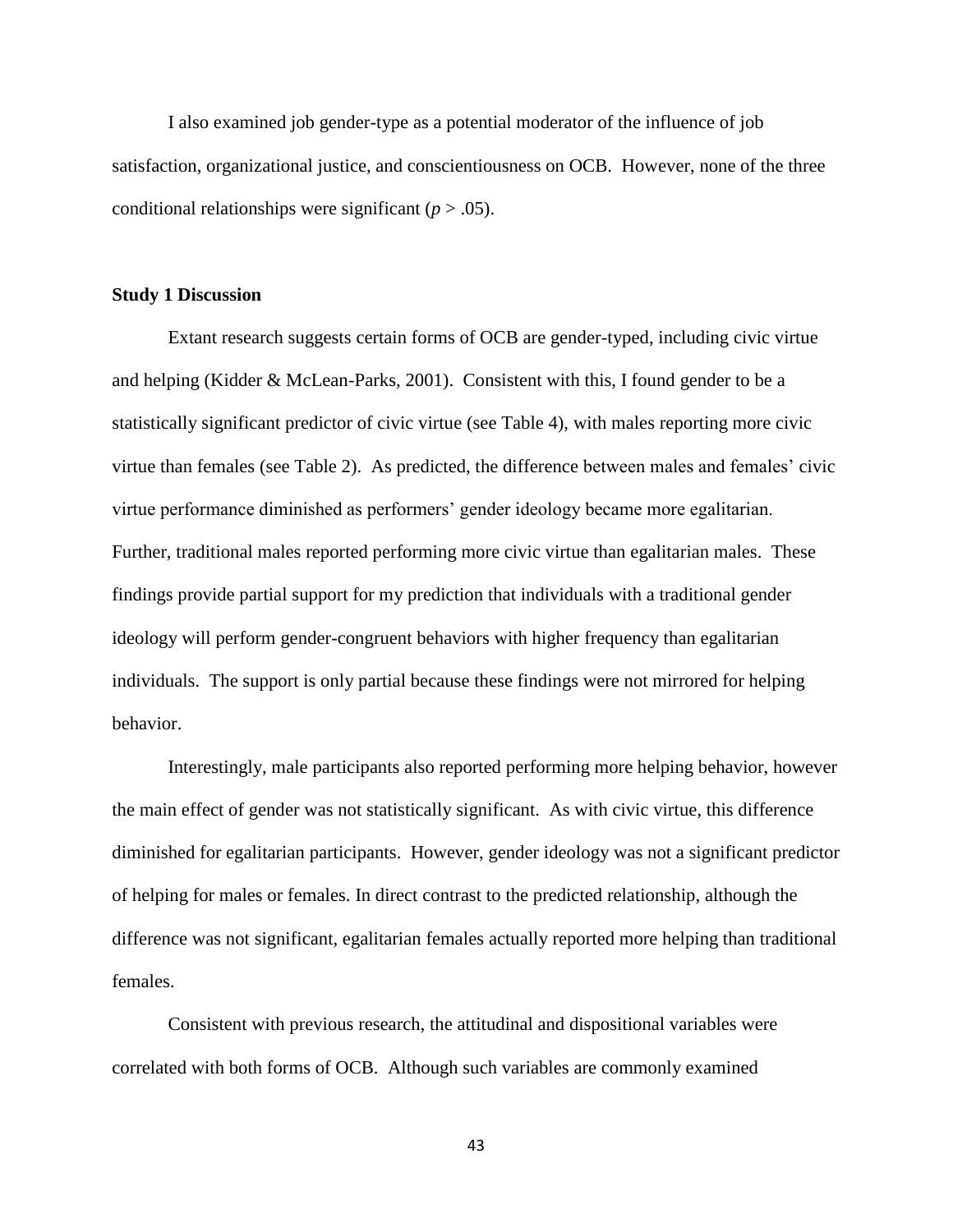antecedents in the OCB literature, few studies have investigated their unique/incremental predictive power (Moorman et al., 1993 and Schappe, 1998 being notable exceptions). When the predictors are considered collectively, organizational justice does not explain any additional variance in civic virtue over and above that accounted for by job satisfaction and conscientiousness, and neither job attitude explains additional variance in helping over and above conscientiousness.

Contrary to hypothesis 3, it appears that a traditional gender ideology does not create a strong (or at least strong enough) situation that attenuates the predictability of attitudinal and dispositional variables for gender-typed OCB.

**Contributions and Theoretical Implications**. Study 1 makes several unique contributions to the OCB literature. First, I have not found prior published research examining gender ideology within the context of OCB. My findings help to refine our understanding of gender differences in OCB performance and suggest that one of the reasons that gender differences have been inconsistently found in the literature is that boundary conditions such as a traditional gender-ideology and gender-congruency of the behavior must be considered. Some previous work, such as Ng et al's (2016) meta-analysis has predicted that women would perform more OCBs because of the feminine communal stereotype. Yet any gender differences in OCB performance must be more nuanced than this as some OCBs are male-typed behavior and others are gender-neutral (e.g. self-development; Heilman & Chen, 2005). This research represents a step toward a better understanding of how and when gender influences OCB performance.

Gender ideology did not predict helping for female participants as predicted. One reason for this could be that participants were not asked to identify the target of the helping. Perhaps traditional females are less likely to feel comfortable helping male coworkers as this would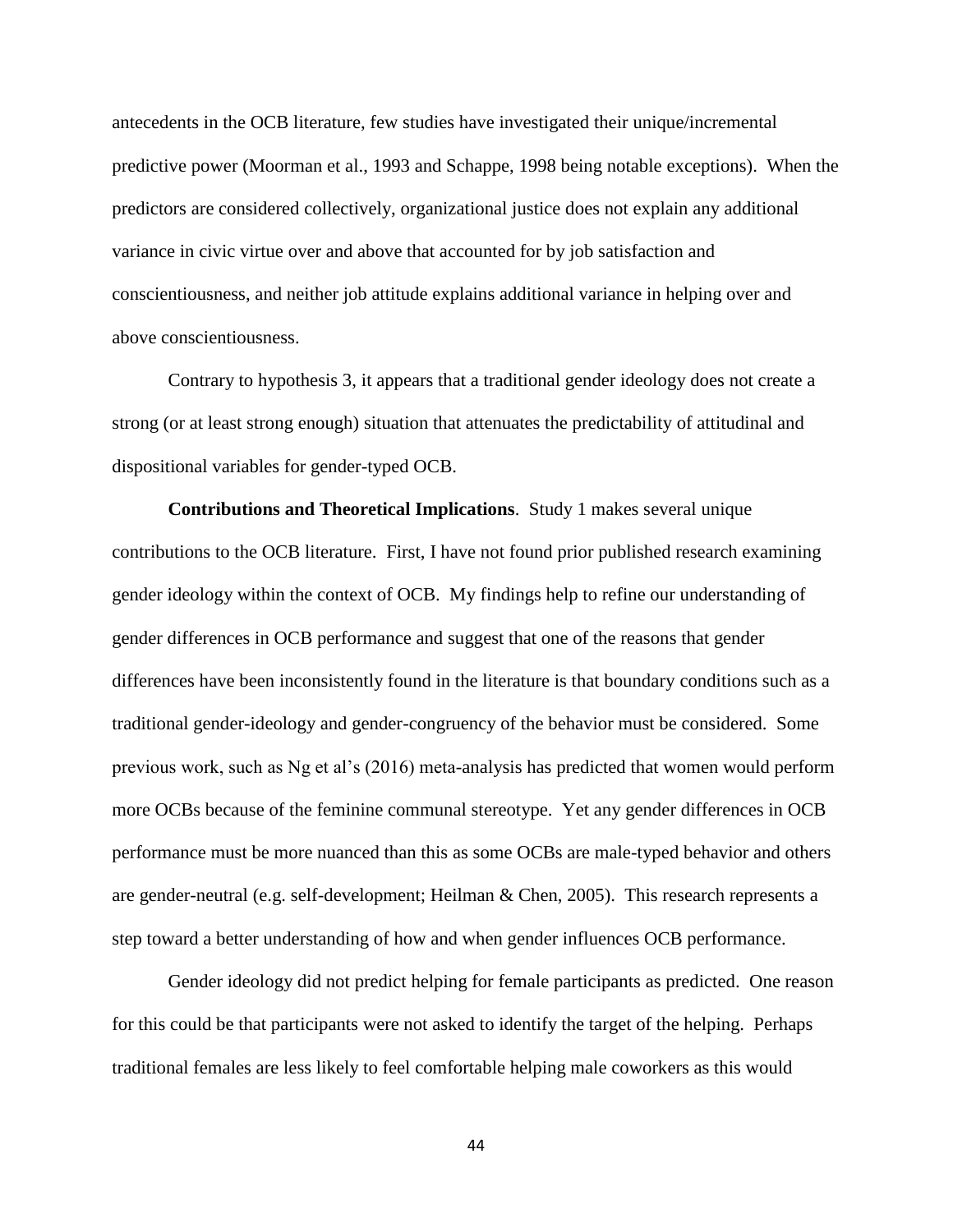violate espoused gender roles. Alternatively, it may be that the female participants perceived helping to be in-role rather than OCB. The instructions to the OCB items specifically directed participants to report only voluntary behaviors. The female participants may have been more likely to characterize helping as in-role and therefore required rather than voluntary. Previous research has found women to be likely than men to perceive helping as being in-role rather than extra-role behavior (Morrison, 1994).

Another possible explanation for both the finding that males reported performing more helping than females and that traditional females did not report more helping than egalitarian females, could be that not all helping is female-typed as currently conceptualized in extant literature. The helping measure items that I employed refer to helping in general terms, for example: "I willingly help others who have work-related problems" (Podsakoff et al., 1990). Helping a coworker with an interpersonal work-related problem may be viewed as female-typed but helping a coworker with a task-related problem may not. Research, indicates that, outside the work context, women are more likely to give and receive emotional support (Barbee et al., 1993; Kunkel & Burleson, 1999), but study participants may have been more likely to think of task-related, or instrumental, helping when responding to the helping items. I return to this issue again later in the General Discussion.

The finding that conscientiousness explained more variance in OCB than job attitudes is interesting given that job attitudes are generally assumed to have a stronger relationship with OCB than personality traits (Organ et al., 2006). It signals that it is insufficient to characterize OCB as a global construct when investigating its antecedents as personality traits may be stronger predictors of some types of OCB while job attitudes may be stronger predictors of others. For example, it may be that conscientiousness is a stronger predictor of civic virtue and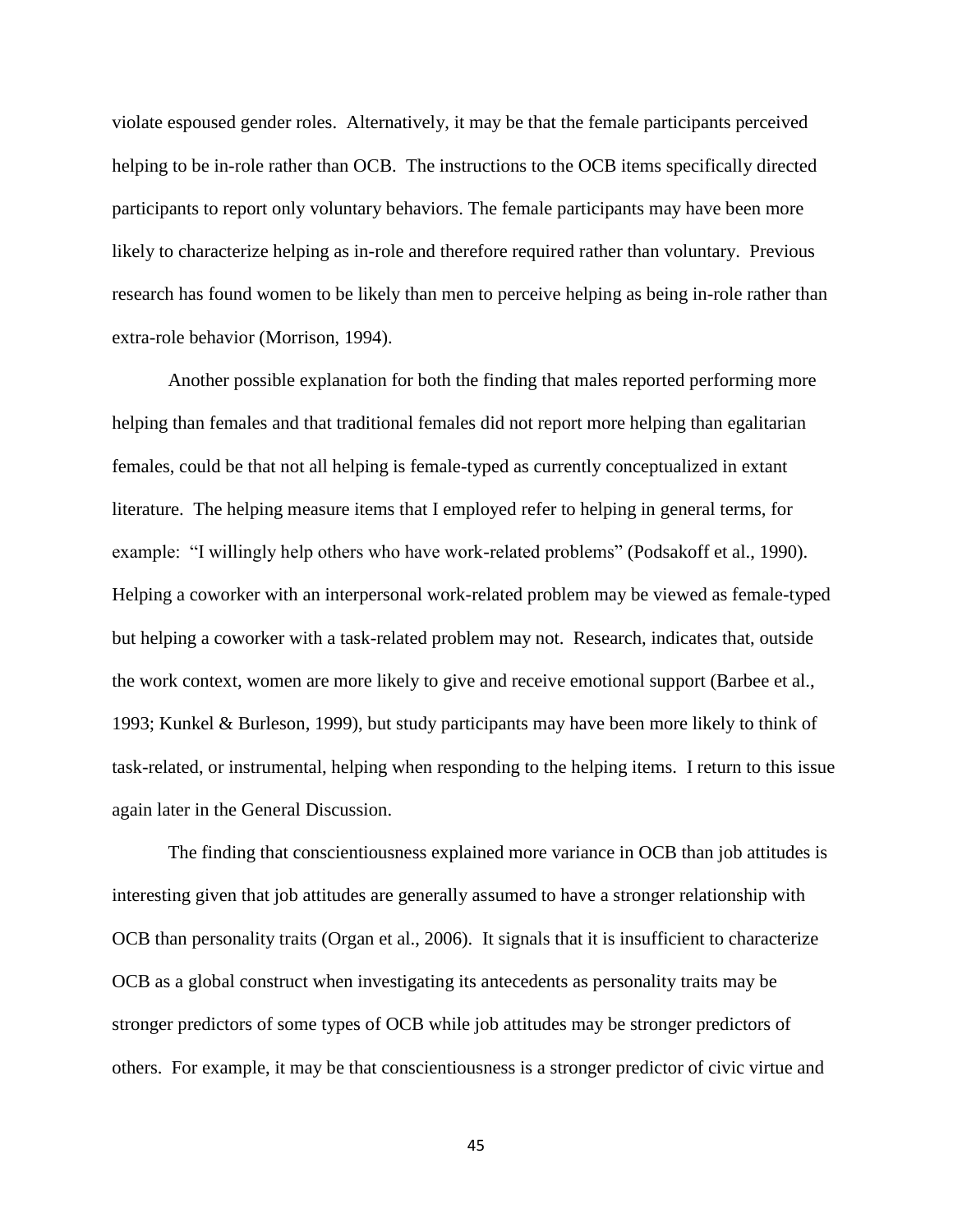helping while job attitudes, by potentially triggering social exchange motives, may be stronger predictors of a behavior like organizational loyalty (i.e. defending and promoting the organization).

**Practical Implications.** The finding that gender ideology is associated with increases in civic virtue performance for males, along with previous research on perceived expectation to perform OCB (e.g. Sulsky et al., 2016), raises questions regarding the impact of perceived expectation on potential outcomes of OCB performance. If OCB is enacted as a result of an internal or external source of pressure, as opposed to positive job attitudes, is it more likely to lead to negative outcomes for the individual such as role overload and job stress? As noted above, some research has demonstrated a link between OCB and such negative consequences (Bolino & Turnley, 2005). For instance, there is some evidence that when OCB is perceived by the performer as impeding their work goal progress it has a negative impact on employee wellbeing (Koopman, Lanaj, & Scott, 2016). It is possible that OCB enacted due to perceived expectation, such as that created by gender stereotypes and gender ideology, is more likely to be perceived as impeding work goal progress than truly voluntary OCB, and therefore more likely to negatively impact the performer's well-being.

Further, it may be that there is a curvilinear relationship between perceived expectation to perform OCBs and actual OCB performance. In contrast to studies that have found a positive relationship, Zao, Peng, and Chen (2014) found a negative effect of perceived expectation on OCB performance. The possibly remains that, given too much pressure, employees may reduce OCB performance in response to perceived overload, work-family conflict, or stress.

Another issue for managers to be aware of is that an employee's seemingly voluntary performance of a gender-congruent OCB does not necessary mean it is being enacted in response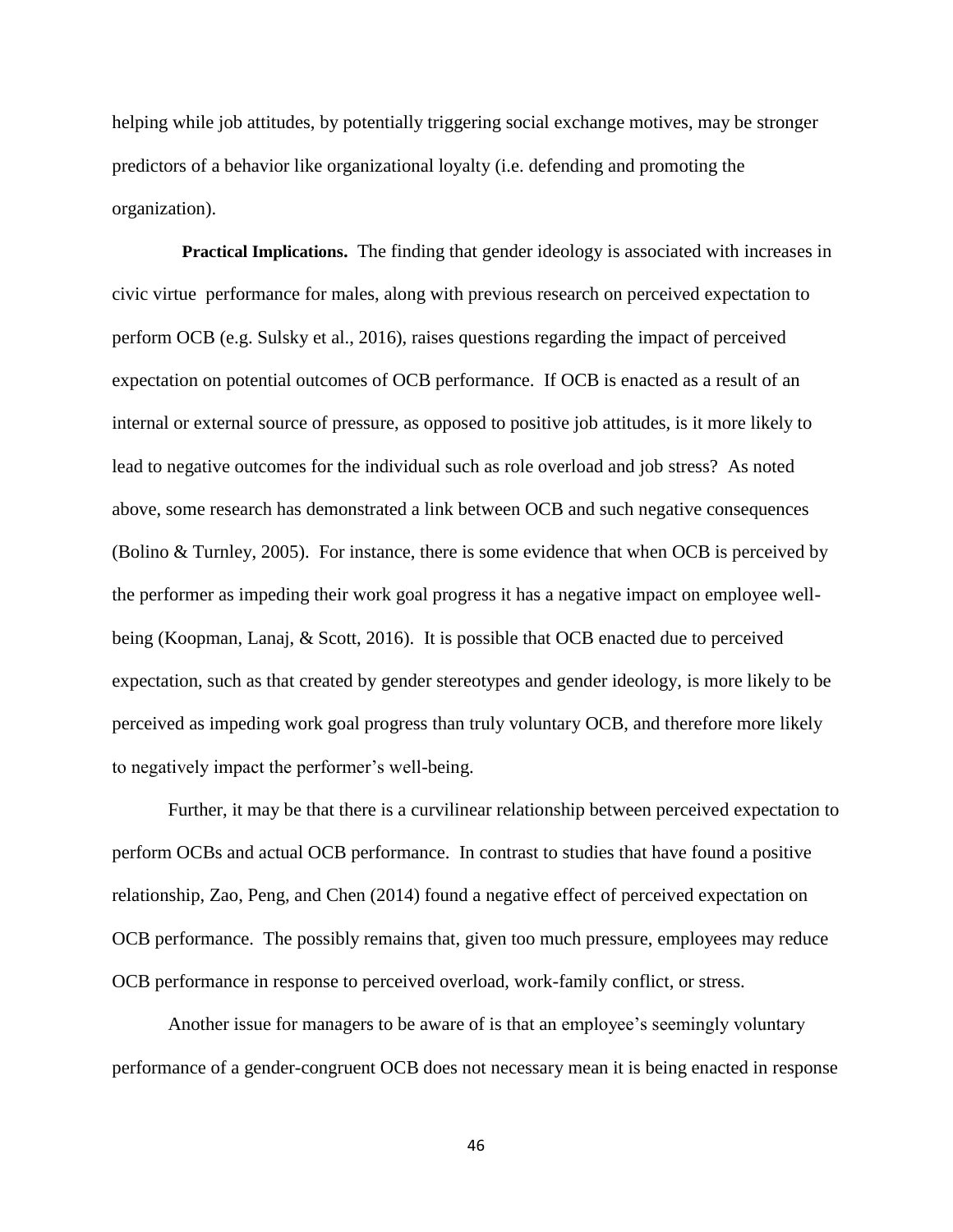to positive job attitudes. An employee, despite being dissatisfied with his job, lacking commitment, and even considering leaving the organization, may still perform gender-congruent civic virtue OCBs because he feels he ought to.

Study 1 also raises an interesting issue regarding systemic discrimination against women in the workplace. Systemic discrimination refers to "patterns of behavior, policies or practices that are part of the structures of an organization, and which create or perpetuate disadvantage" for certain groups of persons (Ontario Human Rights Commission, 2015). The symptoms of systemic discrimination, such as a lack of representation of certain social groups in the upper echelons of an organization, are more readily identifiable than the causes, which tend to be subtle and prima facie justifiable. Women are in a disadvantaged position if gender stereotypes create the expectation that they perform certain types of helping more than they actually do, or if they do perform more helping but it is simply not as valued as male-typed behaviors. Men who do not match the prototype of the stereotypically masculine male may face similar bias.

**Limitations and Directions for Future Research.** One limitation of Study 1 is that I may not have had sufficient variance in gender ideology to capture a traditional perspective. As can be seen from the additional analyses reported above, I was in fact more likely comparing low and high egalitarians rather than comparing traditional and egalitarian participants. Further, the skewness towards egalitarian is much more prominent for the female participants. The measures of central tendency are consistent with previous research suggesting that women have more egalitarian gender ideologies than men (Davis & Greenstein, 2009). These frequency distributions suggest the possibility that the female participants were not traditional enough either for gender ideology to predict females' performance of helping or to have sufficient power to test hypotheses 3a-c. Since a low egalitarian ideology, as opposed to a traditional ideology,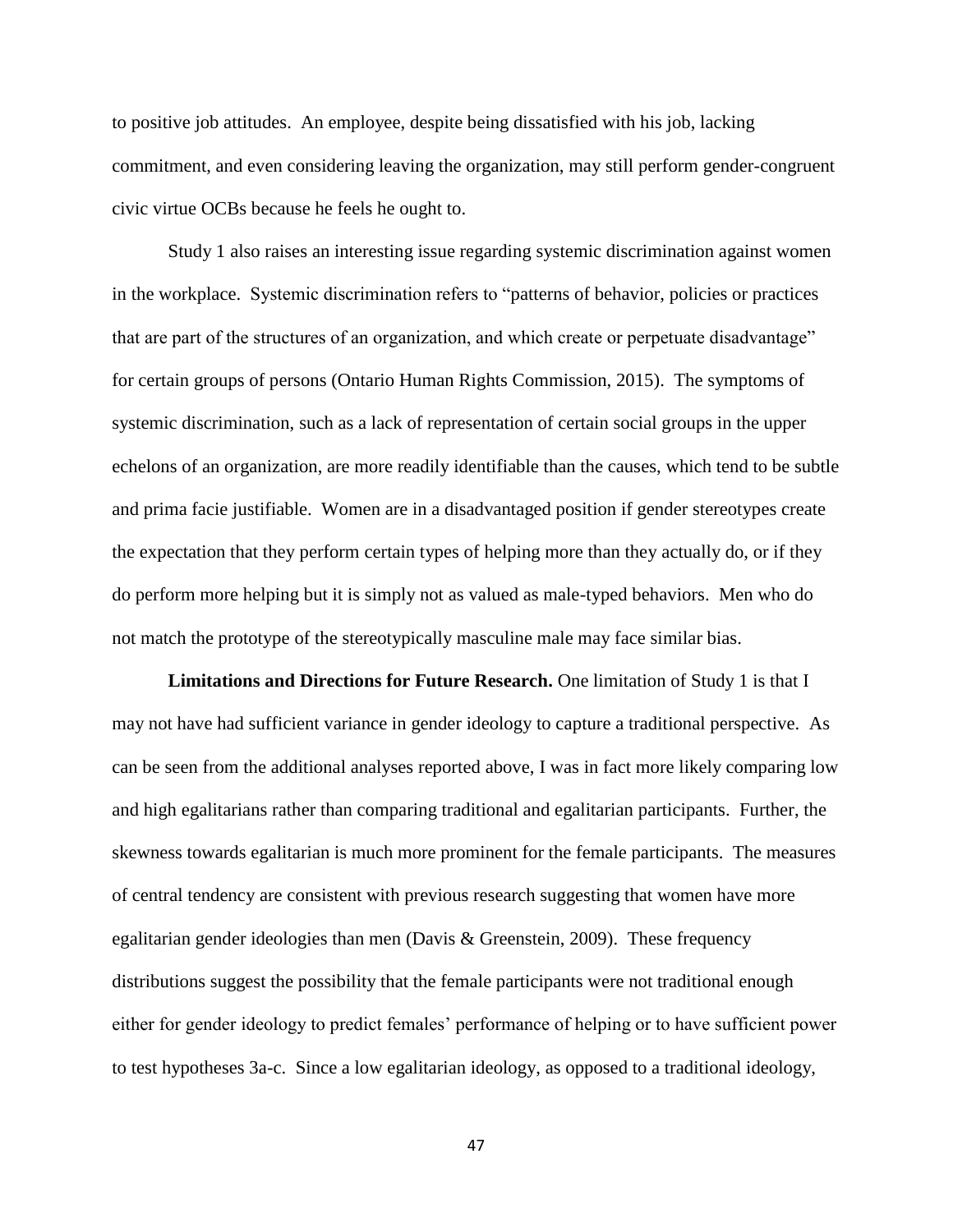likely represents attitudes that are not strongly held, it is therefore intuitive that a low egalitarian gender ideology would not create a strong situation. As this may be an artifact of employing a relatively young sample (mean  $\text{age} = 32 \text{ years}$ ), future research should examine these hypotheses across generations. Further, the results may suggest that the AWS (Spence et al., 1973), may not be an appropriate measure of the gender ideologies of younger generations.

Research suggests that despite the progression of gender ideology toward egalitarianism over time, there still exists substantial variance in gender ideology across individuals (Davis & Greenstein, 2009). The measure that I employed may have been somewhat outdated and the use of a measure that is more reflective of modern attitudes, such as that used in the International Social Survey Programme (2012) questionnaire on family and changing gender roles may have performed better.

Study 1's cross-sectional, common method, common source design limits the ability to draw causal inferences from its findings. However, the use of MTurk allowed me to obtain a fairly representative sample (Berinsky et al., 2012) and potentially more generalizable results. Further researchers have questioned the assumption that OCB ratings obtained from other sources are superior to self-report ratings (Vandenberg, Lance, & Taylor, 2005) and found evidence that self-raters interpret OCB items in a manner more consistent with the theoretical conceptualization of OCB than superiors or subordinates. It is also likely the case that ratees have more accurate and complete knowledge of their OCB performance than others including supervisors, coworkers, or subordinates, who likely have personal knowledge of only a subset of behaviors.

Another limitation of the study and potential area for future research is that I did not include masculinity and femininity as a variable of interest. Kidder (2002) found, employing the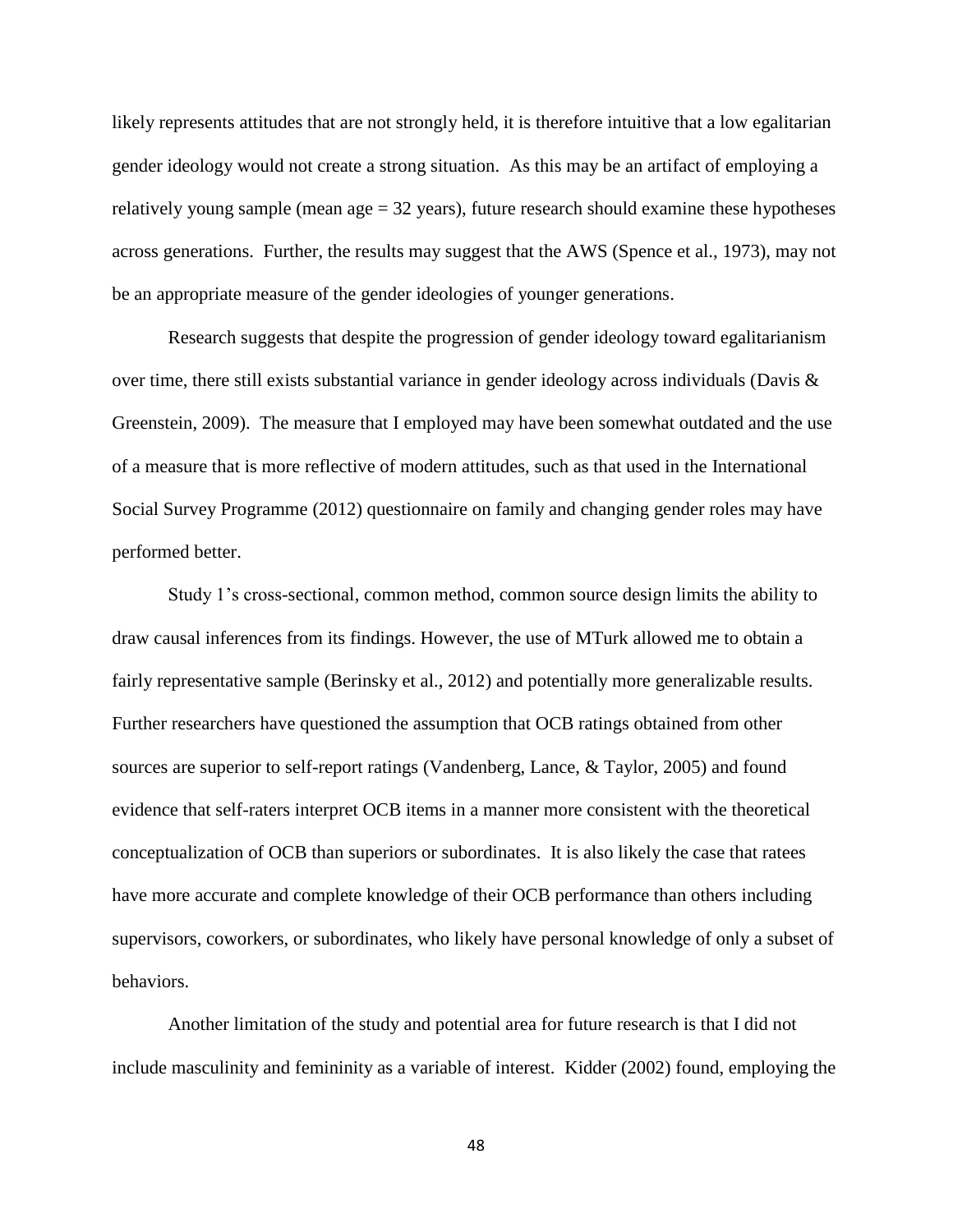Bem Sex Roles Inventory (BSRI; Bem, 1974), that being feminine was positively related to altruism and being masculine was positively related to civic virtue. Scales such as the BSRI, or Personal Attributes Questionnaire (PAQ; Spence, Helmreich, & Stapp, 1974, 1975; Spence & Helmreich, 1978), measure personality traits that we stereotypically associate with being female or male (i.e. femininity and masculinity). A perusal of the items contained in the BSRI for instance, strongly suggests that these personality traits would be associated with gender-typed OCBs. It is intuitive that someone who reports being 'helpful', 'understanding', and 'compassionate' would likely engage in helping behavior and someone who self-describes as being 'assertive', having 'leadership ability', and 'willing to take a stand' would engage in civic virtue. Although I was not interested in directly testing a proposition such as being helpful predicts helping behavior, one can expect a stronger association between these personality traits and gender-congruent OCBs than between gender and gender-congruent OCBs. However, from a practical perspective, examining gender as a predictor is just as useful as organizations will usually know whether applicants and job incumbents are male or female but not necessarily the extent to which they possess traditionally male or female personality traits.

With Study 1 I was specifically interested in explaining gender differences in OCB performance. Future studies could also examine more proximal criterion variables than behavior, such as perceived pressure. Common method variance may, however, pose too great an obstacle to collecting reliable self-report data for such a variable.

In Study 1, I examined the performance of gender-congruent OCBs and specifically the role of gender ideology as a moderator of the gender/OCB relationships. In Study 2, I continue my examination of gender-typed OCBs and gendered expectations regarding OCB performance. In Study 2, however, I investigate how these gendered expectations affect perceptions of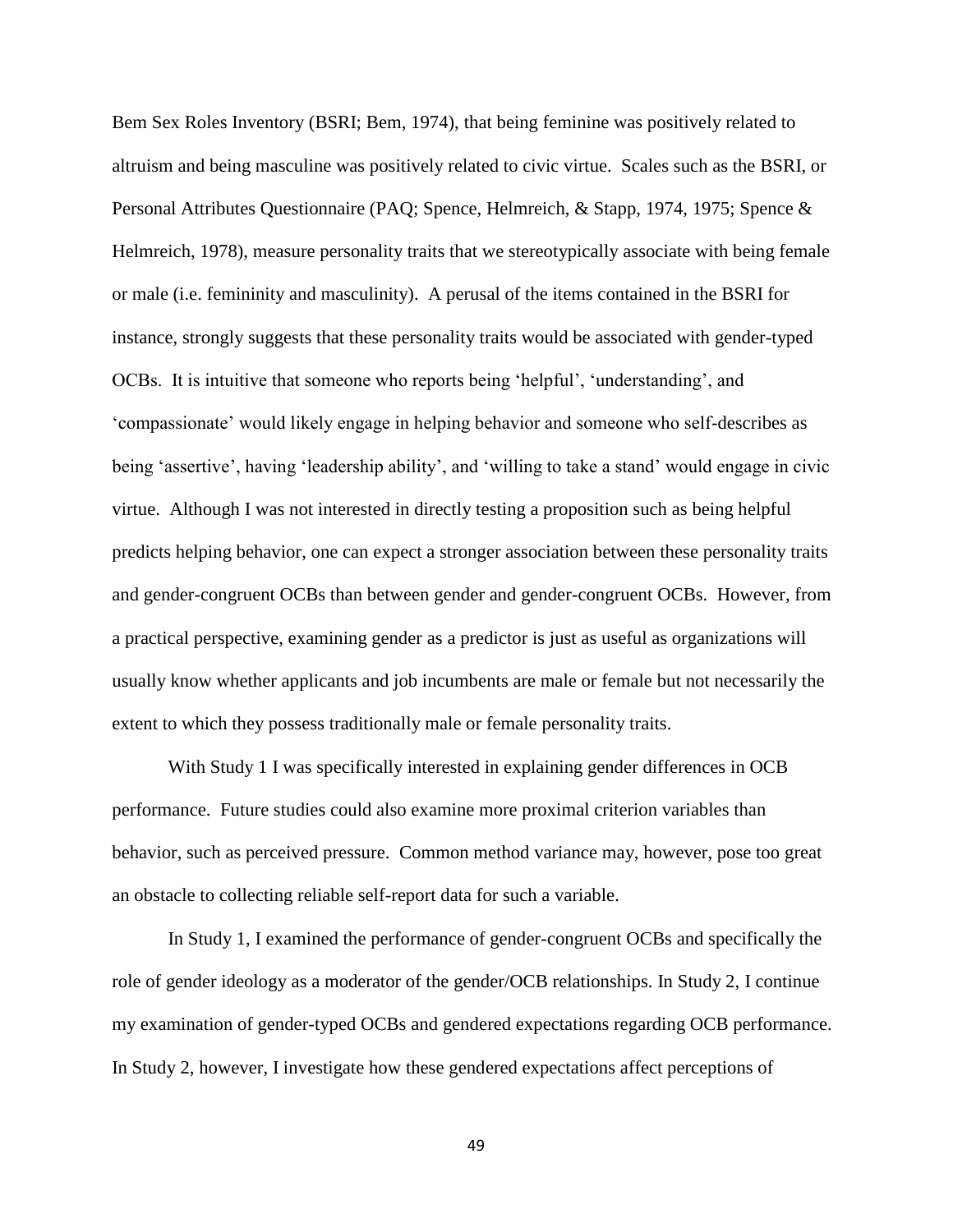competence and evaluations of performance when those being evaluated perform gender-typed OCBs. The frame-of-reference is therefore changed across the two studies: In the first instance the focus is on one's own OCB; in the second study the focus turns to a consideration of the OCB of others and the role of gender and gender stereotypes in determining how these behaviors are considered by others. Again, I consider the role of gender ideology but in this case as a moderator of the relationship between gender-based expectations of OCB and the evaluation of performance for individuals engaging in OCB.

## **Study 2: Gender-Typed OCBs and Performance Appraisal**

Notwithstanding that OCB is defined as discretionary behavior not formally subject to sanction or reward, research indicates that OCB performance is taken into account in performance appraisal. MacKenzie, Podsakoff, and Fetter (1991) demonstrated that the helping and civic virtue dimensions of OCB, collectively, accounted for more variance in managerial evaluations of the performance of insurance sales persons than objective sales data. This finding was replicated by a later study employing three different samples (see MacKenzie, Podsakoff, & Fetter, 1993).

Other studies have demonstrated that supervisors search for information on OCBs when evaluating the performance of subordinates and that this information has a substantial impact on performance ratings (Conway, 1999; Werner, 1994). Further, OCB explains additional variance in overall performance ratings over and above that explained by task performance (Lowery & Krilowicz, 1996; Motowidlo & Van Scotter, 1994). Employing a policy capturing approach, Rotundo and Sackett (2002) estimated that citizenship performance explained between 4% and 20% of the variation in overall performance appraisals.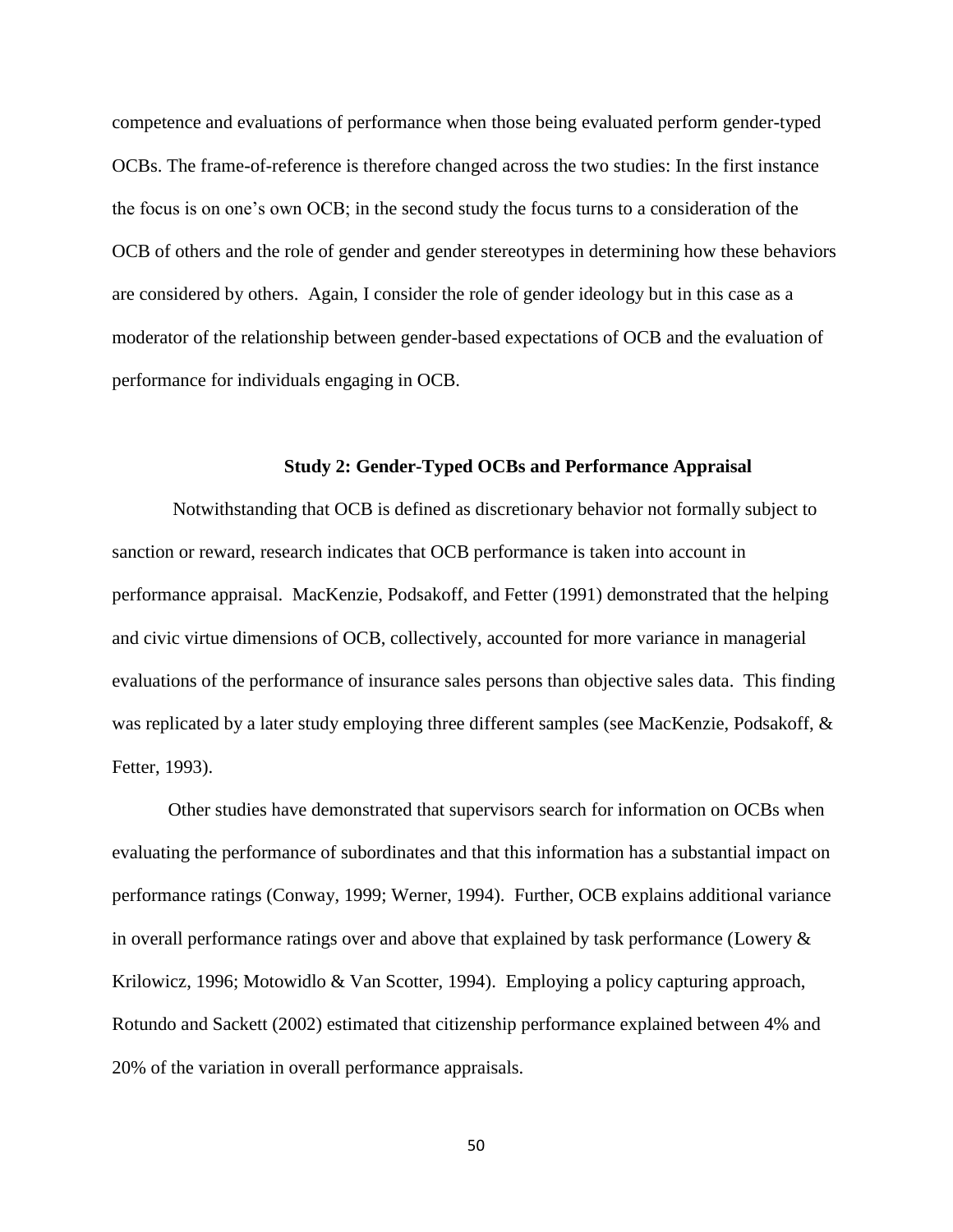As described below, however, the gender-type of the OCB and the gender of the performer may qualify the impact of OCB performance on overall performance ratings. One mechanism through which this occurs is through the impact of OCB performance on perceptions of competence.

# **OCB Performance and Competence Ratings**

In Abramson, Goldberg, Greenberg, and Abramson's (1977) experimental study, participants read a biography of a fictional person and then rated him/her on several scales, including competency. The fictional person was a male attorney, a female attorney, a male paralegal, or a female paralegal. The descriptions were almost identical and described the person as being highly successful. The female attorney received the highest competency ratings from both male and female participants. One of the possible explanations of this effect was what Abramson et al. (1977) coined the talking platypus phenomenon. Because of the constraints believed to be faced by a female attorney (i.e. in a male-dominated profession), her achievement of that level of success is unexpected and results in amplified perceptions of her achievement. As Abramson et al. (1977) put it: "it matters little what the platypus says, the wonder is that it can say anything at all" (p. 123).

Along the same lines, I hypothesize that when a woman engages in male-typed civic virtue, it is unexpected, and results in an inflated perception of her competence: a woman engaging in such lauded masculine behaviors must be especially competent at her job. This prediction is consistent with the shifting standards model (Biernat, Manis, & Nelson, 1991). According to the shifting standards model, the judgments a rater forms about a target from a given social group are influenced by the rater's conceptualization of the group mean or typical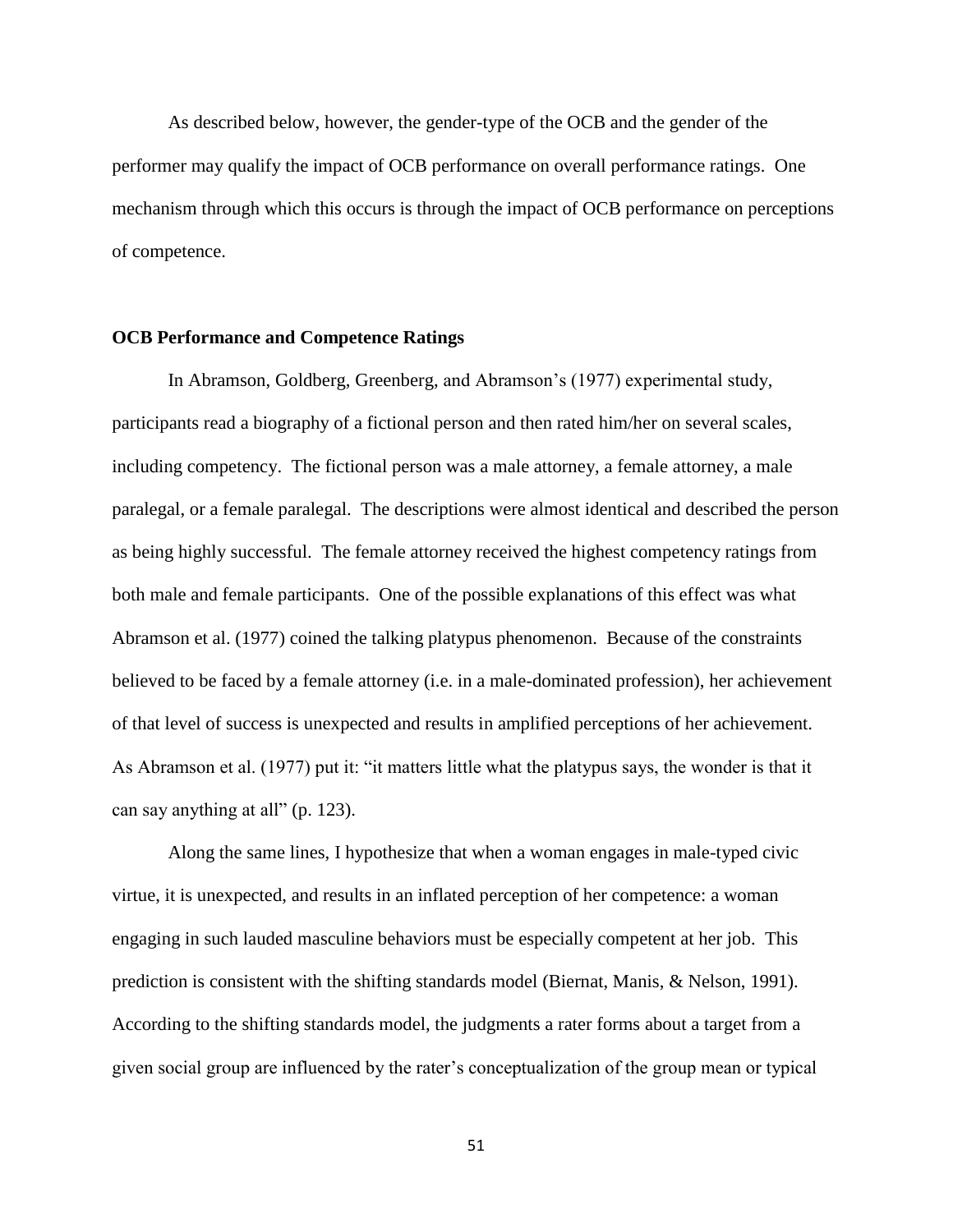member of that group. As a result, different standards are applied when forming judgments about men than when forming judgments about women. For example, what is 'very tall' or 'very assertive' for a woman is different from what is 'very tall' or 'very assertive' for a man (Biernat & Manis, 1994). In this manner, "people routinely shift or adjust their standards of judgment as they think about members of different social groups" (Biernat & Manis, 1994, p. 5).

Because gender stereotypes prescribe masculine civic virtue behaviors for men and not women, a different standard will be applied when making judgments about a woman's civic virtue performance than a man's civic virtue performance. A woman's civic virtue performance, because unexpected or atypical, would be required to meet a lower standard than would a man's in order to positively impact judgments of competence. Allen and Rush (2001) posited that OCBs are expected of women more than men and are therefore less likely to be noticed. However, Allen and Rush's (2001) study did not consider the gender-type of the OCB and examined OCB as a global construct combined of male-typed, female-typed and gender-neutral behaviors.

The same phenomenon should occur for males with the performance of feminine helping behaviors. Because helping is prescribed for women but not men, a man's helping will be compared to a lower benchmark than that of women, leading to a stronger positive relationship between helping and competence ratings for men than women.

These predictions are also consistent with social-cognitive theories of performance appraisal (e.g., DeNisi et al., 1984; Feldman, 1981). When forming judgments about people, we assign them to categories, which have prototypical exemplars or means. When we assign the person we are evaluating to a category we attribute the prototypical behaviors and traits to that person. According to Feldman (1981), in recalling information about performance and in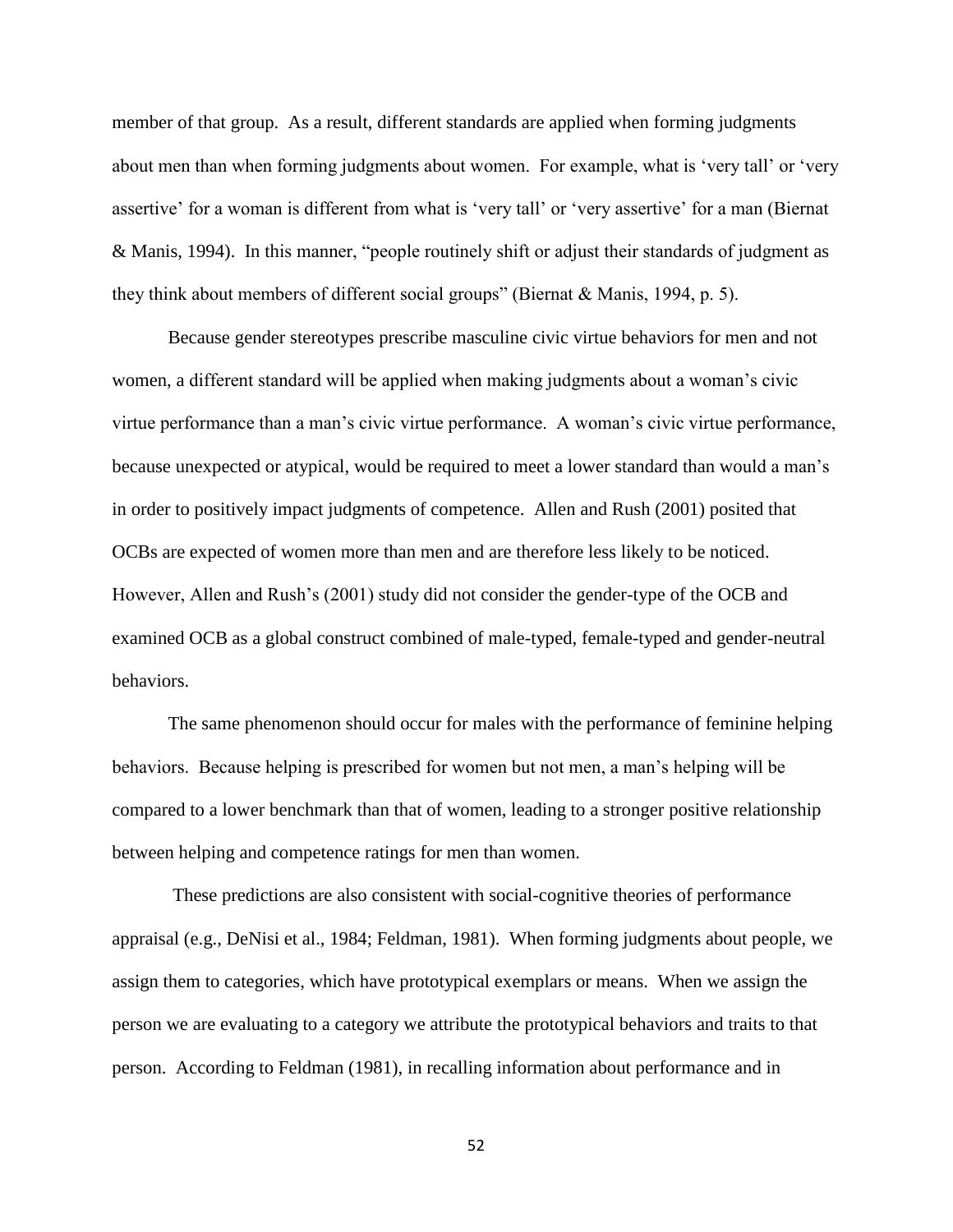seeking new information to inform judgment we tend to notice information consistent with the prototype and disregard inconsistent information unless it is extremely different. Evidence of a trait or behavior that is very different from our impression will be noticed and recalled. DeNisi et al. (1984) propose that behavior that is inconsistent with the prototype will actually be more likely to be noticed and recalled during an evaluation than consistent behavior. Because the storage of inconsistent information requires greater processing activity, it will be more easily recalled when evaluation occurs (Craik & Tulving, 1975).

Therefore, evidence of the performance of unexpected, gender-incongruent OCBs should be more likely to be noticed and recalled, and influence competence ratings, than the performance of gender-congruent OCBs.

*Hypothesis 1: The performance of gender-incongruent OCBs will lead to higher competence ratings than performance of gender-congruent OCBs or no OCBs, such that: Hypothesis 1a: Females performing civic virtue will receive higher competence ratings than females performing helping, males performing civic virtue, or females and males performing no OCBs.*

*Hypothesis 1b: Males performing helping will receive higher competence ratings than females performing helping, males performing civic virtue, or females and males performing no OCBs.*

### **Evaluation of Men's and Women's OCB Performance**

Sulsky, Skarlicki, and Keown (2002) suggested that information about the performance of OCBs can cause raters to inflate performance ratings in two ways. First, raters may increase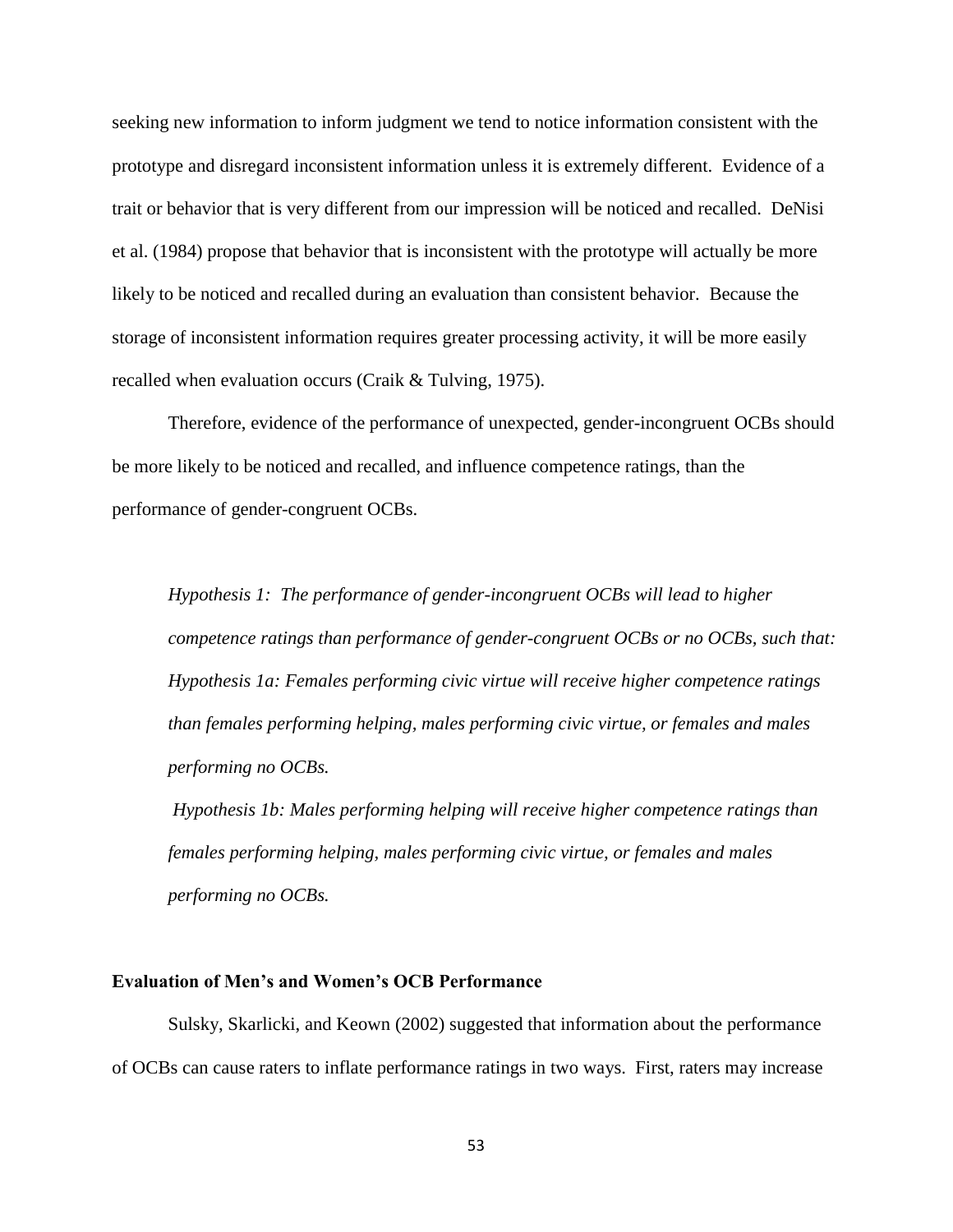ratings, whether intentionally or unintentionally, on in-role items that most closely resemble the type of OCB. For example, a salesperson who goes above and beyond in helping coworkers may receive higher ratings on the in-role performance item of helping customers or customer service.

The second mechanism through which OCB may influence performance evaluations is through increasing overall performance ratings, as raters seek to acknowledge or otherwise reward the exhibition of OCBs. When there is no outlet to acknowledge specific OCBs (e.g., there are no rating dimensions or in-role items that provide a close enough match to the exhibited citizenship behaviors), raters will likely increase overall performance ratings as a substitute for increases in in-role items or dimensions (cf. Sulsky et al., 2002).

This reasoning is consistent with social-cognitive theory, suggesting that individuals simultaneously hold both specific as well as general impressions about others and these more specific impressions and the general impression are independent of each other (Wyer & Srull, 1989). Consistent with this model of person impression, the overall general impression of an employee target may be positively influenced by the performance of OCB even though there are no changes to more specific impressions (e.g., performance of specific items on a performance measure). This would lead to an increase in an overall performance rating if such an option is provided to the rater.

Yet, there has been some suggestion that OCB performance does not contribute to performance evaluations for women. Lovell and colleagues' (1999) field study found that although women were rated higher on OCBs by their coworkers, they did not receive higher performance evaluations than men by their superiors. This was found despite OCB and performance evaluation being significantly related. Their *post hoc* explanation, however, was not that the OCBs were not being rewarded but that women's in-role performance was devalued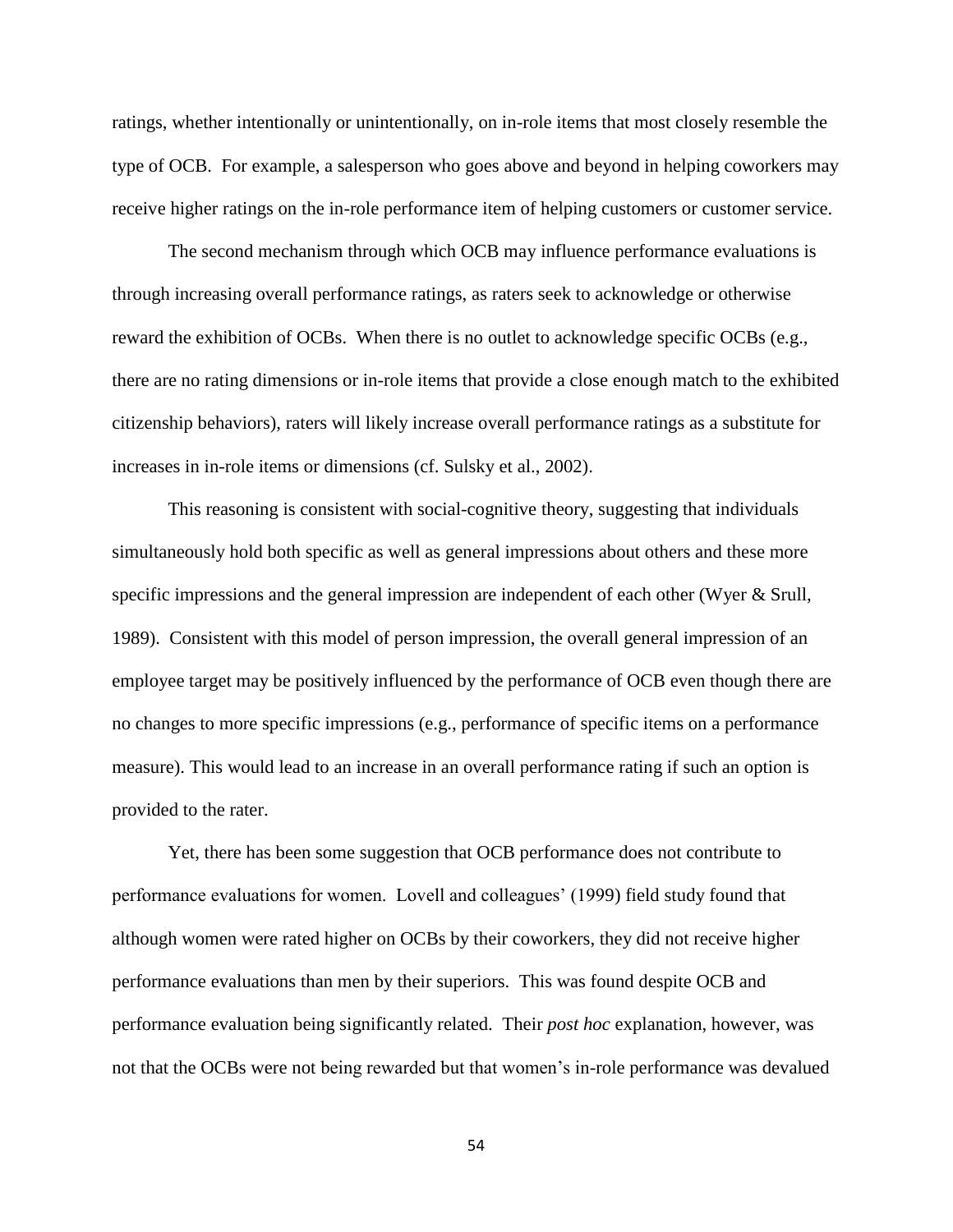compared to men so despite doing more OCB, women did not receive higher overall performance appraisals. Because Lovell et al. (1999) employed a scale representing five dimensions of OCB, and did not examine the dimensions individually, the effect of the gendertype of the individual OCBs was not investigated. Other research suggests that the gender-type of the OCB should have a significant effect on whether OCB performance explains variance in overall performance evaluations and pay and promotions decisions.

Heilman and Chen's (2005) experimental study, discussed previously, suggests that whether one's OCB performance is acknowledged may depend on an interaction between the gender of the actor and the gender-type of the OCB. Not only was work-related helping rated less optional for women than for men but when men engaged in altruistic behavior in the workplace, it had a positive effect on their performance evaluations but did not have a positive effect for women engaging in the same behavior. Failure to engage in altruistic behavior, on the other hand, had a negative effect on women's evaluations but not on men's. Therefore, because helping behavior is prescribed for women, they were not rewarded for performing it, but were penalized when they didn't.

I intend to replicate and extend Heilman and Chen's (2005) finding by also examining the effect of performance of civic virtue on global performance evaluations for men and women. Civic virtue is male-typed behavior not expected of women therefore when women perform civic virtue it should positively influence their overall performance evaluations while men's performance of civic virtue should not. Alternately, men's overall performance evaluations should be positively impacted by engaging in helping behavior, a female-typed behavior, while women's should not.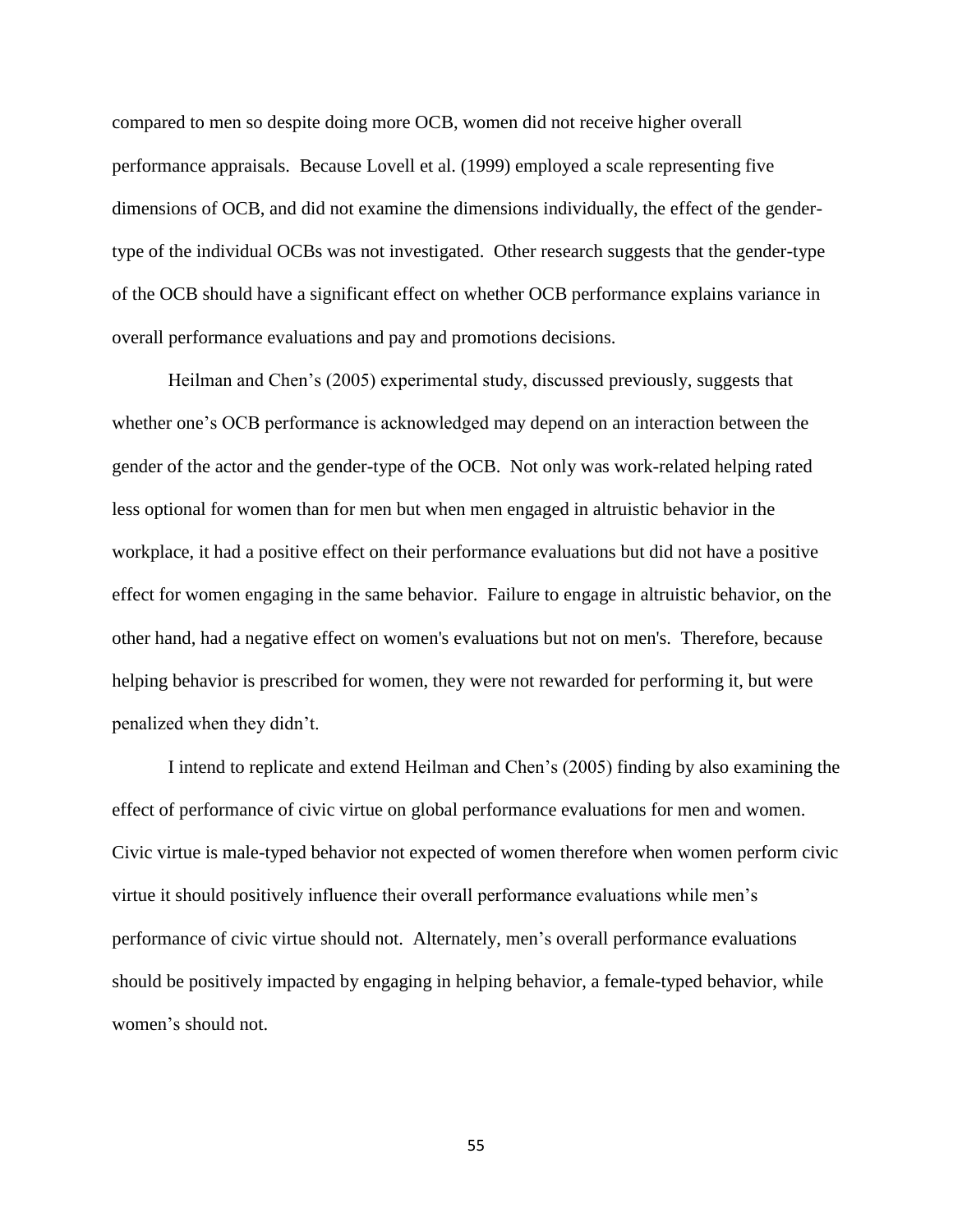*Hypothesis 2: The performance of gender-incongruent OCBs will lead to higher overall performance ratings than performance of gender-congruent OCBs or no OCBs, such that:*

*Hypothesis 2a: Females performing civic virtue will receive higher overall performance ratings than females performing helping, males performing civic virtue, or females and males performing no OCBs.*

*Hypothesis 2b: Males performing helping will receive higher overall performance ratings than females performing helping, males performing civic virtue, or females and males performing no OCBs.*

# **Rater Gender Ideology**

In Study 1 I investigated the role of gender ideology in predicting ratees' perceived expectation to perform gender-congruent OCBs. Here I examine the predictability of gender ideology on raters' expectations regarding ratees' gender-congruent OCB performance. That is, I propose that rater gender ideology will moderate the relationship between gender-incongruent OCB performance and competence and overall performance evaluations. This will occur because a rater with a traditional gender ideology will have stronger expectations of gendercongruent behavior and will therefore be more likely to notice and recall gender-incongruent behavior.

 Chiaburu, Sawyer, Smith, Brown, and Harris (2014) asked participants to read a description of a fictional employee and the employee's job (gender-neutral), and to then rate the extent to which civic virtue behaviors would be required or optional for the employee. Chiaburu et al. also manipulated stereotype activation by having participants read a statement to the effect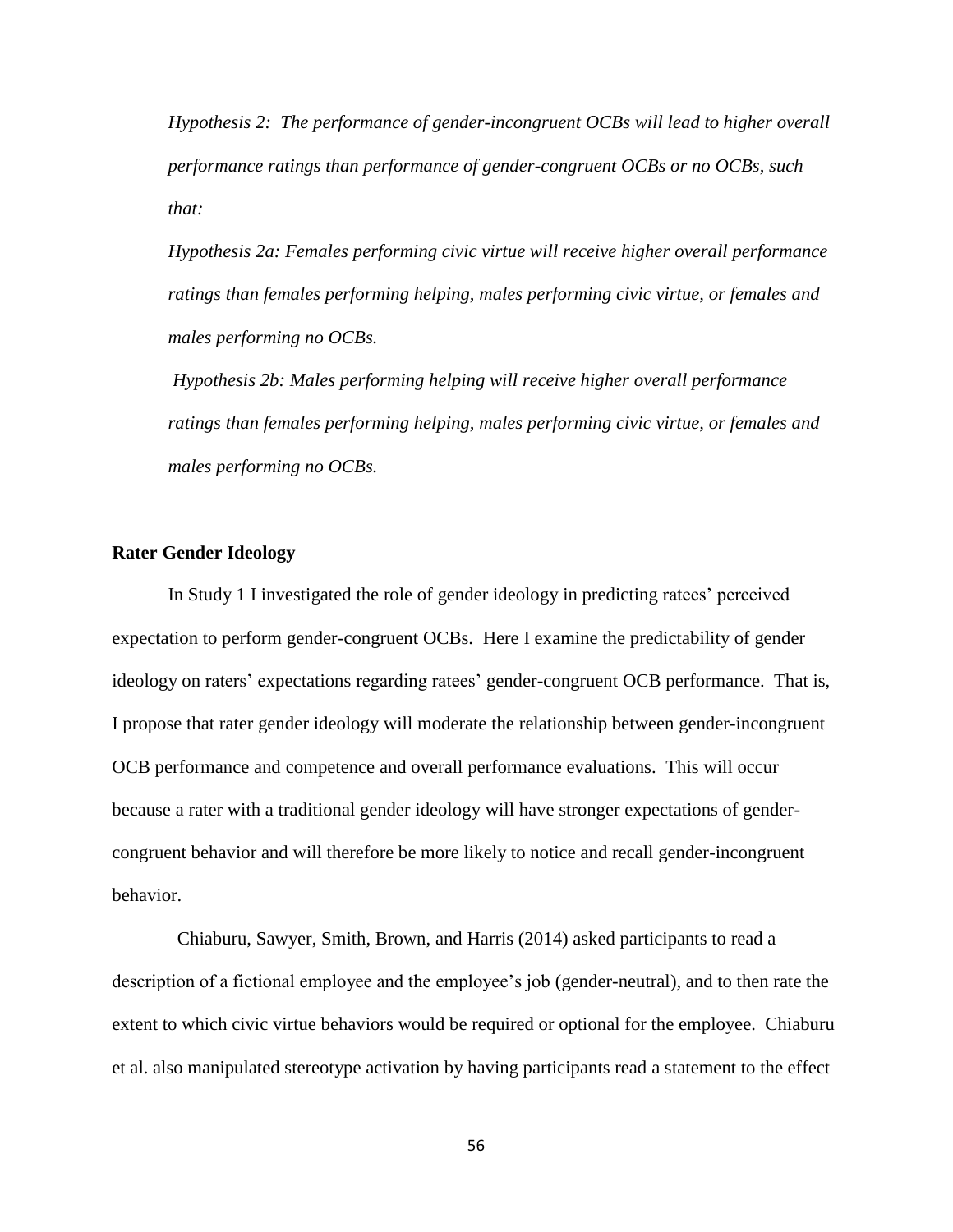that people tend to attribute certain traits to certain groups, before directing the participant to rate their gender on a list of communal and agentic traits. They found that participants expected the female fictional employee to engage in less civic virtue when gender stereotypes were activated than when they were not. Further, participants expected the female employee to engage in less civic virtue than the male employee but only when stereotypes were activated.

I propose that a similar phenomenon will occur as a result of possessing a traditional gender ideology. Gender stereotypes will be more salient and more readily accessible, or activated, for individuals who endorse a traditional ideology than for those who do not. Again, individuals with a traditional ideology believe that gender differences should exist (Brown & Gladstone, 2012) and that gender roles are inherent sex differences (Kalin & Tilby, 1978). A person who possesses a traditional gender ideology, who views gender roles (i.e. woman as caregiver; man as provider) as inherent sex differences, will be more likely to notice and recall the performance of unexpected gender-incongruent OCBs. Therefore the predictability of the gender-incongruent OCBs on competence and overall performance ratings should be even more pronounced for raters with a traditional gender ideology than raters with an egalitarian ideology.

*Hypothesis 3: Raters with a traditional gender ideology will award higher competence ratings for gender-incongruent OCBs than raters with an egalitarian ideology, such that: Hypothesis 3a: The difference in competence ratings assigned to females performing civic virtue and a) females performing helping, b) males performing civic virtue, and c) males and females performing no OCBs will increase as raters increasingly espouse a traditional gender ideology.*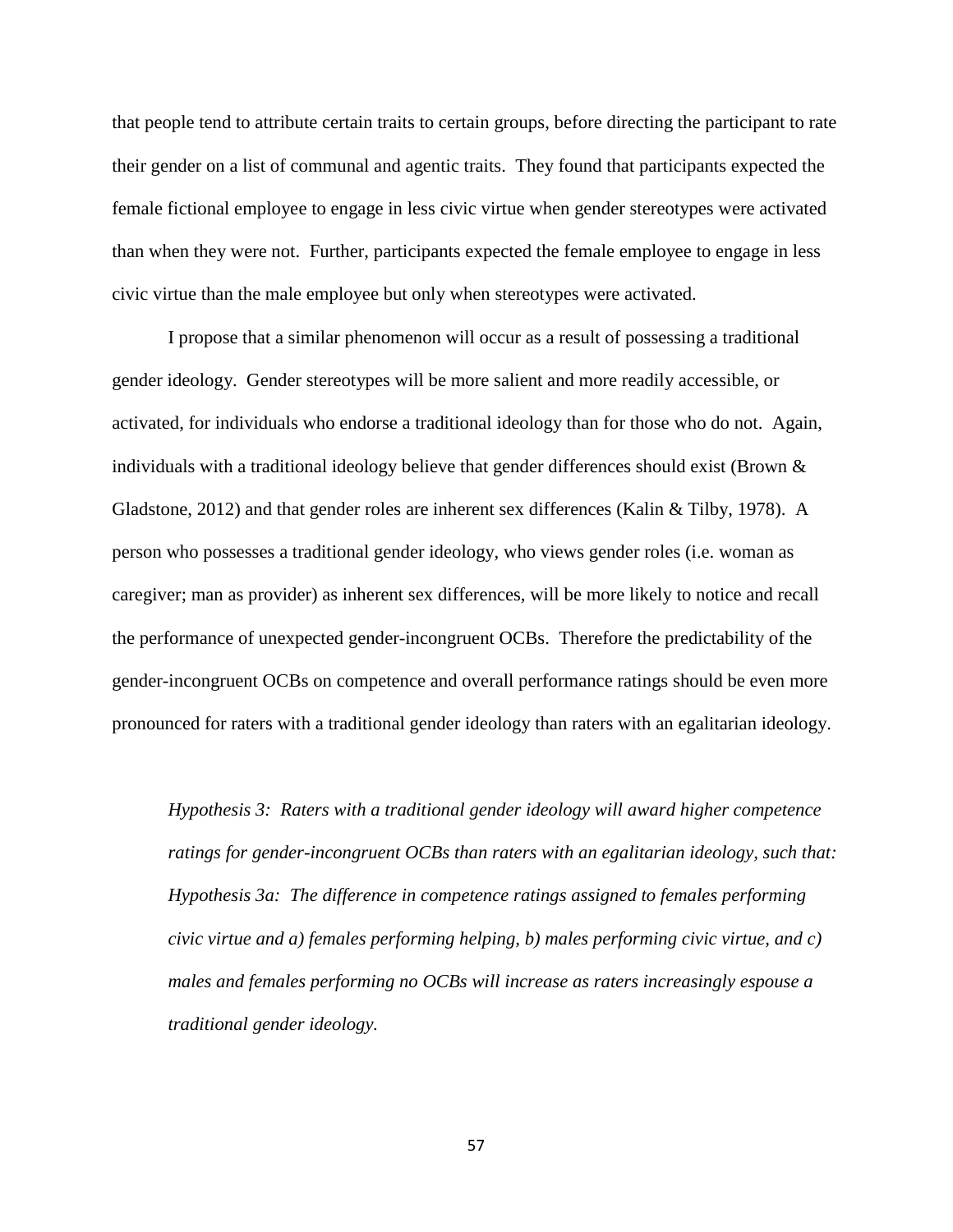*Hypothesis 3b: The difference in competence ratings assigned to males performing helping and a) females performing helping, b) males performing civic virtue, and c) males and females performing no OCBs will increase as raters increasingly espouse a traditional gender ideology.* 

*Hypothesis 4: Raters with a traditional gender ideology will award higher overall performance ratings for gender-incongruent OCBs than raters with an egalitarian ideology, such that:* 

*Hypothesis 4a: The difference in overall performance ratings assigned to females performing civic virtue and a) females performing helping, b) males performing civic virtue, and c) males and females performing no OCBs will increase as raters increasingly espouse a traditional gender ideology.* 

*Hypothesis 4b: The difference in overall performance ratings assigned to males performing helping and a) females performing helping, b) males performing civic virtue, and c) males and females performing no OCBs will increase as raters increasingly espouse a traditional gender ideology.* 

### **Study 2 Method**

**Participants.** Participants were recruited through MTurk in a similar manner as detailed in the 'Method' section of Study 1 above except, to increase the external validity of the study, I recruited only university or college students of at least 19 years of age. Recruiting through MTurk enabled me to recruit students from a number of different institutions. Further, researchers have lauded MTurk as an "ideal blend of an experimental control and a naturalistic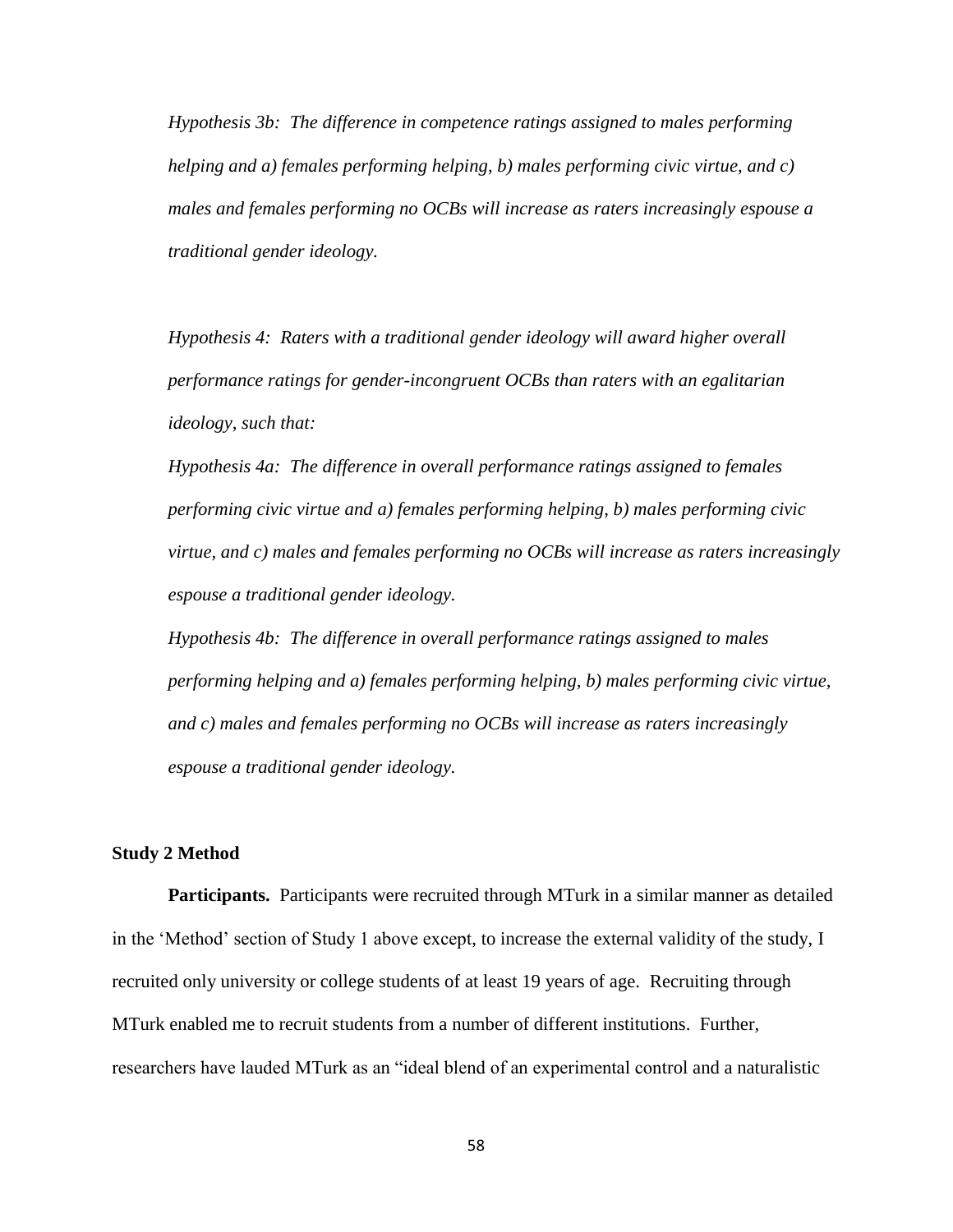setting" (Aguinis & Edwards, 2013; Aguinis & Lawal, 2012; Landers & Behrend, 2015, p. 152). The MTurk workers that consented to participate in Study 2 totalled 214, resulting in 189 completed surveys. Participants were  $67\%$  male (male = 125, female = 63, missing = 1). 91% indicated that their sexual orientation was heterosexual (heterosexual  $= 171$ , homosexual  $= 9$ , other  $= 8$ , missing  $= 1$ ). Age ranged from 19 to 59 with a mean age of 27 years. The ethnicity of our participants was as follows: 70% Caucasian, 10% Asian, 10% Hispanic, 9% African American, and 1% other. 64% were university students and 36% were college students. 78% were full-time students and 22% were part-time students.

**Procedure.** I posted a HIT on MTurk that provided basic information about Study 2, including what would be required of participants and a link to the survey on SurveyMonkey. The recruitment posting advised prospective participants that the study was about how students evaluate instructors and involved watching a brief video then completing a questionnaire. MTurk Workers interested in participating in the study clicked the link to the study materials on Survey Monkey. They read the letter of information/informed consent and, if they consented to participate in the study, they watched a video of a university instructor giving a brief lecture on whistleblowing and then completed a questionnaire containing the measures listed below. Participants were paid 1.00 USD each for their participation.

Because a within-person design would have prevented identical in-role performance across conditions and would have created problematic demand effects, I employed a betweenparticipant experimental design. Participants were randomly assigned to one of six conditions: female instructor control (no OCB,  $n = 32$ ), male instructor control (no OCB,  $n = 33$ ), female instructor helping  $(n = 31)$ , male instructor helping  $(n = 31)$ , female instructor civic virtue  $(n = 11)$ 30**)**, and male instructor civic virtue (n = 32**)**. Each participant watched a video of either a male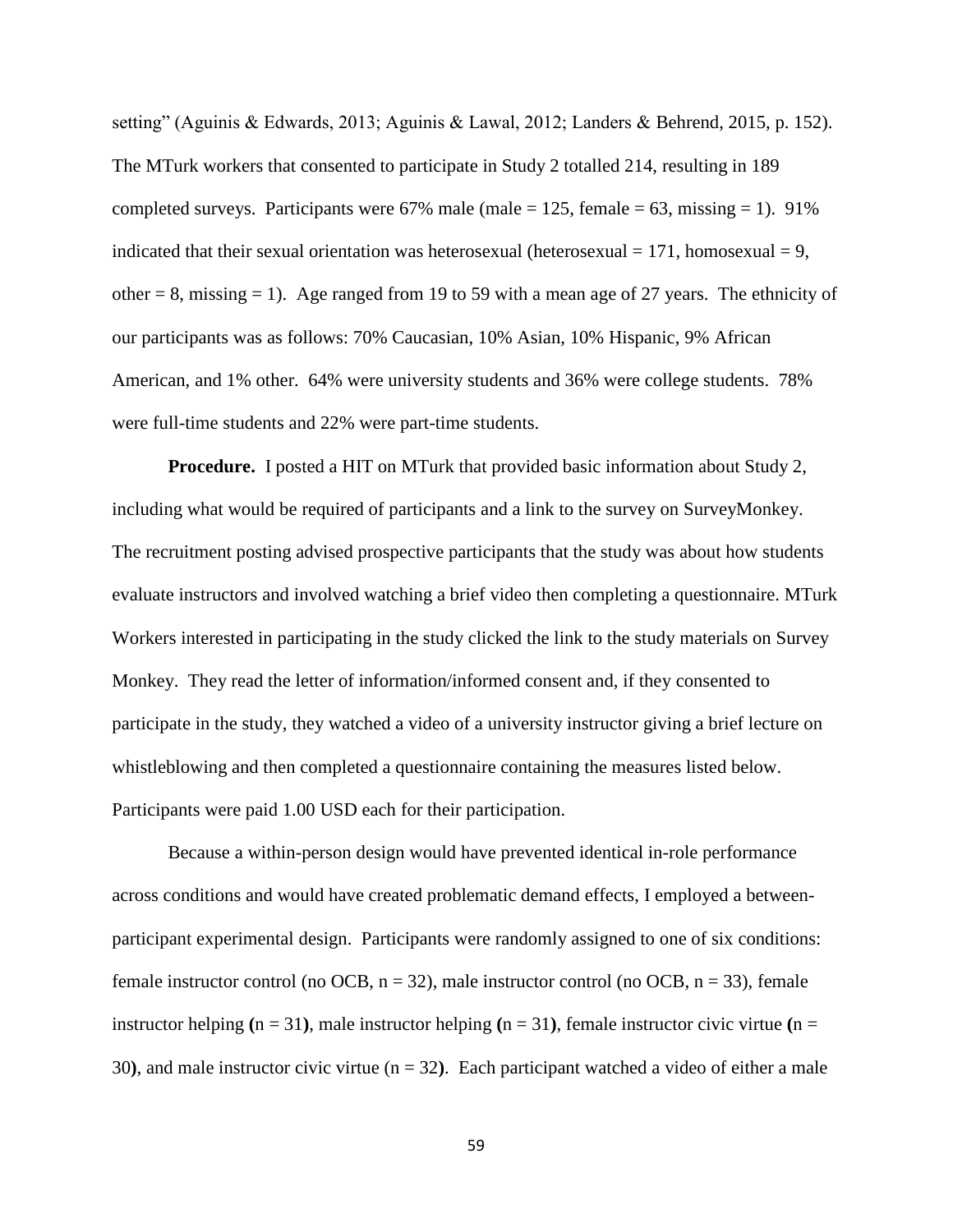or female university instructor, of similar age and ethnicity, giving a 4-minute lecture, ostensibly before a class of students. There were 12 versions of the video. The female instructor and male instructor gave an identical word-for-word scripted lecture on whistle-blowing (a script of the lecture is attached as Appendix A). Each instructor was recorded once giving the lecture and this recording was used in all conditions so that the lecture, and therefore task performance, would be identical across conditions. As well the instructor replied to a student's question during the video. The student's question and the instructor's answer were also identical across all videos. What differed across the 12 versions were the types of OCB manipulated and the order of the manipulation. In half of the videos the manipulation (i.e. the instructor's statements regarding OCB performance) came before the lecture and in half the videos the manipulation came after the lecture, to control for possible order effects. In addition to the lecture and student question, the instructor made several manipulated statements that represented either the control condition, helping behavior (female-typed), or civic virtue (male-typed). Statements about a midterm exam were included in the control condition to ensure the videos were about the same duration across conditions (i.e. approximately 4.5 minutes). The statements (identical for both instructors) are as follows:

Control: " I know you have your midterm exam coming up soon. The midterm will consist of 40 multiple choice worth one mark each and two long answer questions worth ten marks each. The midterm is marked out of sixty and is worth thirty per cent of your overall course grade. I will talk about the midterm some more next day."

Helping: "I know you are all taking Human Resource Management with Professor Jones this semester as well. Professor Jones has had to leave town due to a family emergency. I have therefore volunteered to field your questions about your upcoming exam in that course and to make myself available to meet with students as needed to ensure you are ready for the exam."

Civic Virtue: "I know the audio-visual equipment doesn't function well in this classroom. I and other professors have been complaining about it for some time.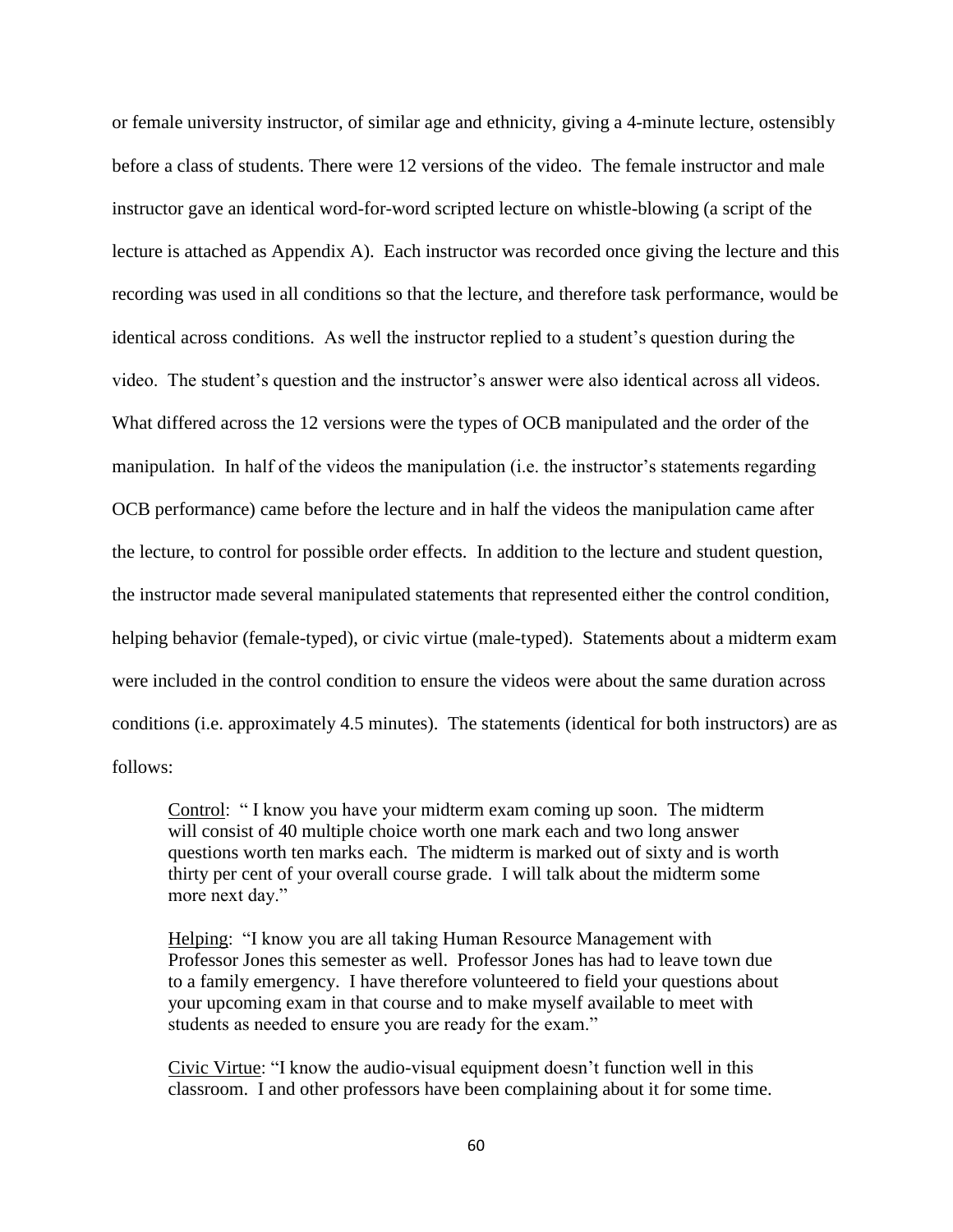I have taken it upon myself to research the cost of upgrading the equipment and have requested a meeting with the Dean to discuss the possibility of me chairing a fundraising committee to raise the money to get new equipment installed."

## **Measures***.*

*Competence***.** Participants were asked to indicate the extent to which they agreed or disagreed that the instructor they viewed in the video was competent on a 5-point scale from  $1 =$ strongly disagree to  $5 =$  strongly agree.

*Overall performance***.** I obtained two measures of overall job performance. First, I averaged the ratings on five in-role performance items. Participants rated the instructor on a scale from 1 (strongly disagree) to 5 (strongly agree) on five in-role performance dimensions: "The instructor responded to students' questions effectively"; "The instructor treated students respectfully"; "The instructor stimulated my interest in learning the subject matter of the course"; "The instructor communicated course concepts effectively"; and "The lecture was well organized". Coefficient alpha was .81. Second, participants rated the instructor's overall job performance on one item: "Overall the quality of instruction was…", on a scale from 1 (poor) to 5 (excellent).

These items were adapted from the actual evaluation form that students at the researcher's university regularly use to evaluate instructors. Toward the end of each course, students are requested to complete an evaluation form, online, for each course they are taking. Completion of the form is voluntary, anonymous, and confidential. The form asks students to rate their instructor on several in-role dimensions as well as on overall performance, and to rate other aspects of the course (e.g. textbook).

*Gender Ideology.* I again measured gender ideology using the short version of the Attitudes toward Women Scale (AWS) developed by Spence et al. (1973), described above in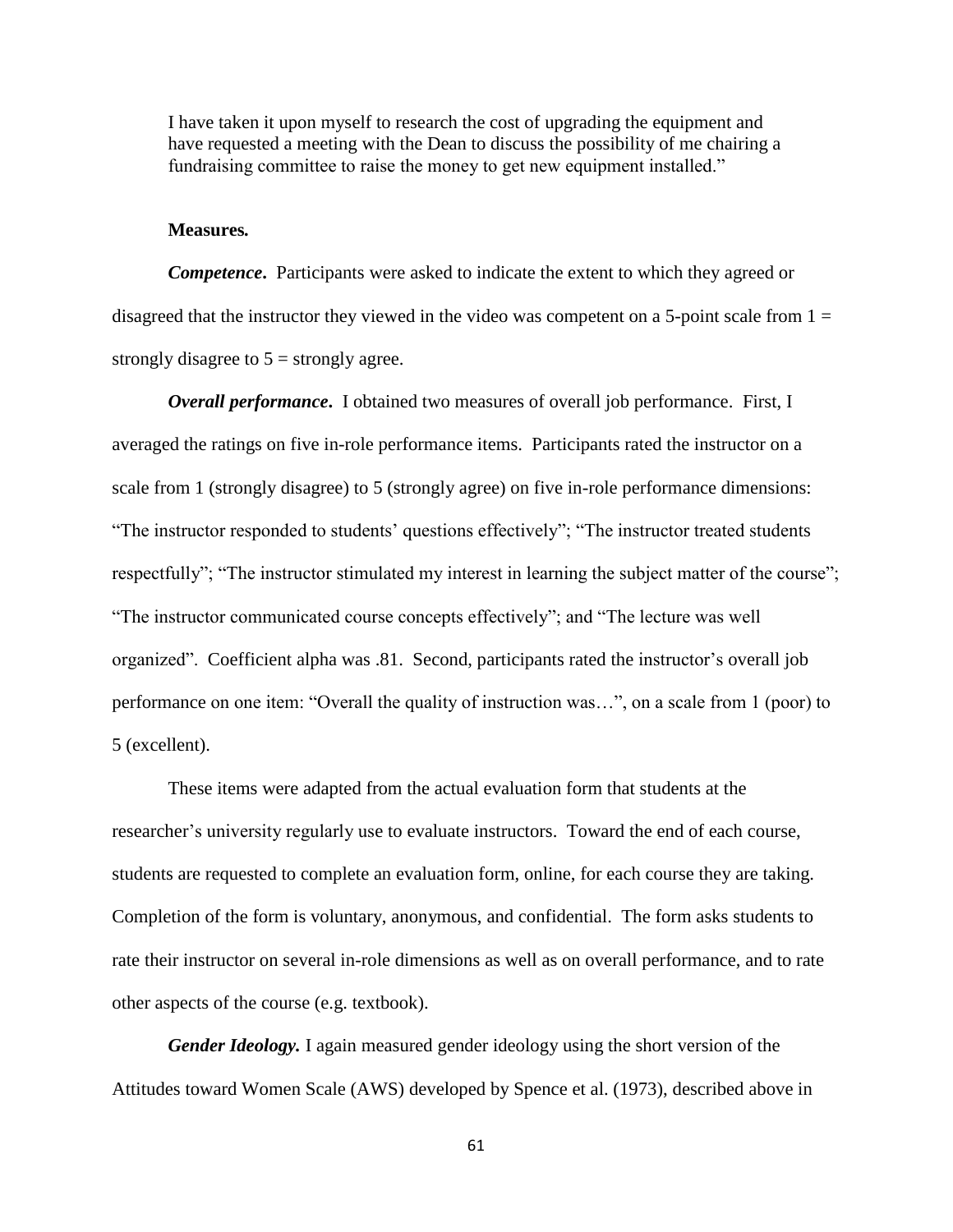Study 1. Lower overall scores represent a traditional gender ideology while higher overall scores represent a non-traditional or egalitarian gender ideology.

*Demographics***.**Participants indicated their age, gender (male, female or other), sexual orientation (homosexual, heterosexual, or other), ethnicity (African American, Asian, Caucasian, Hispanic, or Other), whether they were in university or college, what program they were in, what year they were in, and whether they were a full-time or part-time student.

*Manipulation Checks***.** To verify whether I had successfully manipulated helping and civic virtue. I provided participants with a general definition of organizational citizenship behavior and then provided, in turn, a definition of each of the manipulated types of OCB and asked participants whether the instructor in the video engaged in each type. The definition of OCB provided was: "Organizational citizenship behaviors (OCB) are voluntary behaviors we perform at work that contribute to organizational effectiveness".

The two items were: "The helping form of OCB involves helping coworkers with workrelated problems. Do you think the instructor in the video engages in helping behavior?" "The civic virtue form of OCB involves volunteering for committees and making suggestions for improvements at work. Do you think the instructor in the video engages in civic virtue?" Participants responded to each item by selecting yes, no, or unsure.

*Likability*. Although the instructors in the videos gave identical lectures, responded identically to the same student question, and spoke the same manipulation statements, there was the possibility that participants may perceive their performance differently and these differing perceptions would influence performance ratings. To rule out a possible alternative explanation for my findings, I asked participants the extent to which the agreed or disagreed that the instructor was likable (1 = strongly disagree to  $5$  = strongly agree).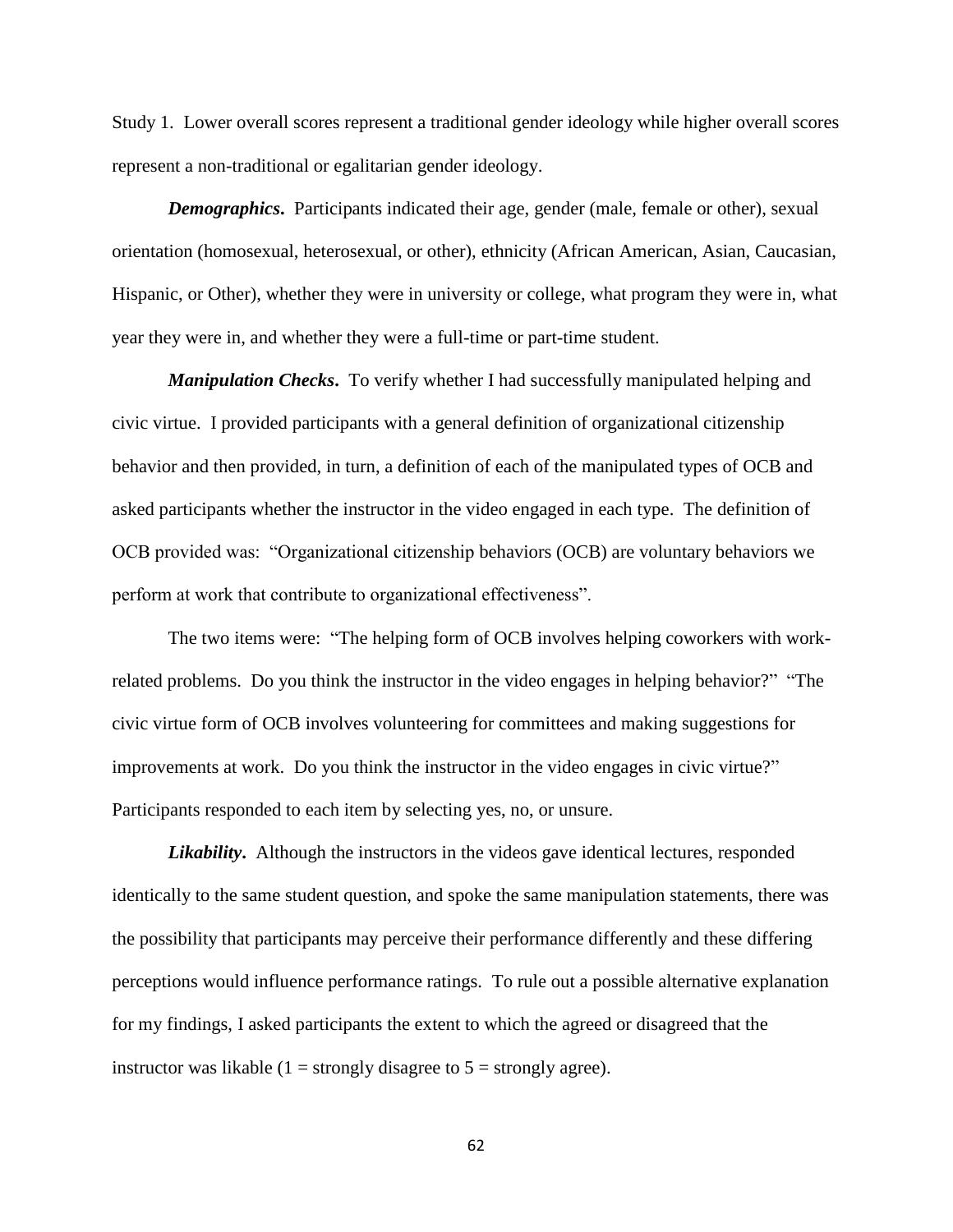Finally, participants were asked to indicate whether there were any words or phrases in the questionnaire that they did not understand or found unclear, and whether there were any questions that they did not have adequate information to answer.

## **Study 2 Manipulation Checks**

The manipulation check questions, provided above, asked the participants to respond yes, no, or unsure as to whether the instructor in the video they viewed engaged in each OCB type. I performed Chi-square analyses to determine whether the distribution of yes, no, and unsure responses in each OCB condition differenced significantly from the control condition. The results indicated that both the helping condition and the civic virtue condition differed significantly from the control ( $X^2 = 8.14$ ,  $p < .05$  and  $X^2 = 12.16$ ,  $p < .05$ , respectively). However, visual examination of the frequency distributions revealed that, for the helping condition, what differed across conditions was the number of 'no' and 'unsure' responses, and not the number of 'yes' responses. I also identified a problem with the wording of the manipulation check questions that suggested an issue with the wording of the questions rather than a failure to manipulate helping. I return to this in the Discussion**.** 

# **Study 2 Results**

Variable means are provided in Table 14 and correlations are reported in Table 15.

None of the pertinent demographic variables collected (student gender, student age, student status, sexual orientation) were found to be correlated with any of the dependent variables or interact with the grouping variable in predicting the dependent variables. Thus, these variables were not controlled in the analysis results to follow. Also, I performed a one-way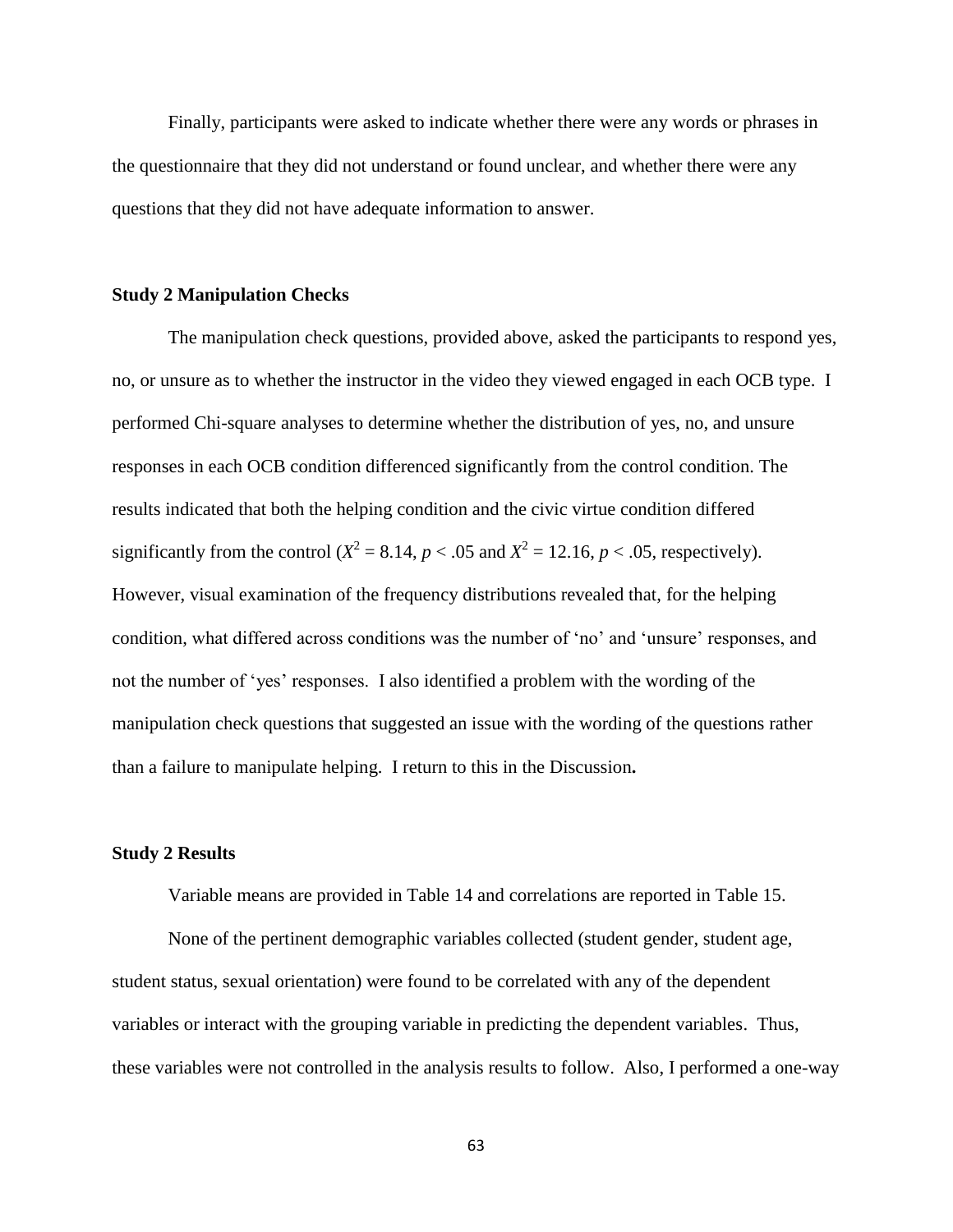ANOVA comparing likability ratings across conditions and found no significant difference in instructor likability across conditions that may have provided an alternative explanation for the results  $(F(5,181) = 1.266, p = .28)$ .

|                 |                          |            | <b>OCB</b> Condition |                     |
|-----------------|--------------------------|------------|----------------------|---------------------|
| <b>Variable</b> | <b>Instructor Gender</b> | No OCB     | <b>Helping</b>       | <b>Civic Virtue</b> |
| Job Performance | Male Instructor          | 3.94(.52)  | 4.09(.68)            | 4.08(.65)           |
|                 | <b>Female Instructor</b> | 4.23(.59)  | 4.29(.67)            | 3.93(.71)           |
| Overall Job     | Male Instructor          | 3.91(.84)  | 4.25(.72)            | 4.11(.75)           |
| Performance     | <b>Female Instructor</b> | 4.19(0.70) | 4.25(.72)            | 3.99(.81)           |
| Competence      | Male Instructor          | 3.97(.82)  | 4.30(.70)            | 4.19(.83)           |
|                 | <b>Female Instructor</b> | 4.58(.56)  | 4.44(.62)            | 4.20(.76)           |
| Likable         | Male Instructor          | 4.06(.88)  | 4.23(.67)            | 4.10(.83)           |
|                 | <b>Female Instructor</b> | 4.45(.62)  | 4.25(.80)            | 4.03(.81)           |
| Gender Ideology | Male Instructor          | 3.16(.50)  | 3.09(.70)            | 3.19(.53)           |
|                 | Female Instructor        | 3.25(.56)  | 3.06(.51)            | 3.05(.51)           |

| Table 14 Means and standard deviations by instructor gender |
|-------------------------------------------------------------|
|-------------------------------------------------------------|

In Hypothesis 1, I predict that individuals engaging in gender-incongruent OCBs would receive higher competence ratings than individuals performing gender-congruent OCBs or performing no OCBs. Prior to testing this hypothesis and all subsequent main effect hypotheses, I conducted a Levene's test of homogeneity of variance to confirm that all groups had approximately equal variances on the dependent variables of interest. The test statistic is not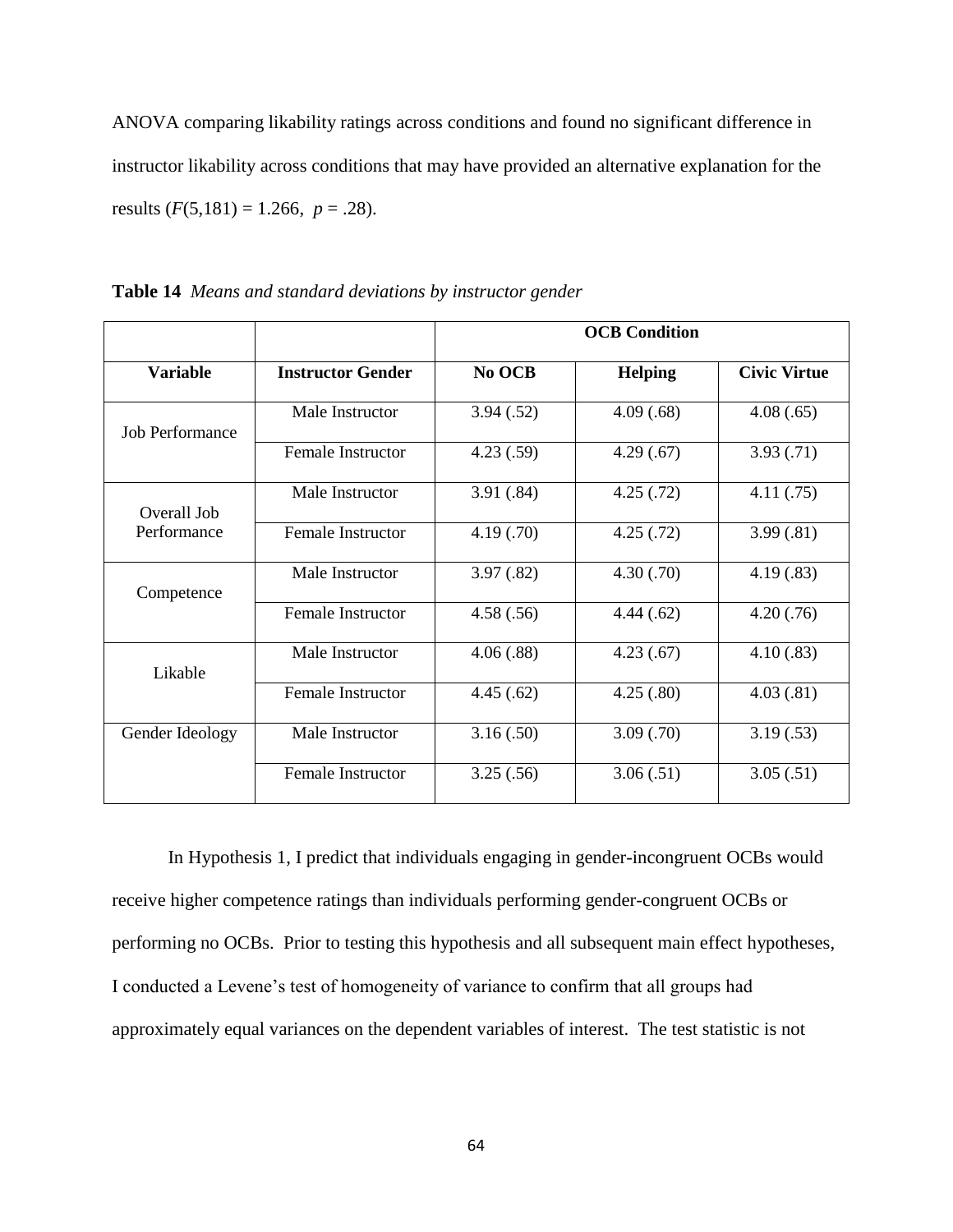significant in all instances ( $p > .05$ ). Inspection of the descriptive variances (see Table 16) confirms this finding. Thus, a pooled error term was employed for all analyses.

|                        | M    | <b>SE</b> | л.     | 2       | 3       | $\overline{4}$ | 5   | 6 |
|------------------------|------|-----------|--------|---------|---------|----------------|-----|---|
| 1. Instructor gender   |      |           | л.     |         |         |                |     |   |
| 2. Job performance     | 4.10 | .65       | .09    |         |         |                |     |   |
| 3. Overall performance | 4.12 | .76       | .04    | $.72**$ |         |                |     |   |
| 4. Competent           | 4.28 | .74       | $.18*$ | $.63**$ | $.45**$ |                |     |   |
| 5. Likable             | 4.19 | .78       | .08    | $.58**$ | $.56**$ | $.64***$       |     |   |
| 6. Gender Ideology     | 3.13 | .55       | $-.02$ | .09     | $-.07$  | $.22**$        | .10 |   |

**Table 15** *Means, standard deviations, and zero-order correlations*

\*Correlation is significant at p <.05 (2-tailed). \*\* Correlation is significant at p <.01 (2-tailed).

The first part of Hypothesis 1 (1a) predicts that when females engage in civic virtue they will receive higher competence ratings than females engaging in helping, males performing civic virtue, and both males and females performing no OCB. I performed a planned comparison contrasting the female instructor civic virtue group to the other four groups with a corrected alpha of .025 (one-tailed). The result is not statistically significant (*p* > .025). Hypothesis 1a is therefore not supported.<sup>5</sup>

 $\overline{\phantom{a}}$ 

<sup>&</sup>lt;sup>5</sup> Because participant gender may account for variance in the competence and overall performance ratings or interact with the independent variable in predicting the dependent variables, I ran exploratory analyses for all reported hypothesis tests including participant gender. Neither the main effects nor interactions are statistically significant. Thus, participant gender is not included as a factor in the analyses.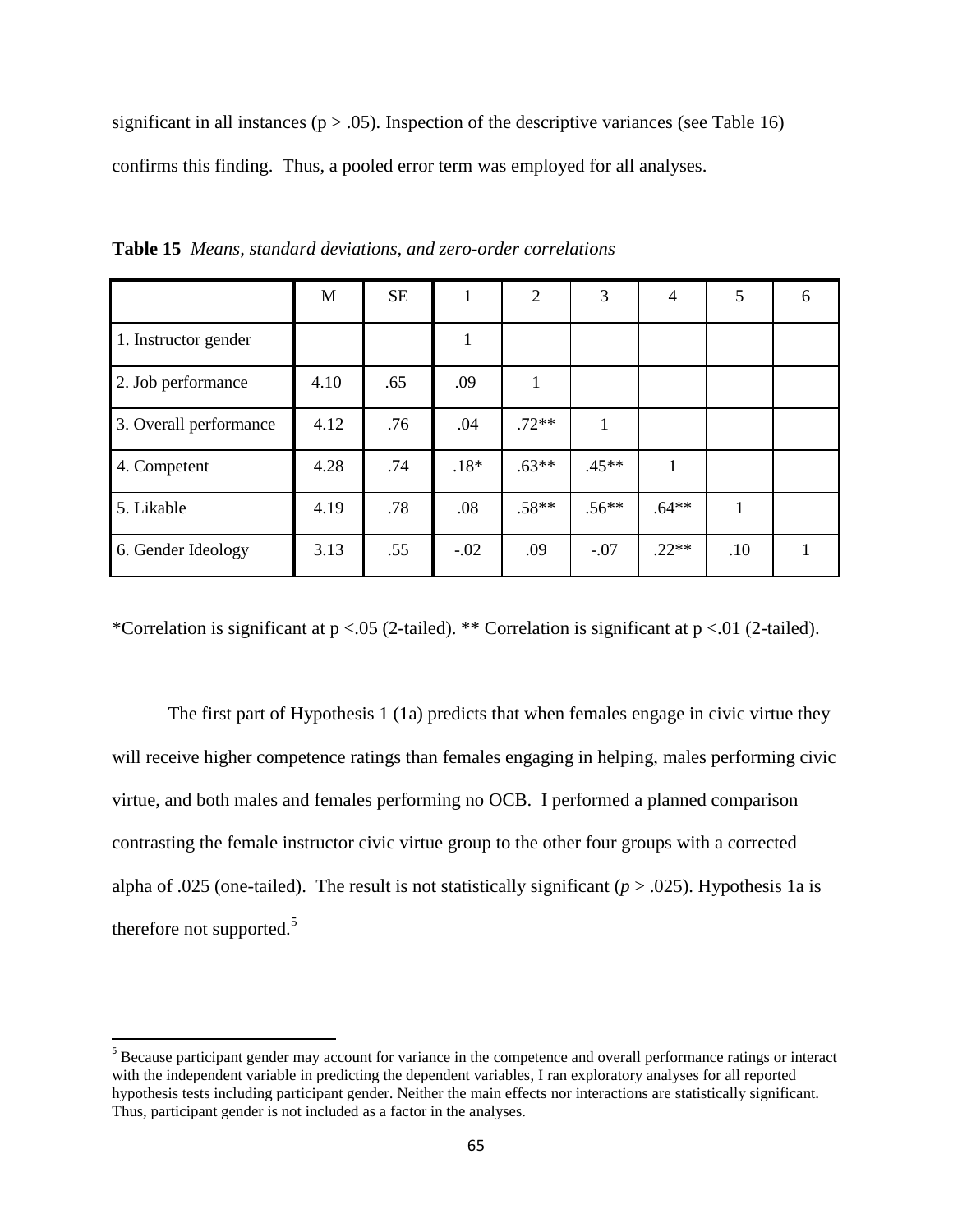**Table 16** *Descriptive variances*

|                        |                          |        | <b>OCB</b> Condition |                     |
|------------------------|--------------------------|--------|----------------------|---------------------|
| <b>Variable</b>        | <b>Instructor Gender</b> | No OCB | <b>Helping</b>       | <b>Civic Virtue</b> |
| <b>Job Performance</b> | Male Instructor          | .27    | .46                  | .42                 |
|                        | Female Instructor        | .34    | .45                  | .50                 |
| Overall Job            | Male Instructor          | .71    | .52                  | .56                 |
| Performance            | <b>Female Instructor</b> | .49    | .52                  | .66                 |
| Competence             | Male Instructor          | .67    | .49                  | .69                 |
|                        | Female Instructor        | .31    | .38                  | .58                 |
| Likable                | Male Instructor          | .77    | .45                  | .69                 |
|                        | Female Instructor        | .38    | .64                  | .66                 |
| Gender Ideology        | Male Instructor          | .25    | .49                  | .28                 |
|                        | <b>Female Instructor</b> | .31    | .26                  | .26                 |

Next I examined whether males engaging in helping receive higher competence ratings than females engaging in helping, males performing civic virtue, and both males and females performing no OCB (Hypothesis 1b). Employing the same planned comparison approach, I contrasted the male instructor helping group with the four comparison groups: female instructor helping, male instructor civic virtue, female instructor control, male instructor control (corrected alpha = .025, one-tailed). The result is not significant ( $p > .025$ ), failing to provide support for Hypothesis 1b.

The second hypothesis was that individuals engaging in gender-incongruent OCBs would receive higher overall performance ratings than individuals performing gender-congruent OCBs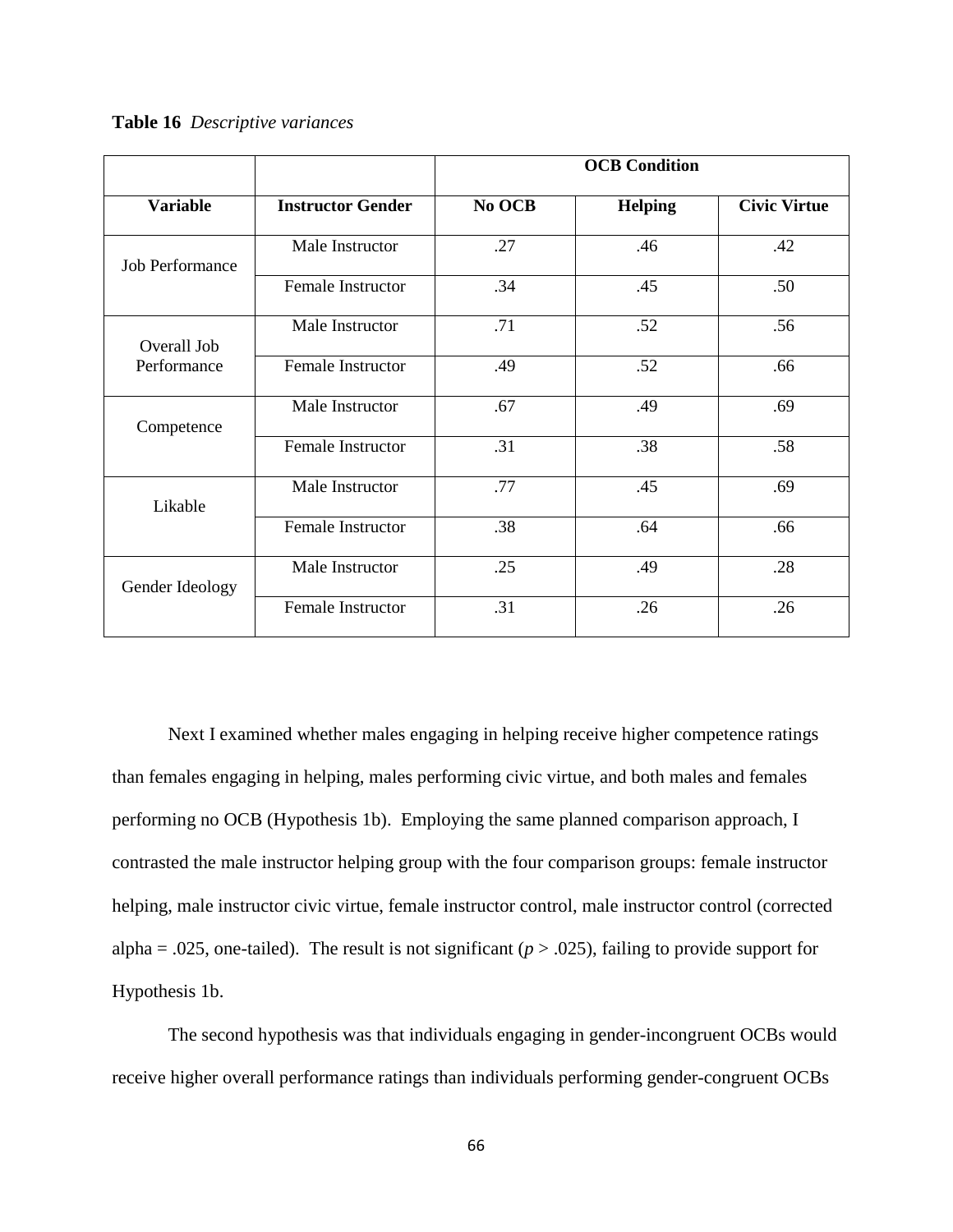or performing no OCBs. Hypothesis 2a specifically predicts that when females engage in civic virtue they will receive higher overall performance ratings than females engaging in helping, males performing civic virtue, and both males and females performing no OCB. I performed a planned comparison contrasting the female instructor civic virtue group to the other four groups with a corrected alpha of .025 (one-tailed). The result is not statistically significant  $(p > .025)$ . Hypothesis 2a is therefore not supported.

Employing the same planned comparison approach, I tested Hypothesis 2b, that males enacting helping would receive higher overall performance ratings than the other groups, by contrasting the male instructor helping group with the four comparison groups: female instructor helping, male instructor civic virtue, female instructor control, male instructor control (corrected alpha = .025, one-tailed). The test is not significant ( $p > .025$ ), failing to provide support for Hypothesis 2b.

To test the possible role of gender ideology as a moderator variable (Hypotheses 3a to 4b), I first examined the correlation between gender ideology and the dependent variables for participants viewing the female instructor engaged in civic virtue. Gender ideology is not significantly correlated with competence  $(r = .12, p > .05,$  one-tailed) or overall performance ratings  $(r = -16, p > 0.05,$  one-tailed). Neither of the correlations for participants viewing the male instructor engaged in helping are significant,  $p > 0.05$ , one-tailed ( $r = 0.23$  and  $r = -0.11$  for the competence and overall performance ratings, respectively).

To provide a more formal test of the hypotheses, I examined the conditional relationships between gender ideology and the planned contrasts as specified in Hypotheses 1a to 2b. For the competence rating, neither of the conditional relationships are statistically significant (Hypothesis 3a: *t*(181) = -.68, *p* = .50; and Hypothesis 3b: *t*(181) = .10, *p* = .92). See Tables 17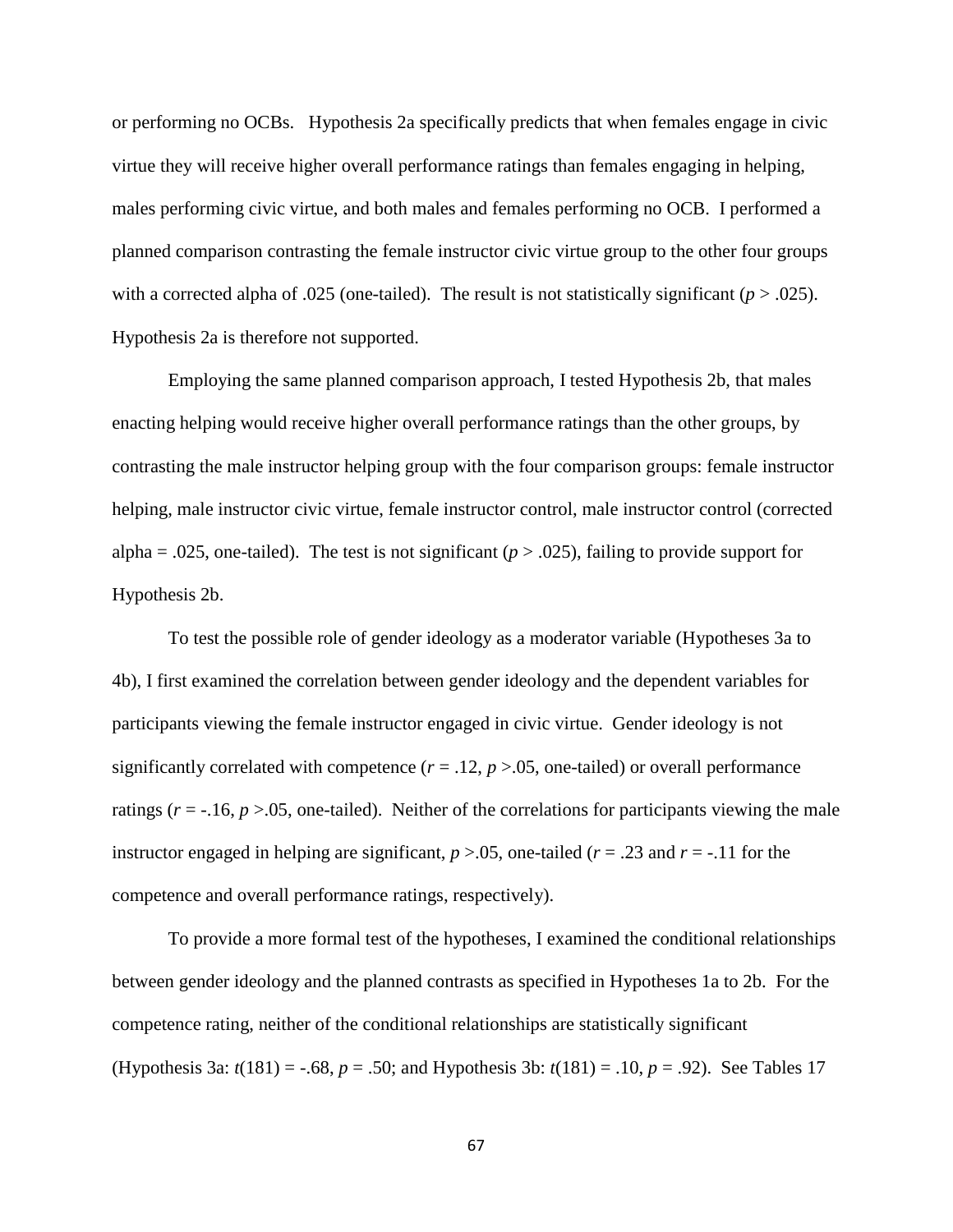and 18. Likewise for the overall performance rating, neither of the conditional relationships are statistically significant (Hypothesis 4a:  $t(186) = -.59$ ,  $p = .55$ ; and Hypothesis 4b:  $t(186) = -.43$ ,  $p = .55$ = .67). See Tables 19 and 20. In sum, I failed to obtain support for any of the conditional relationship hypotheses, Hypotheses 3a to 4b.

**Table 17** *Two-way conditional relationship moderated regression results for female civic virtue in the prediction of competence*

|                                | Unstandardized<br>Coefficients | Standard<br>Error (SE) | t       | $\boldsymbol{p}$ | Incremental |
|--------------------------------|--------------------------------|------------------------|---------|------------------|-------------|
| <b>BLOCK 1</b> ( $R^2 = .00$ ) |                                |                        |         |                  |             |
| Female civic virtue contrast   | $-.019$                        | .030                   | $-.620$ | .536             | .002        |
| <b>BLOCK 2</b> ( $R^2 = .00$ ) |                                |                        |         |                  |             |
| Female civic virtue contrast X | $-.041$                        | .060                   | $-.679$ | .498             | .003        |
| Gender ideology                |                                |                        |         |                  |             |

| <b>Table 18</b> Two-way conditional relationship moderated regression results for male helping in |  |  |  |
|---------------------------------------------------------------------------------------------------|--|--|--|
| the prediction of competence                                                                      |  |  |  |

|                              | Unstandardized<br>Coefficients | Standard<br>Error (SE) | t    | $\boldsymbol{p}$ | <i>Incremental</i><br>$r^2$ |
|------------------------------|--------------------------------|------------------------|------|------------------|-----------------------------|
| <b>BLOCK 1</b> $(R^2 = .00)$ |                                |                        |      |                  |                             |
| Male helping contrast        | .001                           | .030                   | .037 | .970             | .000                        |
| <b>BLOCK 2</b> $(R^2 = .00)$ |                                |                        |      |                  |                             |
| Male helping contrast        | .004                           | .046                   | .095 | .924             | .000                        |
| X Gender ideology            |                                |                        |      |                  |                             |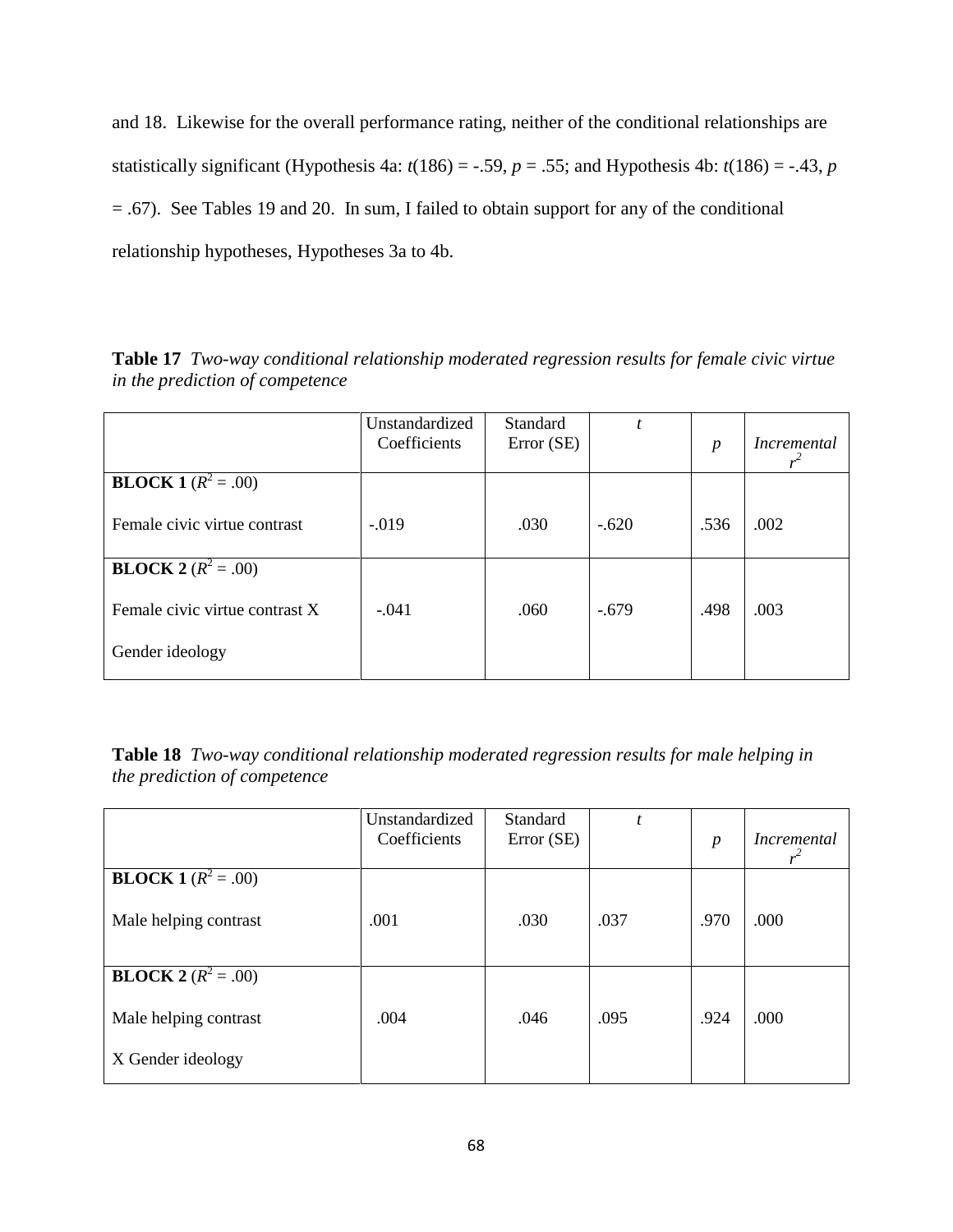**Table 19** *Two-way conditional relationship moderated regression results for female civic virtue in the prediction of overall performance*

|                                | Unstandardized<br>Coefficients | Standard<br>Error (SE) | t       | $\boldsymbol{p}$ | Incremental |
|--------------------------------|--------------------------------|------------------------|---------|------------------|-------------|
| <b>BLOCK 1</b> ( $R^2 = .00$ ) |                                |                        |         |                  |             |
| Female civic virtue contrast   | $-.025$                        | .031                   | $-.815$ | .416             | .003        |
| <b>BLOCK</b> $2(R^2 = .01)$    |                                |                        |         |                  |             |
| Female civic virtue contrast X | $-.037$                        | .062                   | $-.593$ | .554             | .002        |
| Gender ideology                |                                |                        |         |                  |             |

**Table 20** *Two-way conditional relationship moderated regression results for male helping in the prediction of overall performance* 

|                              | Unstandardized<br>Coefficients | Standard<br>Error (SE) |        | $\boldsymbol{p}$ | <i>Incremental</i> |
|------------------------------|--------------------------------|------------------------|--------|------------------|--------------------|
| <b>BLOCK</b> 1 $(R^2 = .00)$ |                                |                        |        |                  |                    |
| Male helping contrast        | .027                           | .030                   | .903   | .368             | .004               |
| <b>BLOCK 2</b> $(R^2 = .01)$ |                                |                        |        |                  |                    |
| Male helping contrast        | $-.020$                        | .046                   | $-433$ | .666             | .001               |
| X Gender ideology            |                                |                        |        |                  |                    |

## **Study 2 Discussion**

There are several possible explanations for the lack of support for the hypotheses. First, it is possible that I did not successfully manipulate OCB. Upon examination of the helping distribution it was clear that the differences lay in the frequencies of no and unsure responses;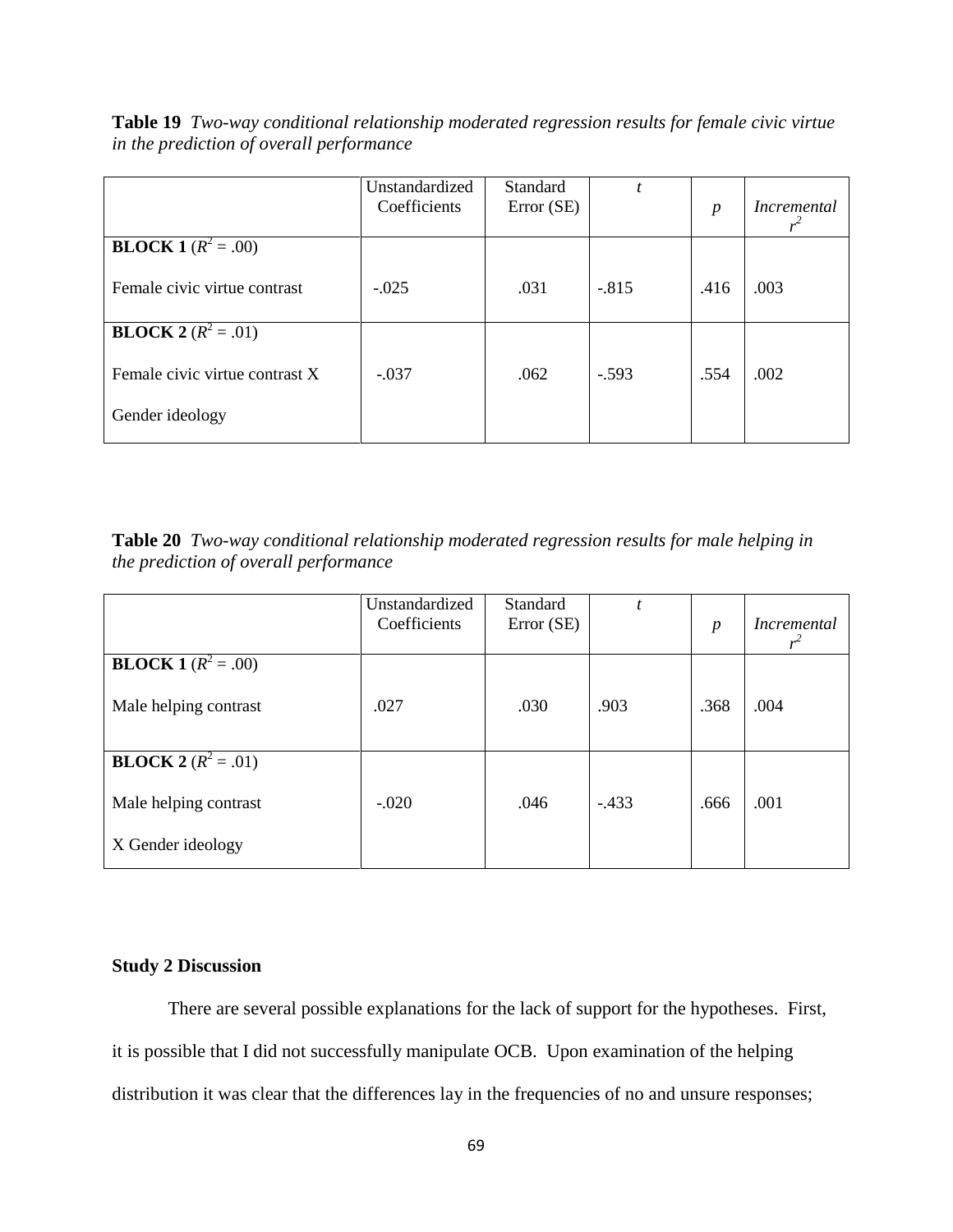there was no significant difference in the yes responses. This means that participants indicated in the affirmative that there was helping in the control condition with equal frequency as the helping condition. Therefore, I decided to strengthen the manipulations in Study 3, as discussed below.

It is important to note however, that the responses to the manipulation check question may not mean that the helping manipulation was weak; rather, that the wording of the manipulation check questions was flawed. For example, participants may have interpreted "Do you think the instructor in the video engages in helping behavior?" to be asking whether the participant thinks the instructor they just watched is generally helpful rather than if there was any evidence in the video itself that the instructor engages in helping behavior. To address this weakness, I reworded the manipulation check questions for Study 3 (see below).

It is also possible, that I successfully manipulated the OCB types but they simply did not impact competence or overall performance ratings. Perhaps OCB does not influence student's ratings of instructor performance. It is conceivable that student ratings of instructor performance are more akin to customer satisfaction ratings than to performance appraisal ratings. Notwithstanding that limited research has found OCB performance to be related to customer satisfaction (Podsakoff et al., 2009), it may be that OCBs demonstrated by the instructors in the videos were too distal to be perceived by participants as benefiting them, and therefore the OCB manipulations had no impact on their ratings. To address this ambiguity, Study 3 was designed to capture performance ratings from an organizational member charged with assessing performance and making human resource management decisions based on that performance.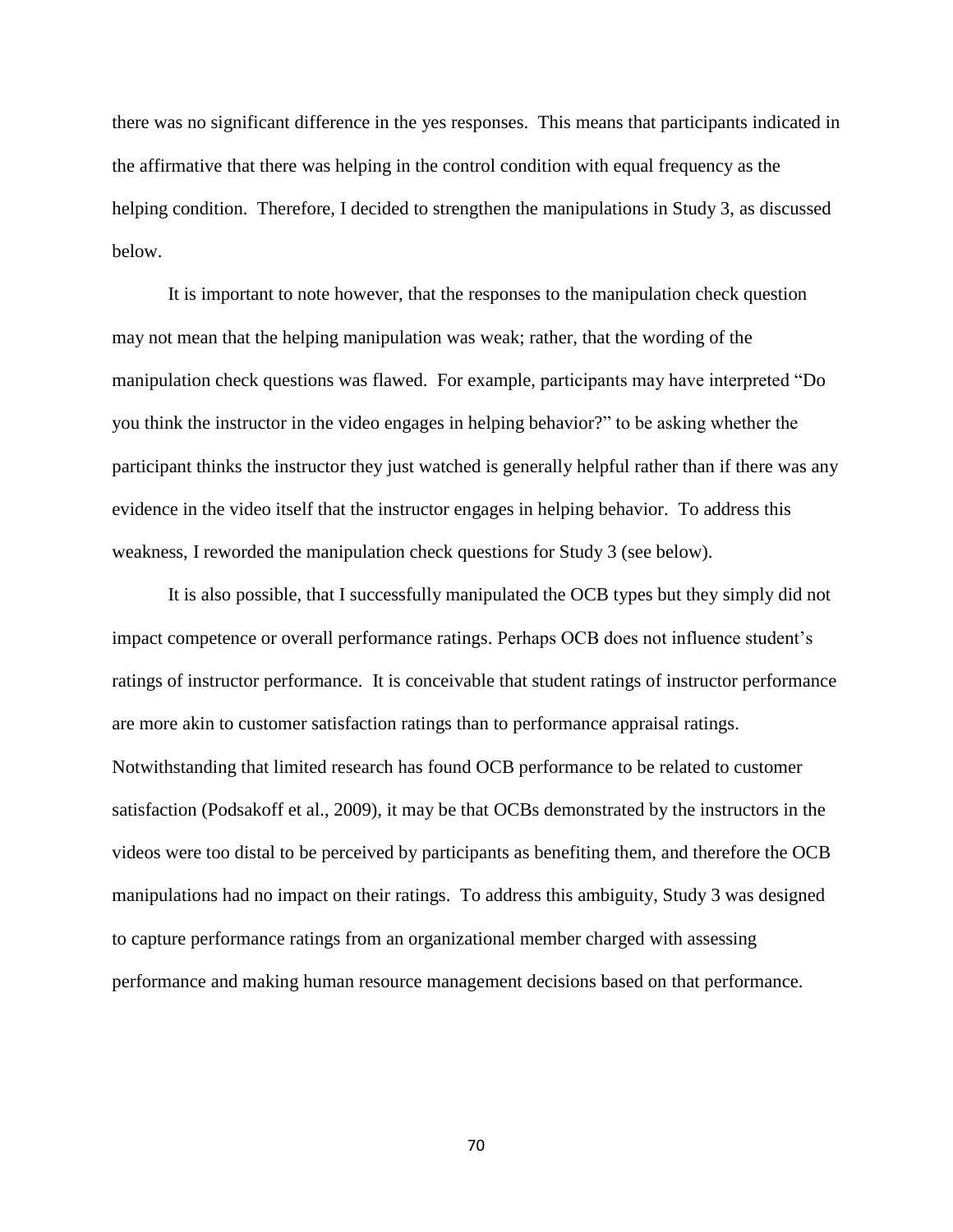### **Study 3: Replication and Extension of Gender-Typed OCBs and Performance Appraisal**

As a result of the above-noted concerns, I designed Study 3 to directly assess performance from a management perspective rather than a customer or client perspective, strengthened the manipulations by providing written background information that included OCB information as well as the video, and made the manipulation check questions clearer.

First, I re-tested the same four hypotheses as presented and tested in Study 2 based on the same theoretical reasoning: Gender-incongruent OCBs are unexpected (Abramson et al., 1977) and likely to be evaluated according to a shifting standard (Biernat et al., 1991). Because it is inconsistent with the category mean or prototype it is more likely to be noticed and recalled (DeNisi et al., 1984) and used to influence evaluations of competence and overall performance. Further, these effects will be more pronounced for raters with a traditional gender ideology.

*Hypothesis 1: The performance of gender-incongruent OCBs will lead to higher competence ratings than performance of gender-congruent OCBs or no OCBs, such that: Hypothesis 1a: Females performing civic virtue will receive higher competence ratings than females performing helping, males performing civic virtue, or females and males performing no OCBs.*

*Hypothesis 1b: Males performing helping will receive higher competence ratings than females performing helping, males performing civic virtue, or females and males performing no OCBs.*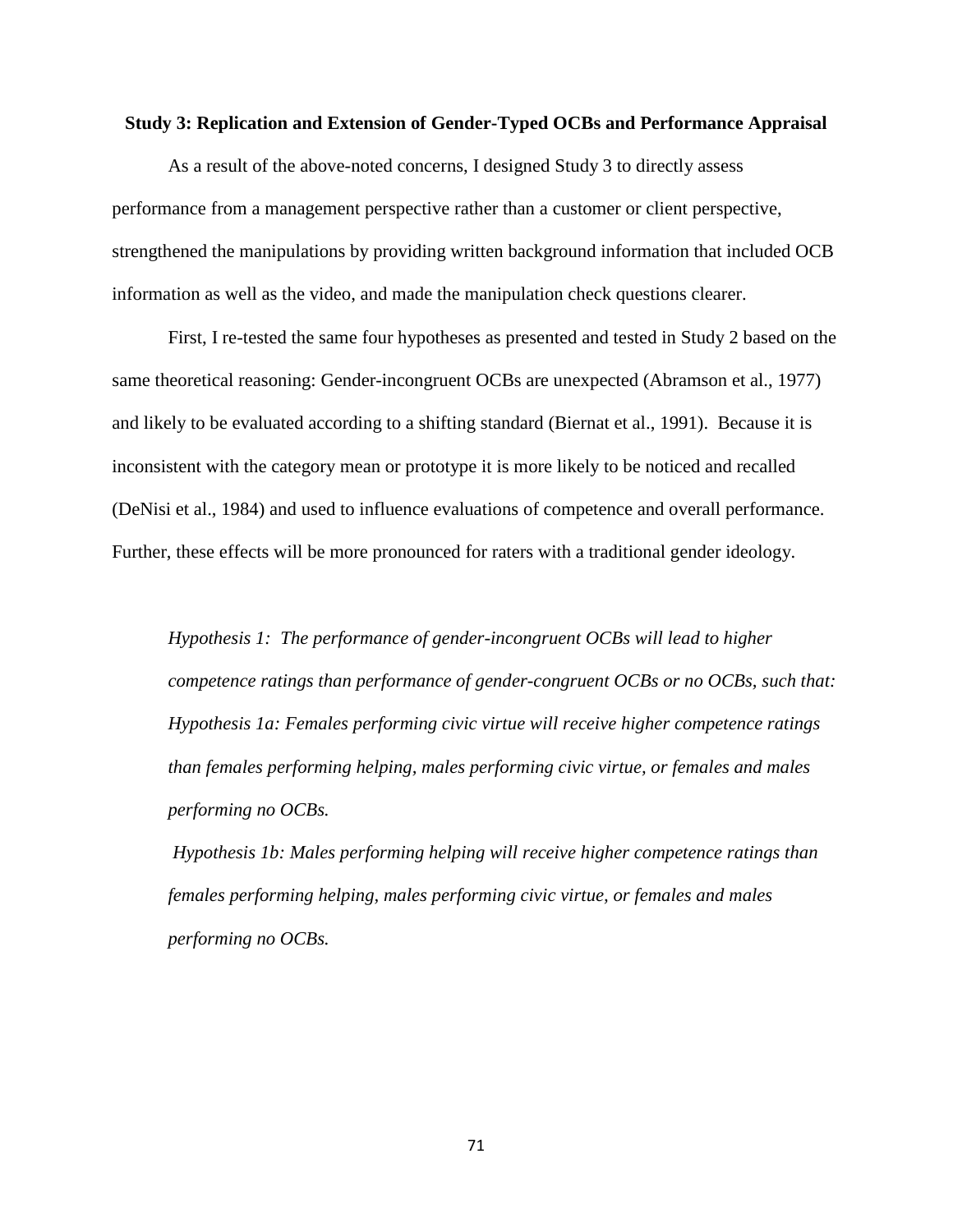*Hypothesis 2: The performance of gender-incongruent OCBs will lead to higher overall performance ratings than performance of gender-congruent OCBs or no OCBs, such that:*

*Hypothesis 2a: Females performing civic virtue will receive higher performance ratings than females performing helping, males performing civic virtue, or females and males performing no OCBs.*

*Hypothesis 2b: Males performing helping will receive higher performance ratings than females performing helping, males performing civic virtue, or females and males performing no OCBs.*

*Hypothesis 3: Raters with a traditional gender ideology will award higher competence ratings for gender-incongruent OCBs than raters with an egalitarian ideology, such that: Hypothesis 3a: The difference in competence ratings assigned to females performing civic virtue and a) females performing helping, b) males performing civic virtue, and c) males and females performing no OCBs will increase as raters increasingly espouse a traditional gender ideology.* 

*Hypothesis 3b: The difference in competence ratings assigned to males performing helping and a) females performing helping, b) males performing civic virtue, and c) males and females performing no OCBs will increase as raters increasingly espouse a traditional gender ideology.*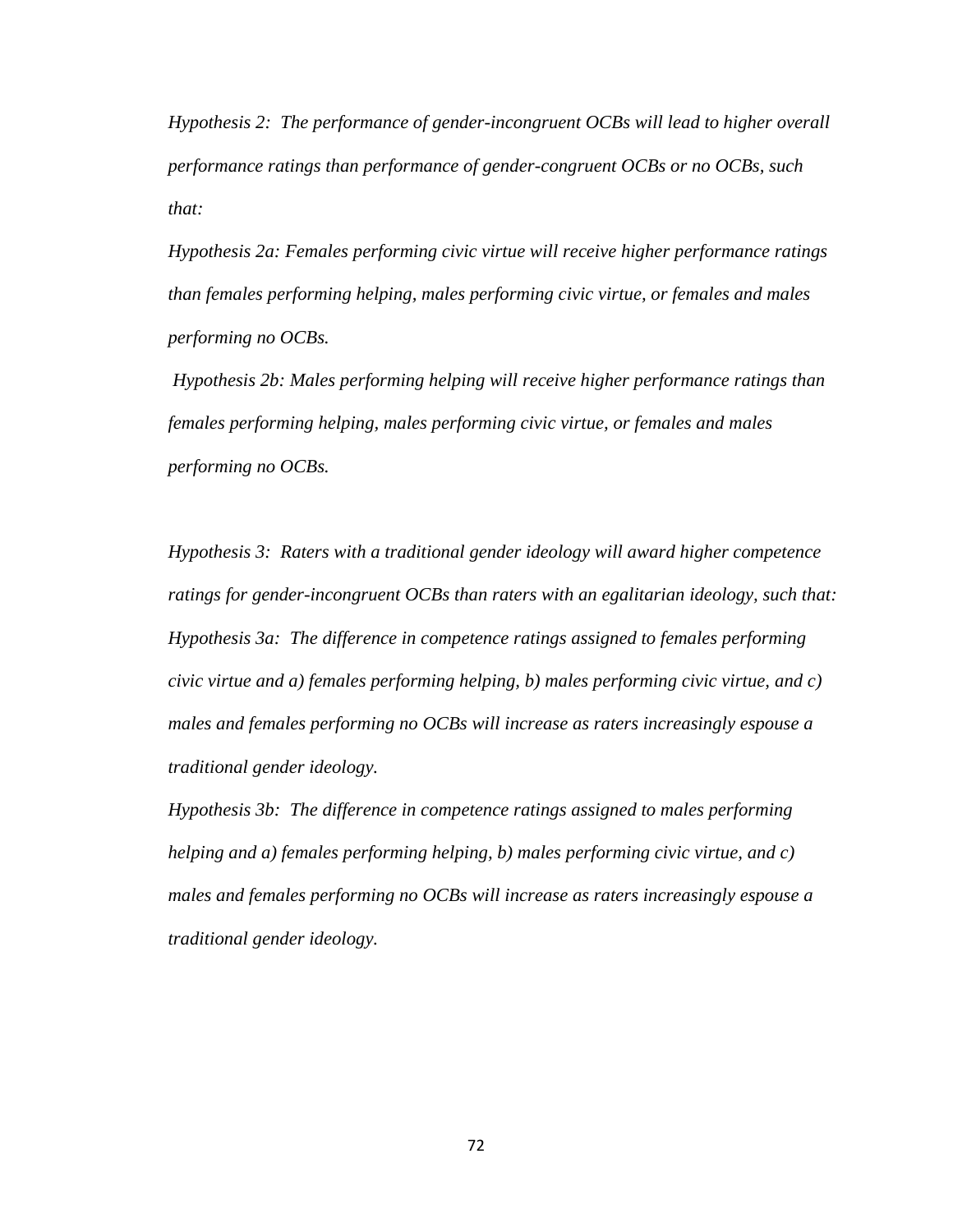*Hypothesis 4: Raters with a traditional gender ideology will award higher overall performance ratings for gender-incongruent OCBs than raters with an egalitarian ideology, such that:* 

*Hypothesis 4a: The difference in overall performance ratings assigned to females performing civic virtue and a) females performing helping, b) males performing civic virtue, and c) males and females performing no OCBs will increase as raters increasingly espouse a traditional gender ideology.* 

*Hypothesis 4b: The difference in overall performance ratings assigned to males performing helping and a) females performing helping, b) males performing civic virtue, and c) males and females performing no OCBs will increase as raters increasingly espouse a traditional gender ideology.* 

### **Gender-typed OCBs and Rewards**

In addition to re-examining the hypotheses as just noted, I also developed some additional hypotheses unique to Study 3. Not only can perceived OCB performance influence performance appraisal ratings; it likely also impacts compensation and reward allocation decisions. Although one of the originally defining features of OCB is that it was unrewarded, it is now accepted that OCBs are commonly rewarded (Korsgaard, Meglino, Lester, & Jeong, 2010). This is of course entirely consistent with the social exchange explanation often assigned to citizenship behavior. Social exchange theory does not just support the notion that employees will perform OCBs to give back to their organizations, but also that employees will enact OCBs with the expectation that they will receive something in return in the future (Korsgaard et al., 2010).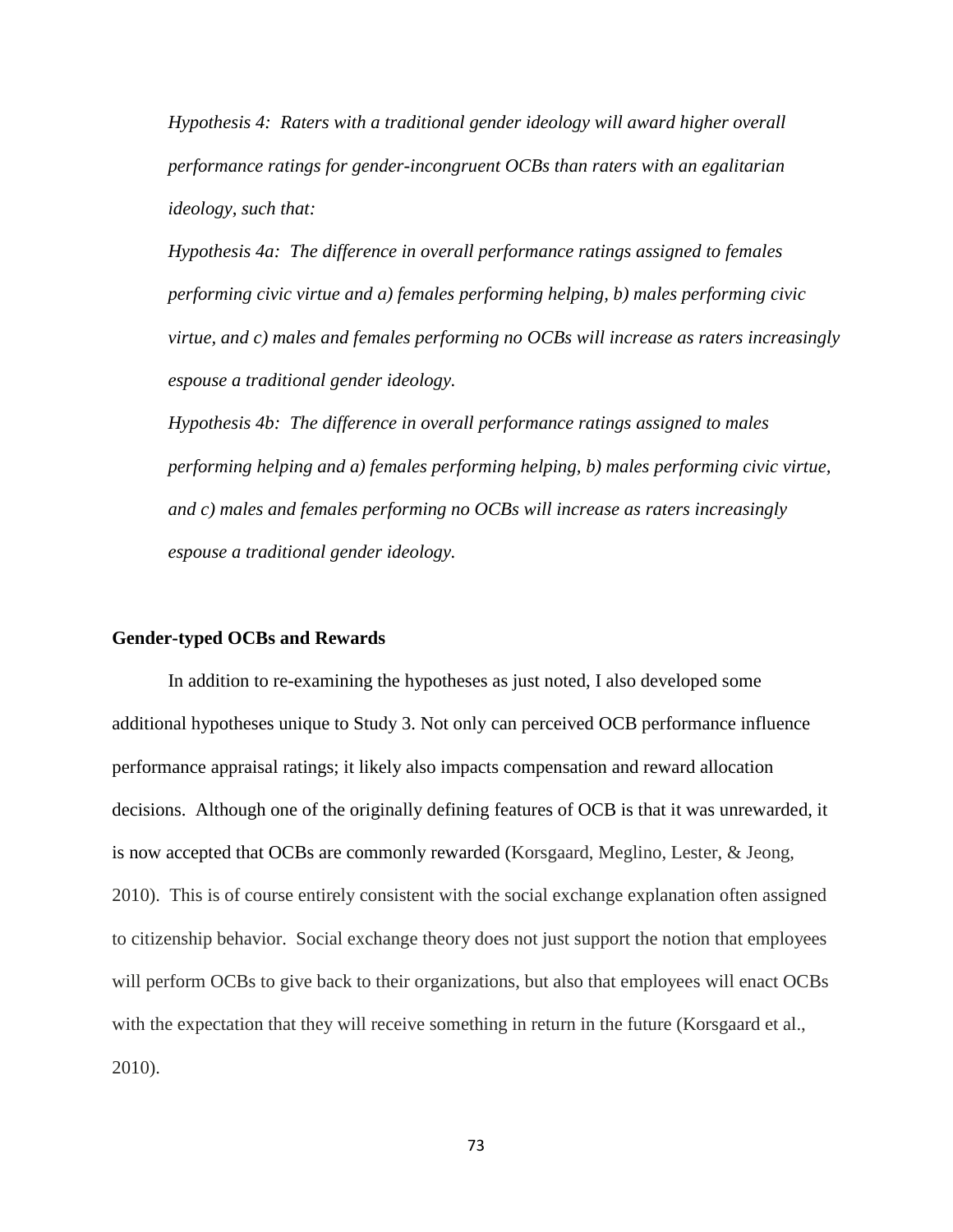Orr, Sackett, and Mercer (1989) used a policy-capturing approach to see whether supervisors considered OCBs when making dollar judgments about work performance. Supervisors were asked to attach dollar values to profiles of hypothetical computer programmers consisting of performance ratings on in-role behaviors and OCBs. The results indicated that the supervisors did take citizenship behaviors into account when making dollar judgments of work performance.

Similarly, Allen and Rush (1998) found that subordinates who were rated high on OCB performance were more likely to be recommended by their supervisors for promotions and salary increases. Allen's (2006) survey study demonstrated that self-reported OCB was positively related to both salary attainment and promotion rate however only OCB directed at the organization (including civic virtue) was related to promotion rate and not OCB directed at individuals (including helping). Yet Johnson, Erez, Kiker, and Motowidlo's (2002) experimental work provides evidence for a causal link between helping behavior and rewards, including promotions.

I predict that OCB performance will be positively related to promotion recommendations and that this relationship will mirror that of OCB and performance evaluations, with genderincongruent OCBs having a stronger positive impact on promotion recommendations than gender-congruent OCBs. Further, this relationship is expected to be moderated by rater gender ideology.

*Hypothesis 5: The performance of gender-incongruent OCBs will lead to greater recommendations for promotion than performance of gender-congruent OCBs or no OCBs, such that:*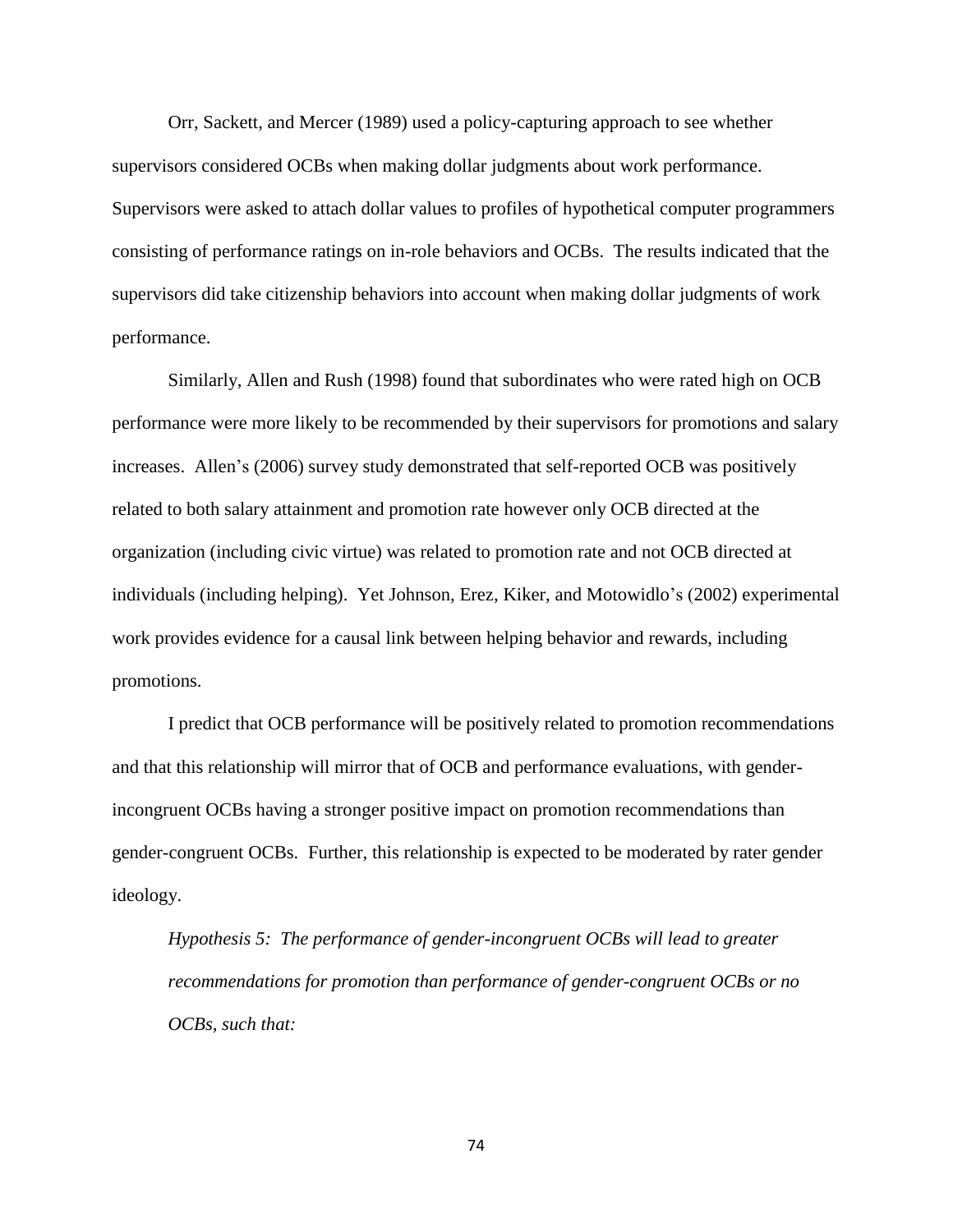*Hypothesis 5a: Females performing civic virtue will receive greater recommendations for promotion than females performing helping, males performing civic virtue, or females and males performing no OCBs.*

*Hypothesis 5b: Males performing helping will receive greater recommendations for promotion than females performing helping, males performing civic virtue, or females and males performing no OCBs.*

*Hypothesis 6: Raters with a traditional gender ideology will be more likely to recommend a promotion for gender-incongruent OCBs than raters with an egalitarian ideology, such that:* 

*Hypothesis 6a: The difference in promotion recommendation ratings assigned to females performing civic virtue and a) females performing helping, b) males performing civic virtue, and c) males and females performing no OCBs will increase as raters increasingly espouse a traditional gender ideology.* 

*Hypothesis 6b: The difference in promotion recommendation ratings assigned to males performing helping and a) females performing helping, b) males performing civic virtue, and c) males and females performing no OCBs will increase as raters increasingly espouse a traditional gender ideology.* 

#### **Study 3 Method**

**Participants.** Participants were recruited through MTurk in the same manner as detailed in the 'Method' section of Study 2 above. I recruited university or college students of at least 19 years of age. The MTurk workers that consented to participate in Study 3 totalled 198, resulting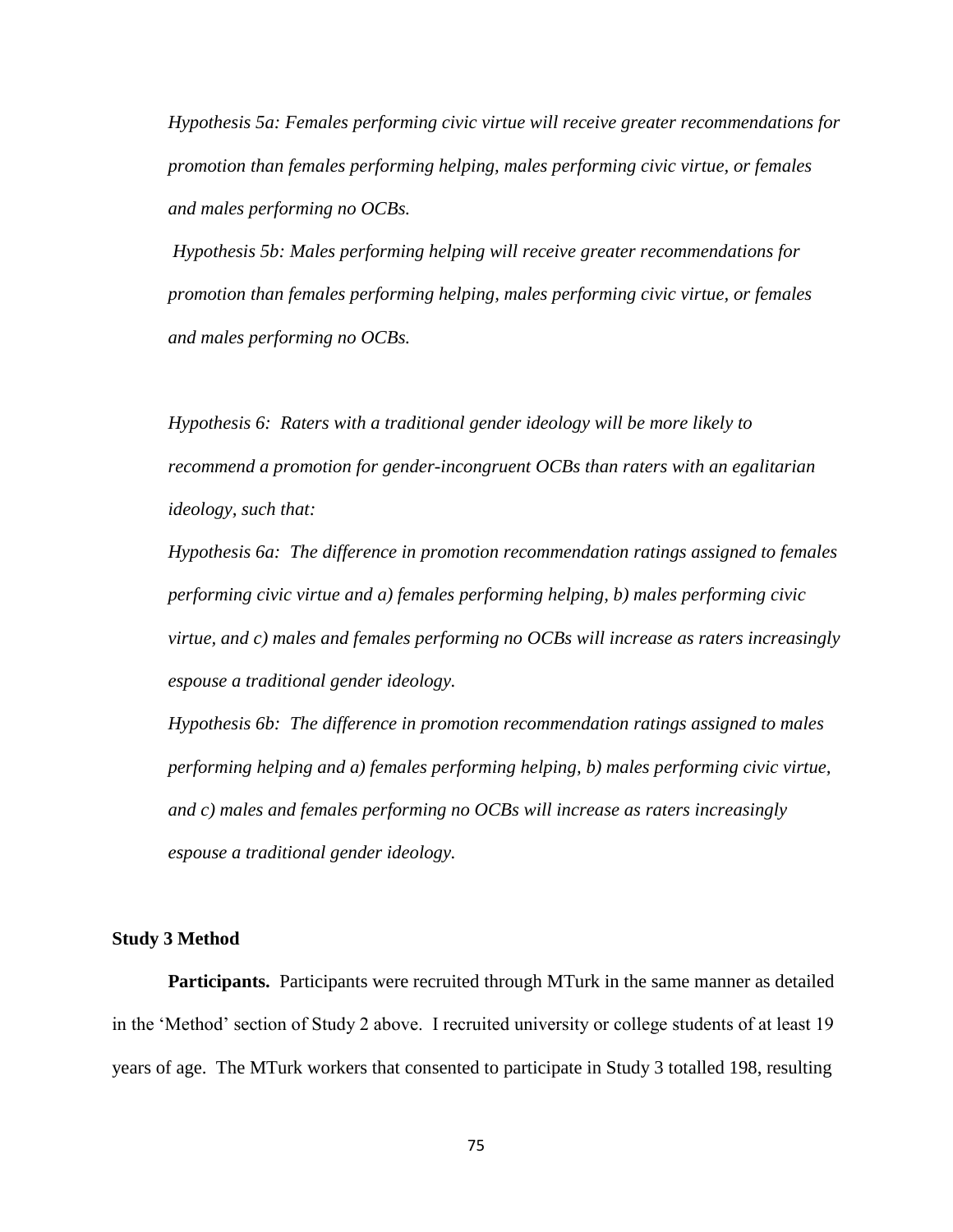in 180 completed surveys. Participants were 50.6 % male (male  $= 91$ , female  $= 86$ , other  $= 3$ ). 89.4% indicated that their sexual orientation was heterosexual (heterosexual  $= 161$ , homosexual  $= 5$ , other  $= 14$ ). Age ranged from 19 to 25 with a mean age of 25 years. The ethnicity of our participants was as follows: 70% Caucasian, 10.6% Hispanic, 8.9% African American, 7.8% Asian, and 2.8% other. 67.6% were university students and 32.4 % were college students. 71.3% were full-time students and 28.7% were part-time students.

**Procedure.** I posted a HIT on MTurk advising prospective participants that the study was about job performance and involved watching a brief video then completing a questionnaire. MTurk Workers interested in participating in the study clicked the link to the study materials on Survey Monkey. They read the letter of information/informed consent and, if they consented to participate in the study, they watched one of the same set of videos detailed in Study 2 above, read a brief summary of the instructor's teaching file, and then completed a questionnaire containing the measures listed below. Participants were paid 1.00 USD each.

Once again, I employed a between-participant design and participants were randomly assigned to one of six conditions: male instructor control (no OCB,  $n = 30$ ), male instructor helping  $(n = 33)$ , male instructor civic virtue  $(n = 31)$ , female instructor control (no OCB, n = 27), female instructor helping **(**n = 29**)**, and female instructor civic virtue **(**n = 30**)**. The instructions were as follows:

Imagine that you are an administrator at your university or college. Part of your job to is to evaluate the performance of the instructors in your department. Performance evaluations are used to determine entitlement to promotions and raises and are based not only on teaching quality but on overall contribution to the department. You have two sources of information on which to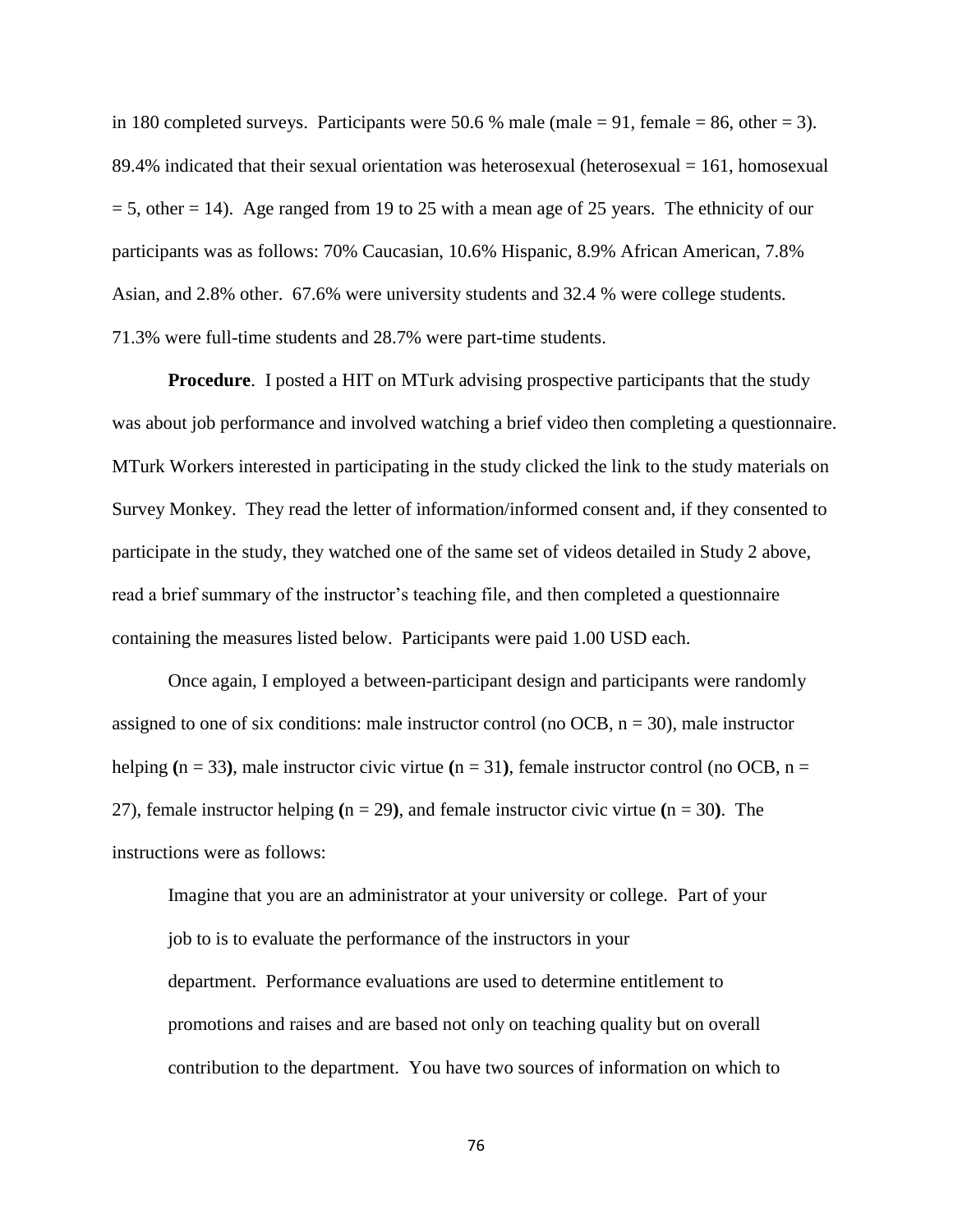base an evaluation. The first is the instructor's teaching file which includes their teaching history and evaluations completed by students and peers. The second source of information is classroom observation where you observe the instructor give a lecture.

On the next page you will find a video of a short excerpt of a lecture given by the instructor you are currently evaluating, followed by a brief summary of the teaching file of the instructor. After viewing the lecture and reading the summary you will complete the instructor's performance evaluation.<sup>6</sup>

To strengthen the OCB manipulations, a brief written summary of the instructors teaching file was included. The OCB manipulation in the video of each experimental condition was reinforced in the summary. The teaching file summary read as follows:

This instructor has been teaching in the department for the past five years. He teaches a wide range of courses both on campus and online and regularly receives positive evaluations from his students. There are no student complaints in his file. [control statement - in all conditions]

This instructor is helpful toward his coworkers. His peer evaluation states that he is always willing to help other instructors who are overloaded, are new to the department, or are simply in need of a helping hand. [helping manipulation]

<sup>&</sup>lt;sup>6</sup> To control for order effects, about half of the participants saw the video and summary in this order while for the remaining participants the order was reversed.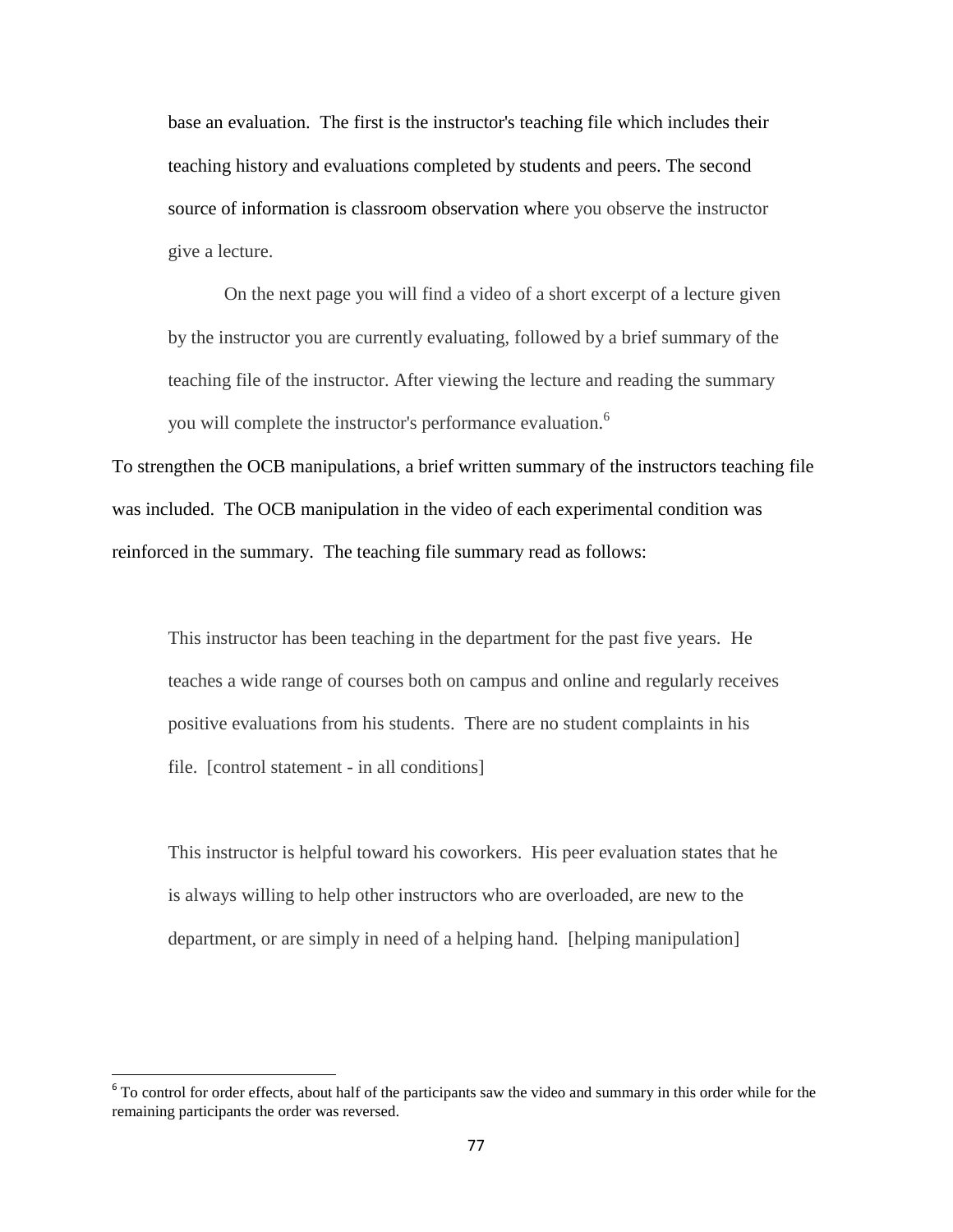This instructor is actively involved in the governance of the department. His peer evaluation states that he regularly speaks up with suggestions and volunteers his time for various committees in an effort to improve the department. [civic virtue manipulation]

After watching the video and reading the summary, participants completed the questionnaire on which they evaluated the performance of the instructor in the video they watched. The questionnaire also included a measure with some demographic questions, manipulation checks, and items designed to identify any problems with our study materials. The measures are detailed next.

## **Measures.**

*Competence***.** Participants were asked to indicate the extent to which they agreed or disagreed that the instructor they viewed in the video was competent on a 5-point scale from  $1 =$ strongly disagree to  $5 =$  strongly agree.

*Overall performance***.** I used the same performance measures as used in Study 2. First, I averaged the ratings on the in-role performance items. Participants rated the instructor on a scale from 1 (strongly disagree) to 5 (strongly agree) on five in-role performance dimensions: "The instructor responded to students' questions effectively"; "The instructor treated students respectfully"; "The instructor stimulated my interest in learning the subject matter of the course"; "The instructor communicated course concepts effectively"; and "The lecture was well organized". Second, participants rated the instructor's overall job performance on one item: "Overall the quality of instruction was…", on a scale from 1 (poor) to 5 (excellent).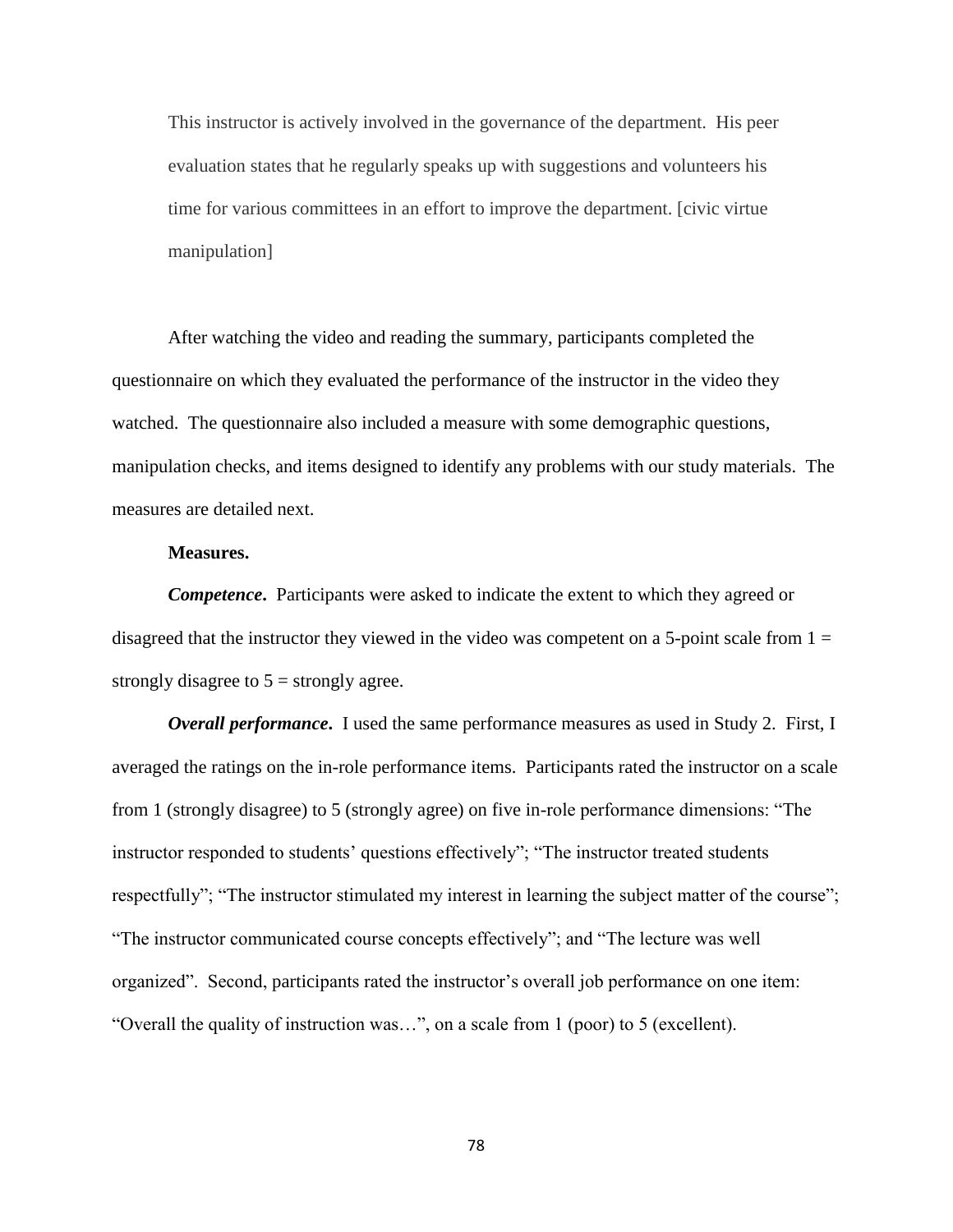*Recommend for promotion***.** Participants were asked the extent to which they agreed or disagreed that they would recommend the instructor for a promotion (1 = strongly disagree to  $5 =$ strongly agree).

*Gender ideology.* To try and address the issues discussed earlier in reference to the gender ideology measure used in the previous studies I used a more recent measure that is more representative of modern gender role attitudes. It is a 7-item gender ideology scale included in the International Social Survey Programme (2012) questionnaire. Items are rated on a 7-point scale from strongly disagree (1) to strongly agree (7). Lower overall scores represent an egalitarian gender ideology while higher overall scores represent a traditional gender ideology. Sample items: "Both the man and the woman should contribute to the household income." and "A working mother can establish just as warm and secure a relationship with her children as a mother who does not work."

*Demographics*. Participants indicated their age, gender (male, female or other), sexual orientation (homosexual, heterosexual, or other), ethnicity (African American, Asian, Caucasian, Hispanic, or other), whether they were in university or college, and whether they were a full-time or part-time student.

*Manipulation Checks***.** I also made changes to the manipulation checks, to verify whether I had successfully manipulated helping and civic virtue, due to concerns regarding the wording of the questions used in Study 2. The two items were: "Based on the information provided, indicate the extent to which you agree or disagree that the instructor is helpful towards his/her coworkers." "Based on the information provided, indicate the extent to which you agree or disagree that the instructor volunteers for committees and makes suggestions for improvements at work." Participants responded to each item on a 5-point scale from strongly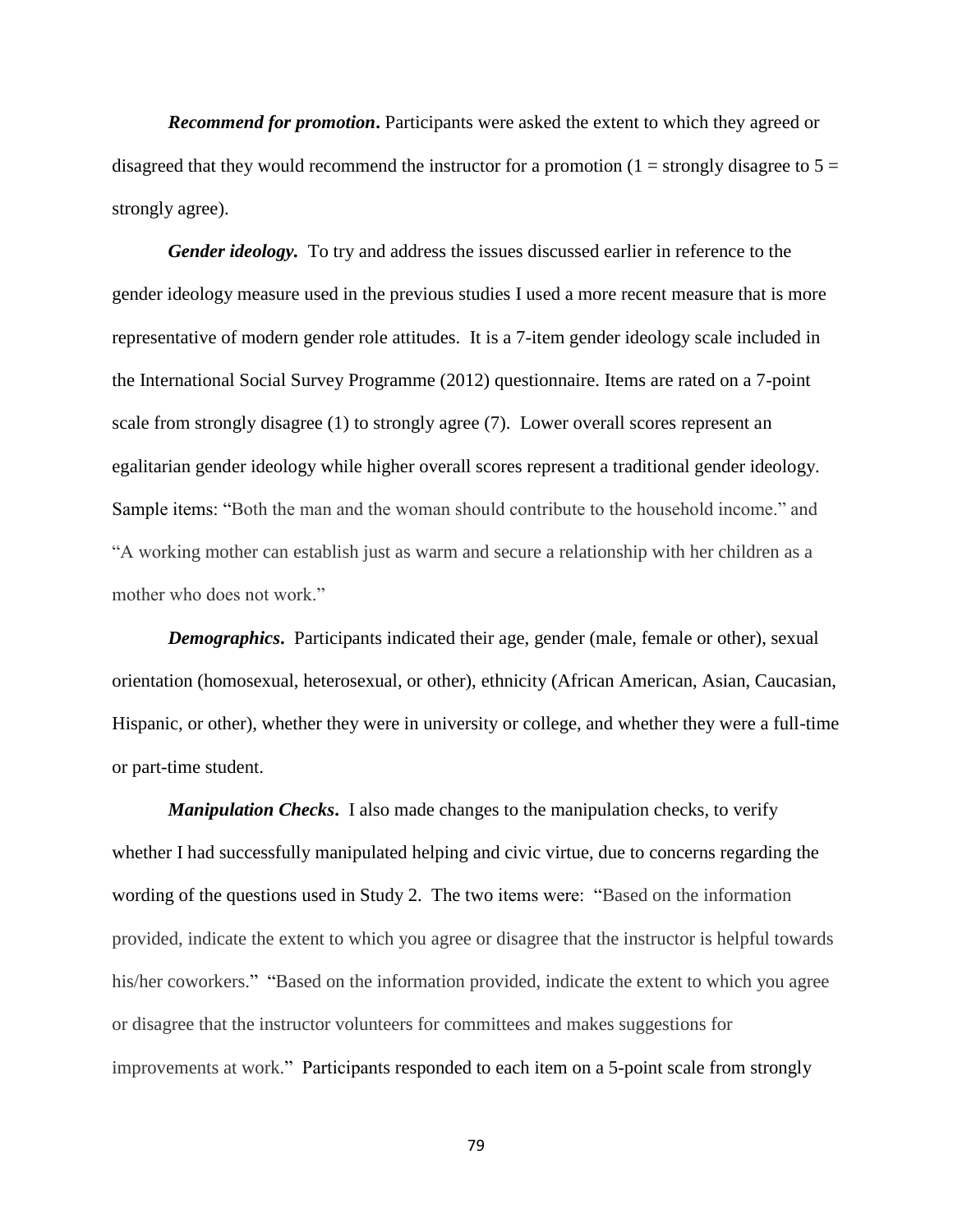disagree (1) to strongly agree (5).

*Likability***.** To rule out a possible alternative explanation for my findings, I asked participants the extent to which they agreed or disagreed that the instructor was likable  $(1 =$ strongly disagree to  $5 =$  strongly agree).

# **Study 3 Manipulation Checks**

I confirmed successful manipulation of helping and civic virtue by performing one-way ANOVAs comparing the helping and civic virtue manipulation checks (rated on scales from 1 to 5; see Measures section above for wording of questions) across OCB conditions. For the helping manipulation the result is significant:  $F(2, 177) = 21.680$ ,  $p = .000$ . Examination of the means reveals that the helping condition received higher ratings ( $M = 4.33$ ) than both the civic virtue condition ( $M = 4.13$ ) and the control condition ( $M = 3.56$ ). The result for civic virtue manipulation was also significant:  $F(2, 177) = 39.373$ ,  $p = .000$ , with the civic virtue condition receiving higher ratings ( $M = 4.40$ ) than both the helping condition ( $M = 3.74$ ) and the control condition ( $M = 3.27$ ).

### **Study 3 Results**

Means are reported in Table 21 and correlations appear in Table 22.

Similar to Study 2 none of the demographic variables I collected (student gender, student age, student status, sexual orientation) were found to be correlated with any of the dependent variables or interact with the grouping variable in predicting the dependent variables. Also,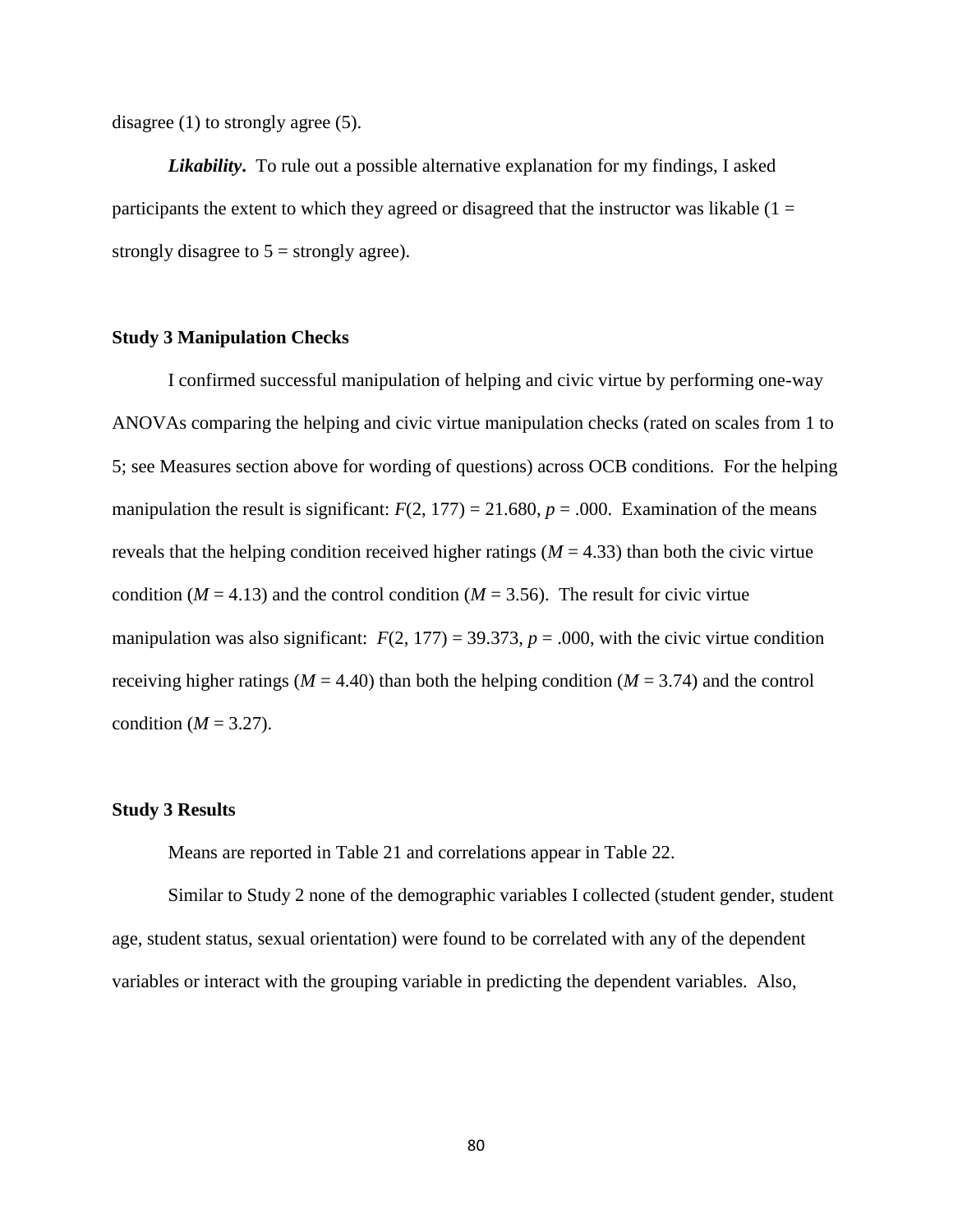consistent with Study 2, a one-way ANOVA revealed no statistically significant differences in the likability across conditions (*F* (5, 174) = 1.604, *p* = 1.6).<sup>7</sup>

|                        |                          |            | <b>OCB</b> Condition |                     |
|------------------------|--------------------------|------------|----------------------|---------------------|
| <b>Variable</b>        | <b>Instructor Gender</b> | No OCB     | <b>Helping</b>       | <b>Civic Virtue</b> |
| <b>Job Performance</b> | Male Instructor          | 3.84(.62)  | 4.10(.57)            | 4.06(.39)           |
|                        | Female Instructor        | 3.90(.54)  | 4.16(0.73)           | 4.09(0.45)          |
| Overall Job            | Male Instructor          | 3.88(.74)  | 4.09(.89)            | 4.03(.70)           |
| Performance            | <b>Female Instructor</b> | 4.00(.76)  | 4.24(.67)            | 4.32(.56)           |
| Competence             | Male Instructor          | 4.13(0.73) | 4.30(.54)            | 4.25(.62)           |
|                        | Female Instructor        | 4.17(0.71) | 4.29(0.78)           | 4.47(.51)           |
| Promote                | Male Instructor          | 3.47(.78)  | 3.74(.98)            | 3.55(.67)           |
|                        | <b>Female Instructor</b> | 3.55(.87)  | 3.84(.78)            | 3.90(.66)           |
| Likable                | Male Instructor          | 3.93(.58)  | 4.19(0.79)           | 4.09(.52)           |
|                        | <b>Female Instructor</b> | 3.97(.63)  | 4.32(.60)            | 4.10(.61)           |
| Gender Ideology        | Male Instructor          | 2.71(.84)  | 2.58(1.06)           | 2.64(1.14)          |
|                        | <b>Female Instructor</b> | 2.88(1.08) | 2.51(1.20)           | 2.95(1.11)          |

**Table 21** *Means and standard deviations by instructor gender*

<sup>&</sup>lt;sup>7</sup> Similar to Study 2, because participant gender may account for variance in the competence, overall performance or promote ratings, or interact with the independent variable in predicting the dependent variables, I ran exploratory analyses for all reported hypothesis tests including participant gender. Neither the main effects nor interactions are statistically significant. Thus, participant gender is not included as a factor in the analyses.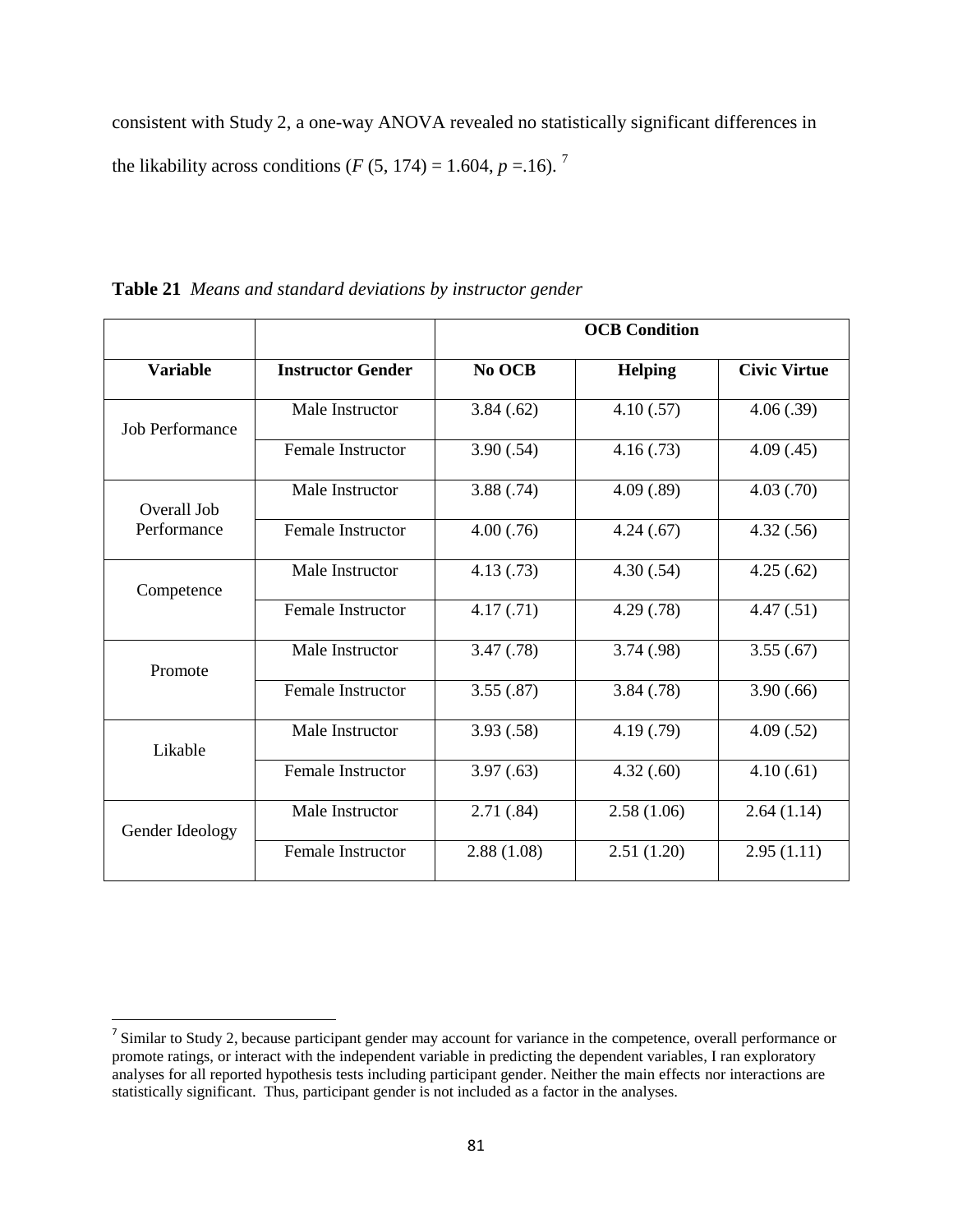|                               | M    | <b>SE</b> | 1      | $\overline{2}$ | 3            | $\overline{4}$ | 5       | 6            | 7 |
|-------------------------------|------|-----------|--------|----------------|--------------|----------------|---------|--------------|---|
| 1. Instructor gender          |      |           |        |                |              |                |         |              |   |
| 2. Job performance            | 4.03 | .56       | .05    | $\mathbf{1}$   |              |                |         |              |   |
| 3. Overall job<br>performance | 4.08 | .73       | $.15*$ | $.68**$        | $\mathbf{1}$ |                |         |              |   |
| 4. Competent                  | 4.27 | .66       | .07    | $.58**$        | $.46**$      | $\mathbf{1}$   |         |              |   |
| 5. Promote                    | 3.67 | .80       | .12    | $.57**$        | $.66**$      | $.43**$        | 1       |              |   |
| 6. Likable                    | 4.10 | .63       | .05    | $.52**$        | $.40**$      | $.27**$        | $.37**$ | $\mathbf{1}$ |   |
| 7. Gender ideology            | 2.71 | 1.07      | .06    | $-.04$         | .03          | $-.08$         | .00     | $-.01$       |   |

**Table 22** *Means, standard deviations, and zero-order correlations*

\*Correlation is significant at p < .05 (2-tailed). \*\* Correlation is significant at p < .01 (2-tailed).

In Hypothesis 1, I predict that individuals engaging in gender-incongruent OCBs will be perceived as more competent than individuals performing gender-congruent OCBs or performing no OCBs. Prior to testing the hypotheses I performed a Levene's test for homogeneity of variance for this and all remaining main effect hypothesis tests concerning the dependent variables. The test statistic is not significant ( $p > .05$ ). Visual inspection of the descriptive variances for competence ratings (see Table 23) confirms this finding. Thus, a pooled error term was employed for the analyses.

Hypothesis 1a specifically predicts that when females engage in civic virtue they will receive higher competence ratings than females engaging in helping, males performing civic virtue, and both males and females performing no OCB. I performed a one-tailed planned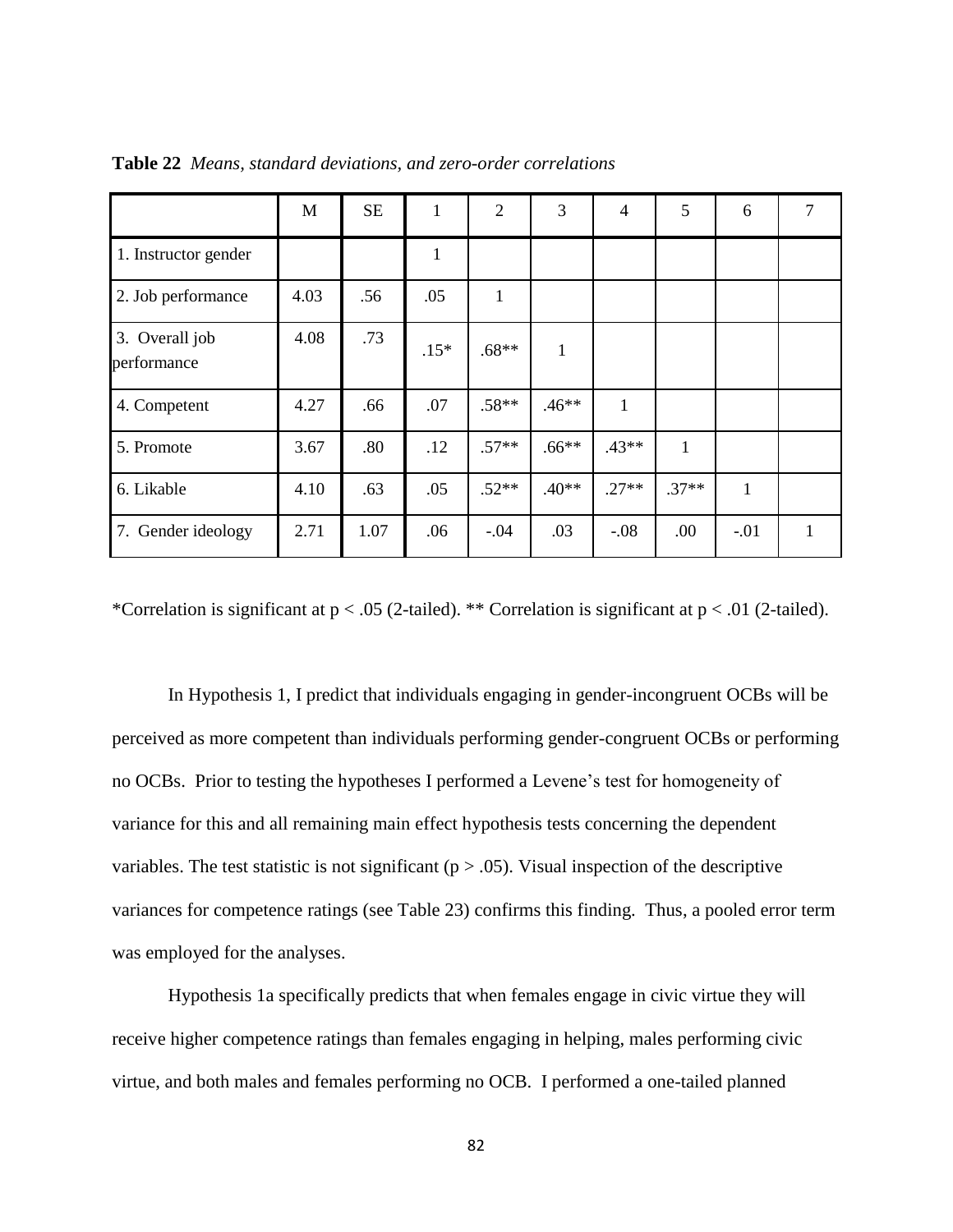comparison contrasting the female instructor civic virtue group to the other four groups with a Bonferroni corrected alpha of .025. The result is statistically significant:  $t(177) = 1.91$ ,  $p = .025$ ,  $eta^2 = .02$  (see Table 24). Examination of the means reported in Table 21 indicates that the female instructor civic virtue group has the highest mean competence rating. This finding supports Hypothesis 1a.

|                        |                          |        | <b>OCB</b> Condition |                     |
|------------------------|--------------------------|--------|----------------------|---------------------|
| <b>Variable</b>        | <b>Instructor Gender</b> | No OCB | <b>Helping</b>       | <b>Civic Virtue</b> |
| <b>Job Performance</b> | Male Instructor          | .38    | .32                  | .15                 |
|                        | Female Instructor        | .29    | .53                  | .20                 |
| Overall Job            | Male Instructor          | .55    | .79                  | .49                 |
| Performance            | Female Instructor        | .58    | .45                  | .31                 |
| Competence             | Male Instructor          | .53    | .29                  | .38                 |
|                        | Female Instructor        | .50    | .61                  | .26                 |
| Promote                | Male Instructor          | .61    | .96                  | .45                 |
|                        | Female Instructor        | .76    | .61                  | .44                 |
| Likable                | Male Instructor          | .34    | .62                  | .27                 |
|                        | Female Instructor        | .40    | .36                  | .37                 |
| Gender Ideology        | Male Instructor          | .71    | 1.12                 | 1.30                |
|                        | Female Instructor        | 1.17   | 1.44                 | 1.23                |

|  | Table 23 Descriptive variances |  |
|--|--------------------------------|--|
|--|--------------------------------|--|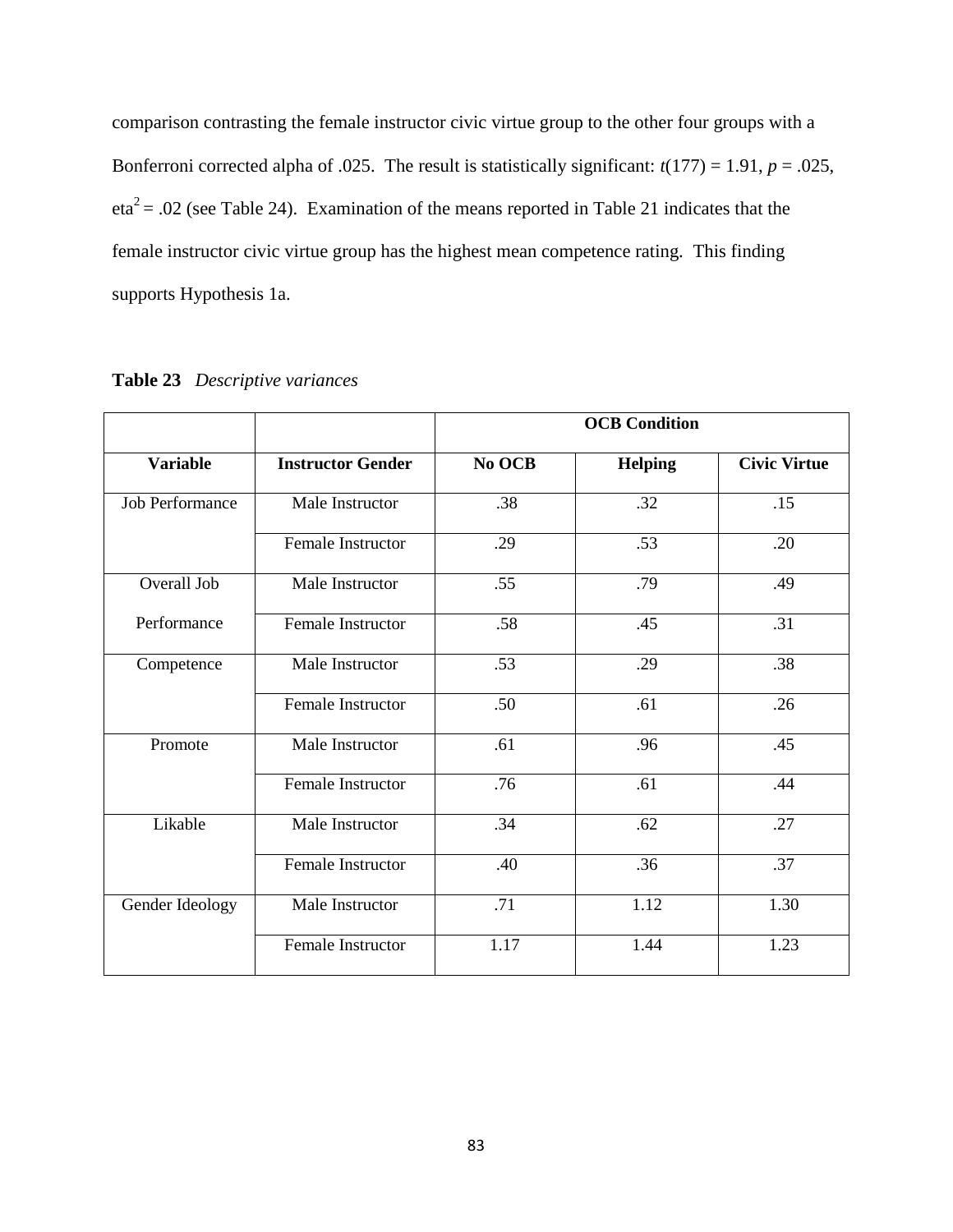|                                | Unstandardized<br>Coefficients | Standard<br>Error (SE) |      | $\boldsymbol{p}$ | Incremental |
|--------------------------------|--------------------------------|------------------------|------|------------------|-------------|
| <b>BLOCK 1</b> ( $R^2 = .02$ ) |                                |                        |      |                  |             |
| Female civic virtue contrast   | .051                           | .027                   | 1.91 | .025             | .02         |
| <b>BLOCK 2</b> ( $R^2 = .02$ ) |                                |                        |      |                  |             |
| Female civic virtue contrast X | .020                           | .024                   | .832 | .406             | .004        |
| Gender ideology                |                                |                        |      |                  |             |

**Table 24** *Two-way conditional relationship moderated regression results for female civic virtue in the prediction of competence*

Next I examined whether males engaging in helping will receive higher competence ratings than females engaging in helping, males performing civic virtue, and both males and females performing no OCB (Hypothesis 1b). Employing the same one-tailed planned comparison approach, I contrasted the male instructor helping group with the four comparison groups: female instructor helping, male instructor civic virtue, female instructor control, male instructor control (corrected alpha =  $.025$ ). The planned contrast is not significant,  $t(177)$ =  $.63$ ,  $p > 0.025$ ; see Table 25), failing to provide support for Hypothesis 1b.

My second hypothesis predicted that the performance of gender-incongruent OCBs would result in higher overall performance ratings than the gender-congruent OCBs or no OCBs. I again performed a Levene's test for homogeneity of variance and the test statistic is not significant ( $p > .05$ ), which is confirmed by an examination of the descriptive variances for overall performance (see Table 23). I therefore employed a pooled error term for the analyses.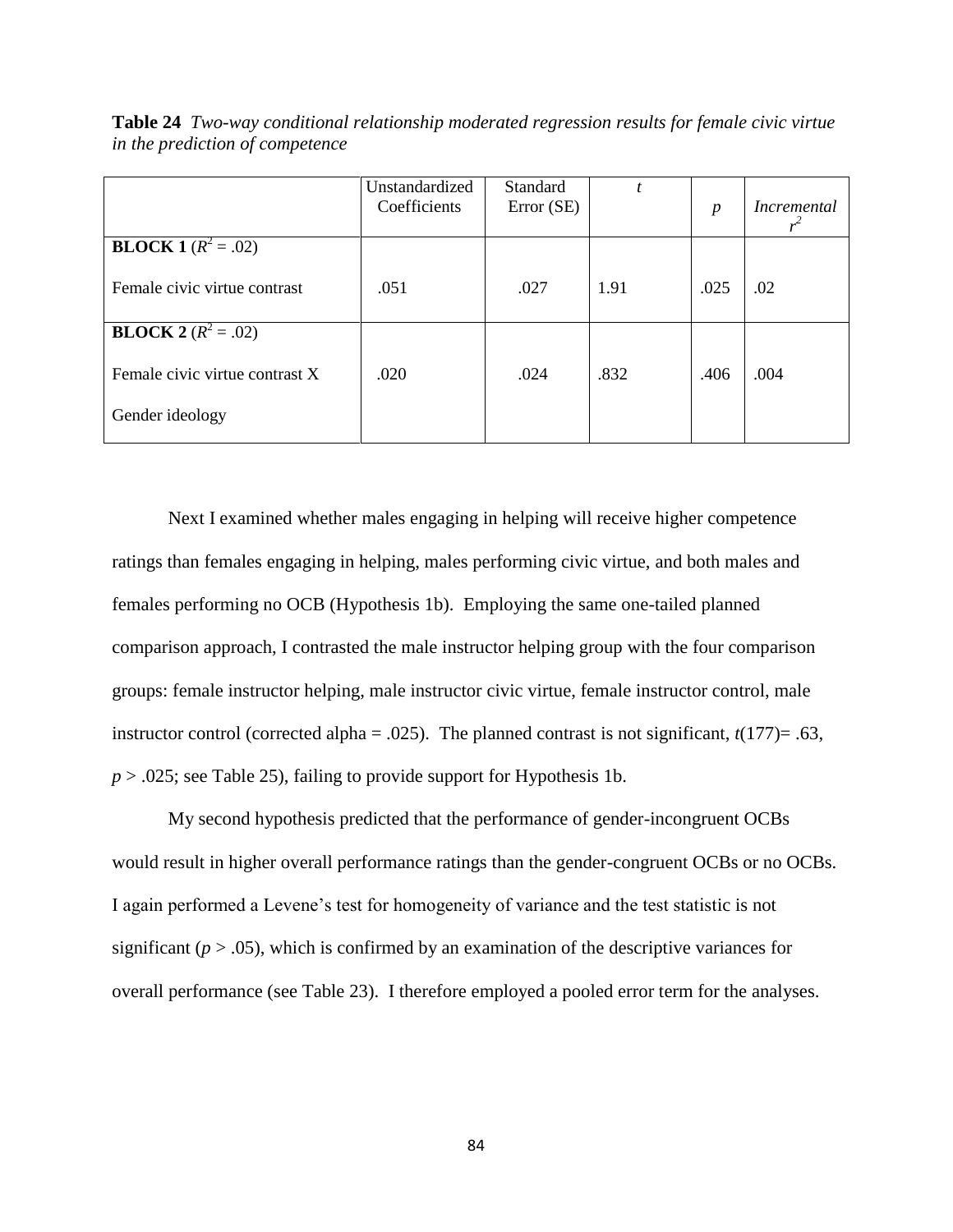Unstandardized Coefficients Standard Error (SE)  $t$  *p Incremental r 2* **BLOCK 1**  $(R^2 = .00)$ Male helping contrast .018 .028 .629 .530 .629 .530 .002 **BLOCK 2**  $(R^2 = .00)$ Male helping contrast X Gender ideology .023 .025 .948 .344 .005

**Table 25** *Two-way conditional relationship moderated regression results for male helping in the prediction of competence*

According to Hypothesis 2a, when females engage in civic virtue they will receive higher overall performance ratings than females engaging in helping, males performing civic virtue, and both males and females performing no OCB. To test this hypothesis I performed a one-tailed planned comparison contrasting the female instructor civic virtue group to the other four groups with a corrected alpha of .025. The result is statistically significant:  $t(177) = 1.9$ ,  $p = .025$ , eta<sup>2</sup> = .02 (see Table 26). Examination of the means (see Table 21) demonstrates that the female instructor civic virtue condition has a higher mean overall performance rating than the other four groups, providing support for Hypothesis 2a.

The second part of Hypothesis 2 (2b) predicts that when males engage in helping they will receive higher overall performance ratings than females engaging in helping, males performing civic virtue, and both males and females performing no OCB. As was the case with competence ratings, the one-tailed planned comparison contrasting the male instructor helping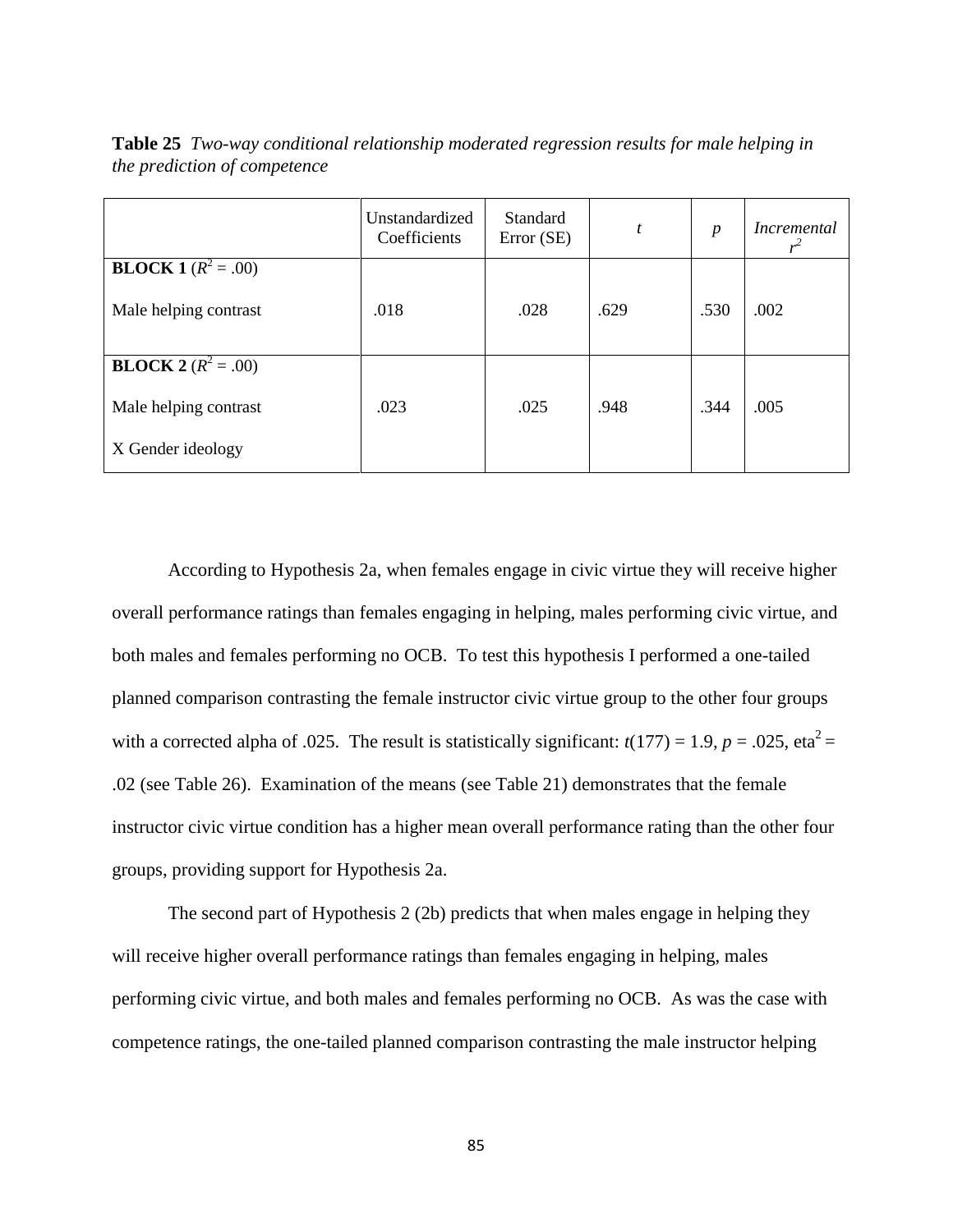group to the other four groups was not significant,  $t(177) = -.23$ ,  $p > .025$  and is summarized in

Table 27. Hypothesis 2b is therefore not supported.

**Table 26** *Two-way conditional relationship moderated regression results for female civic virtue in the prediction of overall performance*

|                                | Unstandardized<br>Coefficients | Standard<br>Error (SE) |      | $\boldsymbol{p}$ | <i>Incremental</i> |
|--------------------------------|--------------------------------|------------------------|------|------------------|--------------------|
| <b>BLOCK 1</b> ( $R^2 = .00$ ) |                                |                        |      |                  |                    |
| Female civic virtue contrast   | .056                           | .029                   | 1.92 | .025             | .020               |
| <b>BLOCK</b> $2(R^2 = .03)$    |                                |                        |      |                  |                    |
| Female civic virtue contrast X | .025                           | .026                   | .942 | .348             | .005               |
| Gender ideology                |                                |                        |      |                  |                    |

**Table 27** *Two-way conditional relationship moderated regression results for male helping in the prediction of overall performance* 

|                              | Unstandardized<br>Coefficients | Standard<br>Error (SE) | $\boldsymbol{t}$ | $\boldsymbol{p}$ | <i>Incremental</i> |
|------------------------------|--------------------------------|------------------------|------------------|------------------|--------------------|
| <b>BLOCK</b> 1 $(R^2 = .00)$ |                                |                        |                  |                  |                    |
| Male helping contrast        | $-.007$                        | .031                   | $-.225$          | .822             | .000               |
| <b>BLOCK 2</b> $(R^2 = .01)$ |                                |                        |                  |                  |                    |
| Male helping contrast        | .002                           | .027                   | .058             | .954             | .000               |
| X Gender ideology            |                                |                        |                  |                  |                    |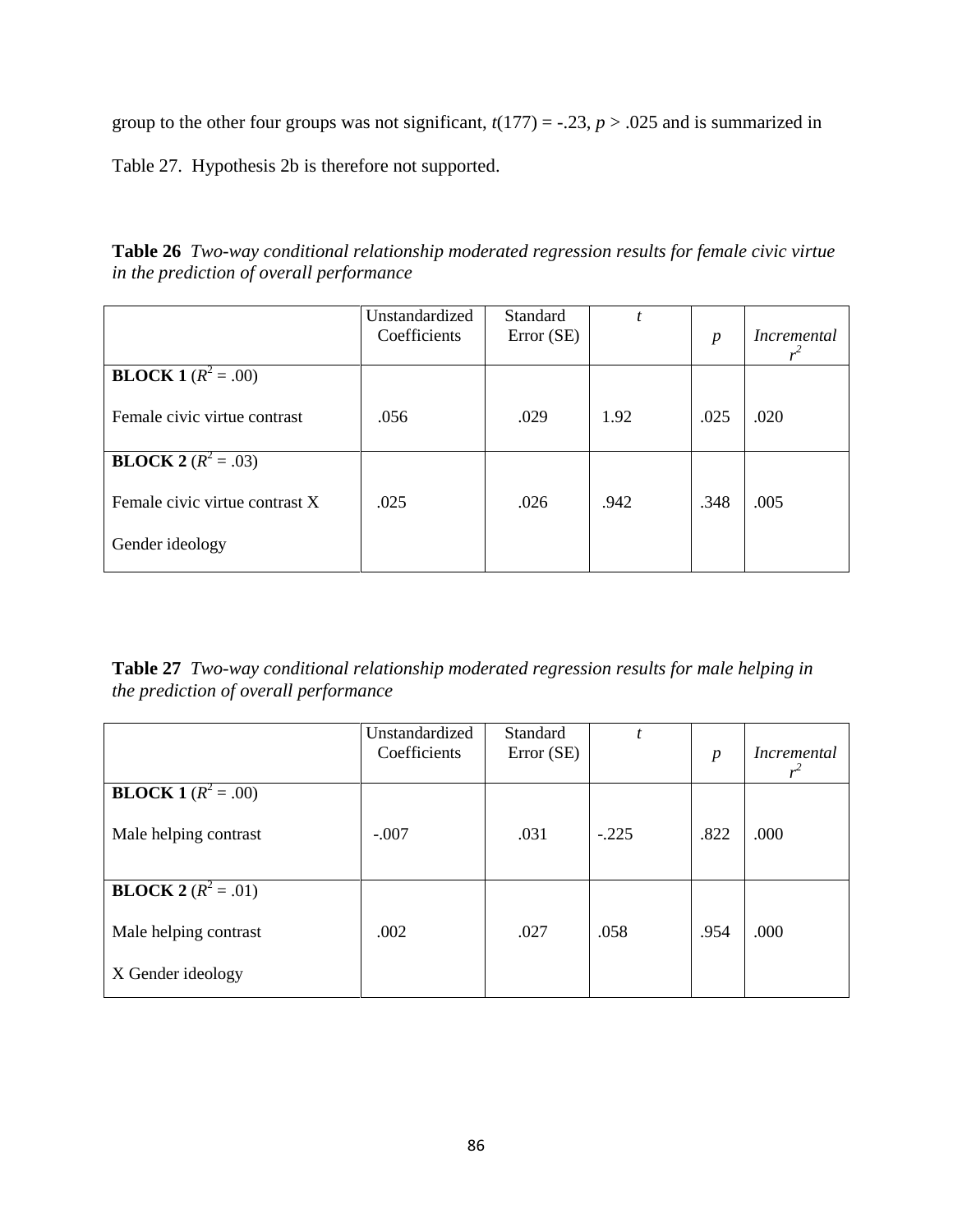Identical to Study 2, to test the possible role of gender ideology as a moderator variable Hypotheses 3a to 4b, I first examined the correlation between gender ideology and the dependent variables for participants viewing the female instructor engage in civic virtue. The correlations are not statistically significant,  $p > .05$ , one tailed ( $r = .03$ , and  $r = .18$  for competence, and overall performance ratings, respectively). Likewise the correlations for participants viewing the male instructor engage in helping are not significant either,  $p > .05$ , one-tailed ( $r = .02$ , and  $r = -$ .04 for the competence, and overall performance, ratings, respectively.).

Again, consistent with Study 2 I tested the conditional relationships between gender ideology and the planned contrasts as specified in Hyotheses1a to 2b. As reported in Tables 24 and 25, for the competence rating, neither of the conditional relationships are statistically significant (Hypothesis 3a:  $t(176) = .83$ ,  $p = .41$ ; and Hypothesis 3b:  $t(176) = .95$ ,  $p = .34$ ). Likewise for the overall performance rating, neither of the conditional relationships are statistically significant (Hypothesis 4a:  $t(176) = .94$ ,  $p = .35$ ; and Hypothesis 4b:  $t(176) = .06$ ,  $p =$ .95). These results are reported in Tables 26 and 27, respectively. I once again failed to obtain support for any of the conditional relationship hypotheses, Hypothesis 3a to 4b.

To test Hypothesis 5, the performance of gender-incongruent OCBs will result in higher promote ratings than the performance gender-congruent OCBs or no OCBs, I again performed a Levene's test for homogeneity of variance and the test statistic is significant ( $p < .05$ ). However, cell sizes were approximately equal and the largest variance was less than four times the smallest, as is confirmed by an examination of the descriptive variances for promote (see Table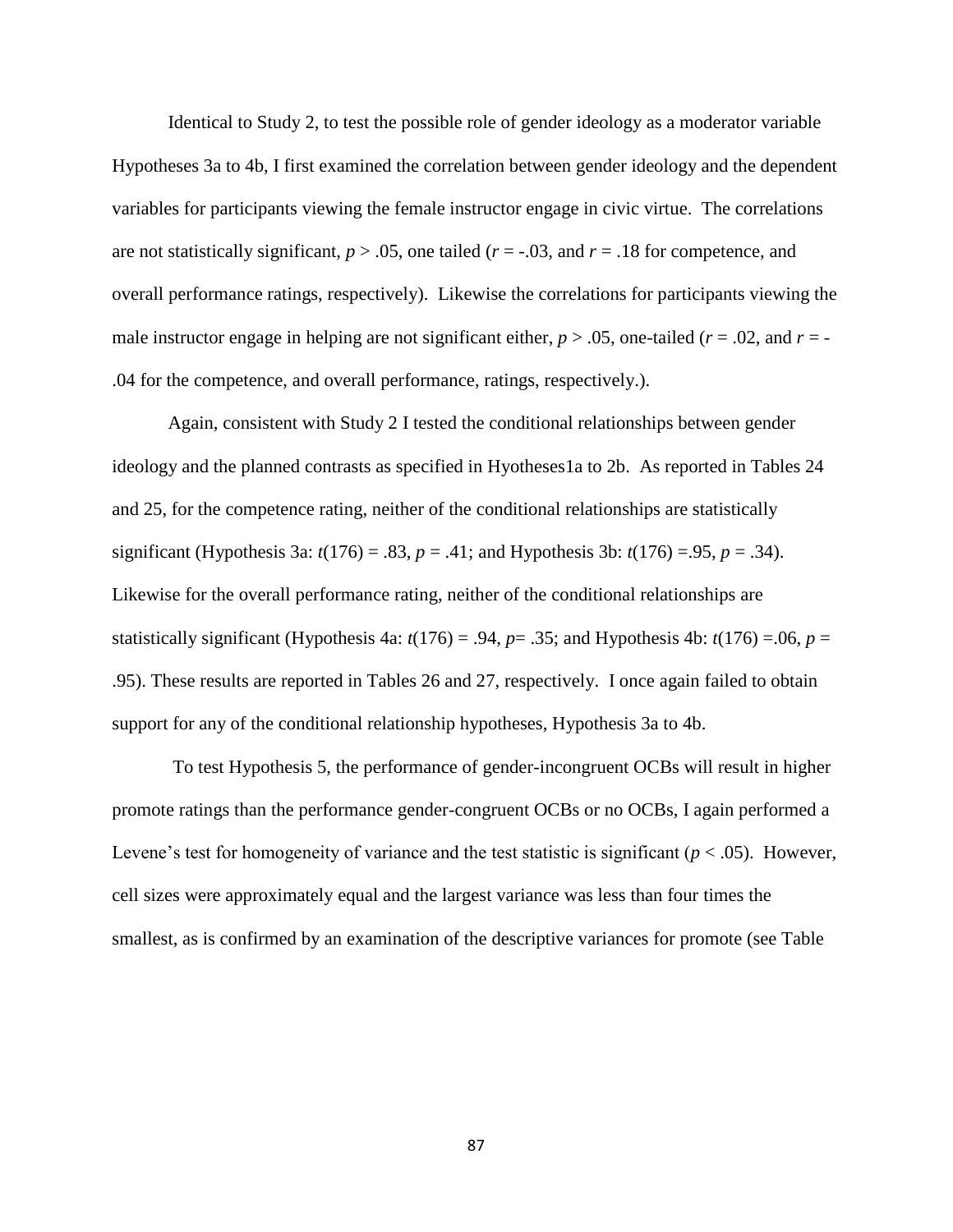23). I therefore employed a pooled error term for the analyses<sup>8</sup>. The regression results are

summarized in Tables 28 and 29.

**Table 28** *Two-way conditional relationship moderated regression results for female civic virtue in the prediction of promotion recommendations*

|                                | Unstandardized<br>Coefficients | <b>Standard</b><br>Error (SE) | t    | $\boldsymbol{p}$ | <i>Incremental</i> |
|--------------------------------|--------------------------------|-------------------------------|------|------------------|--------------------|
| <b>BLOCK</b> $1(R^2 = .02)$    |                                |                               |      |                  |                    |
| Female civic virtue contrast   | .060                           | .032                          | 1.85 | .03              | .019               |
| <b>BLOCK</b> $2(R^2 = .02)$    |                                |                               |      |                  |                    |
| Female civic virtue contrast X | .025                           | .029                          | .872 | .385             | .004               |
| Gender ideology                |                                |                               |      |                  |                    |

**Table 29** *Two-way conditional relationship moderated regression results for male helping in the prediction of promotion recommendations* 

|                              | Unstandardized<br>Coefficients | Standard<br>Error (SE) | t    | $\boldsymbol{p}$ | <i>Incremental</i><br>$r^2$ |
|------------------------------|--------------------------------|------------------------|------|------------------|-----------------------------|
| <b>BLOCK</b> 1 $(R^2 = .00)$ |                                |                        |      |                  |                             |
| Male helping contrast        | .029                           | .034                   | .857 | .393             | .004                        |
| <b>BLOCK 2</b> $(R^2 = .02)$ |                                |                        |      |                  |                             |
| Male helping contrast        | .041                           | .030                   | 1.39 | .166             | .108                        |
| X Gender ideology            |                                |                        |      |                  |                             |

<sup>&</sup>lt;sup>8</sup> I used the 4x rule (Tabachnick & Fidell, 2007) as an additional test of the homogeneity assumption as Levene's test can be sensitive to sample size and a statistically significant result does not necessarily imply a serious violation of the homogeneity assumption.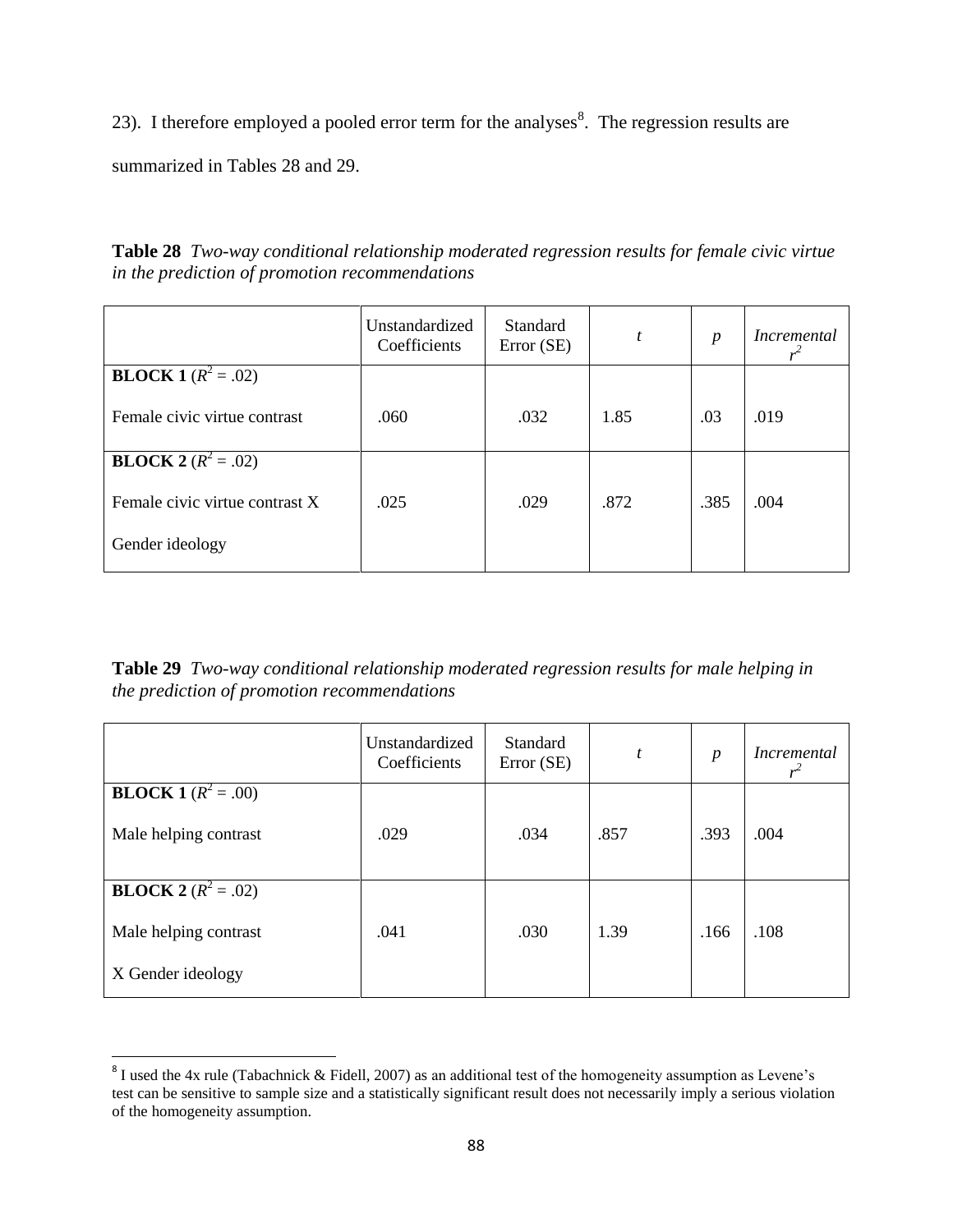According to Hypothesis 5a, when females engage in civic virtue they will receive higher promote ratings than females engaging in helping, males performing civic virtue, and both males and females performing no OCB. To test this hypothesis I performed a planned comparison contrasting the female instructor civic virtue group to the other four groups with a corrected alpha of .025. The result is not statistically significant with a corrected alpha = .025:  $t(178)$  = 1.85,  $p = .03$ . It is worth noting that the means in Table 21 are in the expected direction; however, the mean differences are not great enough to warrant a statistically significant conclusion given my desire to maintain a familywise error rate at  $p = .05$ .

The second part of Hypothesis 5 predicts that when males engage in helping they will receive higher promote ratings than females engaging in helping, males performing civic virtue, and both males and females performing no OCB. The planned comparison contrasting the male instructor helping group to the other four groups is not significant,  $t(178) = .86$  ( $p > .025$ ) counter to Hypothesis 5b.

Finally, to test the conditional relationship between gender ideology and the planned contrast in predicting the promote rating, I first examined the correlation between gender ideology and participants viewing the female instructor engaging in civic virtue  $(r = .10)$  and the male instructor engaging in helping  $(r = .16)$ . Neither of these correlations are statistically significant,  $p > 0.05$ , one-tailed. The tests of the conditional relationships are not statistically significant either, thus failing to provide support for Hypotheses 6a:  $t(177) = .87$ ,  $p = .39$  and Hypothesis 6b:  $t(177) = 1.39, p = .17$ .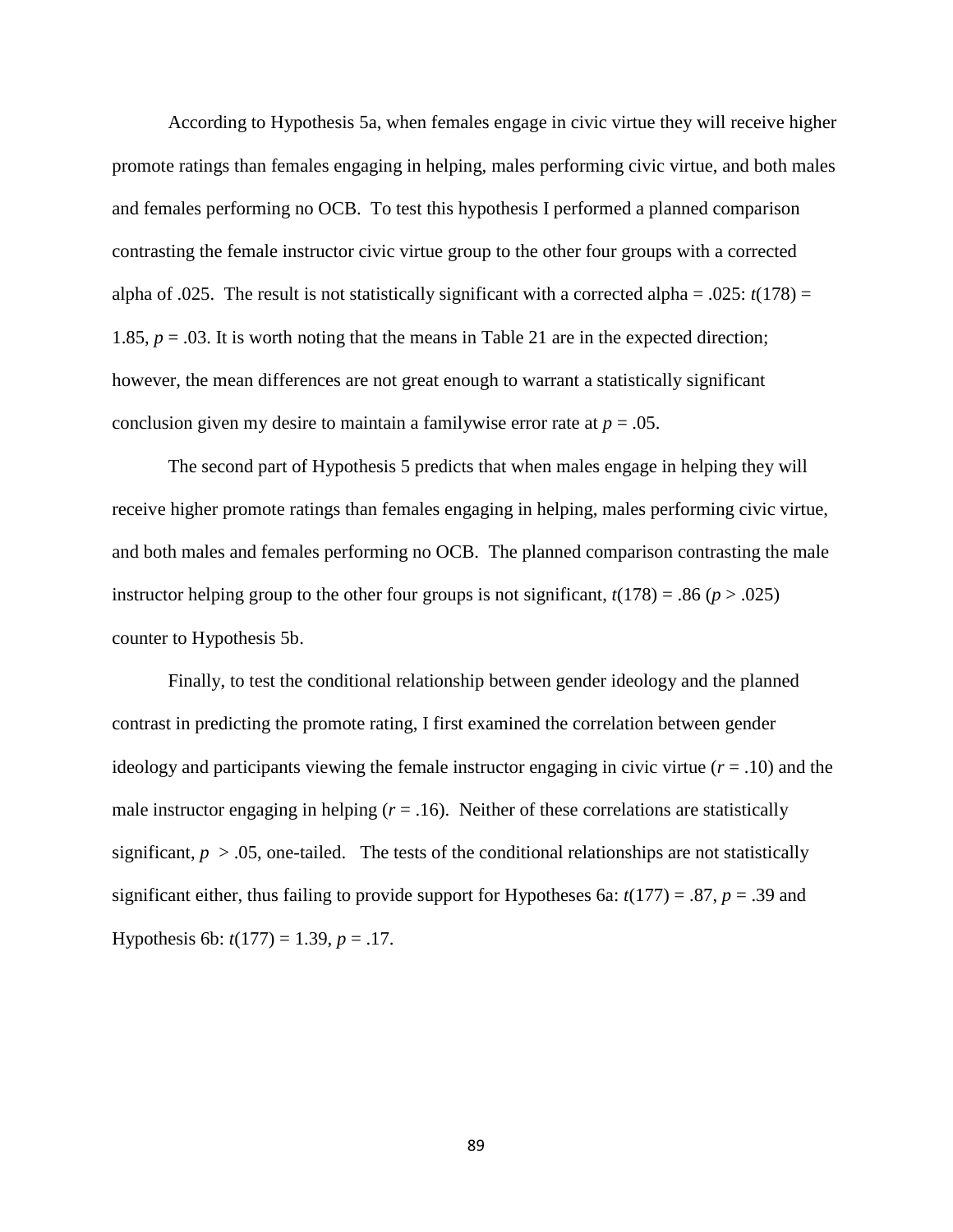### **Study 3 Additional Analyses**

I performed a planned comparison contrasting the female instructor civic virtue group to the other four groups to confirm that the female instructor was not viewed as more likable in the civic virtue condition. As the Levene's statistic was not significant  $(p > .05)$  (see variances in Table 23), I employed a pooled error term for the analysis and the result was not significant (*p* > .025). To confirm that the female instructor in the civic virtue condition was not rated higher on in-role performance than the other conditions, I performed the same analysis but with the average of the five in-role performance items as the dependant variable, and obtained the same result of non-significance  $(p > .05)$ .

Finally, I examined whether, for the female instructor, the performance of genderincongruent OCBs accounted for incremental variance in overall performance ratings beyond that accounted for by in-role performance. I formed two groups with the female instructor civic virtue group participants comprising one group and combing the female control, male control, female helping, and male civic virtue groups into another. I then performed a regression analysis with in-role performance and group as the predictors and overall performance as the dependant variable. The result was significant. Both in-role performance  $(t(149) = 10.77, p = .000, \Delta r^2 =$ .43) and gender-incongruent OCB ( $t(149) = -1.980$ ,  $p = .05$ ,  $\Delta r^2 = .01$ ) accounted for incremental variance in overall performance ratings.

#### **Study 3 Discussion**

The purpose of Studies 2 and 3 was to examine how the impact of OCB on perceptions of competence, overall performance evaluations, and reward allocation decisions (Study 3 only) depended on the gender-type of the OCB and the gender ideology of the rater. In Study 2, I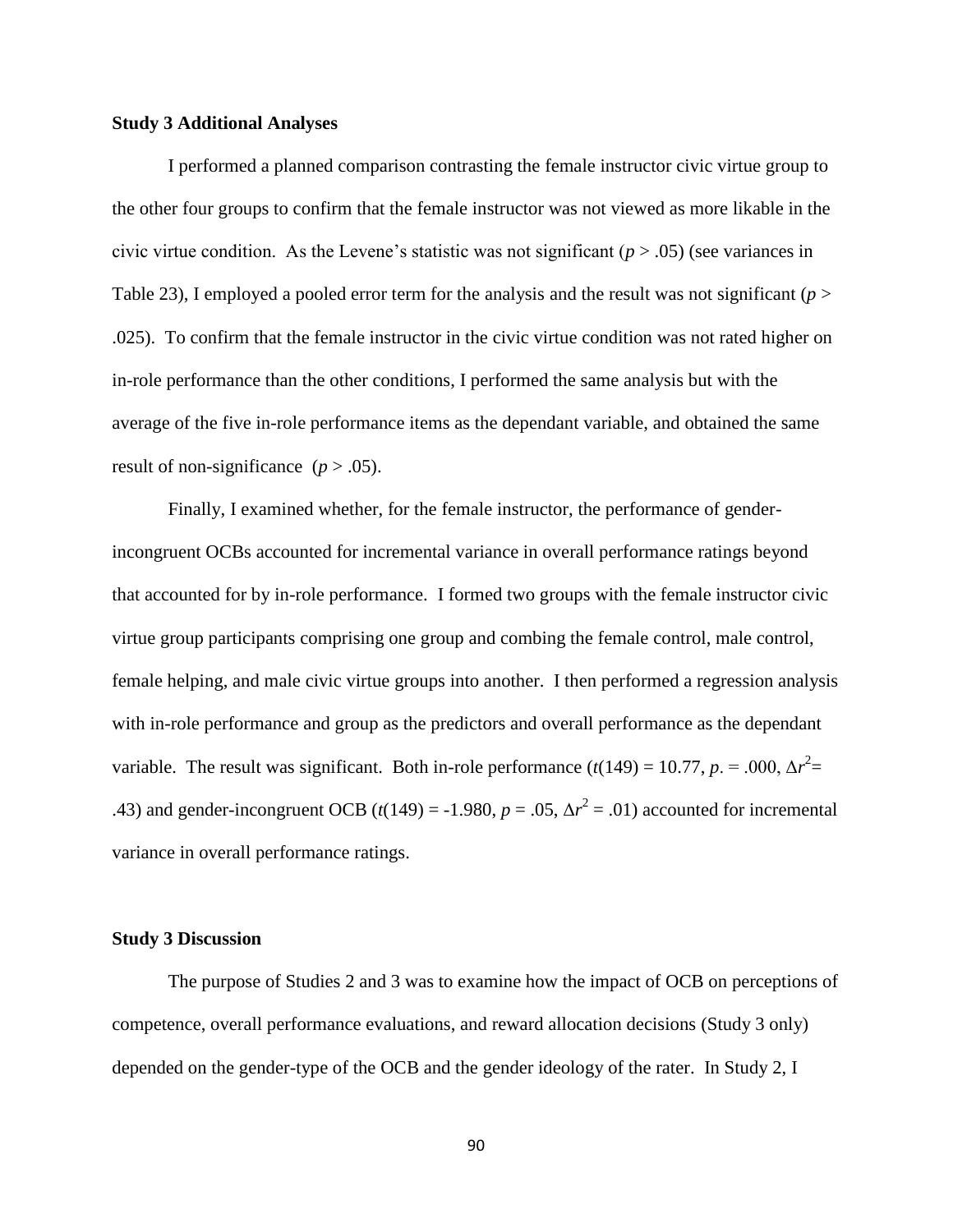likely captured the perspective of a customer or client and the hypotheses were not supported. Additional analyses also indicated that in Study 2 OCB was not related to competence or overall performance ratings. In Study 3, however, when participants were explicitly directed to rate the target from the perspective of a manager charged with the responsibility of evaluating performance for promotion purposes, the hypotheses were partially supported. The female instructor performing a gender-incongruent OCB, civic virtue, received higher competence and overall performance (but not promotion) ratings than a female or male instructor performing a gender-congruent OCB or no OCB. This was found despite no difference in likability ratings or in-role performance ratings across conditions. Further, the female instructor's civic virtue performance accounted for unique variance in her overall performance ratings beyond that accounted for by her in-role performance.

These findings, however, were not mirrored for the male instructor. The male instructor's performance of a gender-incongruent OCB, helping, did not increase his competence, performance, or promotion ratings. As discussed in greater detail below in the General Discussion, these results suggest that helping itself is not necessarily female-typed and further research is necessary to acquire a more nuanced understanding of the helping form of OCB. Finally, ratings did not vary based upon the rater's gender ideology.

**Contributions and Theoretical Implications.** Studies 2 and 3, which employed similar designs and participants recruited by the same method, and tested the same hypotheses (with the addition of predictions regarding reward allocation in the form of a promotion decision in Study 3), produced different results. Previous research suggests that different sources will conceptualize and rate OCB differently (e.g. Vandenberg et al., 2005). Studies 2 and 3, which likely captured different perspectives: customer versus manager, extend this research and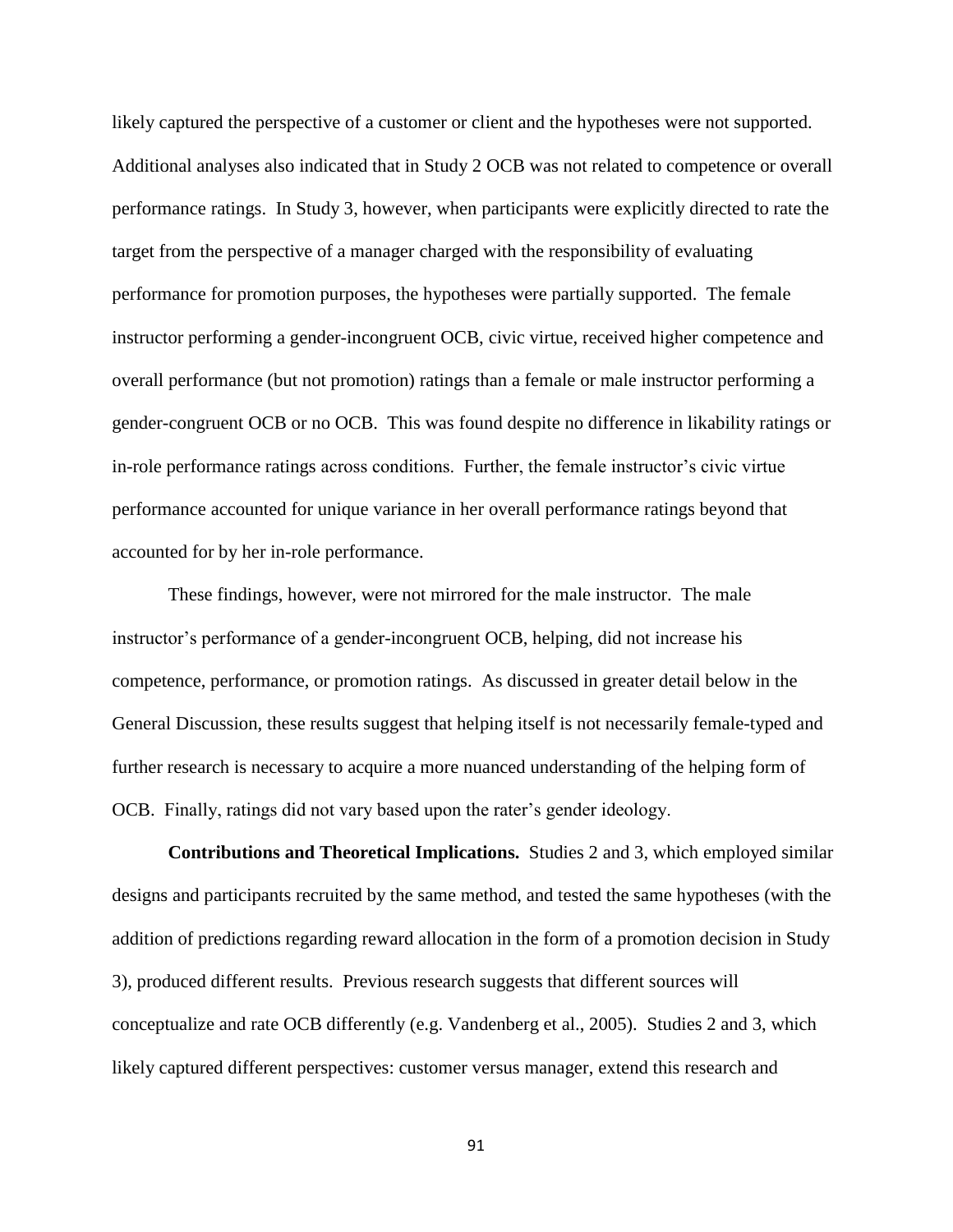demonstrate that source will also influence the effect OCB has on perceptions of competence and performance appraisals. When the student participants were asked to rate the instructor as students (Study 2), there was no relationship between OCB and competence and performance ratings. However, when they were asked to rate the instructor as a manager charged with the responsibility of performance appraisal (Study 3), OCB was related to competence and overall performance.

Study 3 makes a unique contribution to the OCB literature as previous studies on OCB and performance appraisal and rewards have not accounted for the gender-type of the OCB. Heilman and Chen's (2005) experimental work serves as a notable exception but examined only helping behavior. Study 3 extends this work by examining civic virtue, a male-typed, OCB and also by demonstrating experimentally that the performance of gender-incongruent OCBs (i.e., civic virtue) accounts for variance in overall performance ratings above and beyond that accounted for by in-role performance. Indeed, the female instructor civic virtue condition received the highest competence and overall performance ratings despite in-role performance being identical across all conditions. This is also the first study to examine the impact of gendertyped OCB performance on perceptions of competence and suggests another mechanism through which OCB influences performance evaluations rather than liking, as has been previously investigated in the literature (Johnson et al., 2002).

Another possible explanation for Study 3's findings is that females are more likely to be ascribed selfless motives for performing OCBs than males. Research suggests that supervisors prefer selfless motives for performing OCBs (Snell & Wong, 2007) and selfless OCBs are more likely than self-serving OCBs to lead to higher performance evaluations (Halbesleben, Bowler, Bolino, & Turnley, 2010) and rewards (Eastman, 1994; Johnson, Erez, Kiker, & Motowidlo,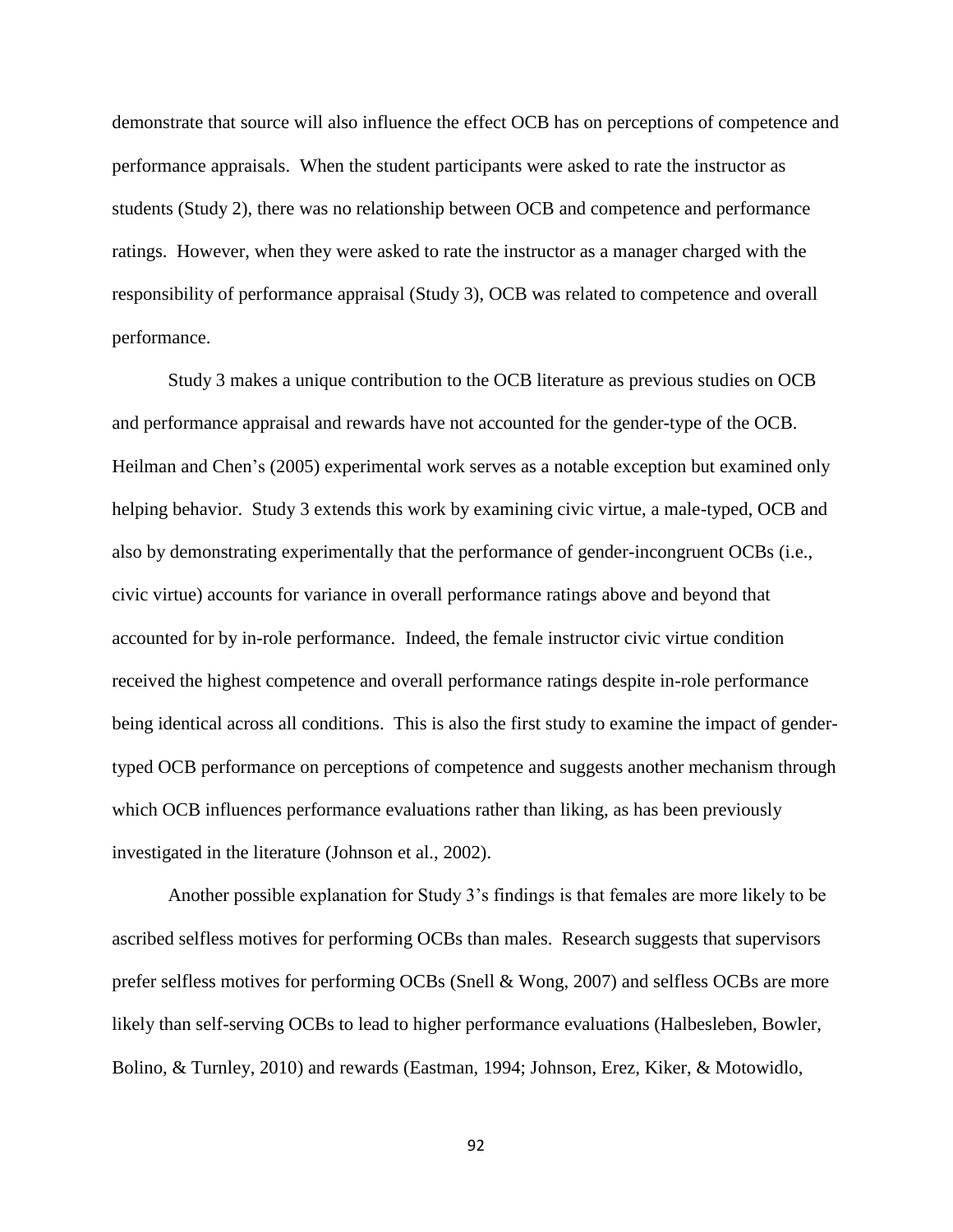2002). Because women are stereotyped as communal while men are stereotyped as agentic, it is possible that selfless motives are more likely to be ascribed to women while self-serving motives are more frequently ascribed to men. This would explain why the female civic virtue condition received higher overall performance ratings but the male helping condition did not. However, this does not account for the difference in competence ratings or the lack of a difference in promotion ratings. Furthermore, a recent study provides some evidence that supervisors are fairly accurate in ascertaining whether the motive behind an employee's OCB is selfless or selfserving (Donia, Johns, & Raja, 2016). Gender stereotypes may therefore not have as much influence on the attribution of motives as they have on the recall of OCB performance. Regardless, examining whether gender and gender-type congruency of OCBs plays any role in perceptions of OCB motives is an area worthy of investigation.

The findings that the female instructor civic virtue condition received higher competence and performance ratings but not higher promotion recommendations is consistent with the shifting standards phenomenon. According to Biernat et al. (1991), the shifting standard phenomenon manifests in subjective judgments (e.g. competence) but not objective judgments (e.g. dollar amount). Further, shifting standards results in lower minimums standards but higher confirmatory standards (Biernat & Fuegen, 2001). Biernat and Fuegen's (2001) study demonstrated that women were more likely to make the short list for a job but less likely than men to be hired for the same job. Similarly, even though my study participants were advised that they were performing the evaluations for the purposes of determining eligibility for promotion, their higher competence and job performance ratings did not translate to higher promotion recommendations. This is because, as is the case with objective judgments and confirmatory standards, the decision to promote requires comparing the female civic virtue performer to her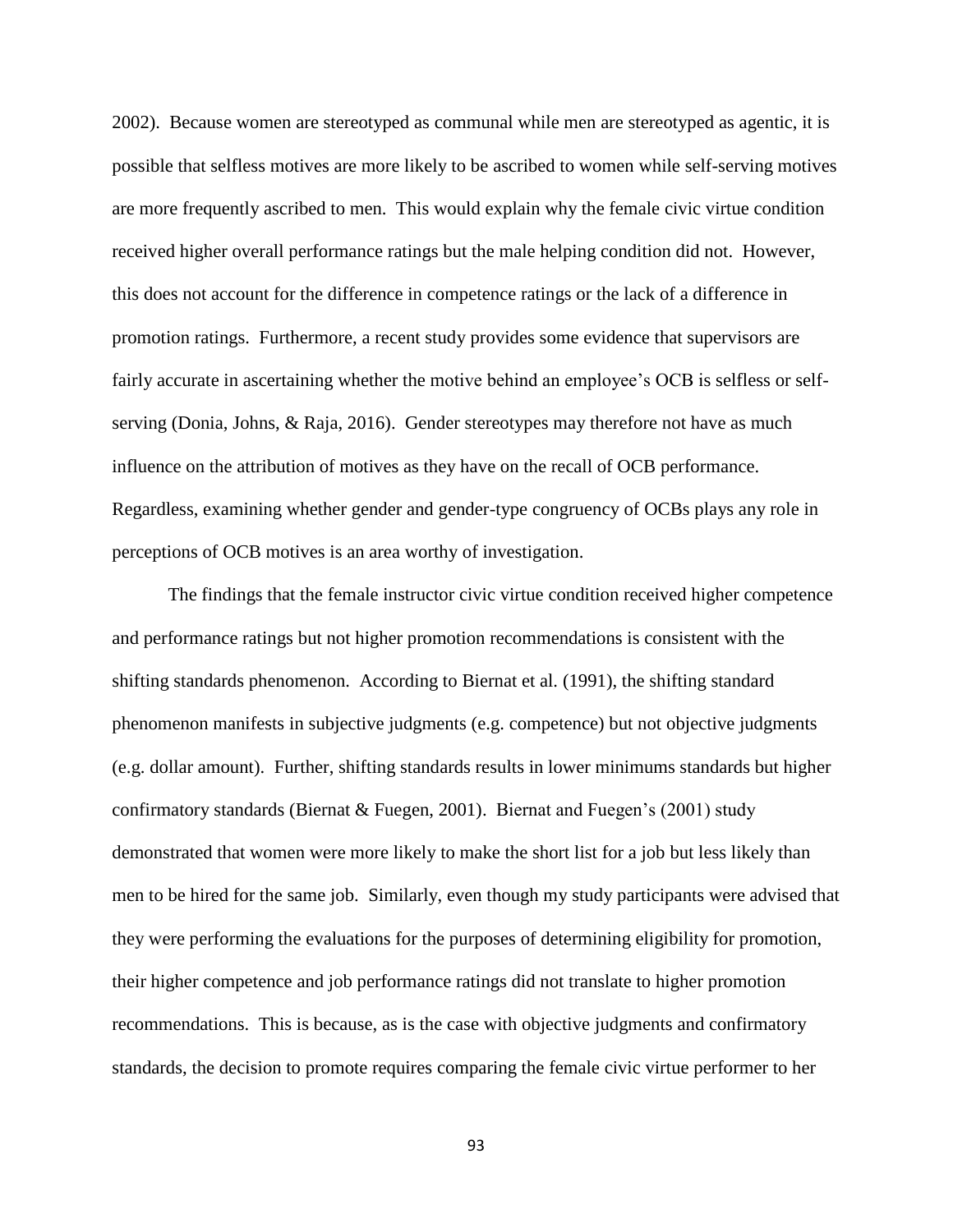cohort, including her male counterparts. So the lower standard applied to female civic virtue performance that was used when making subjective assessments of her competence and performance was not used when assessing her suitability for a promotion. In sum, the female instructor might be perceived as good for a woman (reflected in competence and performance ratings) but still not as good as a man (reflected in promotion recommendation). These findings are also consistent with research that has demonstrated backlash experienced by women are successful in male-typed roles (e.g. Heilman et al., 2004).

The findings that there were no differences between the ratings given by egalitarians and traditionals is further evidence of the pervasiveness of gender stereotypes and of the conceptualization of gender stereotypes as collective beliefs that are separate cognitive structures from individual beliefs (Devine, 1989). Gender stereotypes affect our judgments of others regardless of whether we consciously endorse them. The ubiquitous nature of gender stereotypes is also exemplified by the consistency of gender stereotypes held by men and women. That my findings did not vary by rater gender is consistent with prior studies that have compared various ratings of male and female targets in gender-typed jobs or roles have found no differences by participant gender (e.g. Heilman et al., 2004; Heilman & Chen, 2005). Further, research that has explicitly investigated and measured gender stereotypes has found no differences in the gender stereotypes held by males and females (e.g. Blashill & Powlishta, 2009; Clarke & Arnold, 2015).

**Practical Implications**. The results of Studies 2 and 3 raise potentially interesting questions regarding how closely aligned are the definitions of good performance held by the individuals carrying out performance evaluations with that of the organization. When participants rated the instructor from the perspective of a student the OCBs had no impact on their performance ratings and yet the identical behaviors increased performance ratings when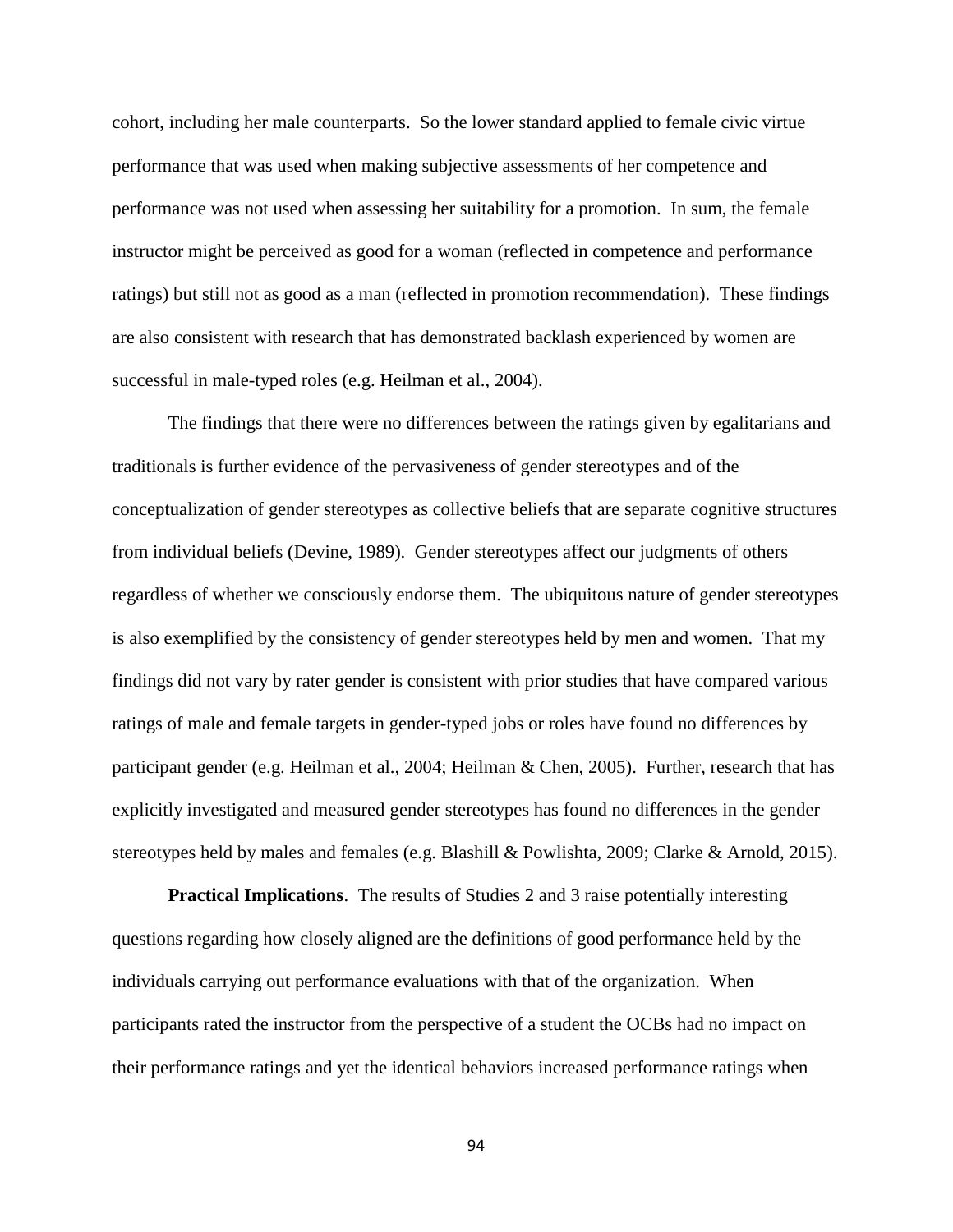participants took the perspective of management. Admittedly I did strengthen the video manipulation of OCB in Study 3 by including written statements, however the results of the two experiments may suggest that it cannot be taken for granted that organizational members charged with performance appraisals will automatically conceptualize and reward OCB in a manner that is consistent with the direction and needs of the organization. A more general issue is that performance raters may disagree on whether and the extent to which OCB information should be factored into performance evaluations (Sulsky et al., 2002). An intervention such as frame of reference training (Sulsky & Day, 1994; Uggerslev & Sulsky, 2008) can be utilized to ensure that raters adopt a common perspective on how (if at all) OCB should be factored into performance evaluations.

One the most significant practical implications of Study 3 is the suggestion that females who perform civic virtue will receive higher performance ratings than females who perform helping or males who perform civic virtue. This intimates that the OCBs that men and women are stereotypically expected to perform are less likely to contribute to their career success. Yet previous research indicates that employees may be punished for not performing gendercongruent OCBs (Heilman & Chen, 2005). This implies that in actual performance rating situations employees may have to perform both gender-congruent and gender-incongruent OCBs in order for their OCB performance to have a net positive effect on their performance ratings. Also of note are the implications for the career success of female university instructors in particular, as increased levels of service, whether helping or civic virtue may have no positive impact on their tenure and promotions decisions.

My findings also help elucidate another mechanism underlying systemic workplace discrimination. Due to gender stereotypes, women are presumed to be less competent than men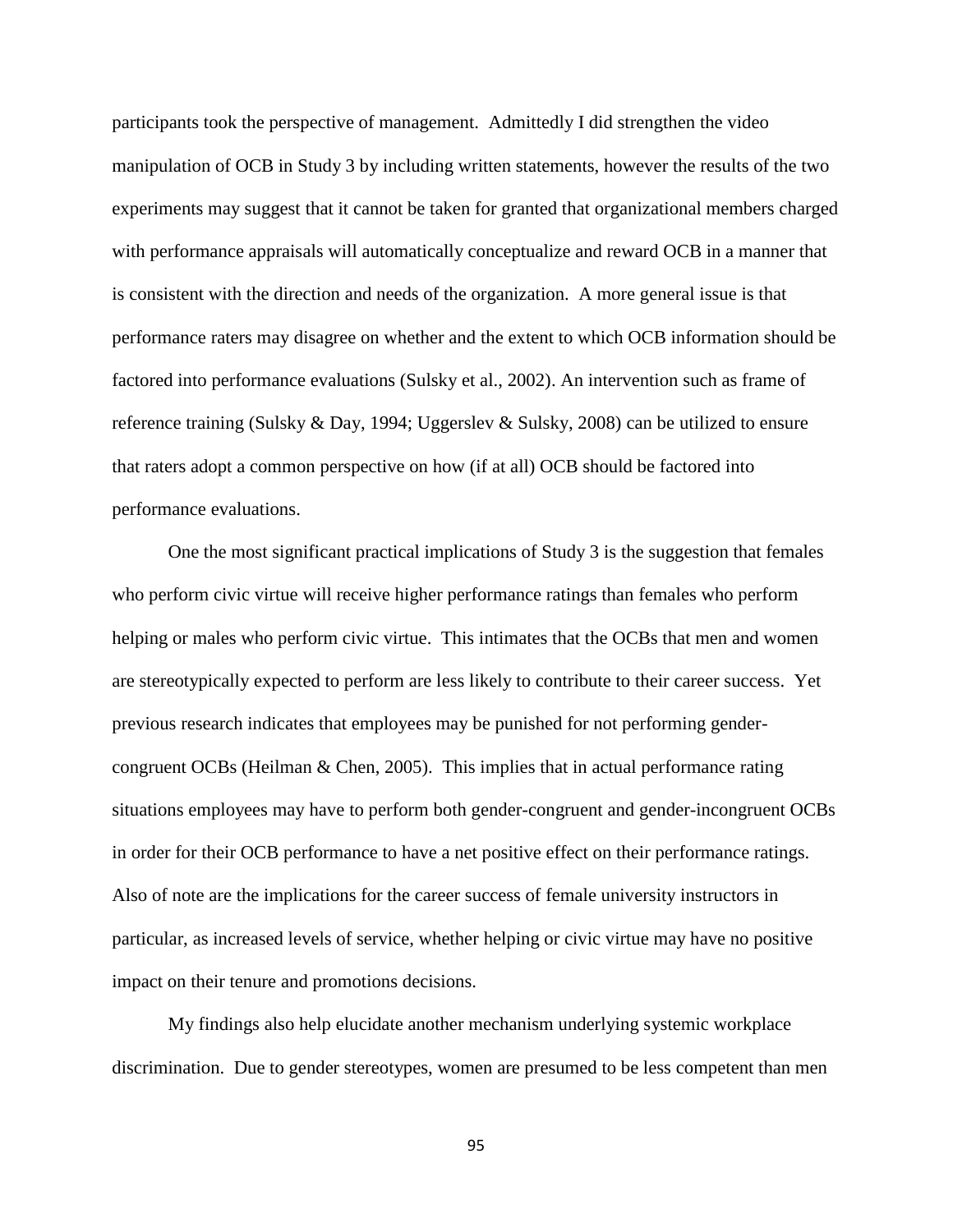at male-typed tasks (e.g. Heilman et al., 2004). When integrating the performance of male-typed extra-role behaviors with task performance to form a subjective judgment of a woman's competence and overall performance, a lower standard is applied resulting in the talking platypus effect (i.e. she's competent and a good performer, for a woman). But when a confirmatory standard must be used to determine whether she deserves a promotion, the woman is implicitly presumed to be not as competent or as good a performer as her male counterparts and therefore less deserving of a promotion.

**Limitations and Directions for Future Research.** One limitation of Study 3 is that university instructor may still be viewed as a male-typed job, perhaps not numerically but normatively. I had assumed that the subject area in which the instructor taught would signal the gender-type of the job and therefore I chose a topic for the lecture that I believed to be genderneutral: whistle-blowing. (In pretests no subject-matter experts raised concerns about the gender-type of the lecture topic.) Earlier research conceptualized college instructor as maletyped (e.g. Maurer & Taylor, 1994). A recent large-scale study using ratings on Ratemyprofessors.com suggests that the stereotype of a university professor as a white male may be alive and well (Storage, Horne, Cimpian, & Leslie, 2016). Storage et al. (2016) found gender differences in the words used to describe university instructors with words like "smart" or "brilliant" more likely to be used in description of male instructors than female instructors, and words like "stylish" more likely to be used in descriptions of female instructors.

The findings for female instructor civic virtue may only hold in male-typed jobs as maletyped behaviors are more likely to be valued in those jobs. As discussed above, one study found that female employees were expected to engage in less civic virtue than male employees only when stereotypes were activated (Chiaburu et al., 2014). It is likely that gender stereotypes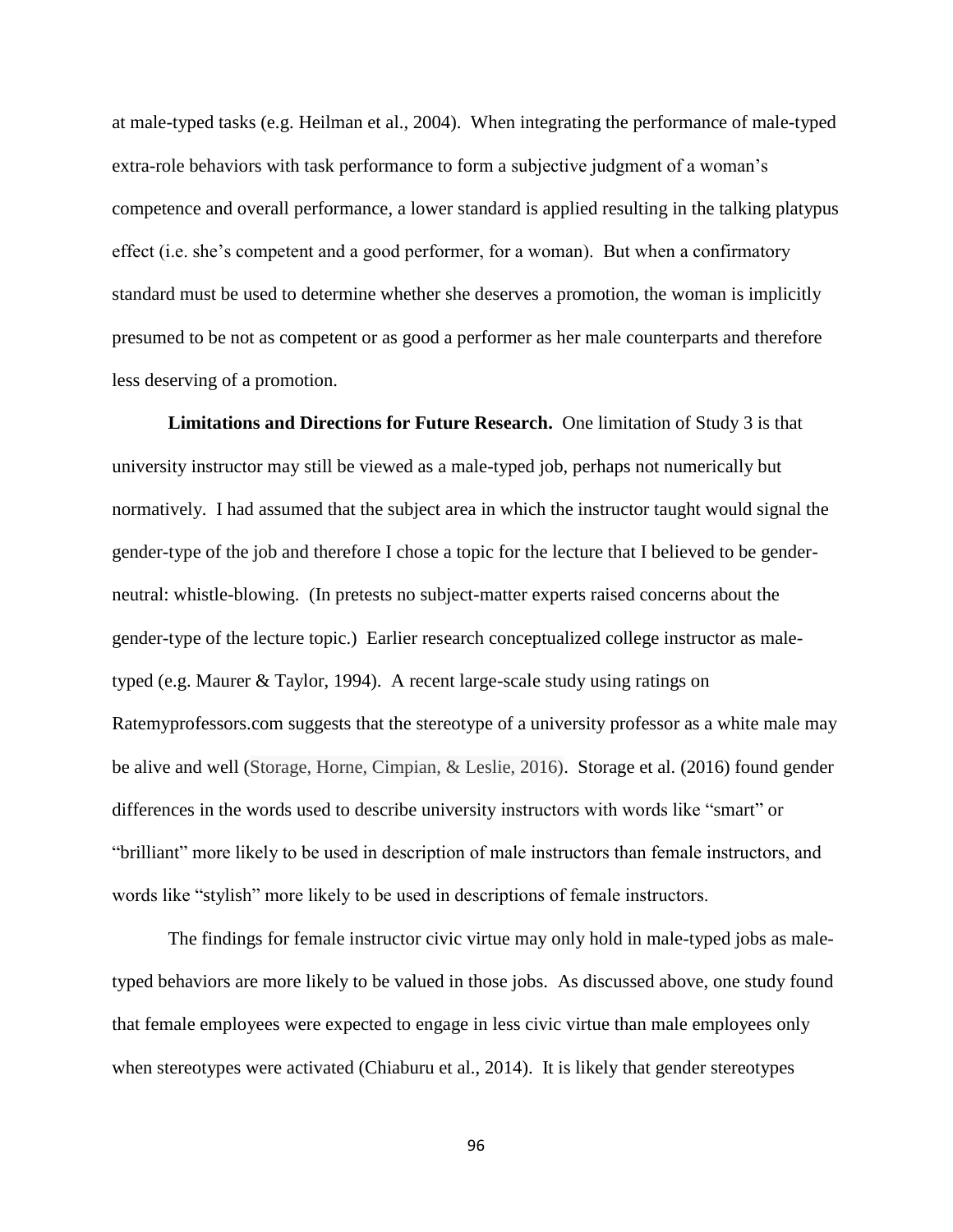would be activated when evaluating a female incumbent in a male-typed job. Future research is needed to determine whether Study 3's findings can be replicated across job-types.

Another limitation concerns the wording of the item used to measure overall performance. The item read: "Please rate the overall quality of instruction from 1 to 5 (with  $1 =$ poor and  $5 =$  excellent)". The wording of the overall rating looks task-like rather than like a global or general impression, and likely partially accounts for the small effect sizes. On overall performance item such as: "Please rate the instructor's overall performance from 1 to 5 (with  $1 =$ poor and 5 = excellent)" may have been more effective in capturing participants' general impression of the instructor and may have results in larger effect sizes. That being said, the fact that I found the relationship with such a restrictively worded overall performance item suggests that the relationship may be more robust and my test was a conservative one.

Another issue that speaks to the small effect sizes is that because both the male and female instructor's in-role performance was perceived as strong, little room was left for OCB to enhance the ratings on any of the dependent variables. In future research, having instructors with moderate or even low performance may provide a stronger test of the effects of genderincongruent OCBs on competence, overall performance, and promotion.

The use of single-item measures for the dependent measures is another potential limitation. However some researchers argue that the concern over single-item measures is overstated (Bergkvist  $\&$  Rossiter, 2007) and that single-item scales perform sufficiently well when the underlying construct is homogenous (Loo, 2002). I believe that, since I specifically aimed to capture global, overall impressions of competence, performance, and promotability, rather than facets or subtypes of these constructs, the use of single-item measures was likely not a problem from the standpoints of reliability and validity.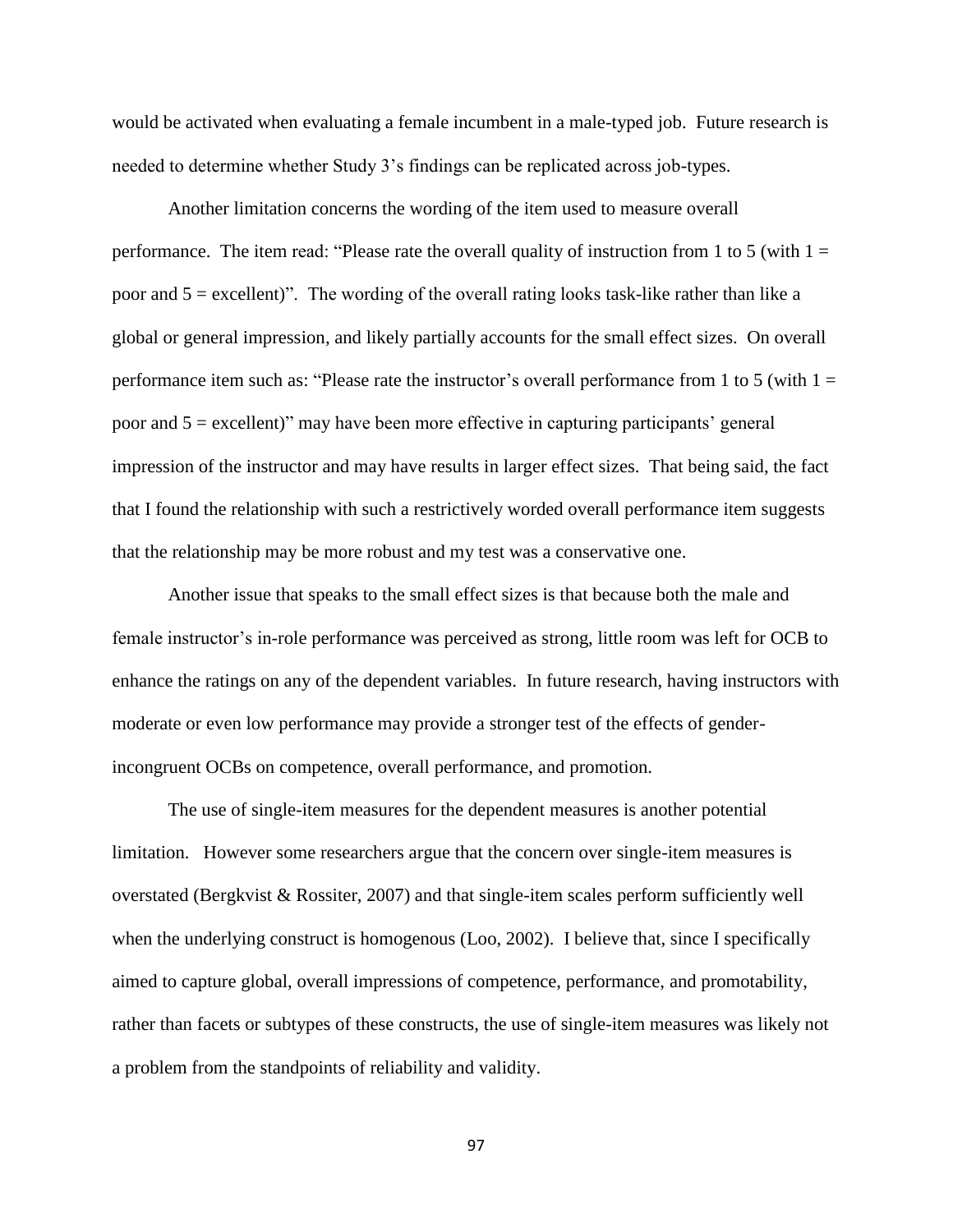The decision to direct the student participants to rate the instructors from a management perspective may have sacrificed some ecological validity. However, it was still likely a more natural research context than having participants experienced with performance appraisal rate university instructors.

A final limitation of note is one that is inherent in the study design. In the performance appraisal process, "final judgments are based as much or more on memory as on current observation" (Feldman, 1981, p. 128). In the experiment, participants are obviously forming judgments based on more limited information than raters would have in in the field and the entire rating process is conducted in a restricted time-frame. However, the design provides me with a stronger basis from which to draw causal inferences.

# **General Discussion**

The primary objective of this research has been to form a better understanding of the relationship between gender and OCB. Some forms of OCB conform to behaviors traditionally expected of men and women, particularly helping and civic virtue (Kidder & McLean-Parks, 2001). Research suggests that we expect these gender-congruent behaviors of men and women (Heilman & Chen, 2005) but gender differences in the performance of OCB have been inconsistently found (e.g. Dávila et al., 2011; but see Allen, 2006). One of the goals of this research has been to learn more about how and why the OCBs we expect from men and women differ from the OCBs men and women feel they are expected to perform, and actually do perform.

Researchers are also now questioning the strictly voluntary nature of OCB and limited previous research suggests that perceived expectation predicts OCB performance rather than social exchange motives, such that perceived expectation attenuates the relationship between job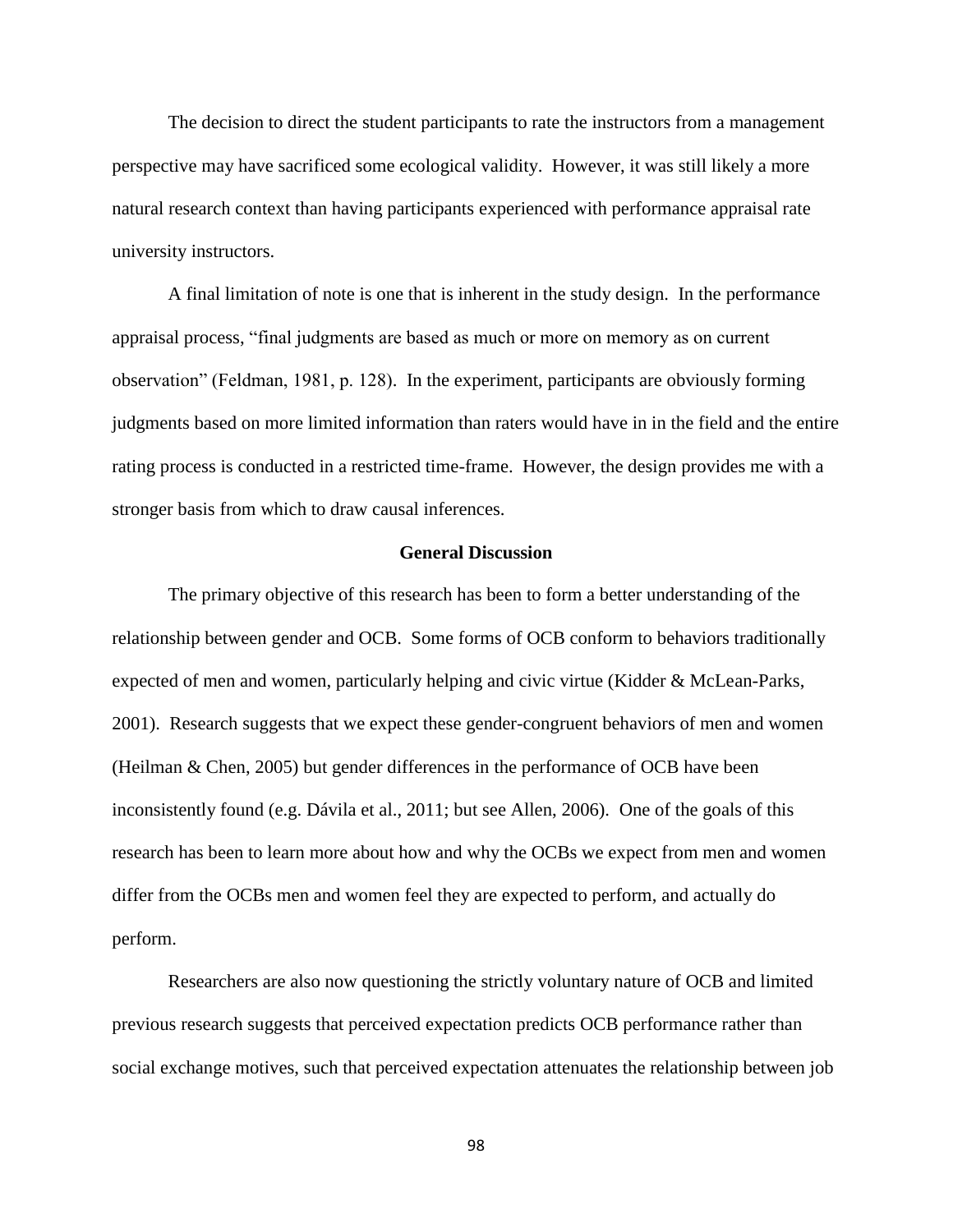attitudes and OCB performance (Sulsky et al., 2016). With Study 1 I aimed to examine a traditional gender ideology as a source of perceived expectation to perform gender-congruent OCBs. This was partially supported as traditional men were more likely to perform civic virtue but traditional women were not more likely to perform helping. Although traditional men may be performing more civic virtue, Study 3 demonstrated that women are more likely to be acknowledged for this OCB, because it is not expected of them.

This research highlights the difference between the behaviors we expect of men and women, and the behaviors men and women feel expected to, and actually do, enact. It further calls attention to the implications of this distinction for job and career success, as well as systemic discrimination. Consistent with theory, males performed more civic virtue than women but women did not perform more helping than men. This is potentially problematic for women's performance evaluations given research that women are penalized for not performing helping (Heilman & Chen, 2005). Egalitarian men who are preforming less civic virtue than traditional men may experience similar backlash.

The findings regarding helping in Study 1 are consistent with those in Study 3, in that they too suggest that not all helping is female-typed. In Study 1, contrary to predictions, female participants did not report more helping than male participants and females with a traditional gender ideology did not report more helping than females with an egalitarian ideology. It is possible that female participants viewed helping as being in-role rather than as citizenship behavior. Previous research has found women to be more likely than men to perceive helping as being in-role rather than extra-role behavior (Morrison, 1994). Since the instructions to the OCB items specifically directed participants to report only voluntary behaviors, it is possible that female participants perform more helping than they reported.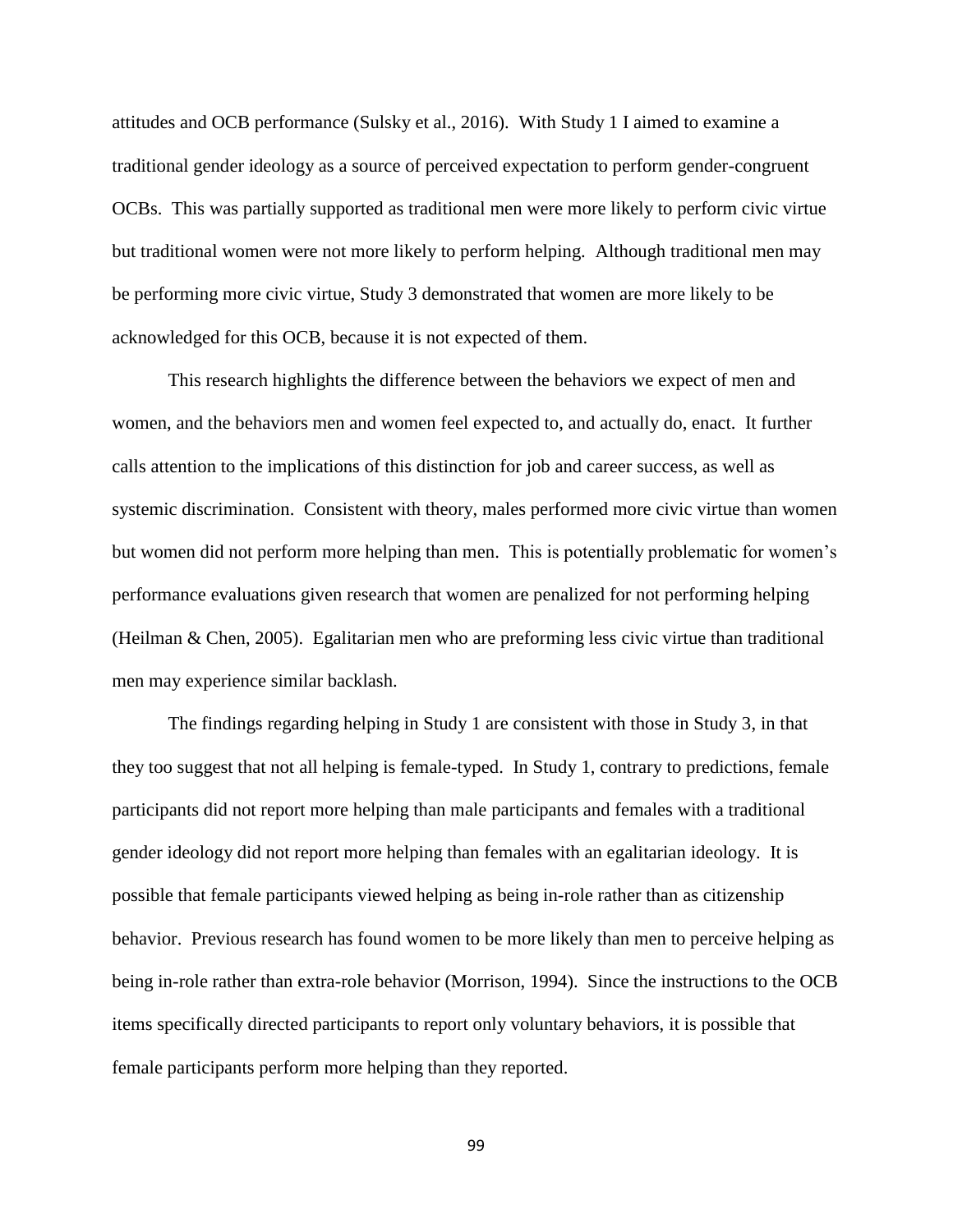I posit that a more likely explanation is that helping behavior is not per se female-typed; that the specific helping behaviors enacted must be considered before one can classify the OCB as female-typed. An interesting avenue of future research would be to investigate perceptions of various types of helping behavior as well as the impact of the gender composition of the work dyad or group to identify how these variables influence the perceived gender-type of specific types of helping. Not only could such research help refine existing theory but may also reveal important practical implications. For instance, if emotional helping is female-typed and actually engaged in more by women, but it is not valued in organizations to the same degree as instrumental helping, which may be performed more by men, one could expect to see a differential effect of helping behaviors on performance evaluations and reward allocations for men than for women.

In Study 3, the helping behavior that the instructor exhibited was instrumental in nature and required knowledge and skill. Such helping behavior is actually more likely to be characterized as male-typed, its performance requiring male agentic traits. The behavior was therefore not unexpected of the male instructor and therefore not noticed and recalled in the male instructor's evaluation. In Heilman and Chen's (2005) vignette study, helping was rewarded when enacted by a male and not when enacted by a female. However the specific helping behavior manipulated in that study was distinctly female-typed helping behavior: help with collating and stapling photocopies. Such a task is one that many people would likely associate with the job of a secretary, which is a female-typed job (Heilman, 1983). It is therefore behavior that would be unexpected of men.

Social psychology research on helping outside of the OCB context has identified gender differences in helping behaviors (e.g. Eagly & Crowley, 1986). For example, men are more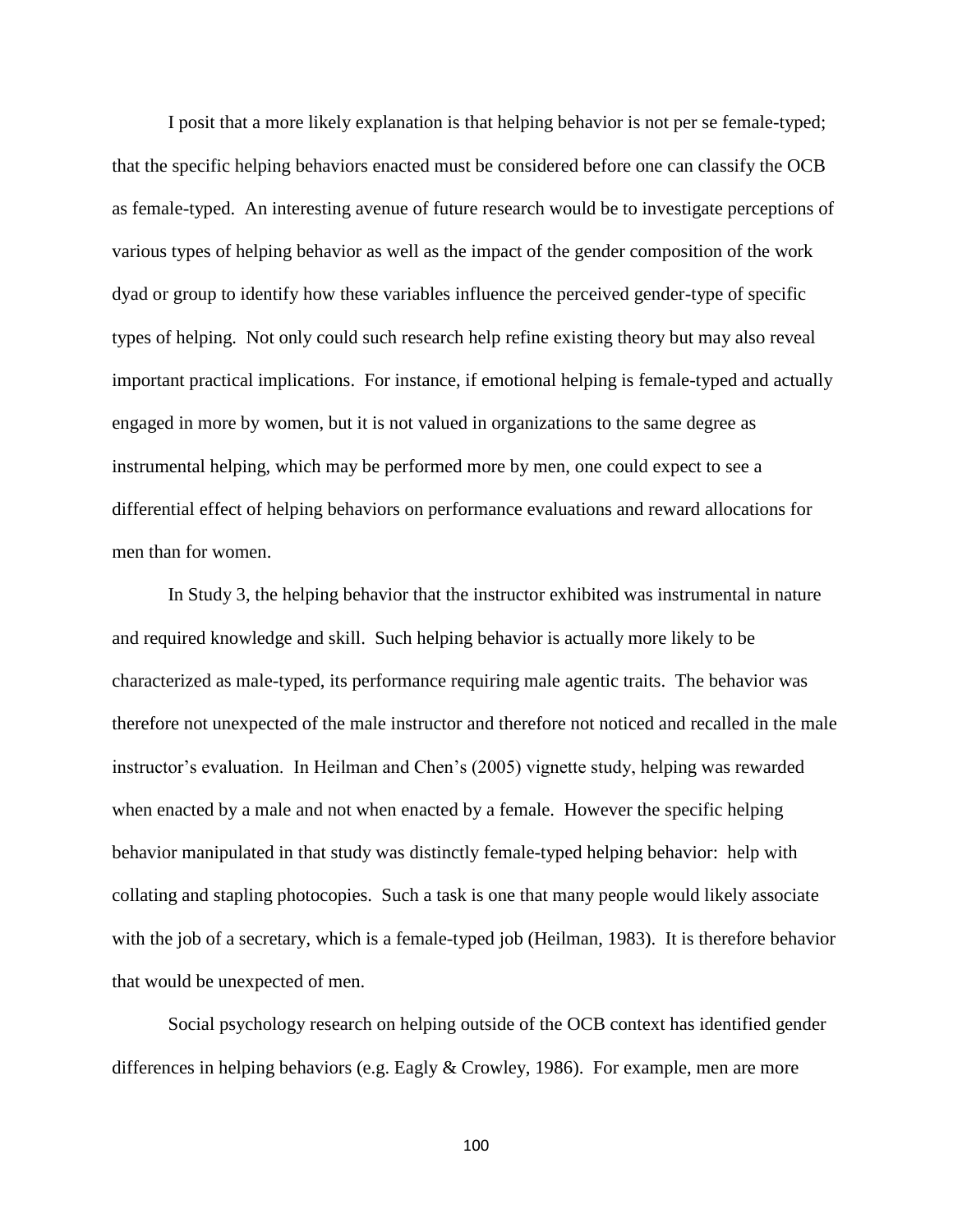likely to perform visible, heroic helping, while women perform more helping of a caring and nurturing nature. Integrating this research with the OCB helping research will aid in clarifying gender differences in OCB performance.

# **Conclusion**

It is hoped that these studies will aid in clarifying the relationship between gender and OCB. The intent was to elucidate the distinction between the extra-role behaviors that are expected of men and women versus those that men and women feel pressured to perform. It will further help to explain when such extra-role behaviors have a positive impact on performance appraisals and will call attention to the possible role of gender stereotypes and ideology in perpetuating systemic workplace discrimination.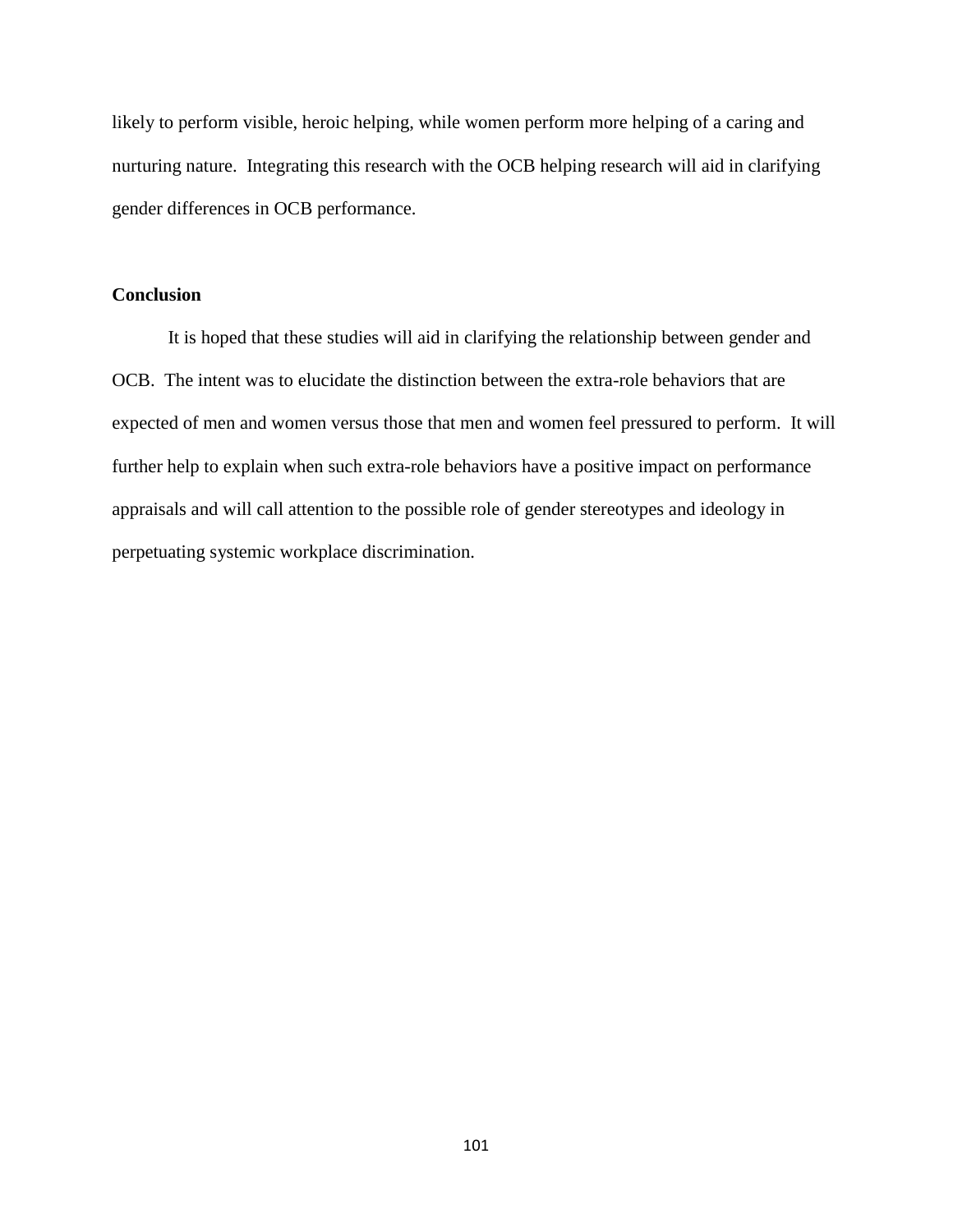### References

- Abramson, P. R., Goldberg, P. A., Greenberg, J. H., & Abramson, L. A. (1977). The talking platypus phenomenon: Competency ratings as a function of sex and professional status. *Psychology of Women Quarterly*, *2*, 114-124.
- Aguinis, H., & Edwards, J. R. (2014). Methodological wishes for the next decade and how to make wishes come true. *Journal of Management Studies*, *51*, 143-174.
- Aguinis, H., & Lawal, S. O. (2012). Conducting field experiments using eLancing's natural environment. *Journal of Business Venturing*, *27*, 493-505.
- Ajzen, I. (1991). The theory of planned behavior. *Organizational Behavior and Human Decision Processes*, 50, 179-211.
- Allen, T. D. (2006). Rewarding good citizens: The relationship between citizenship behavior, gender, and organizational rewards. *Journal of Applied Social Psychology*, *36*, 120-143.
- Allen, T. D., & Rush, M. C. (1998). The effects of organizational citizenship behavior on performance judgments: A field study and a laboratory experiment. *Journal of Applied Psychology*, *83*, 247-260.
- Allen, T. D., & Rush, M. C. (2001). The influence of ratee gender on ratings of organizational citizenship behavior. *Journal of Applied Social Psychology*, *31*, 2561-2587.
- Ambrose, M. L., & Schminke, M. (2009). The role of overall justice judgments in organizational justice research: A test of mediation. *Journal of Applied Psychology*, *94*, 491-500.
- Barbee, A. P., Cunningham, M. R., Winstead, B. A., Derlega, V. J., Gulley, M. R., Yankeelov, P. A., & Druen, P. B. (1993). Effects of gender-role expectations on the social support process. *Journal of Social Issues*, *49*, 175-190.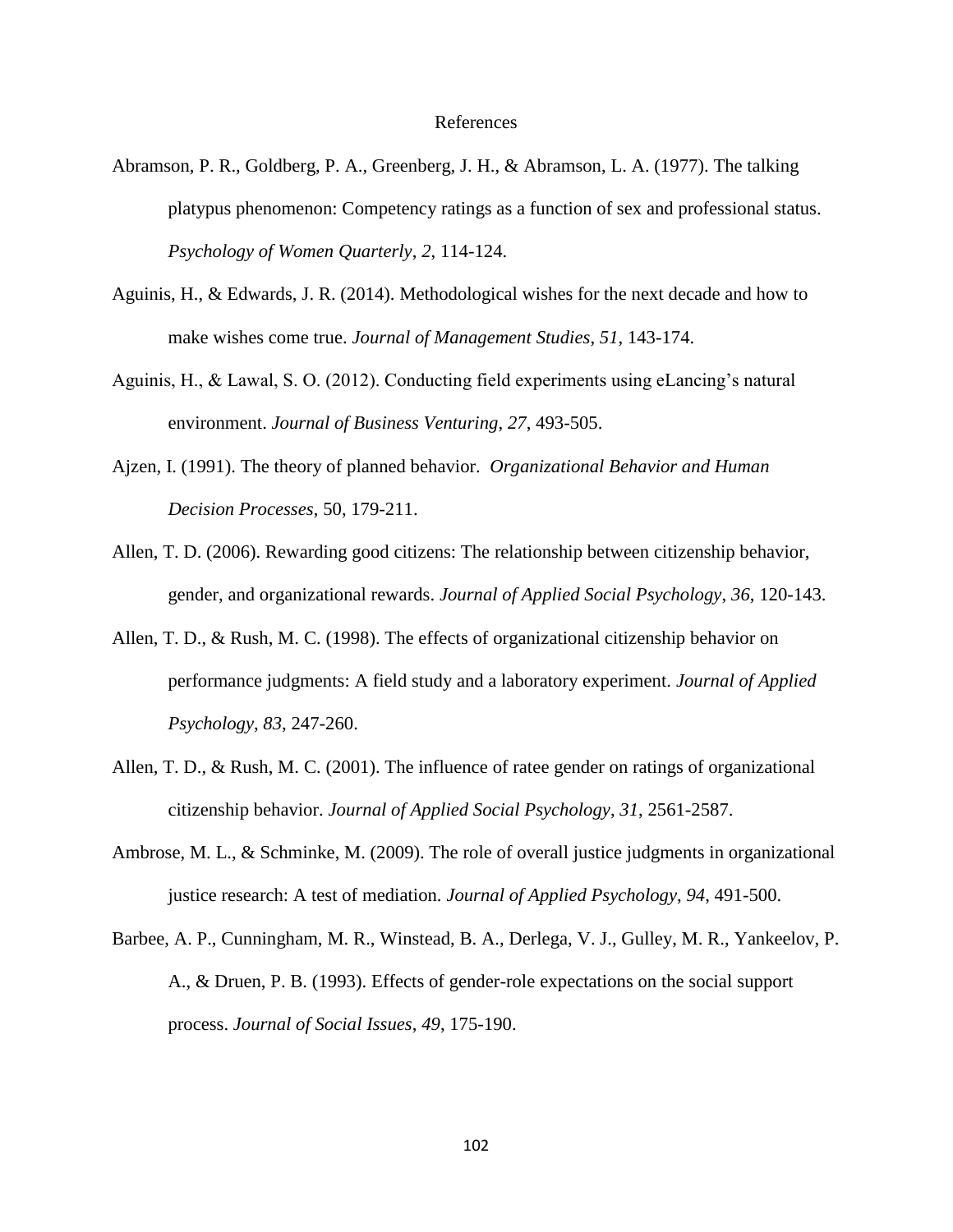- Barnes, C. M., Ghumman, S., & Scott, B. A. (2013). Sleep and organizational citizenship behavior: The mediating role of job satisfaction. *Journal of Occupational Health Psychology*, *18*, 16-26.
- Batson, C. D. (1998). Altruism and prosocial behavior. In D. T. Gilbert, S. T. Fiske, & G. Lindzey (Eds.), *The handbook of social psychology* (4<sup>th</sup> ed., Vol. 2, pp. 282-316). Boston, MA: McGraw-Hill.
- Beaty, J. C., Jr., Cleveland, J. N., & Murphy, K. R. (2001). The relation between personality and contextual performance in "strong" versus "weak" situations. *Human Performance*, *14*, 125-148.
- Beauregard, T. A. (2012). Perfectionism, self-efficacy and OCB: The moderating role of gender. *Personnel Review*, *41*, 590-608.
- Behrend, T. S., Sharek, D. J., Meade, A. W., & Wiebe, E. N. (2011). The viability of crowdsourcing for survey research. *Behavior Research Methods*, *43*, 800–813.
- Bem, S.L. (1974). The measurement of psychological androgyny. *Journal of Consulting and Clinical Psychology*, *42*, 155-162.
- Bergkvist, L., & Rossiter, J. R. (2007). The predictive validity of multiple-item versus singleitem measures of the same constructs. *Journal of Marketing Research*, *44*, 175-184.
- Berinsky, A. J., Huber, G. A., & Lenz, G. S. Evaluating online labor markets for experimental research: Amazon.com's Mechanical Turk. *Political Analysis*, *20*, 351-368.
- Biernat, M. (1991). Gender stereotypes and the relationship between masculinity and femininity: A developmental analysis. *Journal of Personality and Social Psychology*, *61*, 351-365.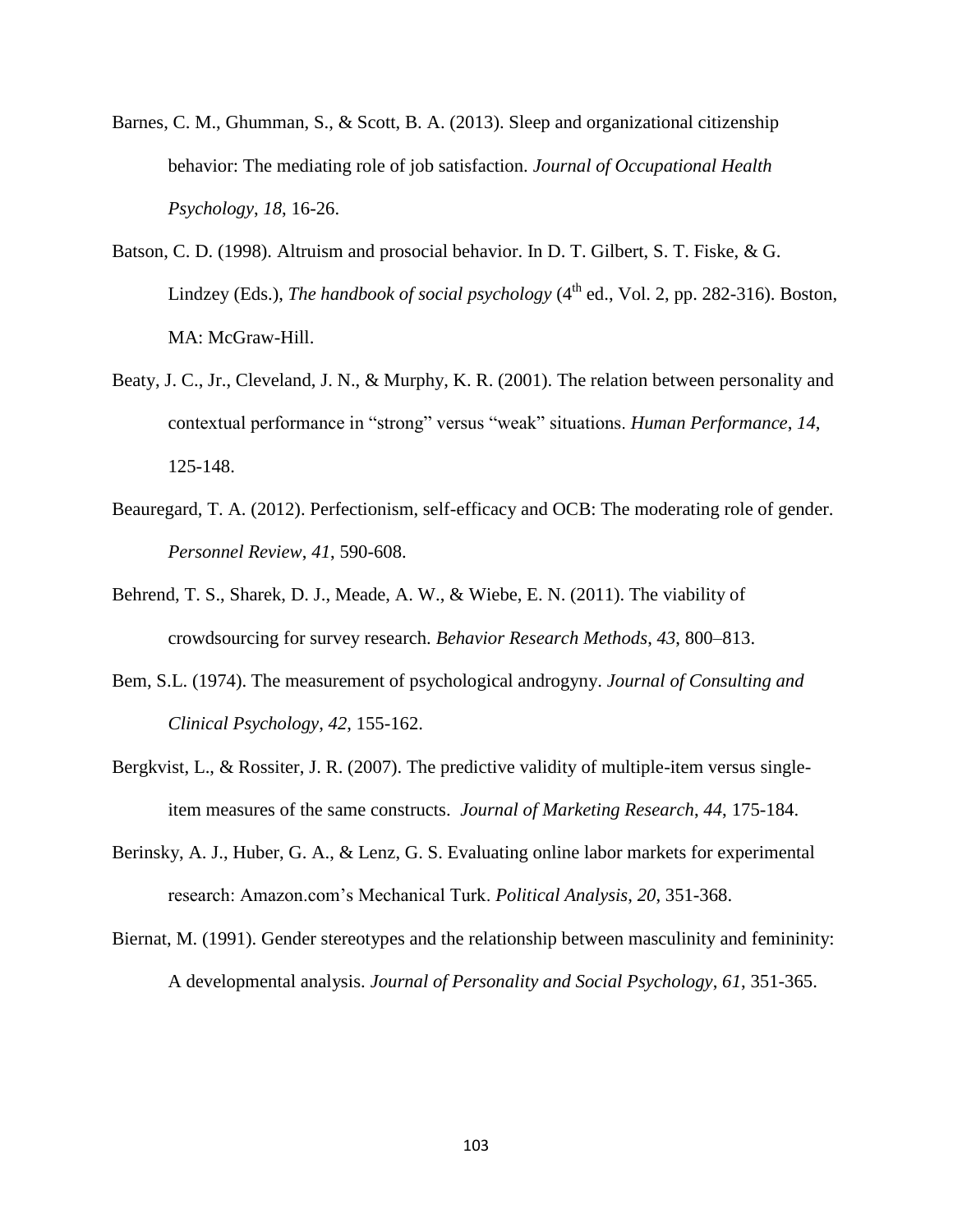- Biernat, M., & Fuegen, K. (2001). Shifting standards and the evaluation of competence: Complexity in gender-based judgment and decision making. *Journal of Social Issues*, *57*, 707-724.
- Biernat, M., & Manis, M. (1994). Shifting standards and stereotype-based judgments. *Journal of Personality and Social Psychology*, *66*, 5-20.
- Biernat, M., Manis, M., & Nelson, T. E. (1991). Stereotypes and standards of judgment. *Journal of Personality and Social Psychology*, *60*, 485-499.
- Bies, R. J., Martin, C. L., & Brockner, J. (1993). Just laid off, but still a "good citizen?" Only if the process is fair. *Employee Responsibilities and Rights Journal*, *6*, 227-238.
- Blashill, A. J., & Powlishta, K. K. (2009). Gay stereotypes: The use of sexual orientation as a cue for gender-related attributes. *Sex Roles*, *61*, 783-793.
- Blau, P. M. (1964). *Exchange and power in social life*. New York, NY: Wiley.
- Bolino, M. C., & Turnley, W. H. (2005). The personal costs of citizenship behavior: The relationship between individual initiative and role overload, job stress, and work-family conflict. *Journal of Applied Psychology*, *90*, 740-748.
- Bolino, M. C., Turnley, W. H., Gilstrap, J. B., & Suazo, M. M. (2010). Citizenship under pressure: What's a "good soldier" to do? *Journal of Organizational Behavior*, *31*, 835- 855.
- Borman, W. C., & Motowidlo, S. J. (1997). Task performance and contextual performance: The meaning for personnel selection research. *Human Performance*, *10*, 99-109.
- Brown, M. J., & Gladstone, N. (2012). Development of a short version of the gender role beliefs scale. *International Journal of Psychology and Behavioral Sciences*, *2*, 154-158.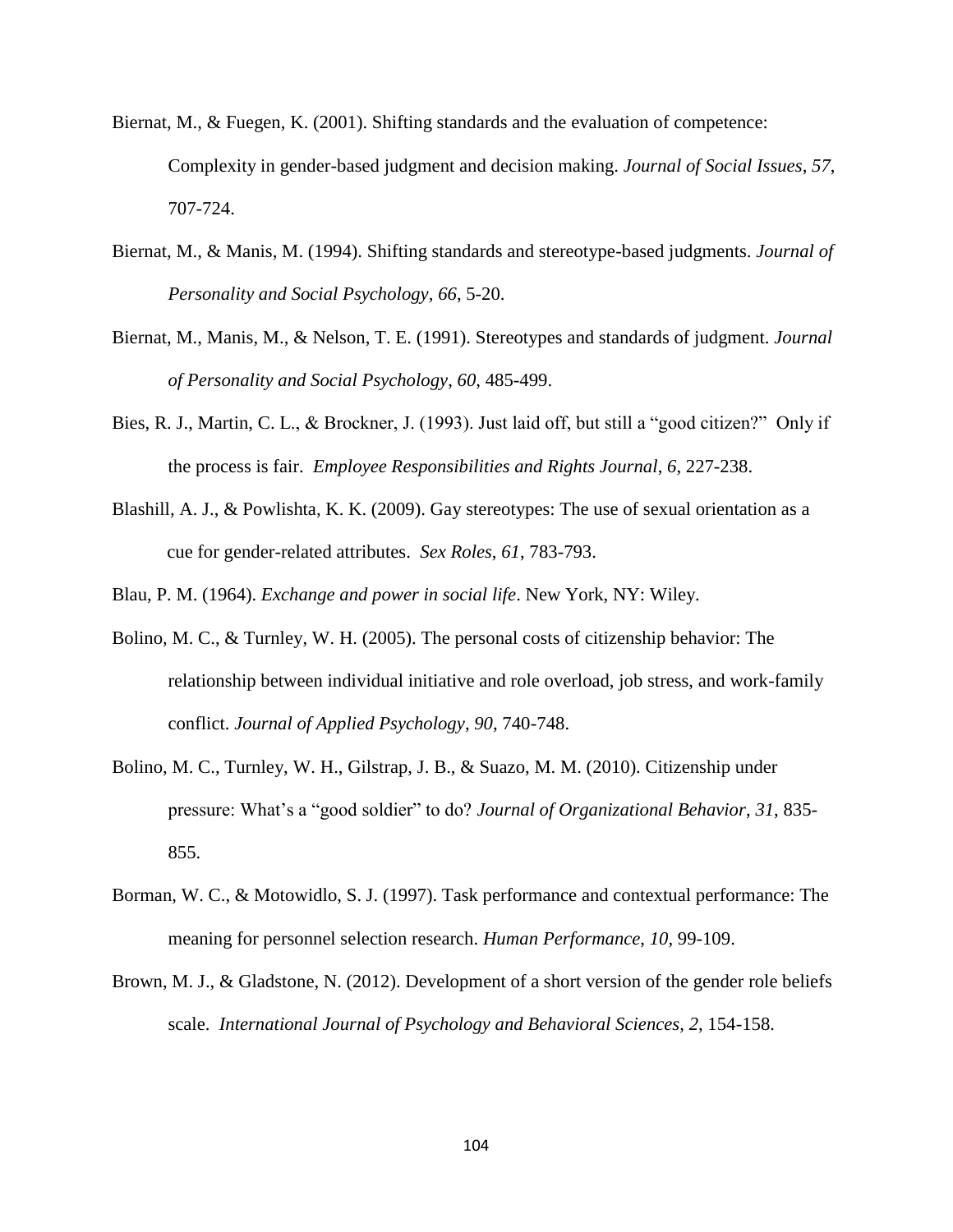- Brickson, S. (2000). The impact of identity orientation on individual and organizational outcomes in demographically diverse settings. *Academy of Management Review*, *25*, 82- 101.
- Bridges, J. S. (1989). Sex differences in occupational values. *Sex Roles*, *20*, 205-211.
- Buhrmester, M., Kwang, T., & Gosling, S. D. (2011). Amazon's Mechanical Turk: A new source of inexpensive, yet high-quality, data? *Perspectives on Psychological Science*, *6*, 3-5.
- Chiaburu, D. S., Sawyer, K., Smith, T. A., Brown, N., & Harris, T. B. (2014). When civic virtue isn't seen as virtuous: The effect of gender stereotyping on civic virtue expectations for women. *Sex Roles*, *70*, 183-194.
- Cialdini, R. B., & Trost, M. R. (1998). Social influence: Social norms, conformity, and compliance. In D. T. Gilbert, S. T. Fiske, & G. Lindzey (Eds.), *The handbook of social*   $p$ *sychology* ( $4<sup>th</sup>$  ed., vol. 2, pp. 151-192). Boston, MA: McGraw-Hill.
- Clarke, H. M., & Arnold, K. A. (2015, June). Do homosexuals hold the same gender stereotypes as heterosexuals? Presented as part of a symposium at the annual meeting of Administrative Sciences Association of Canada (ASAC)*,* Halifax, NS.
- Coleman, V. I., & Borman, W. C. (2000). Investigating the underlying structure of the citizenship performance domain. *Human Resource Management Review*, *10*, 25-44.
- Colquitt, J. A., & Shaw, J. C. (2005). How should organizational justice be measured? In J. Greenberg & J. A. Colquitt (Eds.), *The Handbook of Organizational Justice*. Mahway, NJ: Erlbaum.
- Conway, J. M. (1999). Distinguishing contextual performance from task performance for managerial jobs. *Journal of Applied Psychology*, *84*, 3-13.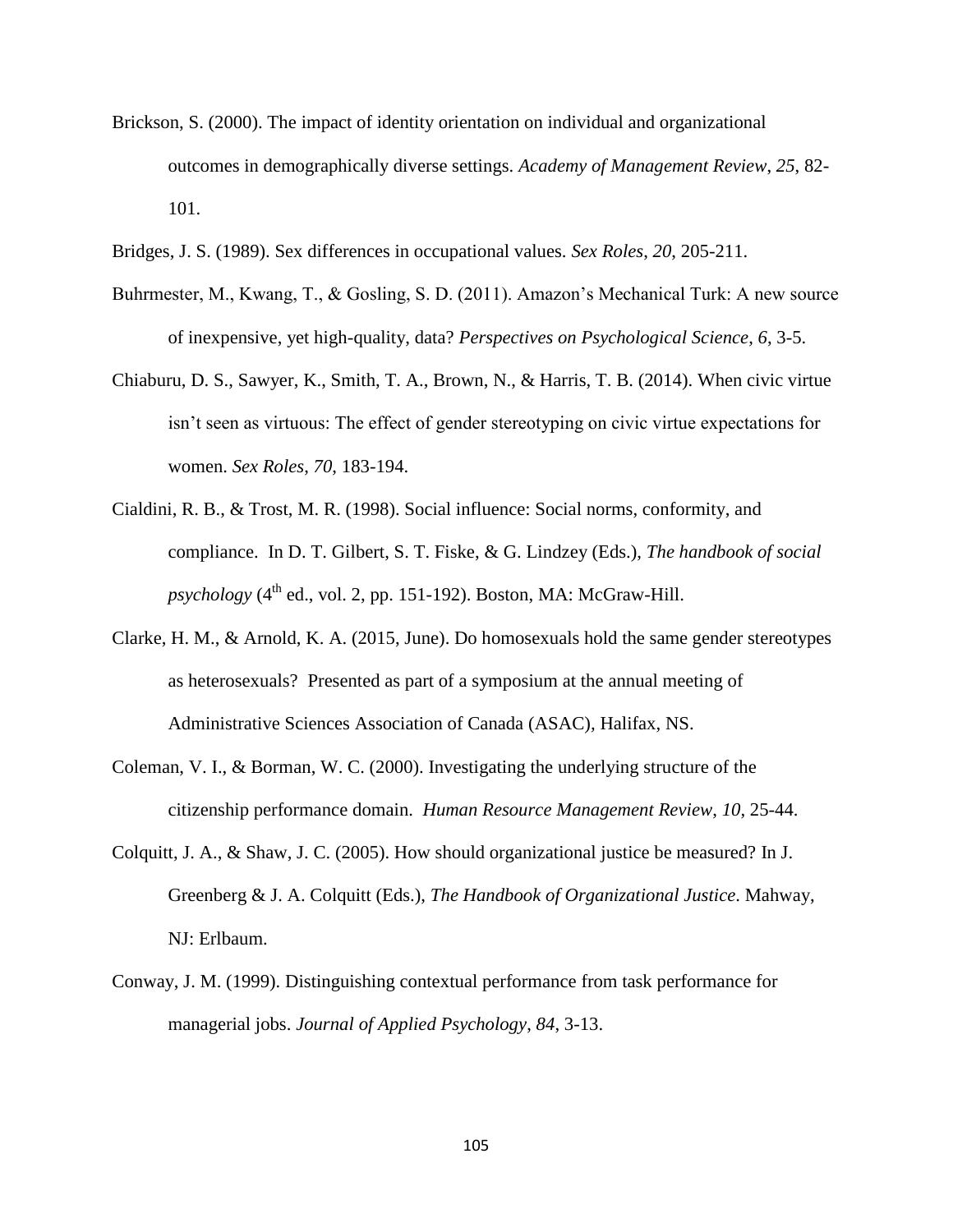- Cooper, W. H., & Withey, M. J. (2009). The strong situation hypothesis. *Personality and Social Psychology Review*, *13*, 62-72.
- Craik, F. I., & Tulving, E. (1975). Depth of processing and the retention of words in episodic memory. *Journal of Experimental Psychology: General*, *104*, 268-294.
- Cropanzano, R., Byrne, Z. S., Bobocel, D. R., & Rupp, D. E. (2001). Moral virtues, fairness heuristics, social entities and other denizens of organizational justice. *Journal of Vocational Behavior, 58*, 164-209.
- Dávila, M. C., Finkelstein, M. A., & Castien, J. I. (2011). Diferencias de género en conducta prosocial: El comportamiento de ciudadanía organizacional. *Anales de Psicología*, *27*, 498-506.
- Davis, S. N., & Greenstein, T. N. (2009). Gender ideology: Components, predictors, and consequences. *Annual Review of Sociology*, *35*, 87-105.
- Deaux, K., & Lewis, L. (1984). Structure of gender stereotypes: Interrelationships among components and gender label. *Journal of Personality and Social Psychology, 46*, 991- 1004.
- Dekas, K. H., Bauer, T. N., Welle, B., Kurkosi, J., & Sullivan, S. (2013). Organizational citizenship behavior, version 2.0: A review and qualitative investigation of OCBs for knowledge workers at Google and beyond. *The Academy of Management Perspectives*, *27*, 219-237.
- DeNisi, A. S., Cafferty, T. P., & Meglino, B. M. (1984). A cognitive view of the performance appraisal process: A model and research propositions. *Organizational Behavior and Human Performance*, *33*, 360-396.

Devine, P.G. (1989). Stereotypes and prejudice: Their automatic and controlled components.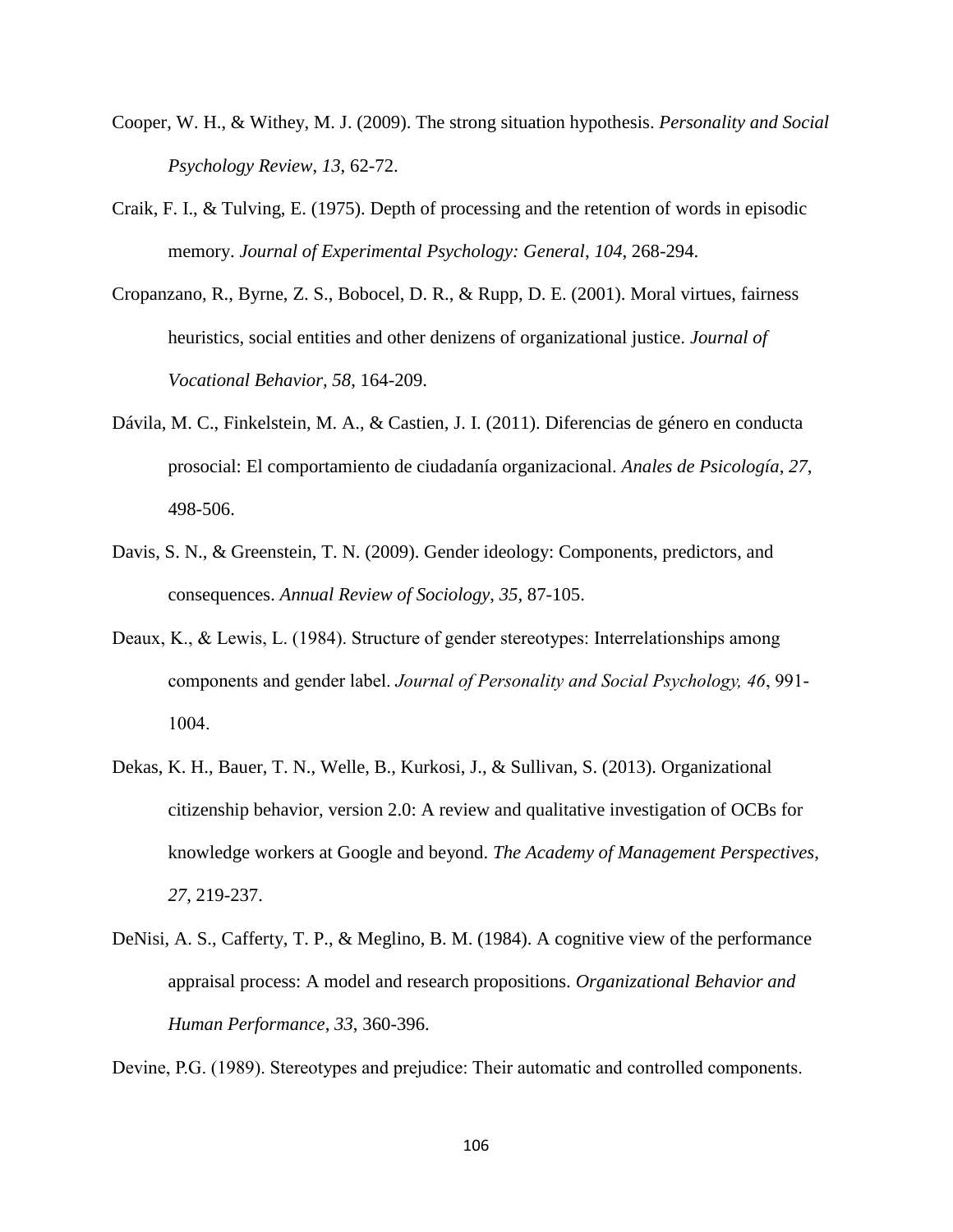*Journal of Personality and Social Psychology*, *56*, 5-18.

- Diekman, A. B., & Goodfriend, W. (2006). Rolling with the changes: A role congruity perspective on gender norms. *Psychology of Women Quarterly*, *30*, 369-383.
- Digman, J. M., & Takemoto-Chock, N. K. (1981). Factors in the natural language of personality: Re-analysis, comparison, and interpretation of six major studies. *Multivariate Behavioral Research*, *16*, 149-170.
- Donia, M. B. L., Johns, G., & Raja, U. (2016). Good soldier or good actor? Supervisor accuracy in distinguishing between selfless and self-serving OCB motives. *Journal of Business and Psychology*, *31*, 23-32.
- Dovidio, J. F., Piliavin, J. A., Schroeder, D. A., & Penner, L. (2006). *The social psychology of prosocial behavior*. Mahwah, NJ: Erlbaum.
- Duehr, E.E., & Bono, J.E. (2006). Men, women, and managers: Are stereotypes finally changing? *Personnel Psychology*, *59,* 815-846.
- Eagly, A. H. (1987). *Sex differences in social behavior: A social-role interpretation.* Hillsdale, NJ: Erlbaum.
- Eagly, A. H. (2009). The his and hers of prosocial behavior: An examination of the social psychology of gender. *American Psychologist*, *64*, 644-658.
- Eagly, A. H., & Crowley, M. (1986). Gender and helping behavior: A meta-analytic review of the social psychological literature. *Psychological Bulletin*, *100*, 283-308.
- Eagly, A. H., & Karau, S. J. (2002). Role congruity theory of prejudice toward female leaders. *Psychological Review*, *109*, 573-598.
- Eagly, A. H., Karau, S. J., & Makhijani, M. G. (1995). Gender and the effectiveness of leaders: A meta-analysis. *Psychological Bulletin*, *117*, 125-145.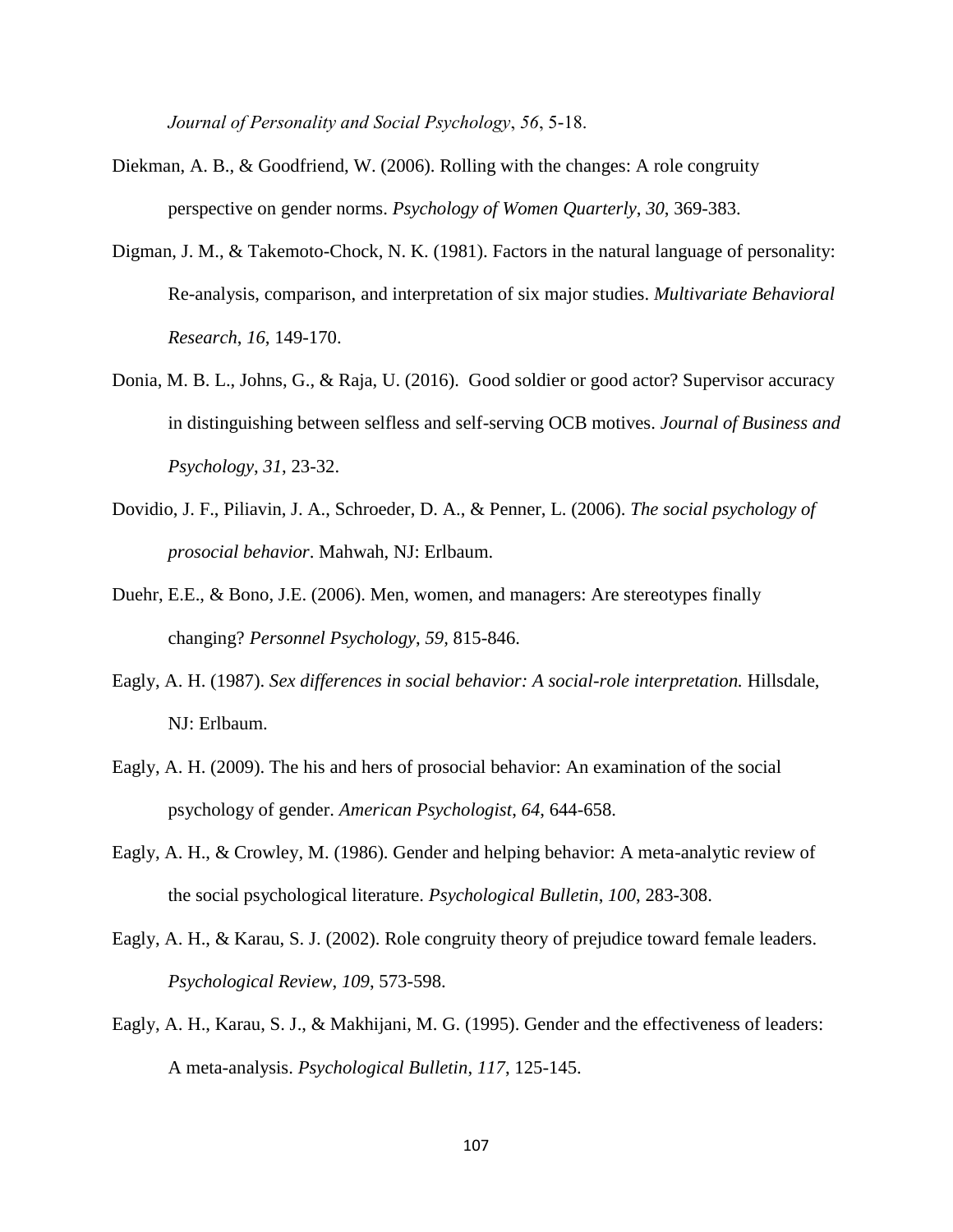- Eastman, K. K. (1994). In the eyes of the beholder: An attributional approach to ingratiation and organizational citizenship behavior. *Academy of Management Journal*, *37*, 1379-1391.
- Eatough, E. M., Chang, C.-H., Miloslavic, S. A., & Johnson, R. E. (2011). Relationships of role stressors with organizational citizenship behavior: A meta-analysis. *Journal of Applied Psychology*, *96*, 619-632.
- Ehrhart, M. G., & Godfrey, E. (2003, April). Schemas for organizational citizenship behavior in gender-stereotyped jobs. Poster presented at the 18th Annual Conference for the Society of Industrial and Organizational Psychology, Orlando, FL.
- Farrell, S.K., & Finkelstein, L.M. (2007). Organizational citizenship behavior and gender: Expectations and attributions for performance. *North American Journal of Psychology*, *9*, 81-96.
- Feldman, J. M. (1981). Beyond attribution theory: Cognitive processes in performance appraisal. *Journal of Applied Psychology*, *66*, 127-148.
- Fishbein, M., & Ajzen, I. (1975). *Belief, attitude, intention, and behavior: An introduction to theory and research*. Reading, MA: Addison-Wesley.
- Fishbein, M., & Ajzen, I. (2010). *Predicting and changing behavior: The reasoned action approach*. New York, NY: Psychology Press, Taylor & Francis Group.
- Fiske, S. T. (1980). Attention and weight in person perception: The impact of negative and extreme behavior. *Journal of Personality and Social Psychology*, *38*, 889-906.
- Foushee, H. G, Helmreich, R. L., & Spence, J. T. (1979). Implicit theories of masculinity and femininity: Dualistic or bipolar? *Psychology of Women Quarterly, 3*, 259-269.
- Gardner, W. L., & Gabriel, S. (2004). Gender differences in relational and collective interdependence: Implications for self-views. Social behavior, and subjective well-being.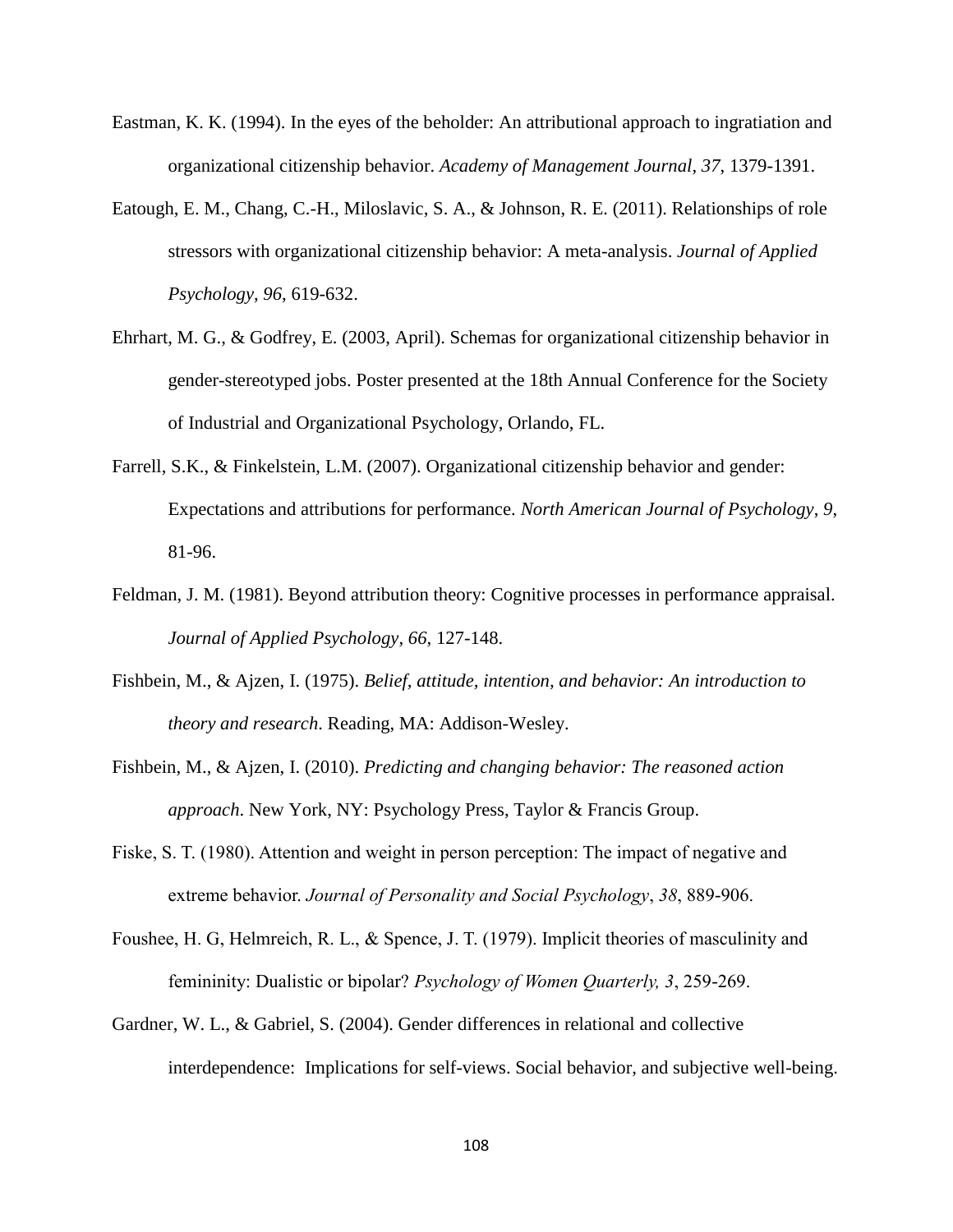In A. H. Eagly, A. Beall,  $\&$  R. J. Sternberg (Eds.), *The psychology of gender* ( $2^{nd}$  ed., pp. 169-191). New York, NY: Guilford Press.

- George, J. M., & Brief, A. P. (1992). Feeling good doing good: A conceptual analysis of the mood at work – organizational spontaneity relationship. *Psychological Bulletin*, *112*, 310-329.
- George, J. M., & Jones, G. R. (1997). Organizational spontaneity in context. *Human Performance*, *10*, 153-170.
- Goldberg, D., & Williams, P. (1988). *A users guide to the General Health Questionnaire*. London: NFER-Nelson.
- Greenberg, J. (1987). A taxonomy of organizational justice theories. *Academy of Management Review, 12*, 9-22.
- Halbesleben, J., Bowler, M., Bolino, M., & Turnley, W. (2010). Organizational concern, prosocial values or impression management? How supervisors attribute motives to organizational citizenship behavior. *Journal of Applied Social Psychology*, *40*, 1450- 1489.
- Halbesleben, J. R. B., Harvey, J., & Bolino, M. C. (2009). Too engaged? A conservation of resources view of the relationship between work engagement and work interference with family. *Journal of Applied Psychology*, *94*, 1452-1465.
- Hanson, M. A., & Borman, W. C. (2006). Citizenship performance: An integrative review and motivational analysis. In W. Bennett, Jr., C. E. Lance, and D. J. Woehr, *Performance management: Current perspective and future challenges* (pp. 141-173). Mahwah, NJ: Lawrence Erlbaum Associates, Inc.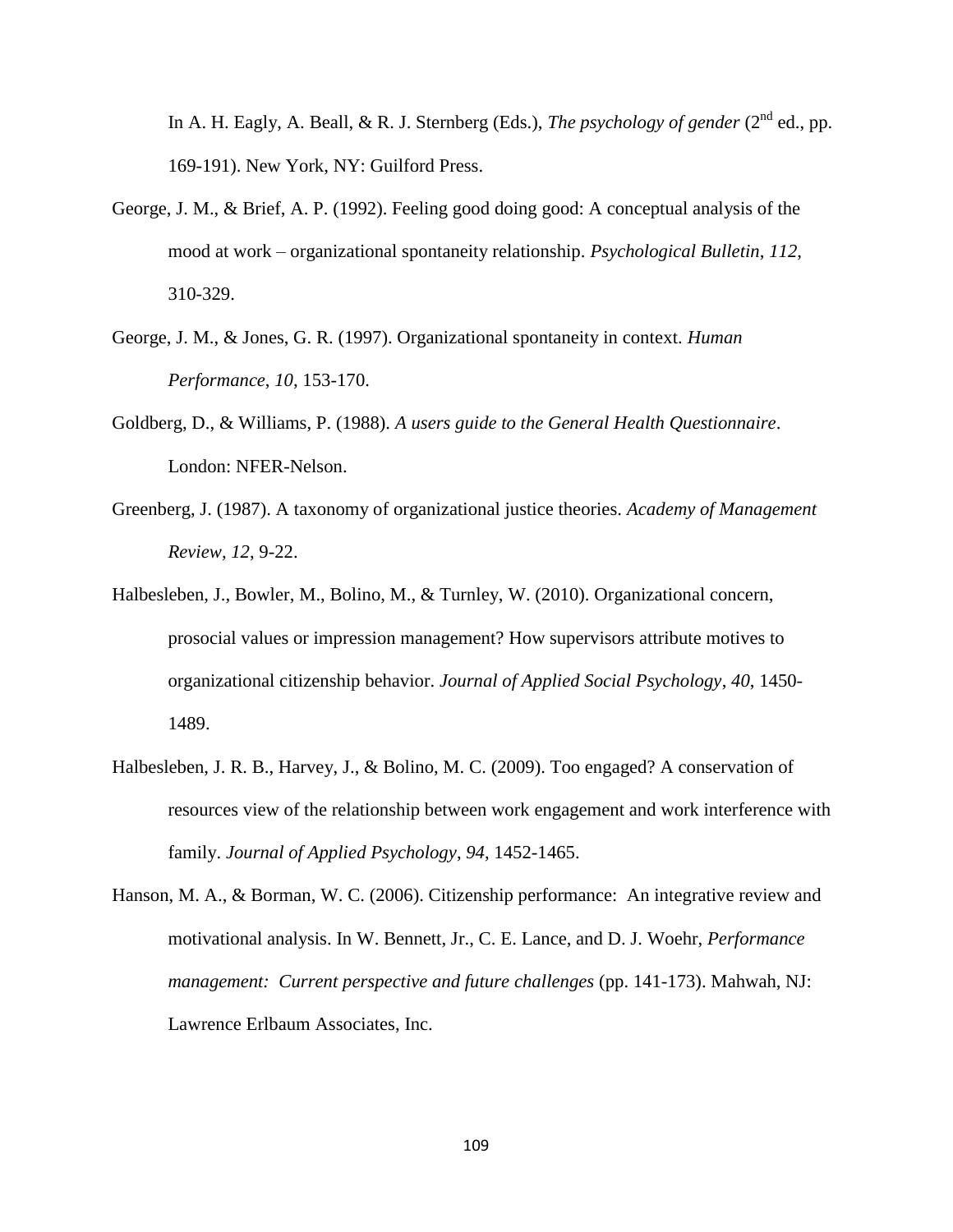- Hattrup, K., & Jackson, S. E. (1996). Learning about individual differences by taking situations seriously. In K.R. Murphy (Ed.), *Individual differences and behavior in organizations* (pp.507-547). San Francisco, CA: Josey-Bass.
- Heilman, M. E. (1983). Sex bias in work settings: The lack of fit model. *Research in Organizational Behavior*, *5*, 269-298.
- Heilman, M. E. (2001). Description and prescription: How gender stereotypes prevent women's ascent up the organizational ladder. *Journal of Social Issues*, *57*, 657-674.
- Heilman, M. E., & Chen, J. J. (2005). Same behavior, different consequences: Reactions to men's and women's altruistic citizenship behavior. *Journal of Applied Psychology*, *90*, 431-441.
- Heilman, M. E., & Wallen, A. S. (2010). Wimpy and undeserving of respect: Penalties for men's gender-inconsistent success. *Journal of Experimental Social Psychology*, *46*, 664-667.
- Heilman, M. E., Wallen, A. S., Fuchs, D., & Tamkins, M. M. (2004). Penalties for success: Reactions to women who succeed at male gender-typed tasks. *Journal of Applied Psychology*, *89*, 416-427.
- Hendrix, W. H., Robbins, T., Miller, J., & Summers, T. P. (1998). Effects of procedural and distributive justice on factors predictive of turnover. *Journal of Social Behavior & Personality, 13*, 611-632.
- Hoffman, B. J., Blair, C. A., Meriac, J. P., & Woehr, D. J. (2007). Expanding the criterion domain? A quantitative review of the OCB literature. *Journal of Applied Psychology*, *92*, 555-566.
- Hollensbe, E. C., Khazanchi, S., & Masterson, S. (2008). How do I assess if my supervisor and organization are fair? Identifying the rules underlying entity-based justice perceptions. *Academy of Management Journal*, *51*, 1099-1116.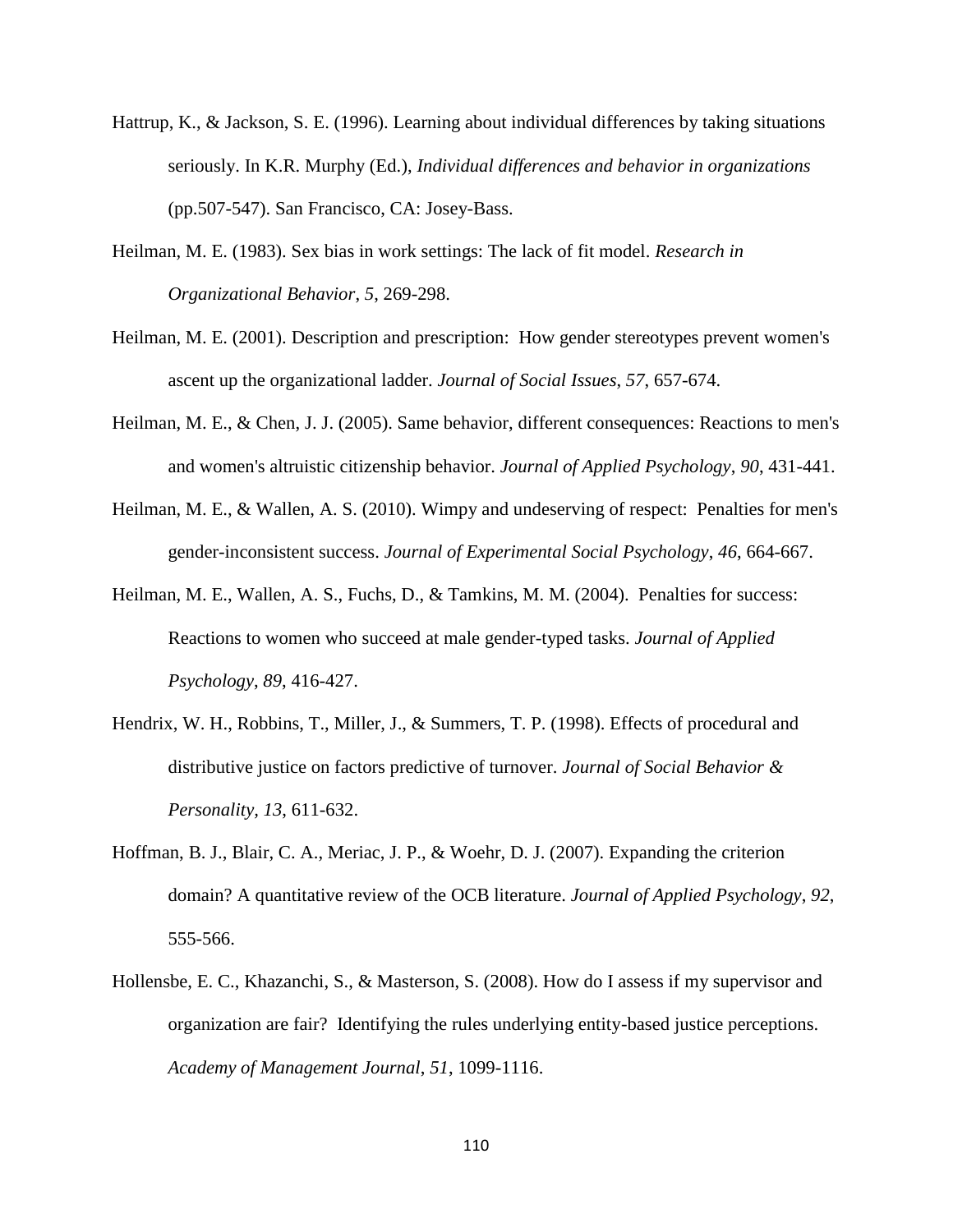International Social Survey Programme (2012): Family and Changing Gender Roles IV Questionnaire. Retrieved from:

http://zacat.gesis.org/webview/index.jsp?object=http://zacat.gesis.org/obj/fStudy/ZA5900

- Jenkins, J. S., & Skowronsk, J. J. (2016). The effects of invoking stereotype excuses on perceivers' character trait inferences and performance attributions. *Social Psychology*, *47*, 4-14.
- Johnson, D. E., Erez, A., Kiker, D. S., & Motowidlo, S. J. (2002). Liking and attributions of motives as mediators of the relationships between individuals' reputations, helpful behaviors, and raters' reward decisions. *Journal of Applied Psychology, 87,* 808-815.
- Jones, D. A., & Martens, M. L. (2009). The mediating role of overall fairness and the moderating role of trust certainty in justice-criteria relationships: The formation and use of fairness heuristics in the workplace. *Journal of Organizational Behavior, 30*, 1025-1051.
- Judge, T. A., Boudreau, J. W., & Bretz, R. D. (1994). Job and life attitudes of male executives. *Journal of Applied Psychology, 79*, 767-782.
- Judge, T. A., & Klinger, R. (2007). Job satisfaction: Subjective well-being at work. In M. Eid, & R. Larsen (Eds.), *The science of subjective well-being* (pp. 393-413). New York, NY: Guilford Publications.
- Kalin, R., & Tilby, P. J. (1978). Development and validation of a sex-role ideology scale. *Psychological Reports*, *42*, 731-738.
- Karim, M. N., Kaminsky, S. E., & Behrend, T. S. (2014). Cheating, reactions, and performance in remotely proctored testing: an exploratory experimental study. *Journal of Business and Psychology*, *29*, 555-572.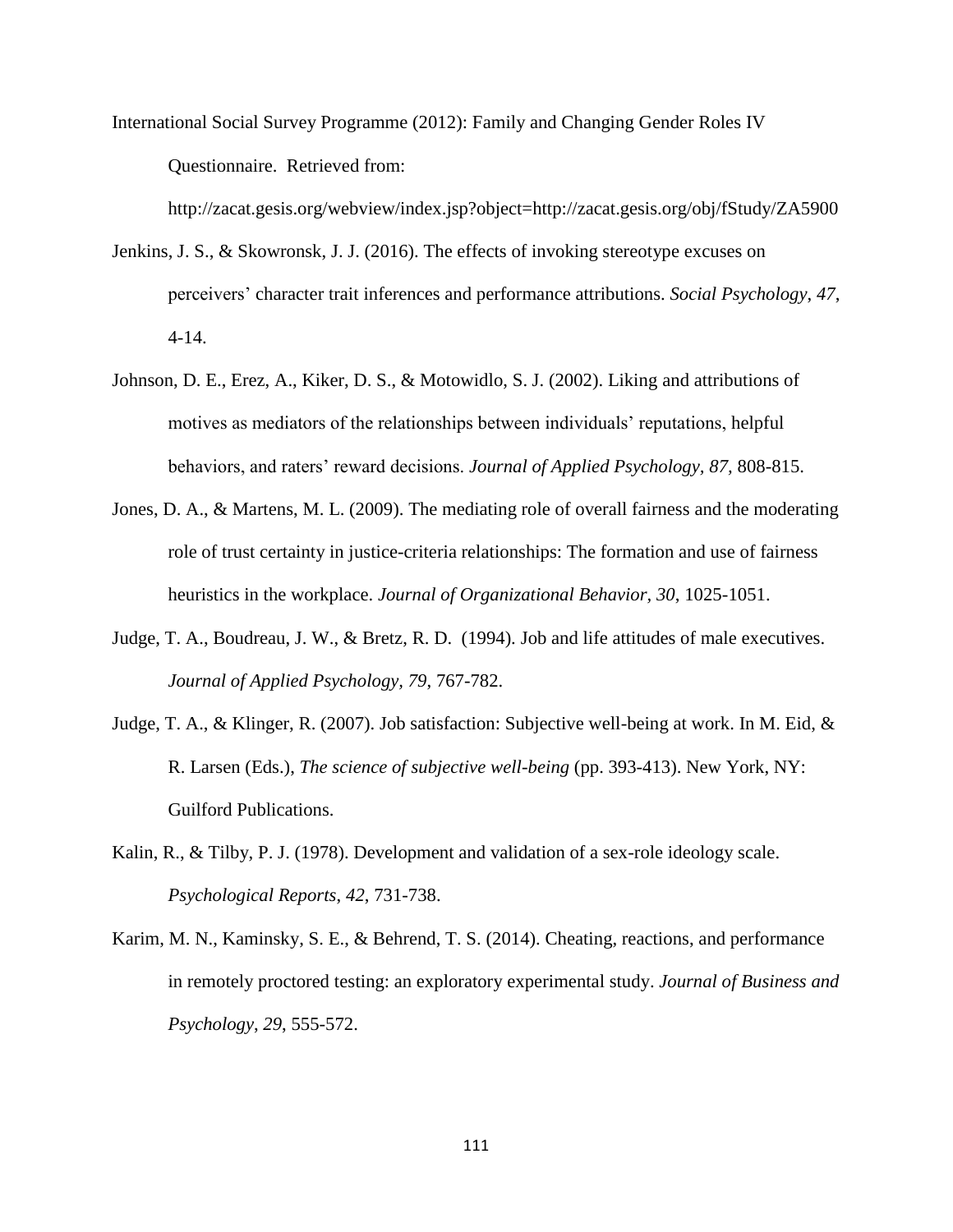- Katz, D. (1964). The motivational basis of organizational behavior. *Behavioral Science*, *9*, 131- 146.
- Kerr, P. S., & Holden, R. R. (1996). Development of the gender role beliefs scale (GRBS). *Journal of Social Behavior and Personality*, *11*, 3-16.
- Kidder, D.L. (2002). The influence of gender on the performance of organizational citizenship behaviors. *Journal of Management*, *28*, 629-648.
- Kidder, D. L., & McLean Parks, J. (2001). The good soldier: Who is s(he)? *Journal of Organizational Behavior*, *22*, 939-959.
- Konovsky, M.A., & Pugh, S.D. (1994). Citizenship behavior and social exchange. *Academy of Management Journal*, *37*, 656-669.
- Koopman, J., Lanaj, K., & Scott, B. A. (2016). Integrating the bright and dark sides of OCB: A daily investigation of the benefits and costs of helping others. *Academy of Management Journal*, *59*, 414-435.
- Korsgaard, M. A., Meglino, B. M., Lester, S. W., & Jeong, S. S. (2010). Paying you back or paying me forward: understanding rewarded and unrewarded organizational citizenship behavior. *Journal of Applied Psychology*, *95*, 277-290.
- Kunkel, A. W., & Burleson, B. R. (1999). Assessing explanations for sex differences in emotional support: A test of the different cultures and skill specialization accounts. *Human Communication Research*, *25*, 307-340.
- Landers, R. N., & Behrend, T. S. (2015). An inconvenient truth: arbitrary distinctions between organizational, Mechanical Turk, and other convenience samples. *Industrial and Organizational Psychology*, *8*, 142-164.

Lapierre, L. M., & Hackett, R. D. (2007). Trait conscientiousness, leader-member exchange, job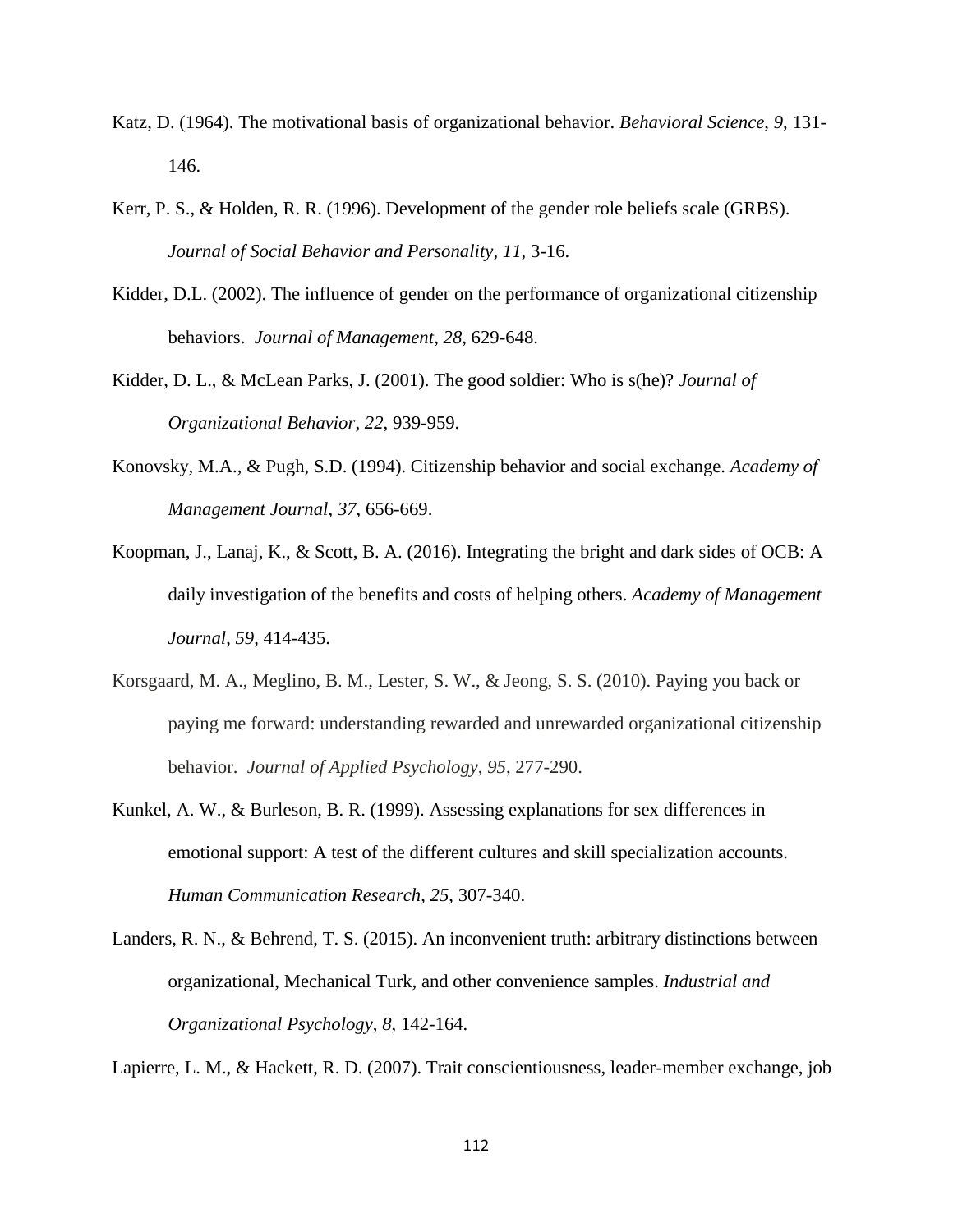satisfaction and organizational citizenship behavior: A test of an integrative model. *Journal of Occupational and Organizational Psychology*, *80*, 539-554.

- Lee, K., & Ashton, M. C. (2004). Psychometric properties of the HEXACO personality inventory. *Multivariate Behavioral Research*, *39*, 329-358.
- Lind, E. A. (2001a). Fairness heuristic theory: Justice judgements as pivotal cognitions in organizational relations. In J. Greenberg & R. Cropanzano (Eds.), *Advances in Organizational Justice* (pp. 56-88). Stanford, CA: Stanford University Press.
- Lind, E. A. (2001b). Thinking critically about justice judgments. *Journal of Vocational Behavior, 58*, 220-226.
- Lind, E. A., Kanfer, R., & Early, P. C. (1990). Voice, control, and procedural justice: Instrumental and noninstrumental concerns in fairness judgments. *Journal of Personality and Social Psychology*, *59*, 952-959.
- Lind, E. A., & Tyler, T. R. (1988). *The Social Psychology of Procedural Justice*. New York, NY: Plenum Press.
- Locke, E. A. (1976). The nature and causes of job satisfaction. In M. D. Dunnette (Ed.), *Handbook of industrial and organizational psychology* (pp. 1297-1343). Chicago: Rand McNally.
- Loo, R. (2002). A caveat on using single-item versus multiple-item scales. *Journal of Managerial Psychology*, *17*, 68-75.
- Lovell, S.E., Kahn, A.S., Anton, J., Davidson, A., Dowling, E., Post, D., & Mason, C. (1999). Does gender affect the link between organizational citizenship behavior and performance evaluation? *Sex Roles*, *41*, 469-478.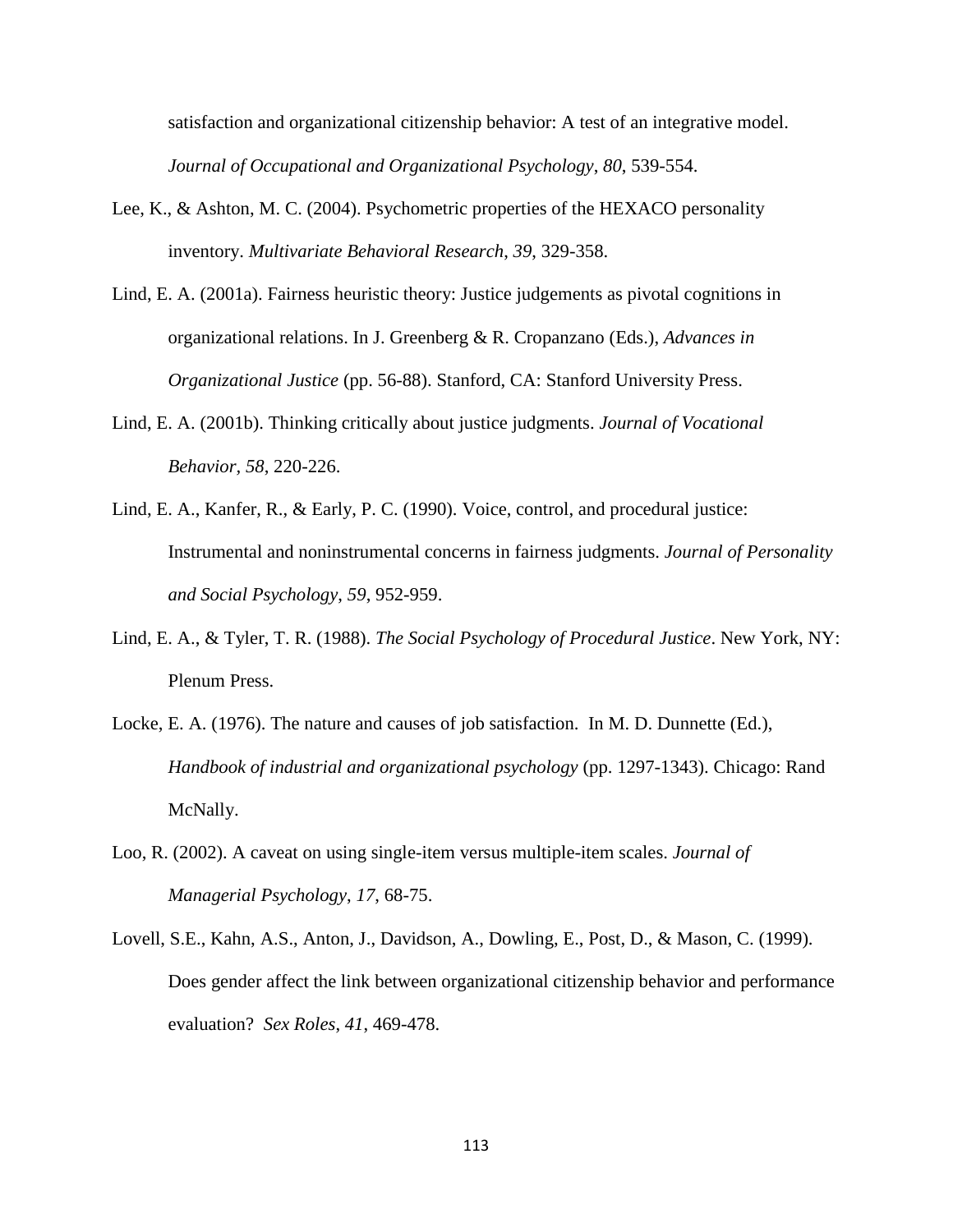- Lowery, C. M., & Krilowicz, T. J. (1996). Effects of organizational citizenship behaviors: Evidence from production supervisors. *International Journal of Selection and Assessment*, *4*, 18-23.
- Lucas, B. J., & Nordgren, L. F. (2015). People underestimate the value of persistence for creative performance. *Journal of Personality and Social Psychology*, *109*, 232-243.
- Lyson, T. A. (1984). Sex differences in the choice of a male or female career line: An anlysis of backfround characteristics and work values. *Work and Occupations*, *11*, 131-146.
- MacKenzie, S. B., Podsakoff, P. M., & Fetter, R. (1991). Organizational citizenship behavior and objective productivity as determinants of managerial evaluations of salespersons' performance. *Organizational Behavior and Human Decision Processes*, *50*, 123-150.
- MacKenzie, S. B., Podsakoff, P. M., & Fetter, R. (1993). The impact of organizational citizenship behavior on evaluations of salesperson performance. *Journal of Marketing*, *57*, 70-80.
- Maurer, T. J., & Taylor, M. A. (1994). Is sex by itself enough An exploration of gender bias issues in performance-appraisal. *Organizational Behavior and Human Decision Processes*, *60*, 231-251.
- McCrae, R. R., & Costa, P. T., Jr. (1987). Validation of the five-factor model of personality across instruments and observers. *Journal of Personality and Social Psychology*, *52*, 81- 90.
- Meyer, R. D., Dalal, R. S., & Hermida, R. (2010). A review and synthesis of situational strength in the organizational sciences. *Journal of Management*, *36*, 121-140.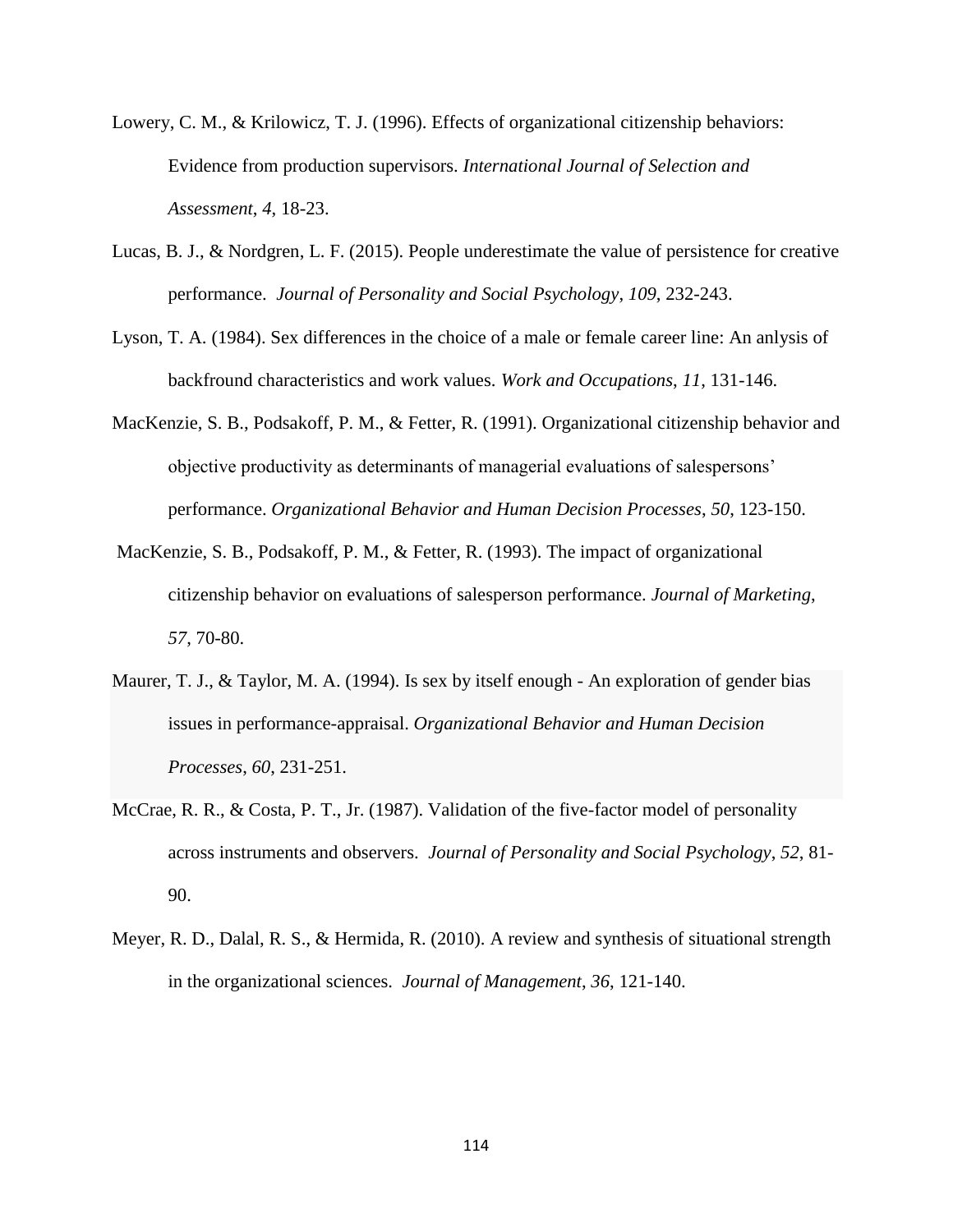- Mischel, W. (1966). Theory and research on the antecedents of self-imposed delay of reward. In B.A. Maher (Ed.), *Progress in experimental personality research* (Vol. 3, pp. 85-132). New York, NY: Academic Press.
- Mischel, W. (1973). Toward a cognitive social learning reconceptualization of personality. *Psychological Review*, *80*, 252-283.
- Mischel, W. (1990). Personality dispositions revisited and revised: A view after three decades. In L.A. Pervin (Ed.), *Handbook of personality: Theory and research* (pp. 111-134). New York: Guilford Press.
- Moorman, R. H., & Blakely, G. L. (1995). Individualism-Collectivism as an individual difference predictor of organizational citizenship behavior. *Journal of Organizational Behavior,16*, 127-142.
- Moorman, R. H., Blakely, G. L., & Niehoff, B. P. (1998). Does perceived organizational support mediate the relationship between procedural justice and organizational citizenship behavior? *Academy of Management Journal*, *41*, 351-357.
- Moorman, R. H., Niehoff, B. P., & Organ, D. W. (1993). Treating employees fairly and organizational citizenship behavior: Sorting the effects of job satisfaction, organizational commitment, and procedural justice. *Employee Responsibilities and Rights Journal*, *6*, 209-225.
- Morrison, E. W. (1994). Role definitions and organizational citizenship behavior: The importance of the employee's perspective. *Academy of Management Journal*, *37*, 1543- 1567.
- Motowidlo, S. J., & Van Scotter, J. R. (1994). Evidence that task performance should be distinguished from contextual performance. *Journal of Applied Psychology*, *79*, 475-480.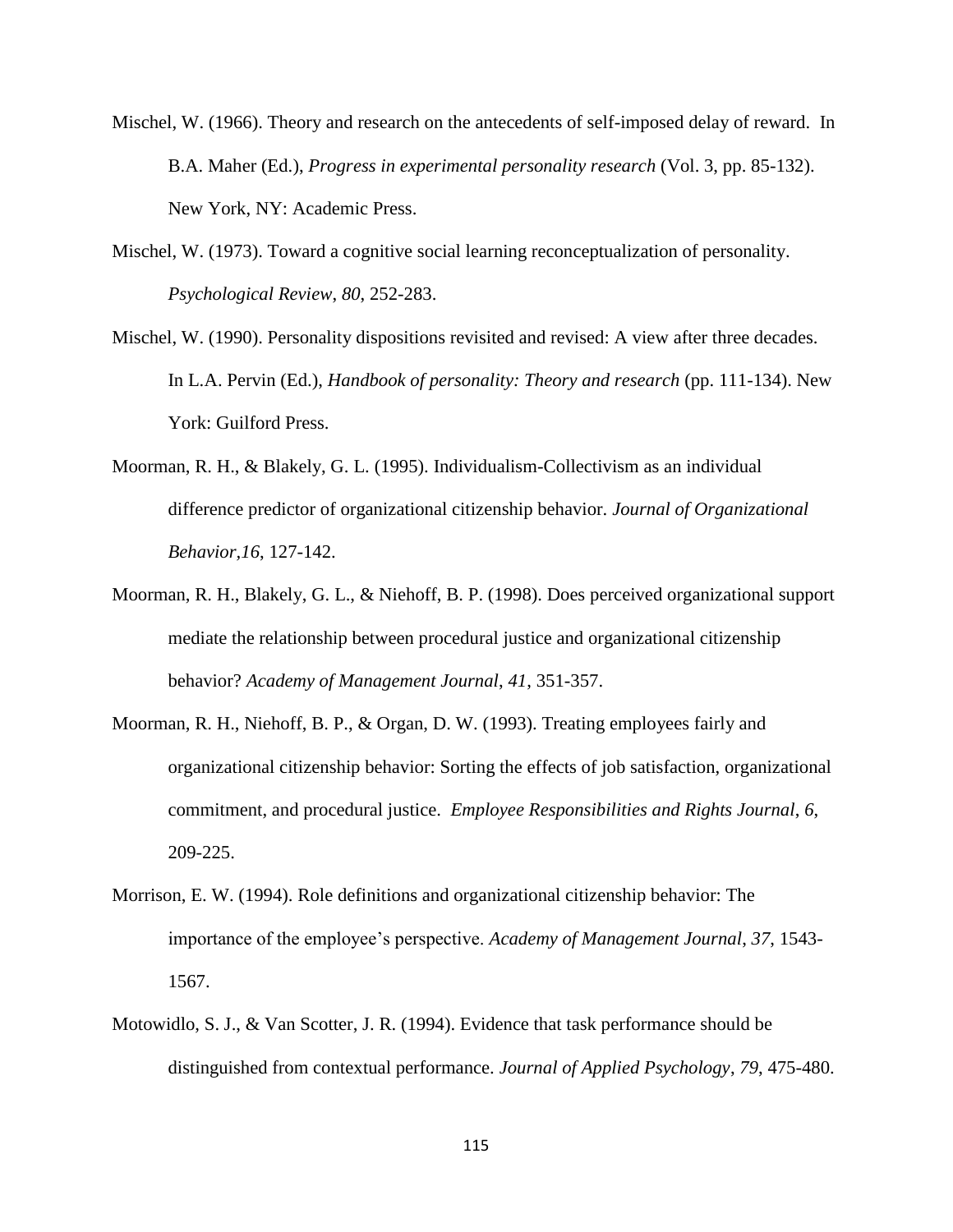- Ng, T. W. H., Lam, S. S. K., & Feldman, D. C. (2016). Organizational citizenship behavior and counterproductive work behavior: Do males and females differ? *Journal of Vocational Behavior*, *93*, 11-32.
- Ontario Human Rights Commission. (2015). Systemic discrimination fact sheet. Retrieved from: http://www.ohrc.on.ca/en/racism-and-racial-discrimination-systemic-discrimination-factsheet
- Organ, D. W. (1988). *Organizational Citizenship behavior: The Good Soldier Syndrome.* Lexington, MA, USA: D.C. Heath and Company.
- Organ, D. W. (1990). The subtle significance of job satisfaction. *Clinical Laboratory Management Review, 4*, 94-98.
- Organ, D. W. (1997). Toward an explication of "morale": In search of the *m* factor. In C.I. Cooper & S.E. Jackson (Eds.), *Creating tomorrow's organizations* (pp. 493-503). London: John Wiley & Sons.
- Organ, D. W., Podsakoff, P. M., & MacKenzie, S. B. (2006). *Organizational citizenship behavior: Its nature, antecedents, and consequences.* Thousand Oaks, CA: Sage Publications, Inc.
- Organ, D. W., & Ryan, K. (1995). A meta-analytic review of attitudinal and dispositional predictors of organizational citizenship behavior. *Personnel Psychology*, *48*, 775-802.
- Orr, J. M., Sackett, P. R., & Mercer, M. (1989). The role of prescribed and nonprescribed behaviors in estimating the dollar value of performance. *Journal of Applied Psychology*, *74*, 34-40.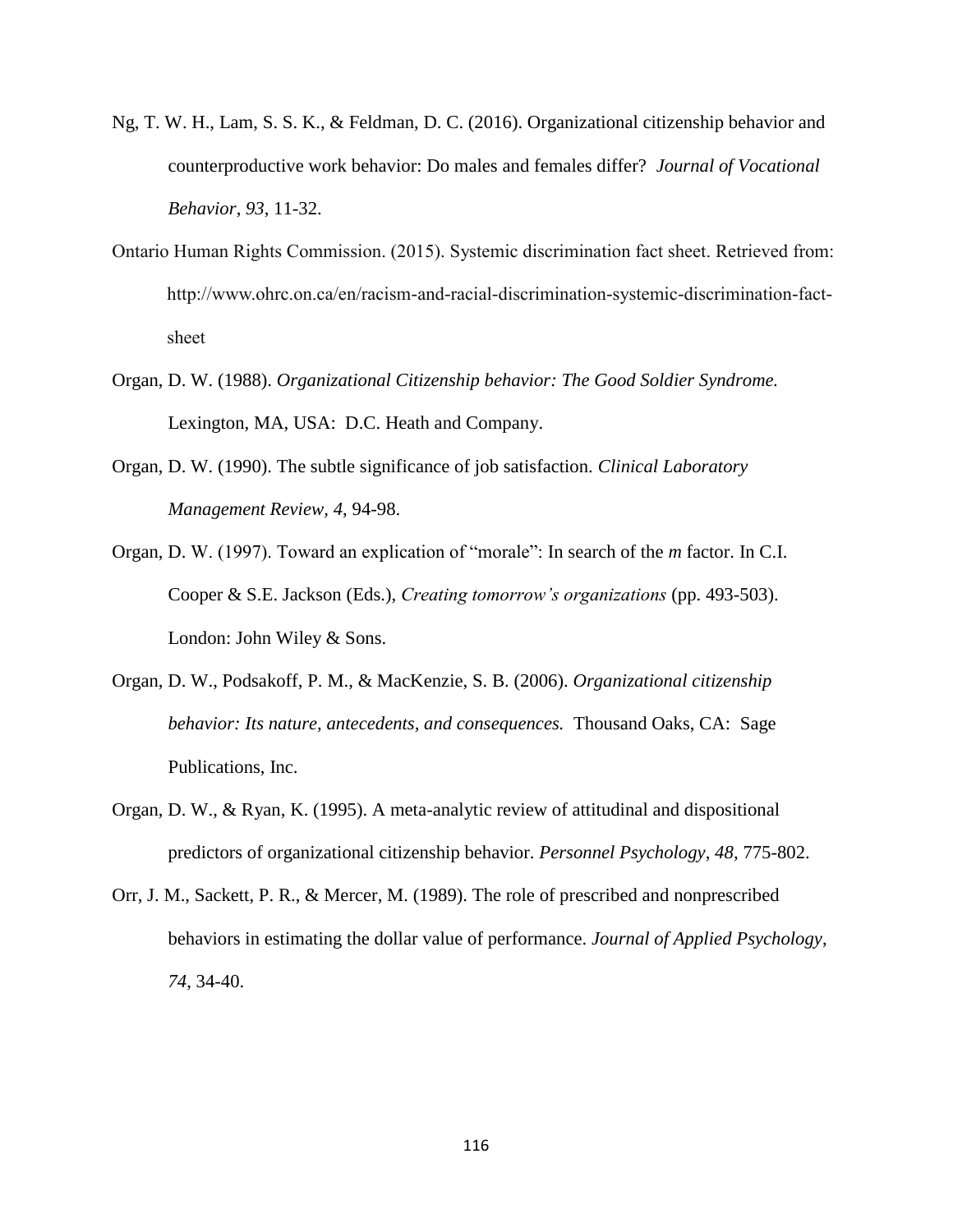- Podsakoff, P. M., MacKenzie, S. B., Moorman, R. H., & Fetter, R. (1990). Transformational leader behaviors and their effects on followers' trust in leader, satisfaction, and organizational citizenship behaviors. *Leadership Quarterly*, *1*, 107-142.
- Podsakoff, P. M., MacKenzie, S. B., Paine, J. B., & Bachrach, D. G. (2000). Organizational citizenship behaviors: A critical review of the theoretical and empirical literature and suggestions for future research. *Journal of Management, 26,* 513-563.
- Podsakoff, N. P., Whiting, S. W., Podsakoff, P. M., & Blume, B. D. (2009). Individual- and organizational-level consequences of organizational citizenship behaviors: A Meta-Analysis. *Journal of Applied Psychology*, *94*, 122-141.
- Rotundo, M., & Sackett, P. R. (2002). The relative importance of task, citizenship, and counterproductive performance to global ratings of job performance: A policy-capturing approach. *Journal of Applied Psychology*, *87*, 66-80.
- Rudman, L. A. (1998). Self-promotion as a risk factor for women: The costs and benefits of counterstereotypical impression management. *Journal of Personality and Social Psychology*, 74, 629-645.
- Rudman, L. A., & Glick, P. (1999). Feminized management and backlash toward agentic women: The hidden costs to women of a kinder, gentler image of middle managers. *Journal of Personality and Social Psychology*, *77*, 1004-1010.
- Schappe, S. P. (1998). The influence of job satisfaction, organizational commitment, and fairness perceptions on organizational citizenship behavior. *The Journal of Psychology*, *132*, 277- 290.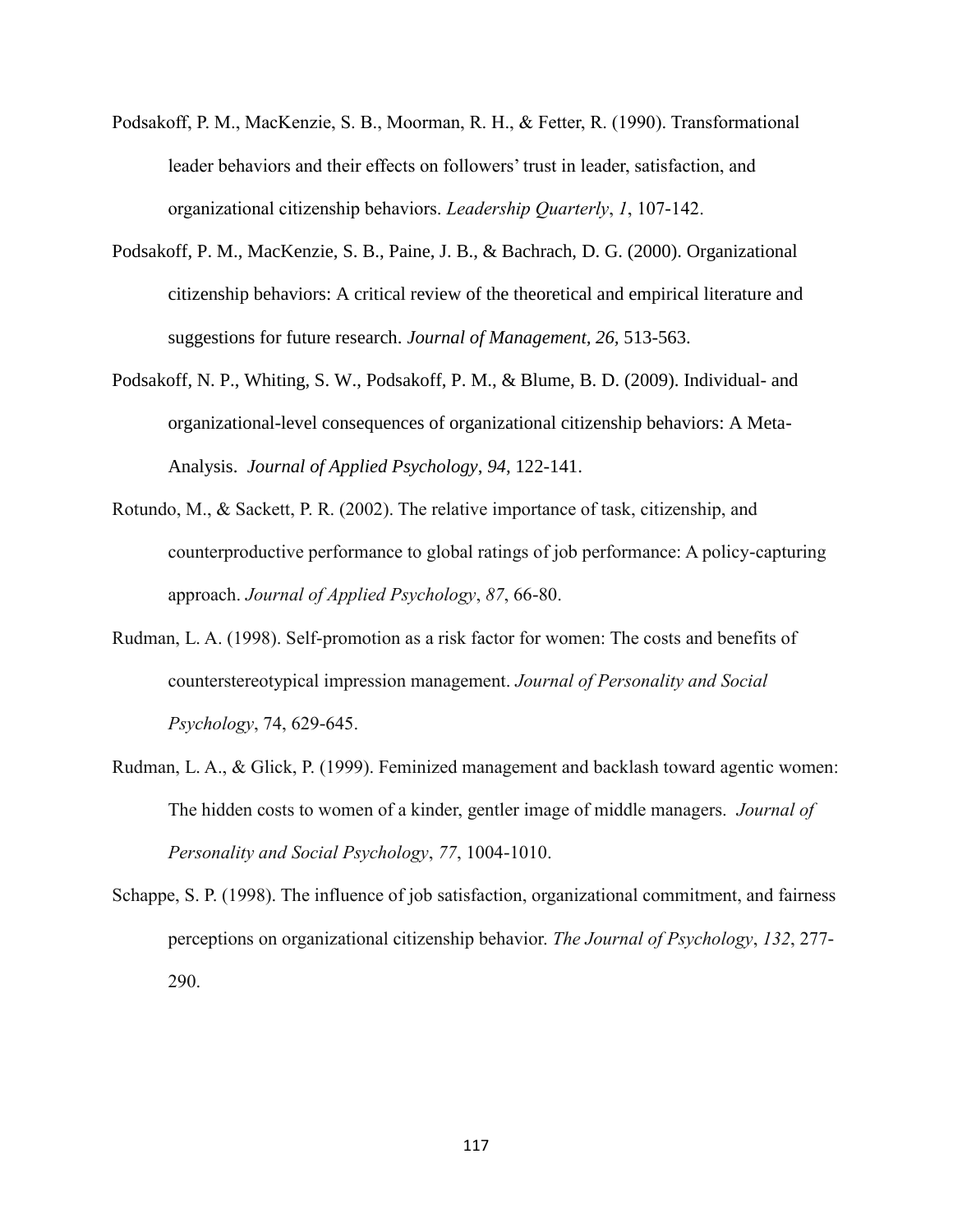- Shapiro, D. (2001). The death of justice theory is likely if theorists neglect the "wheels" already invented and the voices of the injustice victimes. *Journal of Vocational Behavior, 58*, 235-242.
- Smith, C.A., Organ, D.W., & Near, J.O. (1983). Organizational citizenship behavior: Its nature and antecedents. *Journal of Applied Psychology*, *68*, 653-663.
- Snell, R. S., & Wong, Y. L. (2007). Differentiating the good soldiers from the good actors. *Journal of Management Studies*, *44*, 883-909.
- Spence, J. T. (1993). Gender-related traits and gender ideology: Evidence for a multifactorial theory. *Journal of Personality and Social Psychology*, *64*, 624-635.
- Spence, J.Y., & Hahn, E.D. (1997). The attitudes toward women scale and attitude change in college students. *Psychology of Women Quarterly*, *21*, 17-34.
- Spence, J. T., & Helmreich, R. L. (1978). Masculinity and femininity: Their psychological dimensions, correlates, and antecedents. Austin, TX: University of Texas Press.
- Spence, J. T., Helmreich, R., & Stapp, J. (1973). A short version of the Attitudes toward Women. Scale (AWS). *Bulletin of the Psychonomic Society*, *2*, 219-220.
- Spence, J. T., Helmreich, R., & Stapp, J. (1974). The personal attributes questionnaire: A measure of sex role stereotypes and masculinity-femininity. *JSAS Catalogue of Selected Documents in Psychology*, *4*, 43-44.
- Spence, J. T., & Helmreich, R. L., & Stapp, J. (1975). Ratings of self and peers on sex-role attributes and their relation to self-esteem and conceptions of masculinity and femininity. *Journal of Personality and Social Psychology*, *32*, 29-39.
- Storage, D., Horne, Z., Cimpian, A., & Leslie, S.-J. (2016). The frequency of "brilliant" and "genius" in teaching evaluations predicts the representation of women and African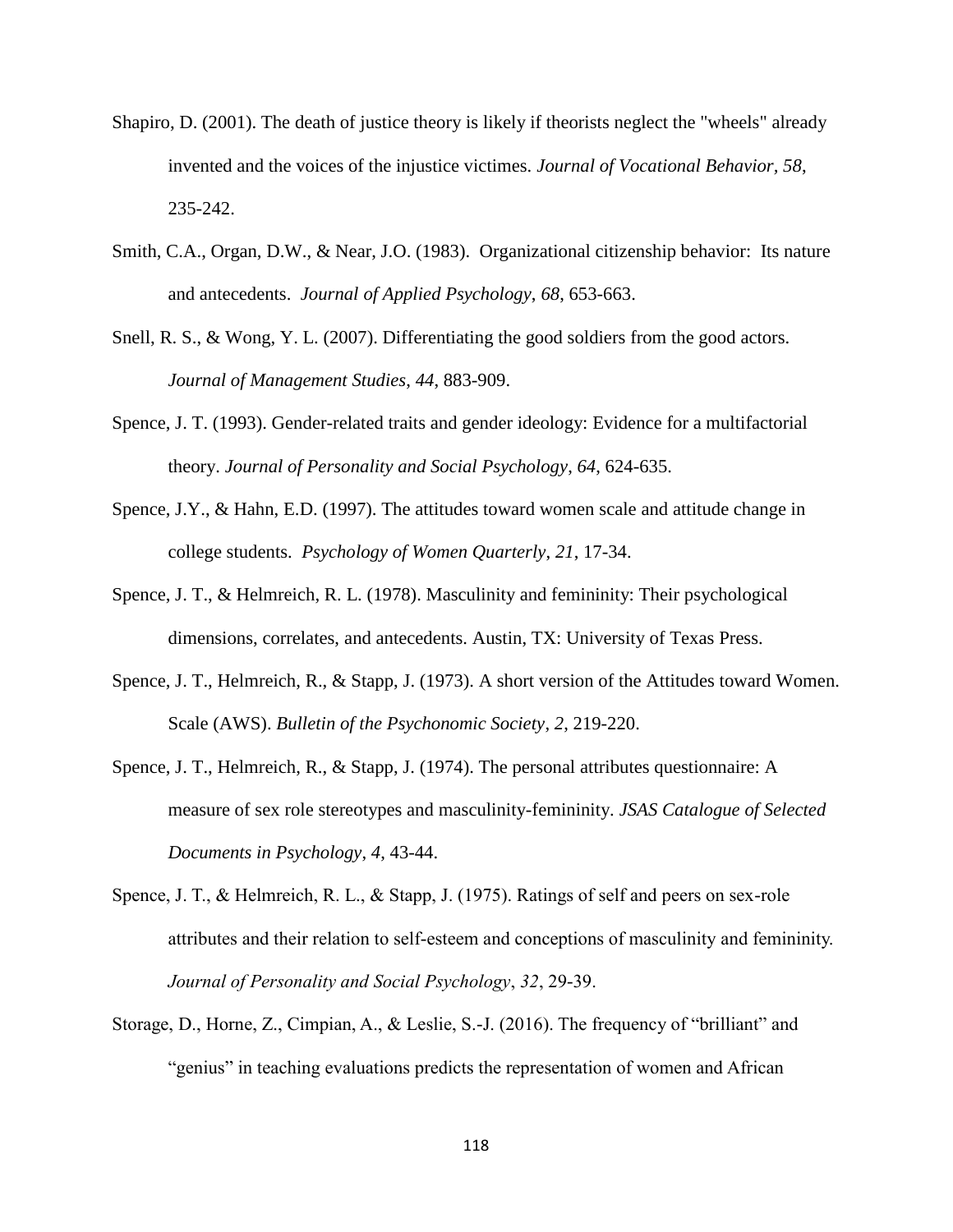Americans across fields. PLoS ONE, 11(3): e0150194.

- Sulsky, L. M., Clarke, H. M., & MacDonald, H. A. (2016). *The Relationship Between Job Attitudes and Organizational Citizenship Behaviors: The Moderating Role of Supervisory Expectations.* Manuscript in preparation, Faculty of Business Administration, Memorial University, St. John's, Canada.
- Sulsky, L. M., & Day, D. V. (1994). Effects of frame-of-reference training on rater accuracy under alternative time delays. *Journal of Applied Psychology*, *79*, 535-543.
- Sulsky, L. M., Skarlicki, D. P., & Keown, J. L. (2002). Frame-of-reference training: Overcoming the effects of organizational citizenship behaviour on performance rating accuracy. *Journal of Applied Social Psychology*, *32*, 1224-1240.
- Tabachnick, B. G., & Fidell, L. S. (2007). *Using multivariate statistics*. Boston: Pearson/Allyn & Bacon.
- Tansky, J.W. (1993). Justice and organizational citizenship behavior: What is the relationship? *Employee Responsibilities and Rights Journal*, *6*, 195-207.
- Tyler, T. R. (1989). The psychology of procedural justice: A test of the group-value model. *Journal of Personality and Social Psychology, 57*, 830-838.
- Uggerslev, K. L., & Sulsky, L. M. (2008). Using frame-of reference training to understand the implications of rater idiosyncrasy for rating accuracy. *Journal of Applied Psychology*, *93*, 711-719.
- Vandenberg, R. J., Lance, C. E., & Taylor, S. C. (2005). A latent variable approach to rating source equivalence: Who should provide ratings on organizational citizenship behavior dimensions? In D. L. Turnipseed (Ed.), *Handbook of organizational citizenship behavior* (pp. 109-141). New York, NY: Nova Science Publishers, Inc.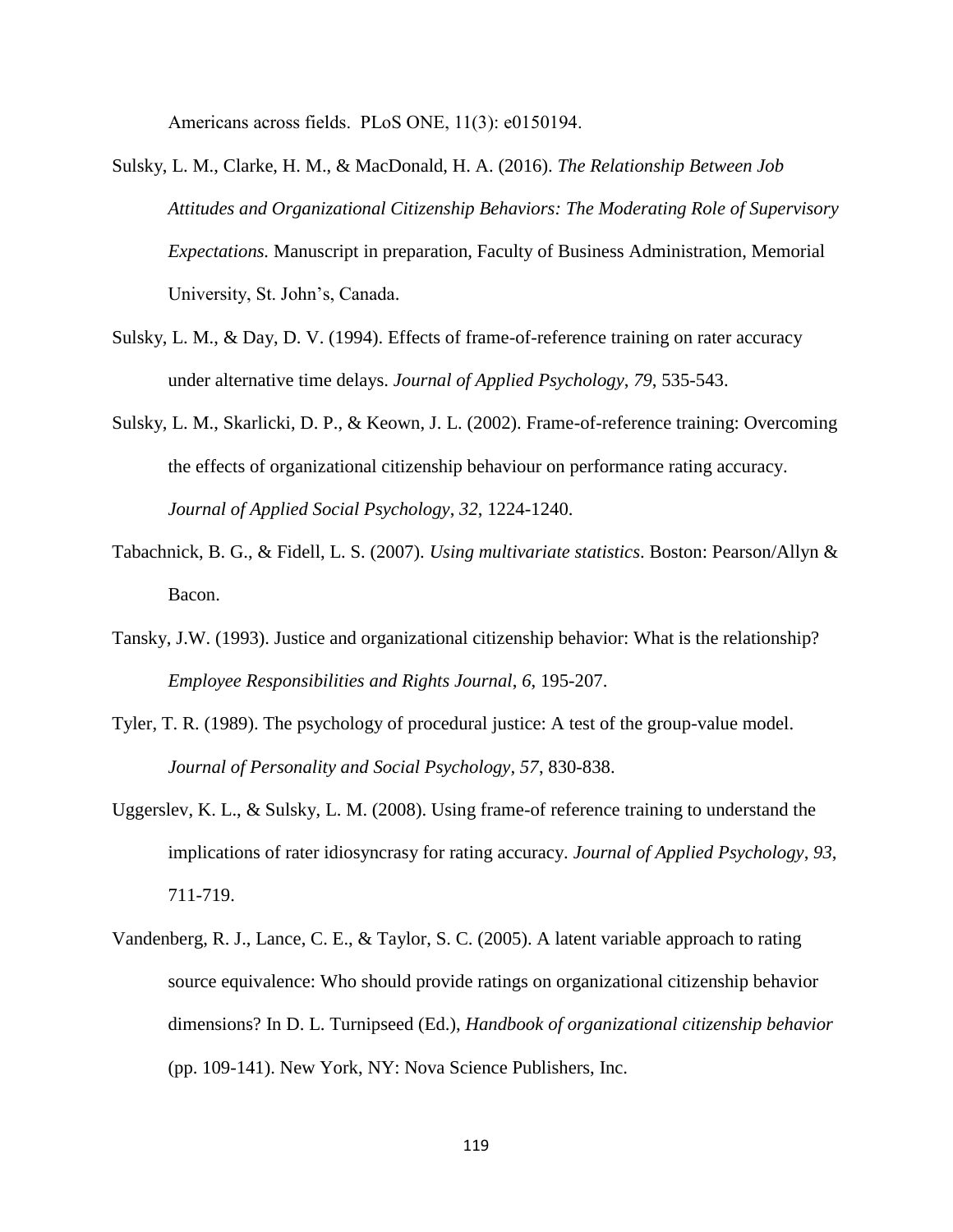- Van Dyne, L., Graham, J. W., & Dienesch, R. M. (1994). Organizational citizenship behavior: Construct redefinition, measurement and validation. *Academy of Management Journal*, *37*, 765-802.
- Van Dyne, L., & Lepine, J. A. (1998). Helping and voice extra-role behaviors: Evidence of construct and predictive validity. *The Academy of Management Journal*, *41*, 108-119.
- Vey, M. A., & Campbell, J. P. (2004). In-role or extra-role organizational citizenship behavior: Which are we measuring*? Human Performance*, *17*, 119-135.
- Vigoda-Gadot, E. (2006). Compulsory citizenship behavior: Theorizing some dark sides of the good soldier syndrome in organizations. *Journal for the Theory of Social Behavior*, *36*, 77-93.
- Vigoda-Gadot, E. (2007). Redrawing the boundaries of OCB? An empirical examination of compulsory extra-role behavior in the workplace. *Journal of Business and Psychology*, *21*, 377-405.
- Werner, J. M. (1994). Dimensions that make a difference: Examining the impact of in-role and extrarole behaviors on supervisory ratings. *Journal of Applied Psychology*, *79*, 98-107.
- Williams, L. J., & Anderson, S. E. (1991). Job satisfaction and organizational commitment as predictors of organizational citizenship and in-role behaviors. *Journal of Management*, *17*, 601-617.
- Withey, M. J., Gellatly, I. R., & Annett, M. (2005). The moderating effect of situational strength on the relationship between personality and provision of effort. *Journal of Applied Social Psychology*, *35*, 1587-1608.
- Wyer, R. S., & Srull, T. K. (1989). *Memory and cognition in its social its context*. Hillsdale, NJ: Lawrence Erlbaum.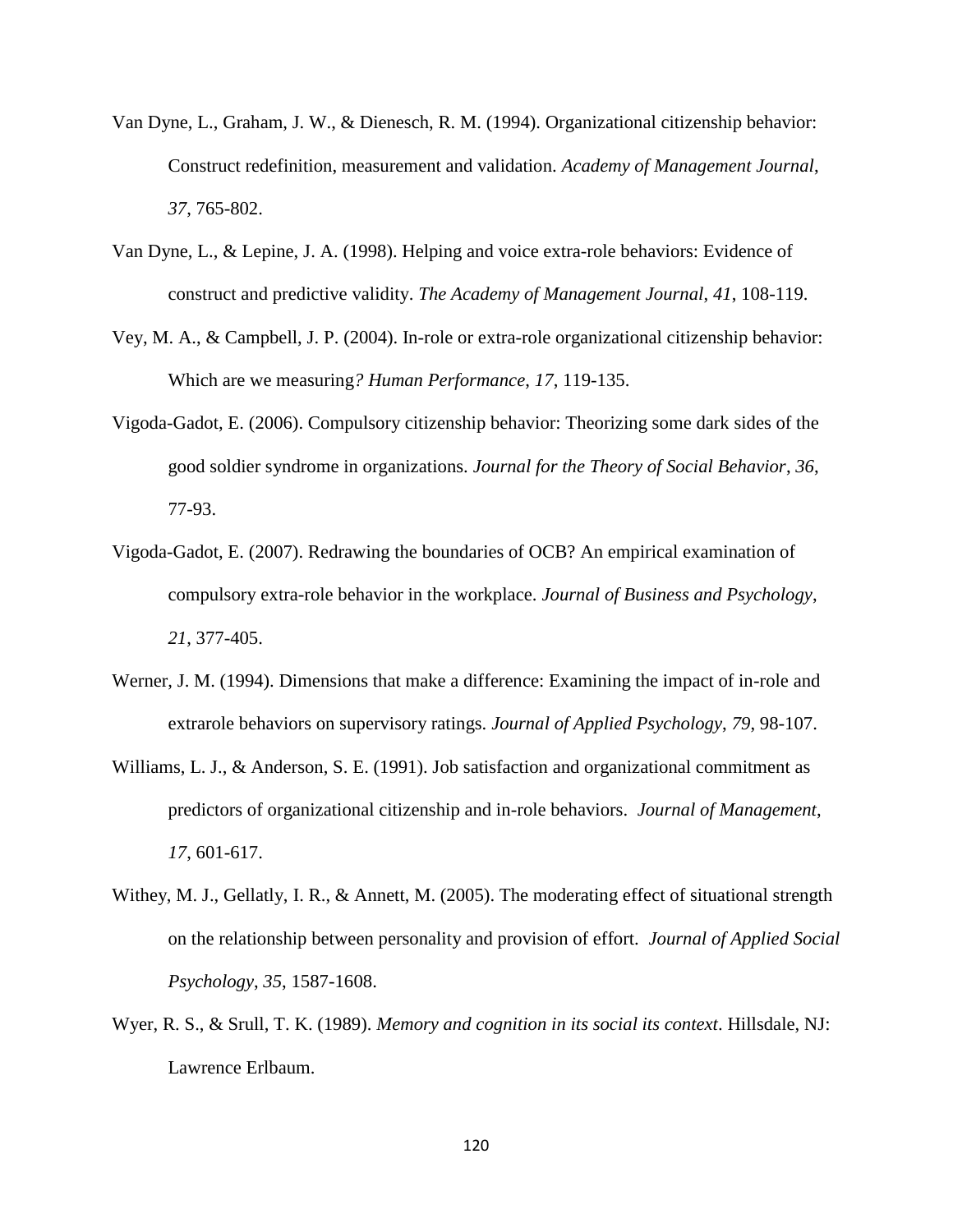- Zacks, J. M., & Tversky, B. (2001). Even structure in perception and conception. *Psychological Bulletin*, *127*, 3-21.
- Zao, H., Peng, Z., & Chen, H.-K. (2014). Compulsory citizenship behavior and organizational citizenship behavior: The role of organizational identification and perceived interactional justice. *The Journal of Psychology*, *148*, 177-196.
- Ziegler, R., Schlett, C., Casel, K, & Diehl, M. (2012). The role of job satisfaction, job ambivalence, and emotions at work in predicting organizational citizenship behavior. *Journal of Personnel Psychology*, *11*, 176-190.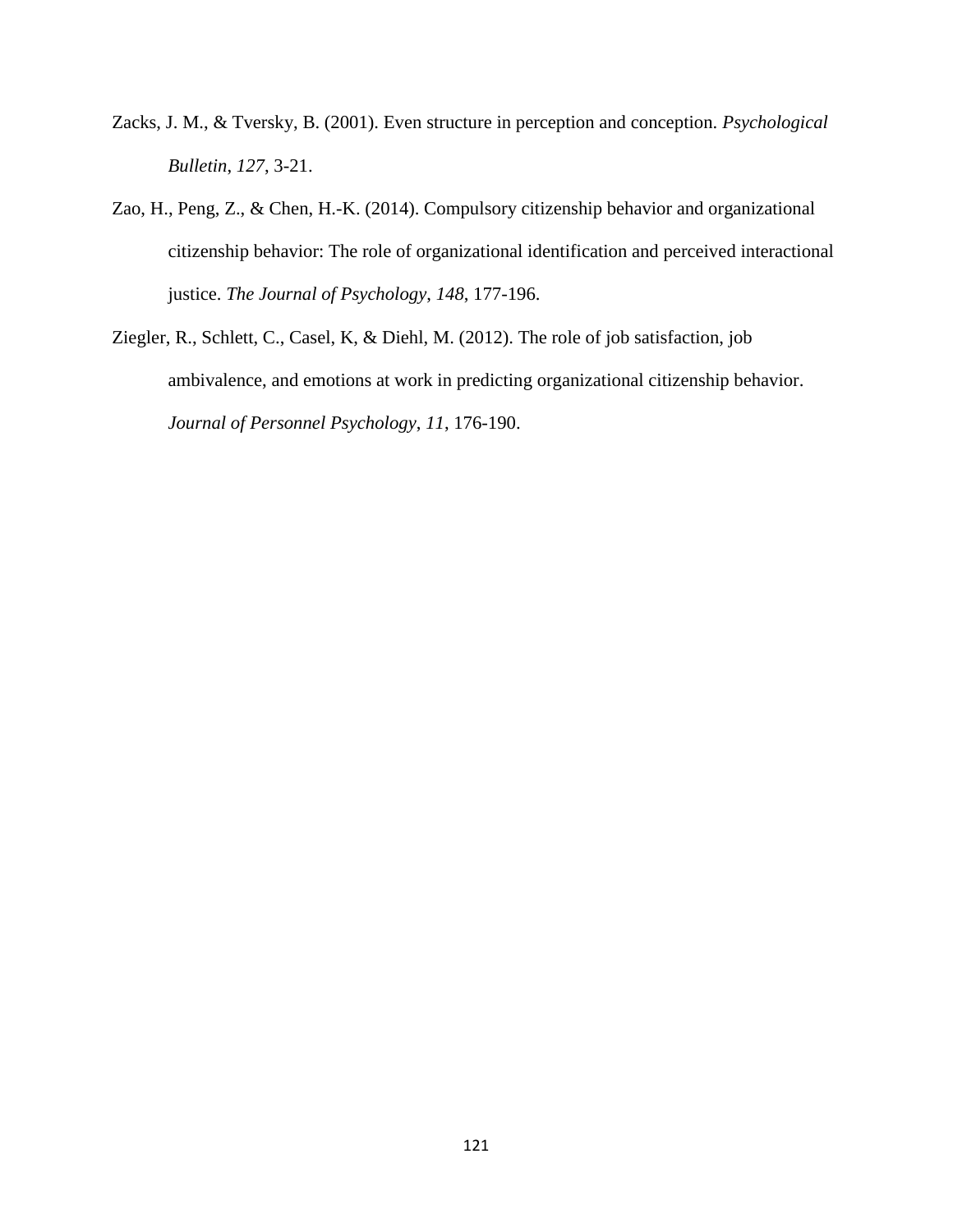#### **Appendix A**

# **Lecture Script**

The next topic we are going to be talking about today is whistle blowing. Whistle blowing in its most general form involves calling public attention to wrongdoing. Typically that's done to avert some type of harm. We'll talk about that in a little more detail later.

Whistleblowing is an attempt by a member or a former member of an organization to disclose wrongdoing by the organization. So again, that's in a nutshell what whistleblowing is.

There are a couple of types of whistleblowing. The first type is internal: you can make it to someone in the organization. There could be a 1-800 number or something like that. Or personal whistleblowing, where you go to someone who has done something that you feel has caused harm to the organization and you have spoken to them about that.

The last type of whistleblowing is external whistleblowing. This is when you go to a body – a governing body, or some outside group, such as the newspaper or some kind of journalism group, and you've spoken about the issue to them. And rarely is whistleblowing viewed as a positive thing within the organization. There are a couple of reasons why there is such a negative kind of connotation behind it.

Yes, a question?

Voice of student: Yes, I'm just wondering what are the different types of wrongdoing that people blow the whistle about?

That's a very good question. This could be anything from fraud or financial misdoing to sexual harassment. So for instance, in the military there was a large amount of sexual harassment and someone blew the whistle on that.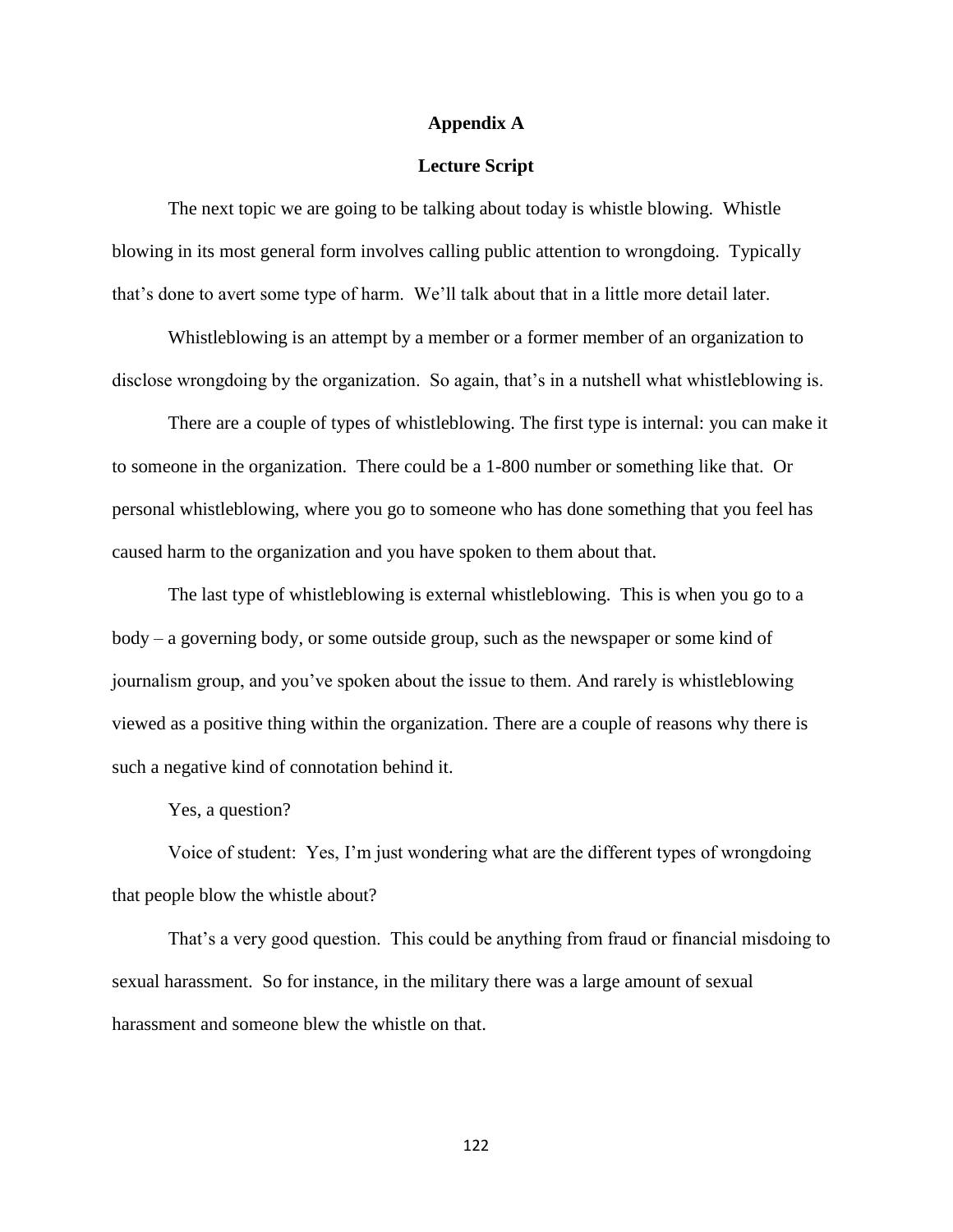So to continue on…reasons why it doesn't go so well... it actually makes the people who did not blow the whistle feel bad about themselves or makes them feel immoral. They are doubting your loyalty to the organization. And similar to that, you are perceived as a traitor. Again, you've gone somewhere outside and spoken about what was happening internally.

Now, Richard T. DeGeorge came up with three different conditions that must hold for whistleblowing to be morally permissible and two additional conditions that must hold for it to be morally obligatory. So again, when it's acceptable and when it is obligatory. And I'm going to speaking about these…

The first one: does the product or policy – will it do serious harm to the public? Is it something that will hurt people or possibly they will lose money as a result. The second one: Once an employee identifies a serious threat to the user of a product or the general public, he or she should report it to his or her immediate supervisor. So again, you need to go to your supervisor first. You don't just go externally. Otherwise that is less morally permissible. And the last one is if the supervisor chooses to do nothing. Then you are opening yourself up to the possibility that you can go and do that but it is a step you need to take to make that more acceptable.

Now, the two additional conditions to make it morally obligatory. The first one: you must have accessible documented evidence. Again, you need to have evidence to make sure that what you say holds more weight. This is often because you will be directly confronted by the organization and it's your word against theirs so the more evidence you have the better it is. Particularly if it's going to cause harm. And then finally, the employee must have good reason to believe that there will be change. That blowing the whistle is worth the risk. It will help people. It will shine a light a something that needs to be shown on.